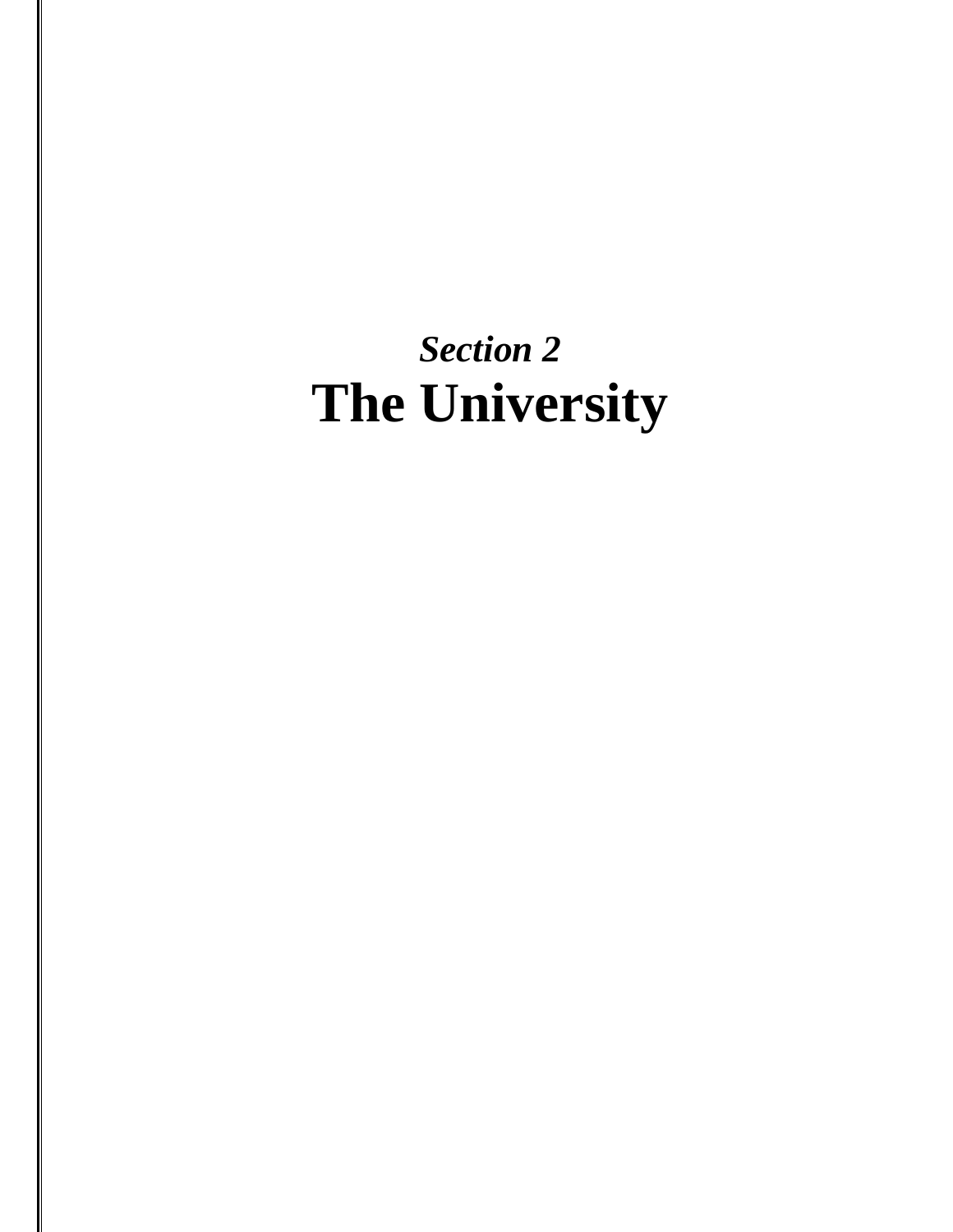## **2.0 SUBJECT: MURRAY STATE UNIVERSITY MISSION STATEMENT**

Date Adopted: February 14, 1975 Date Amended: May 12, 1990; February 29, 2008; August 25, 2011; February 24, 2017; December 4, 2020

Murray State University places our highest priority on student learning and excellent teaching, blending the range of educational opportunities often experienced at research institutions with the nurturing student-teacher interactions usually found at smaller universities.

## **Mission Statement Review Policy and Procedures**

The Board of Regents is responsible for periodically evaluating the University's progress in implementing its mission, goals, and objectives in accordance with and for the purposes stated in KRS 164.350(2). To further that process and in order for the mission of the University to continue to be articulated in an effective and relevant manner, and consistent with the requirement of the Southern Association of Colleges and Schools Commission on Colleges (SACSCOC) that universities have and follow a documented procedure for a systematic review of their mission statement, the Board of Regents establishes the Mission Statement Review Policy and Procedures for Murray State University. The University Mission Statement review process will be initiated by the President, after consultation with the Chair of the Board of Regents, and completed within the three-year cycle provided herein. The campus community will be advised that the review has been initiated and of the procedures to be followed.

The recurring, systematic review process, with possible subsequent revision of the statement, will commence in August following the second fiscal year after the approval of or revisions to the University Mission Statement. A team comprised of the Director of Institutional Effectiveness, faculty, staff, students and other appropriate constituents organized by the President will convene to discuss the current Mission Statement and provide their initial assessment report to the President. Specifically, this team will review the Mission Statement considering the referenced statute and to determine whether it clearly and completely describes what the University does; identifies the University's qualities, characteristics, and values; and describes the scope of the University's focus on teaching, learning, scholarship, and service. This team will also review this policy and the accompanying procedures. This Mission Statement Review Committee evaluation will be completed by the end of November following initiation of the review process.

The Board of Regents, via discussion of information from the President at its next regular meeting subsequent to the completion of the initial Mission Statement evaluation, will review the Mission Statement consistent with the considerations and criteria stated in the previous paragraph. If the Board determines that revisions are to be made, they will charge the aforementioned committee to commence work to revise the Mission Statement. If the Board determines that the Mission Statement is effective and meets the considerations and criteria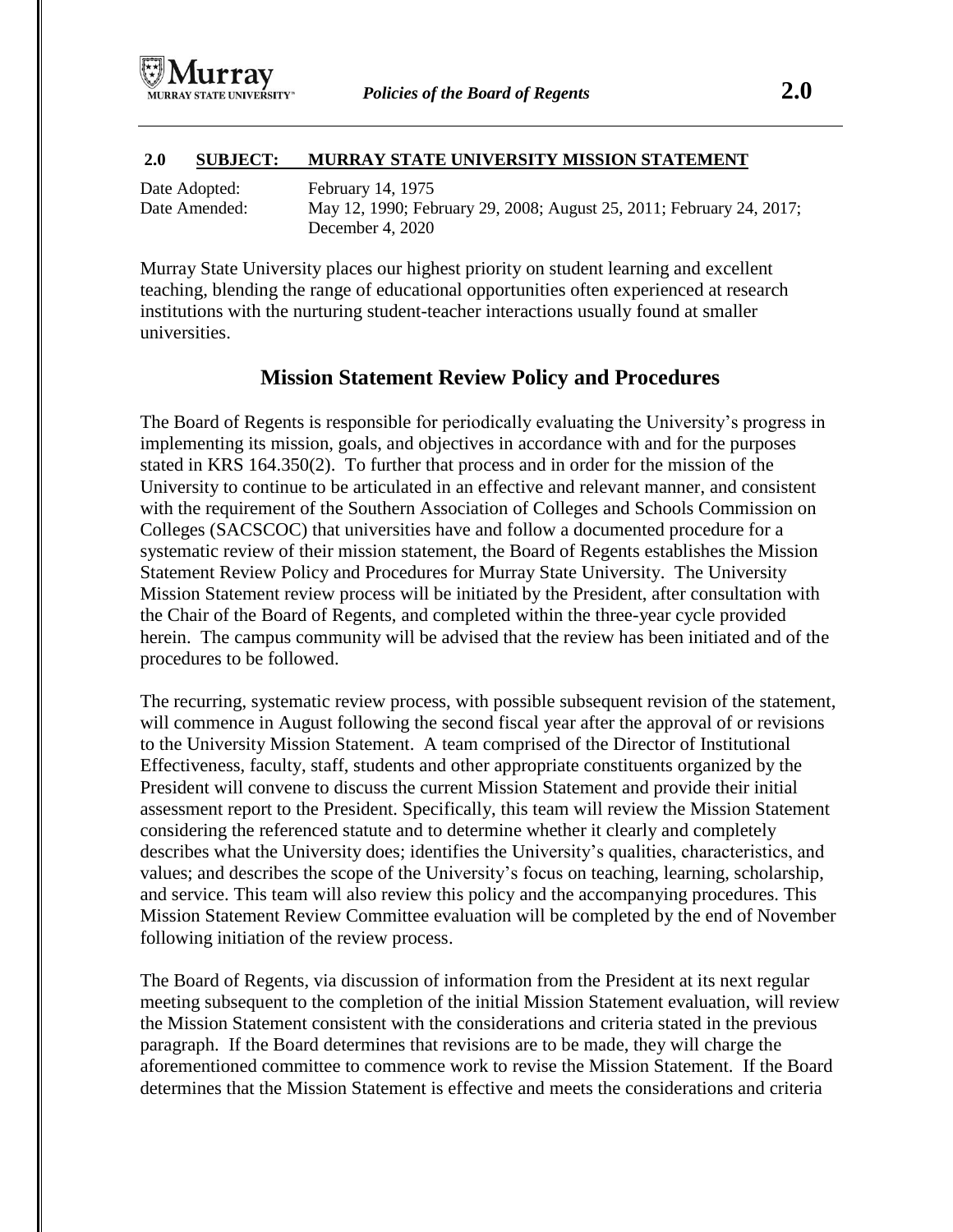in the preceding paragraph, then the Board will approve the current Mission Statement at any meeting before the conclusion of the three-year cycle.

## **Process if revision of the Mission Statement is requested by the Board:**

The Mission Statement Review Committee will follow the process as follows:

- Identify issues and, if needed, request information to assist with the concepts
- Involve constituency groups in review of the Mission Statement
- Develop a revised Mission Statement to be submitted to the President for review
- Provide a period for the University community for their review and comment
- Review all the comments and provide any revised version to the University community for a short period to allow for further comments
- Revise the Mission Statement, if needed, and provide a finalized version as a recommendation to the President for review and revision as deemed prudent

The Mission Statement Review Committee will also present to the President any recommendations regarding amendments to this policy and its procedures. The President will then present the Mission Statement to the Board for their review, consistent with the considerations and criteria stated above, and approval within the threeyear cycle along with a description of how the procedures were followed. Subsequent to the completion of the review process, either through the Board's approval of the then current Mission Statement or its approval of revisions thereto, the President will provide the Board with any suggested revisions to this policy and/or its procedures.

The Director of Institutional Effectiveness is the person designated to ensure this policy is followed. The Director of Institutional Effectiveness and the Senior Presidential Advisor for Strategic Initiatives will keep the President informed of the need for the review and the timeframe in which it is to be completed; the Director for Institutional Effectiveness will document that this process has been followed; and the Director for Institutional Effectiveness and Senior Executive Coordinator for the President, Coordinator for Board Relations and Secretary to the Board will maintain documentation either in hard copy or via electronic format noting the Board of Regents approval dates. Board approval will occur within a three-year cycle from the end of the fiscal year in which the Mission Statement is approved and revised.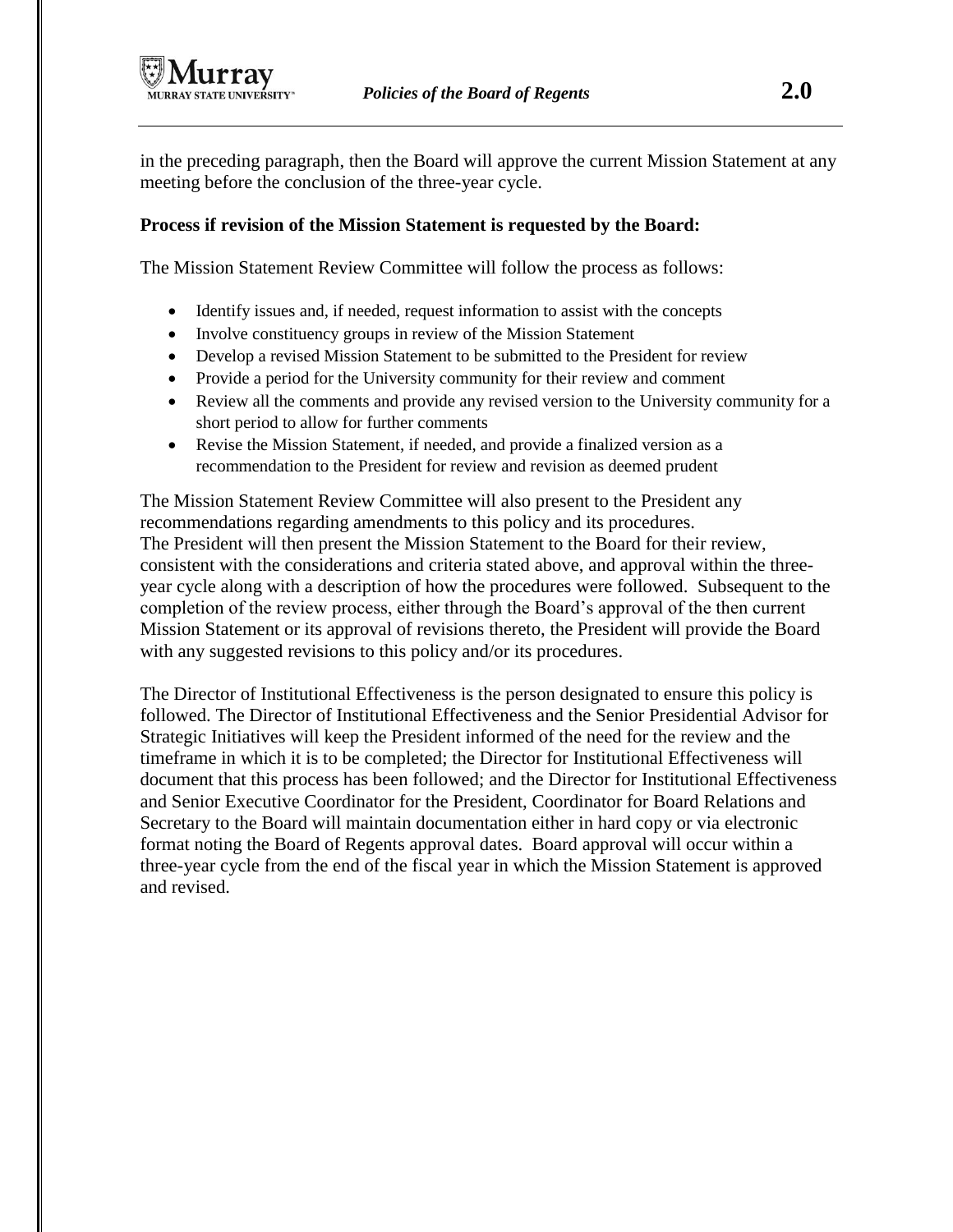#### **2.1 SUBJECT: EXECUTIVE RESPONSIBILITIES OF THE PRESIDENT**

Date Adopted: August 20, 1978 Date Amended: February 29, 2008 Date Amended: March 2, 2012

Reference: Minute Book: 21 Page: 226

The President of Murray State University is designated as the University's Chief Executive Officer of and is delegated the authority and duty to supervise and direct the day-to-day operations of the University including the authority and duty to implement the policies of the Board of Regents by rules and regulations not inconsistent therewith. The President shall also have oversight of Intercollegiate Athletics and institutional fundraising. In addition, the President has such additional authority and duties as the Board of Regents has delegated pursuant to the provisions of KRS 164A.550 et seq.

The President shall, in all matters pertaining to policy not yet established by the Board of Regents, consult with the Chair of the Board of Regents (or the authorized representative of the Chair when the Chair is not available) before taking any action. Nothing herein shall be construed so as to give to the President of the University power or authority to act contrary to a policy established by the Board of Regents and/or in excess of authority permitted by law, or so as to constitute the exercise of authority not capable of being delegated.

The President shall make recommendations to the Board of Regents as to both policy and administrative matters, and shall report to the Board of Regents as required by law, as the Board deems necessary, or as is necessary to keep the Board apprised of pertinent matters.

The Board of Regents shall directly act on permanent appointments of employment at the Dean level and above.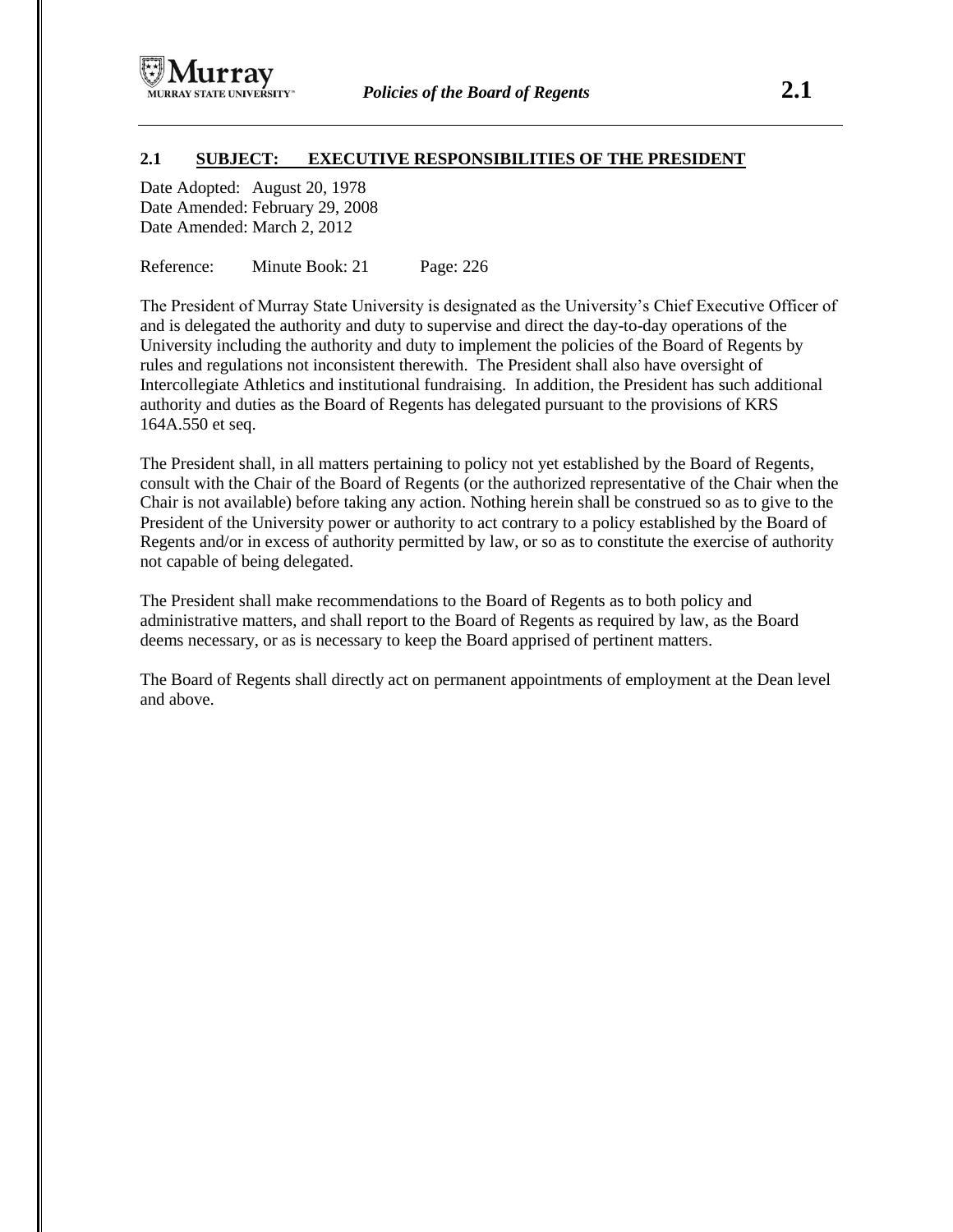

#### **2.2 SUBJECT: RECOGNITION OF RIGHTS**

| Date Adopted: March 1, 1969        |
|------------------------------------|
| Date Amended: June 6, 1970         |
| February 29, 2008<br>Date Amended: |
| December 13, 2019<br>Date Amended: |
|                                    |

| References: | Minute Book: 13 | Page: 141 |
|-------------|-----------------|-----------|
|             | Minute Book: 15 | Page: 300 |

Murray State University recognizes the rights of all members of the University community – students, administration, faculty, staff and Regents – in matters of speech, inquiry and association. Any limitations, restrictions or disciplinary action related to the exercise of such rights will be consistent with established law.

- A. In furtherance of the recognition of rights stated herein and consistent with Kentucky Revised Statute (KRS) 164.348, the following policies apply to speech and expression on campus:
- 1. Members of the campus community as described above may engage in free speech and/or expression as described in this policy in the outdoor areas of campus provided the area has not been reserved by another campus person or group.
- 2. Pursuant to the University's commitment to the free exchange of ideas in a peaceful and orderly environment, academic discussions or discussions that occur in or are related to the classroom are guided by the freedom of speech principles in the *Faculty Handbook*.
- 3. Campus individuals and groups are encouraged to obtain a permit to reserve their desired location for speech and/or expression but such permits are not required for members of the campus community.
- 4. The University administration is authorized to implement reasonable time, place and manner procedures to facilitate speech and expression by one or more individuals or groups and to ensure that normal academic and business operations of campus are not unreasonably impeded. Such procedures shall be narrowly tailored and shall be unrelated to the content of speech or expression.
- 5. Non-University groups or individuals who have not been invited to campus by a member of the campus community are referred to *Board Policy 2.15.1*.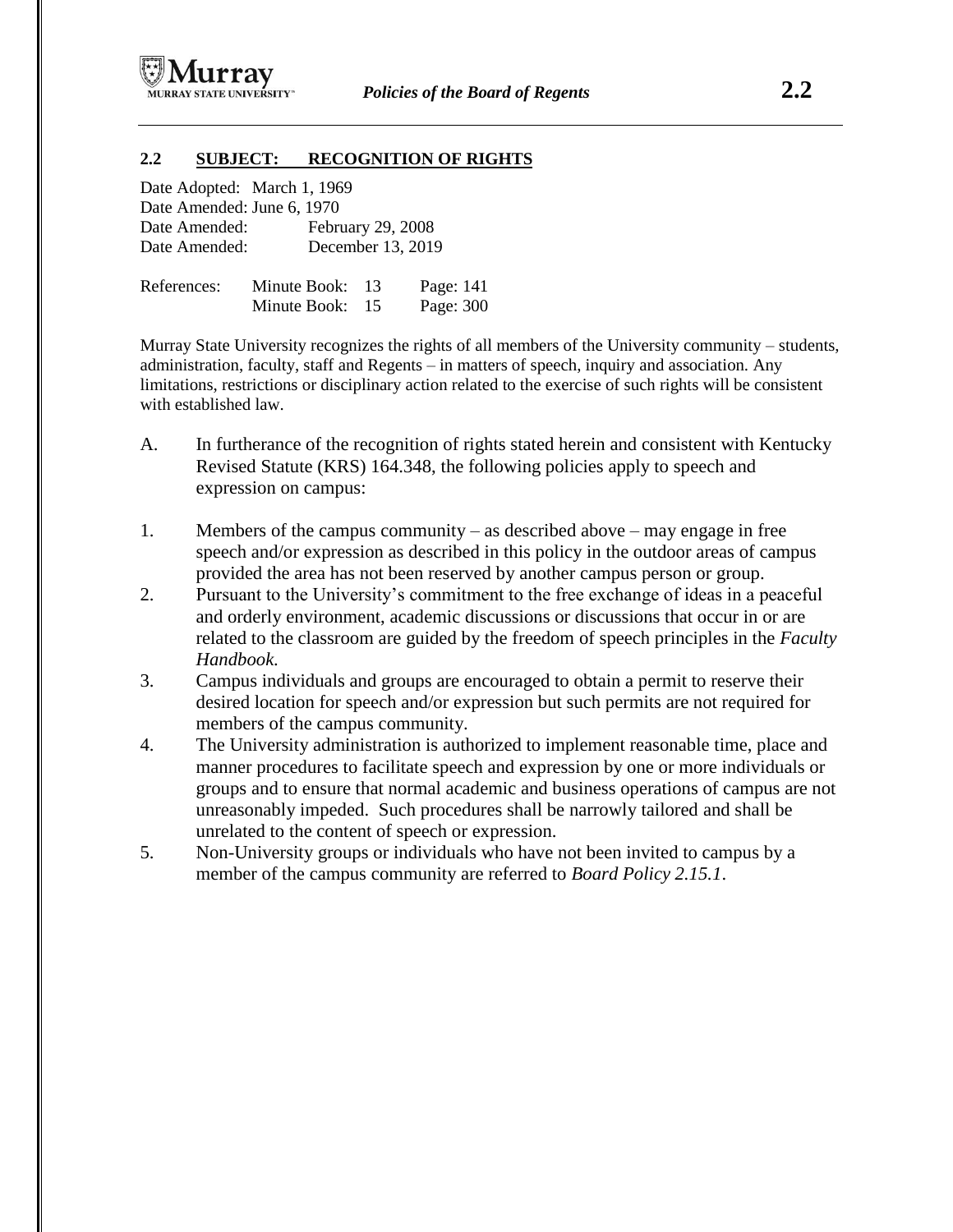

#### **2.3 Subject: CAPITALIZATION**

| Date Adopted: | September 11, 1987 |
|---------------|--------------------|
| Date Amended: | February 29, 2008  |
| Date Amended: | February 28, 2020  |

Reference: Minute Book: 39 Page: 8

This administrative policy applies to all fixed assets owned by Murray State University and all revisions herein are effective July 1, 2019. Expenditures for assets owned by the University should be capitalized and recorded in the financial records in accordance with this policy. Asset classifications include:

> Land Buildings Construction in Progress Equipment Infrastructure Non-Building Improvements Livestock Library Holdings Museum and Collections Software

The purpose of this policy is to ensure the compliance with generally accepted accounting principles and prudent financial management in regard to financial reporting, asset valuation and capitalization, inventory control, budget preparation and general stewardship functions.

University property controls will be accomplished in accordance with this policy.

#### **CONTENTS**

- I. Responsibilities
- II. Donated Assets
- III. Depreciation
- IV. Asset Classifications
	- a. Land
	- b. Buildings
	- c. Construction in Progress
	- d. Equipment
	- e. Leased Property
	- f. Infrastructure
	- g. Non-Building Improvements
	- h. Livestock
	- i. Library Holdings
	- j. Museum and Collections
	- k. Software
	- l. Intellectual Property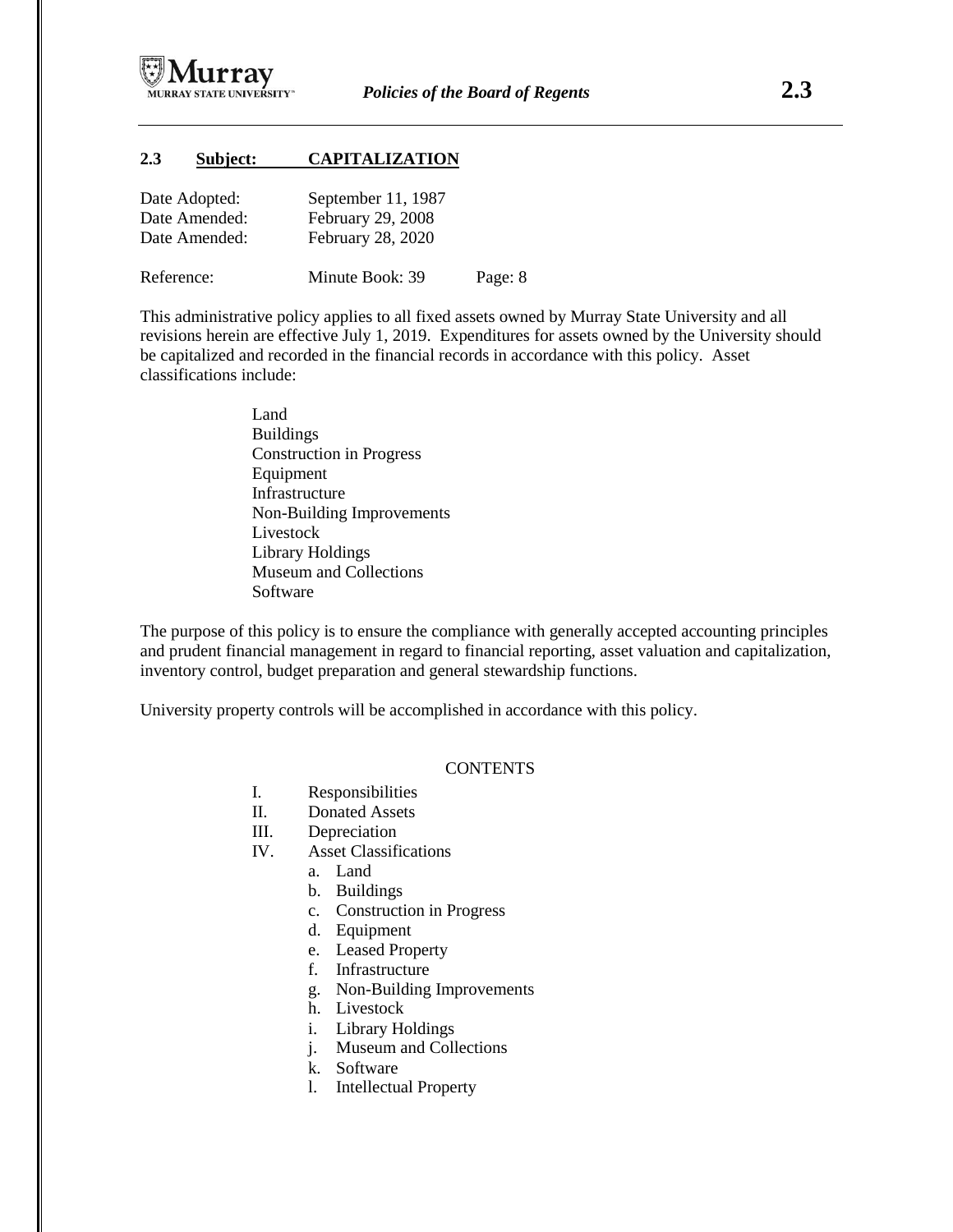m. Intellectual Property

#### I. RESPONSIBILITIES

The Vice President for Finance and Administrative Services is responsible for the overall implementation of this policy. Within the Finance and Administrative Services area, the Inventory Control section of Procurement Services is responsible for tagging, inventorying and maintaining the University's fixed assets control records, which document equipment, land and buildings. It is the responsibility of the Accounting and Financial Services department to ensure the implementation of these policies in the financial records. Additionally, each University department/office has a fiduciary responsibility to maintain the institution's assets entrusted to their care.

It is the responsibility of all individuals involved in the acquisition of fixed assets to be aware of and to comply with this policy.

#### II. DONATED ASSETS

Donated assets will be recorded at the fair market value at the date of the gift. Gifts with a fair market value over \$5,000 require an independent appraisal to be obtained by the donor. The University's Board of Regents must specifically accept all donated buildings and other assets with fair market values over \$5,000.

Other guidelines related to donated assets are defined by the University's policy on Acceptance and Acknowledgement of In-Kind Gifts. The Office of Development Executive Director is specifically responsible for acknowledging all donations. The department receiving the donated asset is responsible for notifying the Office of Development of the gift for acknowledgement purposes. The valuations of such donations will be the responsibility of the Vice President in whose area the asset will be maintained.

#### III. DEPRECIATION

All depreciable asset classes will be depreciated by a straight-line method over their useful lives, with a full year of deprecation expensed in the year of acquisition. No depreciable asset will be determined to have a salvage value after being fully depreciated, except for library holdings. Depreciable lives are established for each class of asset under the specific groupings within this policy.

#### IV. ASSET CLASSIFICATIONS

#### A. Land

Land is non-expendable, real property whose title is held by Murray State University. All land acquisitions, regardless of cost, will be capitalized at the cost at time of purchase or fair market value at the time of acquisition, including all ancillary costs. Ancillary costs shall include purchase price, legal and title fees, surveying fees, appraisal, negotiation fees, demolition of unwanted structures and other expenditures incurred to prepare the land for use.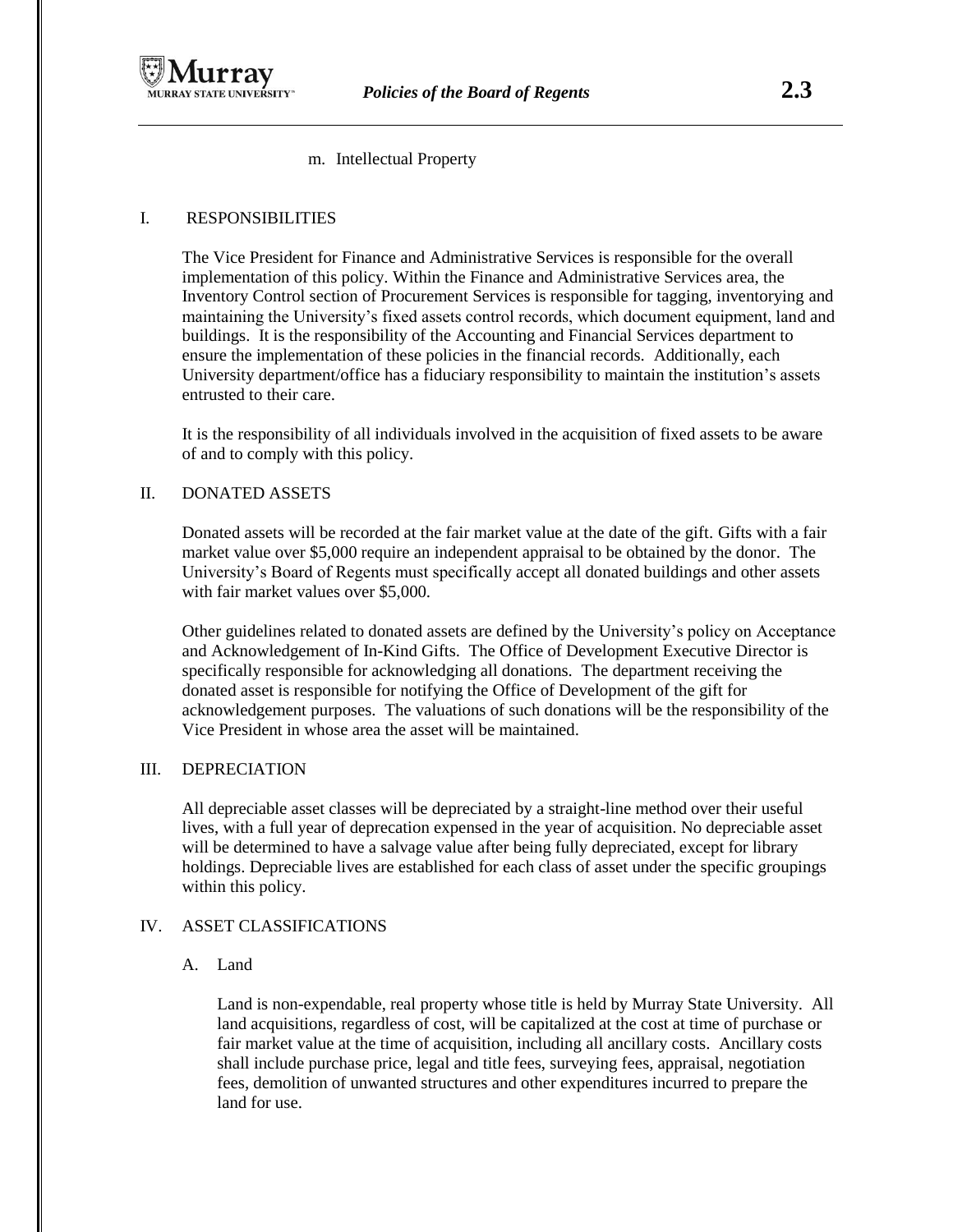If land and building are acquired as a single parcel, the value of each should be determined and the appropriate amount recorded separately as land and building. If the transfer document does not show the allocation, other sources of information may be used such as expert appraisals or real estate tax assessment records.

B. Buildings

This includes all buildings and permanent roofed structures and all fixtures, machinery and other appurtenances that cannot be readily removed without disrupting the basic guiding structure or services to the building.

All building structures will be capitalized as single units and component units within the original structure will be capitalized in the original cost of the structure, when total costs exceed \$10,000. Costs will be determined from the purchase price or the total expenditures applicable to the construction of the structure. Capitalized costs shall include all professional fees for architects, attorneys, appraisers or financial advisors and other expenditures necessary to put a building or structure into its intended state of operation. Debt interest incurred during the construction phase shall be capitalized as part of the building cost.

The useful life used for depreciating all buildings will be 40 years, with the exception of single-purpose agricultural or horticultural structures which will be depreciated over 15 years. Other structures may be evaluated and depreciated over 15 years.

All fixed equipment determined to be part of the original construction of the structure will be capitalized as part of the historical building costs, regardless of amount.

Replacement/renovation of building components will be capitalized individually when total costs exceed 15 percent of the original recorded value, plus any prior capitalized renovations, of the structure and the replacement/renovation is determined to extend the useful life of the building by more than five (5) years. Costs not meeting these limits will be expensed in the financial records. The Facilities Management department determines if the replacement/renovation extends the useful life by more than five (5) years. Useful life limits will be based on the schedule from Facilities Management.

Cost estimates must be calculated by the Facilities Management department for any portion of the building that is removed as a result of an alteration or renovation, for which the costs exceed the greater than 15 percent of original cost threshold. This amount will be adjusted for accumulated depreciation and the balance removed from the portion of depreciation remaining. This process will not be necessary on fully-depreciated buildings.

C. Construction in Progress

Construction in Progress includes all costs associated with building, building improvement or land improvement construction projects that are not complete at the end of a fiscal year. All of these costs, based upon the capitalization limits within each asset class, will be capitalized as Construction in Progress until completed. Construction in Progress assets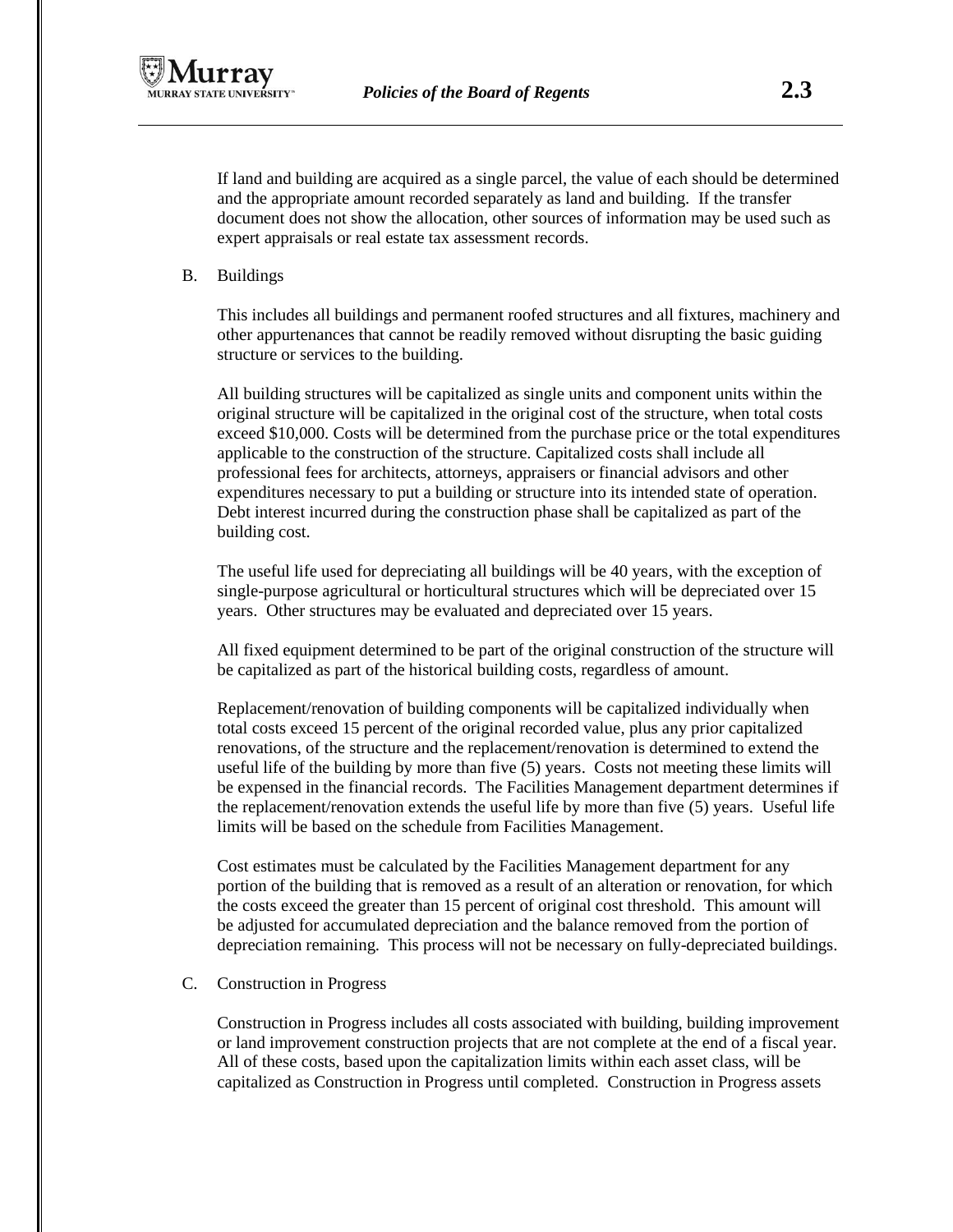will not be subject to depreciation until completed and transferred to the appropriate permanent asset class.

D. Equipment

Equipment is defined as a movable or fixed unit, complete in itself, having a useful life in excess of one year. A unit is defined as a piece of equipment that, when assembled, functions as a stand-alone unit. Unit costs shall include all delivery, freight and labor costs to place the unit in operation. All equipment with unit costs of \$500 or more will be inventoried for insurance purposes; however, only equipment with a unit cost of at least \$5,000 will be capitalized. Equipment will be depreciated according to the following useful life limits:

| Type                   | Life |
|------------------------|------|
| Ag/Dairy               | 15   |
| Audio/Visual           |      |
| Appliances/Kitchen     | 10   |
| Computer Equipment     | 5    |
| Furniture              | 15   |
| General                | 10   |
| Machinery              | 10   |
| Maintenance/Janitorial | 10   |
| Medical Equip          | 10   |
| Musical                |      |
| <b>Office Machines</b> | 10   |
| Recreation             | 10   |
| Scientific             | 15   |
| Vehicles/Boats         | 5    |

A longer useful life may be used for specific pieces of large equipment that is not defined in the above categories. For such pieces of equipment, the Accounting and Financial Services department will consult with the appropriate individuals to assist in determining the useful life.

E. Leased Property

Leased property, to include real and personal property, is capitalized based on the provisions of current authoritative accounting guidance for leases.

#### F. Infrastructure

Infrastructure is defined by Governmental Accounting Standards Board (GASB) Statement 34 as a long-lived asset that is normally stationary in nature and normally can be preserved for a significantly greater number of years than most capital assets. These types of assets will typically be permanent non-building additions that service the entire campus.

Infrastructure assets will not be depreciated. The modified approach for accounting for infrastructure assets as defined by GASB Statement 34, paragraphs 23 and 24, shall be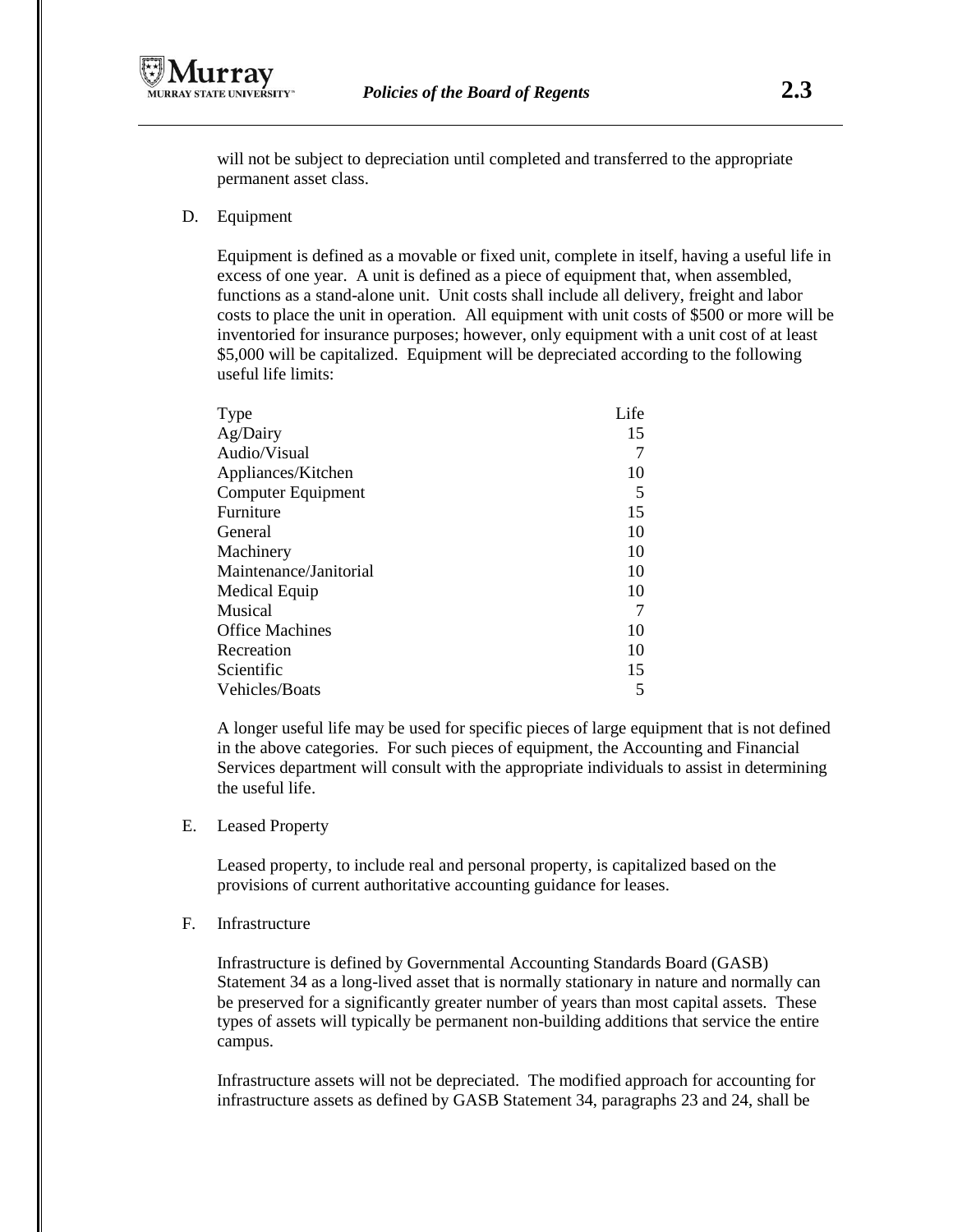

used. The modified approach requires that an asset management system be established and maintained that documents all eligible infrastructure assets are being preserved approximately at (or above) a condition level established and disclose this information. The Facilities Management department is responsible for maintaining this system. Information as to the status of these assets should be disclosed to the administration on an annual basis.

All costs incurred for additions or improvements to assets meeting the requirements of the modified approach will be expensed in the year incurred.

The minimum capitalization limit for infrastructure assets will be \$100,000.

G. Non-Building

Non-building assets are defined as those improvements that are not identifiable with specific buildings. Examples of such assets are parking lots, sidewalks, lighting and security systems, fencing and campus networking.

The minimum capitalization limit for non-building assets will be \$100,000 for original capitalization and will be depreciated over a 20-year useful life. Modifications to nonbuilding improvements that exceed 15 percent of the original cost of the asset, plus any prior capital renovations, will be capitalized and depreciated over a ten-year useful life if it is deemed that the improvement extends the useful life of the asset.

H. Livestock

Livestock shall be considered an asset if it meets the criteria defined in Internal Revenue System publication 225. Essentially, livestock shall be capitalized if it is acquired for breeding, dairy and draft livestock. Livestock acquired for sale or slaughter will be recorded as inventory in the financial records at the end of a fiscal year.

All livestock will be capitalized when the cost or the appraised value at the date of the gift exceeds \$5,000.

These assets will be depreciated over a 12-year period.

I. Library Holdings

Library holdings include all books, periodicals, microfilms, microfiche, electronic media and other library items as approved by the Dean of University Libraries.

All library acquisitions will be capitalized at cost, or in the case of donated collections, at the appraised value at the date of the gift. Library holdings will be depreciated over a tenyear life, with a salvage value of 5 percent. All library deletions will be made at a rate determined by the Dean of University Libraries.

J. Museum and Collections

Assets in this class are defined as such if the collection is (1) held for public exhibition,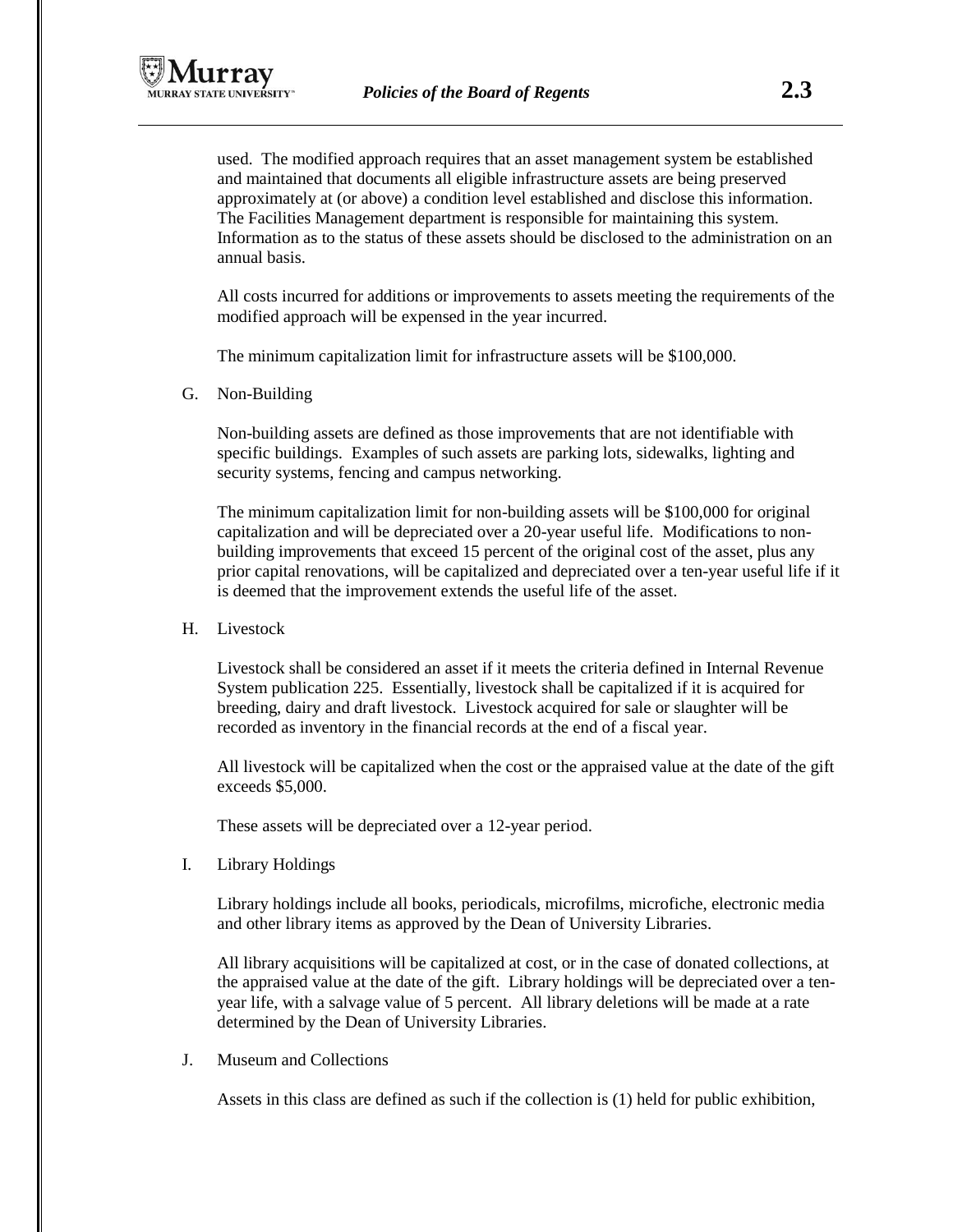

education or research in furtherance of public service rather than financial gain and (2) protected, kept unencumbered, cared for and preserved. Collections of fine arts, historical treasures and written works shall be capitalized at their appraised value upon acquisition. Adjustments will be made to these values only upon the completion of new appraisals or termination of the ownership of the asset.

Collections may be capitalized by recording one asset record for the appraised value of the entire collection or by the appraised value of each item of the collection. The Accounting and Financial Services department will determine how the collections will be capitalized upon recording the asset, based on the information available at the time of appraisal.

Museum and collections will not be subject to depreciation.

#### K. Software

Software is defined as that which is developed or obtained for internal use. Criteria established by the American Institute of Certified Public Accountants (AICPA) Statement of Position (SOP) 98-1 will be used to determine if software is for internal use and what costs shall be capitalized. Software meeting the following two characteristics will be determined internal-use software:

- The software is acquired, internally developed or modified solely to meet the entity's internal needs.

- During the software's development or modification, no substantive plan exists or is being developed to market the software externally.

All costs incurred during the application/development stage of software development shall be capitalized. This stage includes design, configuration, interfaces, coding, installation and testing. These costs include the direct purchase of materials, services and software; internal expenditures for payroll and payroll-related expenditures for employees directly associated with the software project and interest costs incurred during the project. Costs incurred during the preliminary stage of development and evaluation and during the postimplementation/operation stage are not capitalized, but expensed as incurred.

Software will be capitalized if the original development costs exceed \$400,000. Upgrades and enhancements shall be capitalized if project costs exceed \$400,000. Upgrades and enhancements are only capitalized if identified by a specific project, meaning that management has explicitly authorized and committed funding to the project and the project will be completed and the software modifications used to perform the function intended. Costs of under agreements for maintenance and unspecified upgrades and enhancements shall be expensed when incurred.

All capitalized software will have a useful life of eight (8) years.

L. Intellectual Property

Intellectual Property, to include patents, trademarks, copyrights and other items, will be capitalized based on the provisions of current authoritative accounting guidance for intellectual property.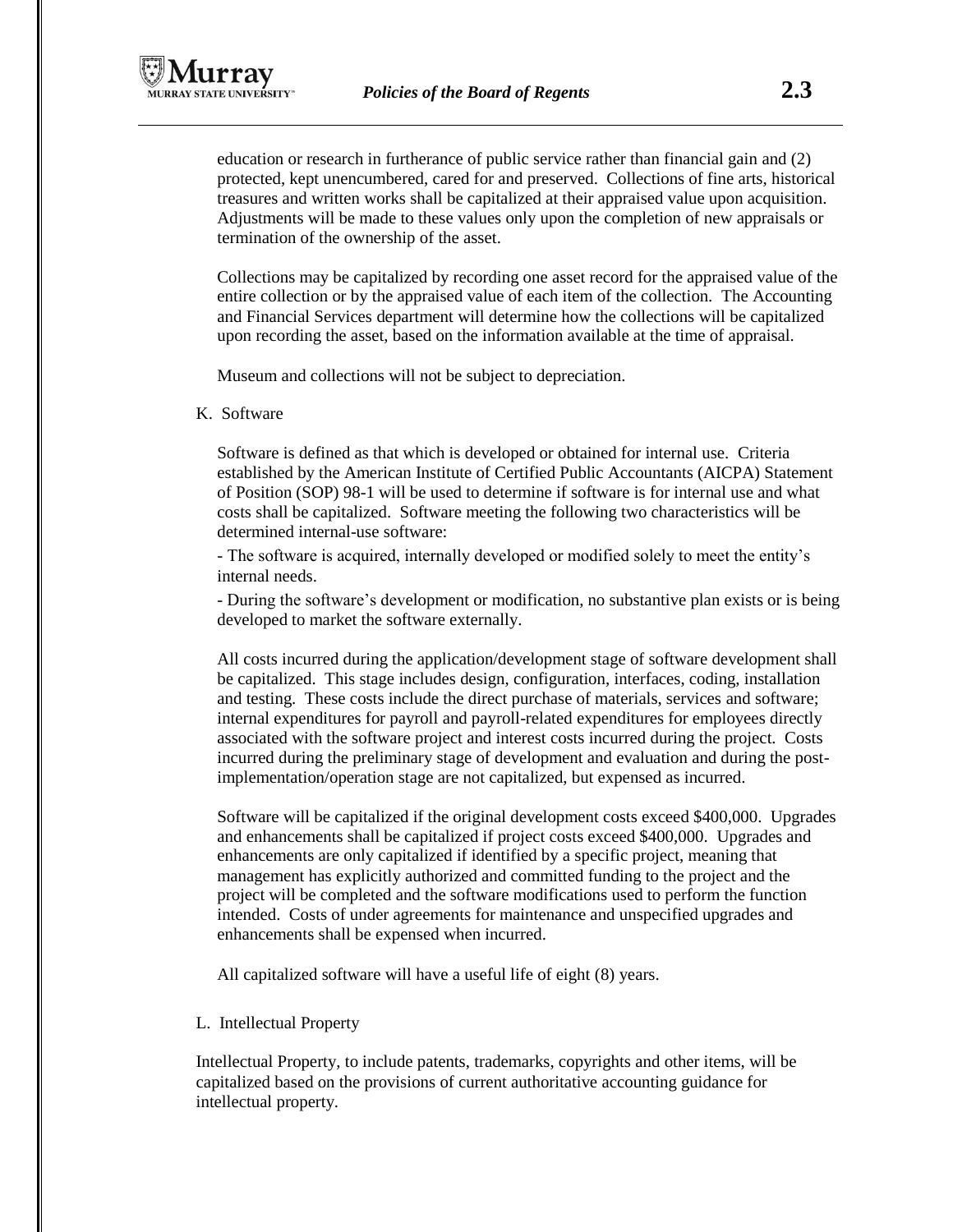

## **2.4 SUBJECT: COPYRIGHT**

| Date Adopted: | May 8, 1976       |
|---------------|-------------------|
| Date Amended: | February 29, 2008 |

Reference: Minute Book: 19 Page: 364

Murray State University recognizes the utility of a copyright policy in order to protect and promote the traditional academic freedom of the University faculty, staff and students in matters of publication; to balance fairly and reasonably the equitable rights of authors, sponsors, and the University; and to ensure that any copyrightable material in which the University has an interest is utilized in a manner consistent with the public interest. The copyright policy of the University may be found in the most current edition of the *Faculty Handbook* and in the 'Information Technology: Acceptable Use' policy*.*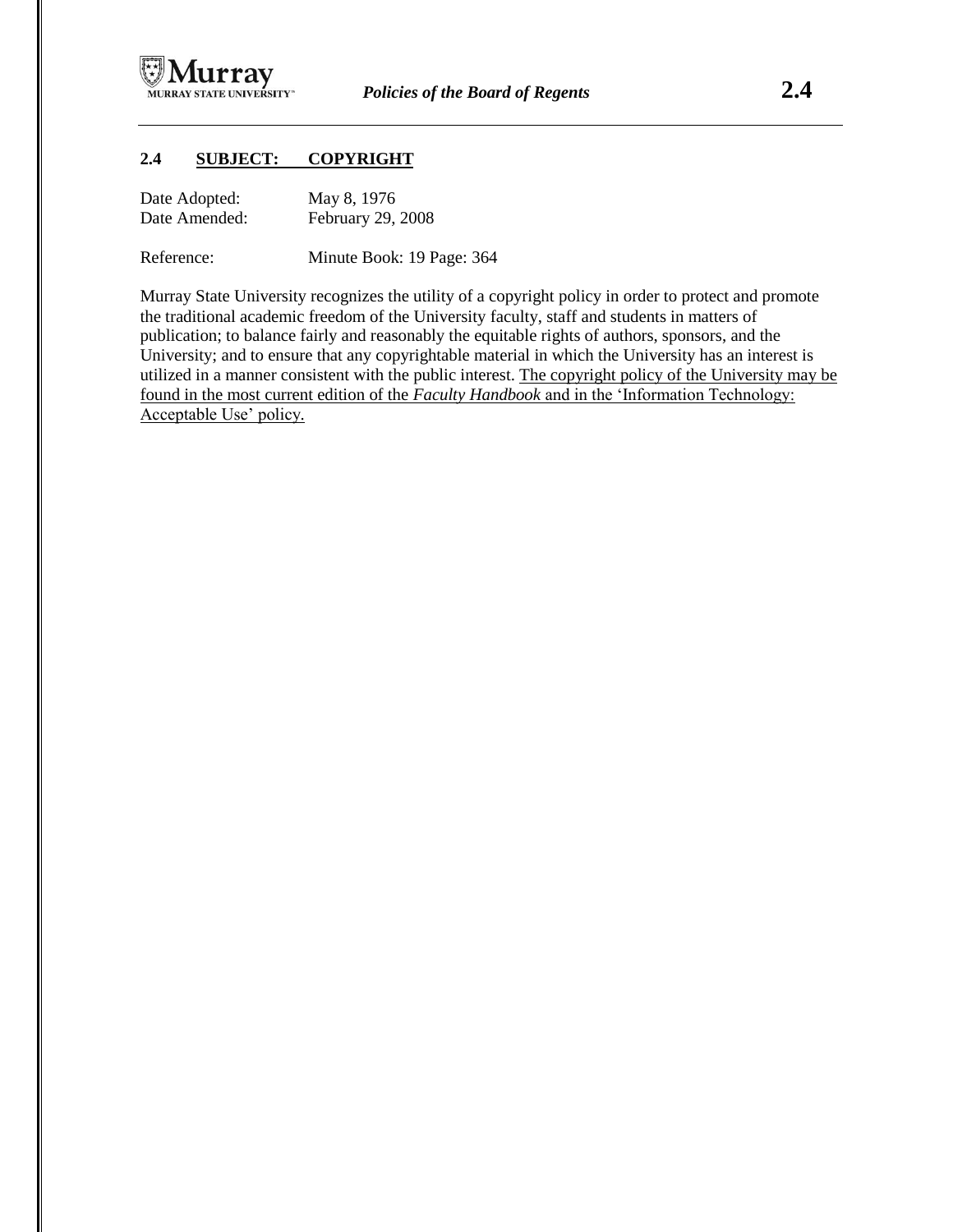#### **2.5 SUBJECT: ACCOUNTS PAYABLE DISTRIBUTION**

| Date Adopted: | June 22, 1987     |
|---------------|-------------------|
| Date Amended: | February 29, 2008 |

Reference: Minute Book: 38 Page: 18

Accounts payable checks are for payment of the University's obligations to vendors and others. Generally these payments are authorized through the use of purchase confirmations and travel expense vouchers.

The purpose of this policy is to delineate the responsibility for distribution of accounts payable checks, to outline the significant controls needed to ensure accurate and timely delivery of these checks, and to promote good accounting practice through sound internal controls.

The responsibility for the accurate and timely delivery of these checks is that of the Accounting and Financial Services Department. This department is also responsible for developing and initiating procedures to efficiently discharge this responsibility.

Sound internal control requires that to the fullest extent possible, checks be released or mailed to payees only. Checks will be distributed as follows:

- 1. By mail:
	- a. Through U. S. Postal Service
- 2. In person in the Accounting and Financial Services Department:
	- a. Any exceptions to this policy must be approved in advance by the Director of Accounting and Financial Services or his designee.
	- b. It is the responsibility of all individuals authorizing payments to be aware of and to comply with these policies and the related procedures.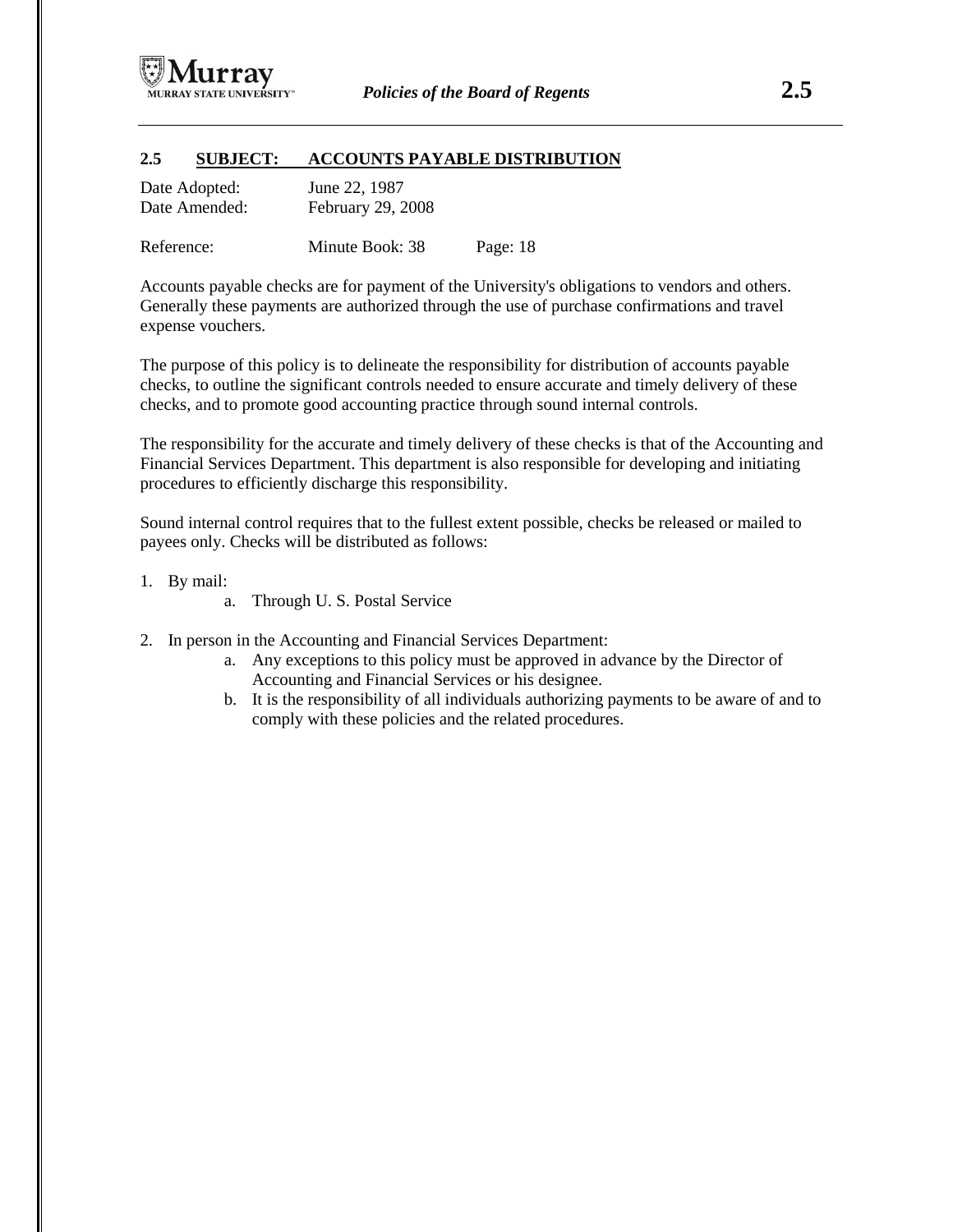

#### **2.6 SUBJECT: FEE ESTABLISHMENT**

| Date Adopted: | June 22, 1987                                       |
|---------------|-----------------------------------------------------|
| Date Amended: | February 29, 2008                                   |
| Date Amended: | February 26, 2021 (First Reading: December 4, 2020) |

This policy deals with establishing fees, charges and deposits assessed or collected by or for Murray State University. It is the responsibility of all those involved in establishing, assessing or collecting these fees to be aware of and to comply with this policy and the related procedures.

- **I.** Authority for Approval
	- A. Board of Regents

Certain fees and charges assessed by the University require approval by the Board of Regents:

- 1. Tuition
- 2. Room Board
- 3. Registration fees
- 4. Residence Hall activity fees
- 5. Student activity fees
- 6. Miscellaneous course fees
- 7. All other mandatory fees required for attendance at the University
- B. President

All fees not listed above, including charges, deposits, fines, rents, admission fees, Breathitt Veterinary Center diagnostic fees or any other charges or fees of any nature and however defined which are assessed or collected by or for the University after review by the Vice President for Finance and Administrative Services, require formal approval by the President of the University.

C. Exceptions

Proposals for any fees may be submitted for Board of Regents' approval, at the discretion of the President.

- **II.** Miscellaneous Course Fees
	- A. Eligibility

Course fees will be assessed only for courses which result in extraordinary expense being incurred by the University. Extraordinary expenses include but are not limited to:

- 1. Consumable classroom supplies
- 2. Depreciation and maintenance of laboratory facilities
- 3. Other unique expenses related to specialized courses
- 4. Instructional personnel costs related to the course, but not to include regular salaries and benefits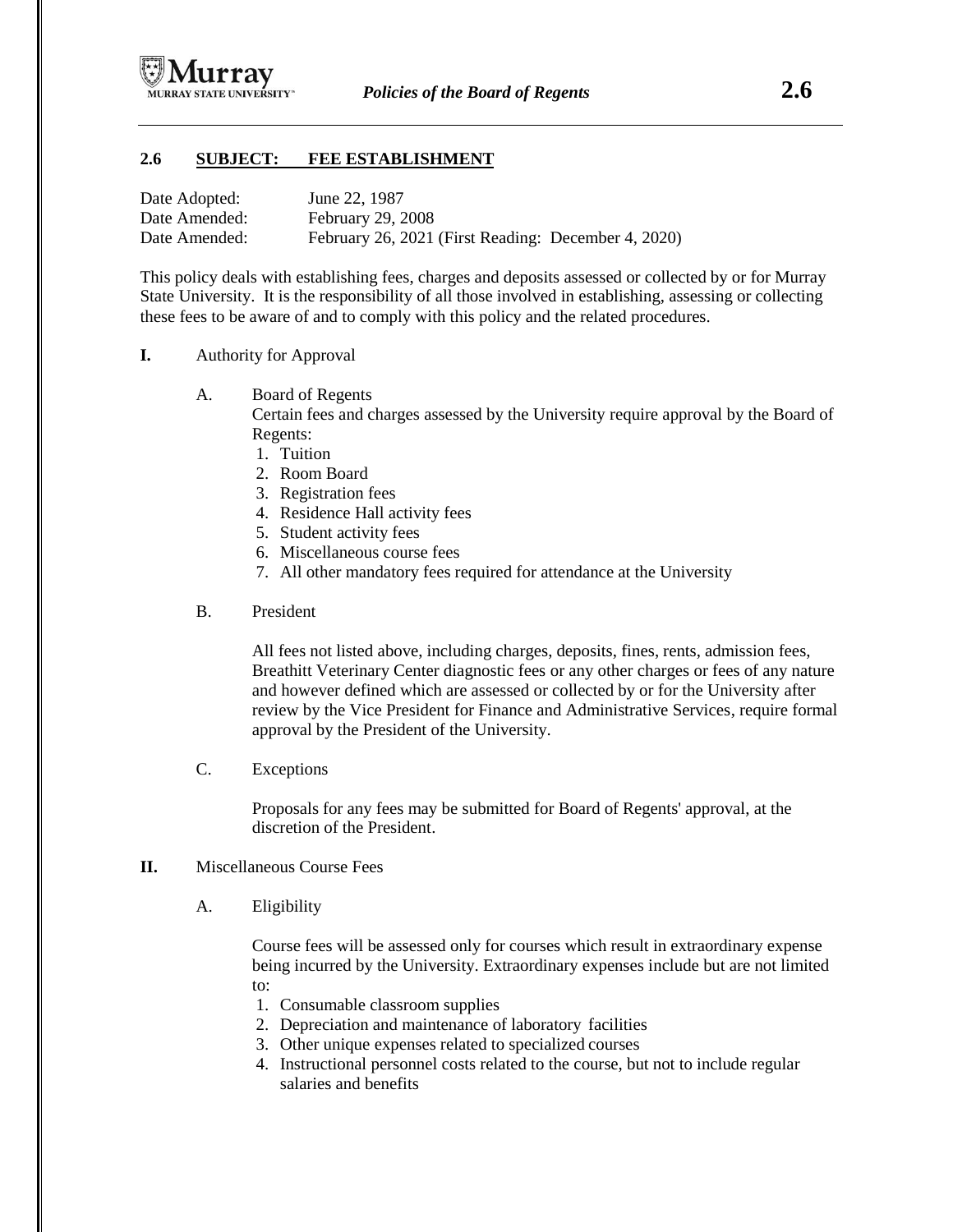

B. Course Fee Increases

On December 12, 1997, the MSU Board of Regents approved the annual increase of existing course fees based upon the Consumer Price Index. The fee increase will be implemented only when the cumulative increase equals at least fifty cents. The source for the Consumer Price Index is the Bureau of Labor Statistics of the United States Department of Labor.

C. Refunds

Course fees will be refunded to students who drop a course based on the normal University tuition refund policy.

D. Review of Fees

Course fees should be periodically reviewed by the Provost and Vice President for Academic Affairs to determine whether continued justification exists.

E. Expenditure of Fee Income

Income from course fees may be distributed to the University's educational and general fund or departmental expenditure budgets, as needed. When a specific department's expenditure budget does not meet its instructional needs, the department may request (through normal University procedures) a budget revision equal to the amount generated by course fees.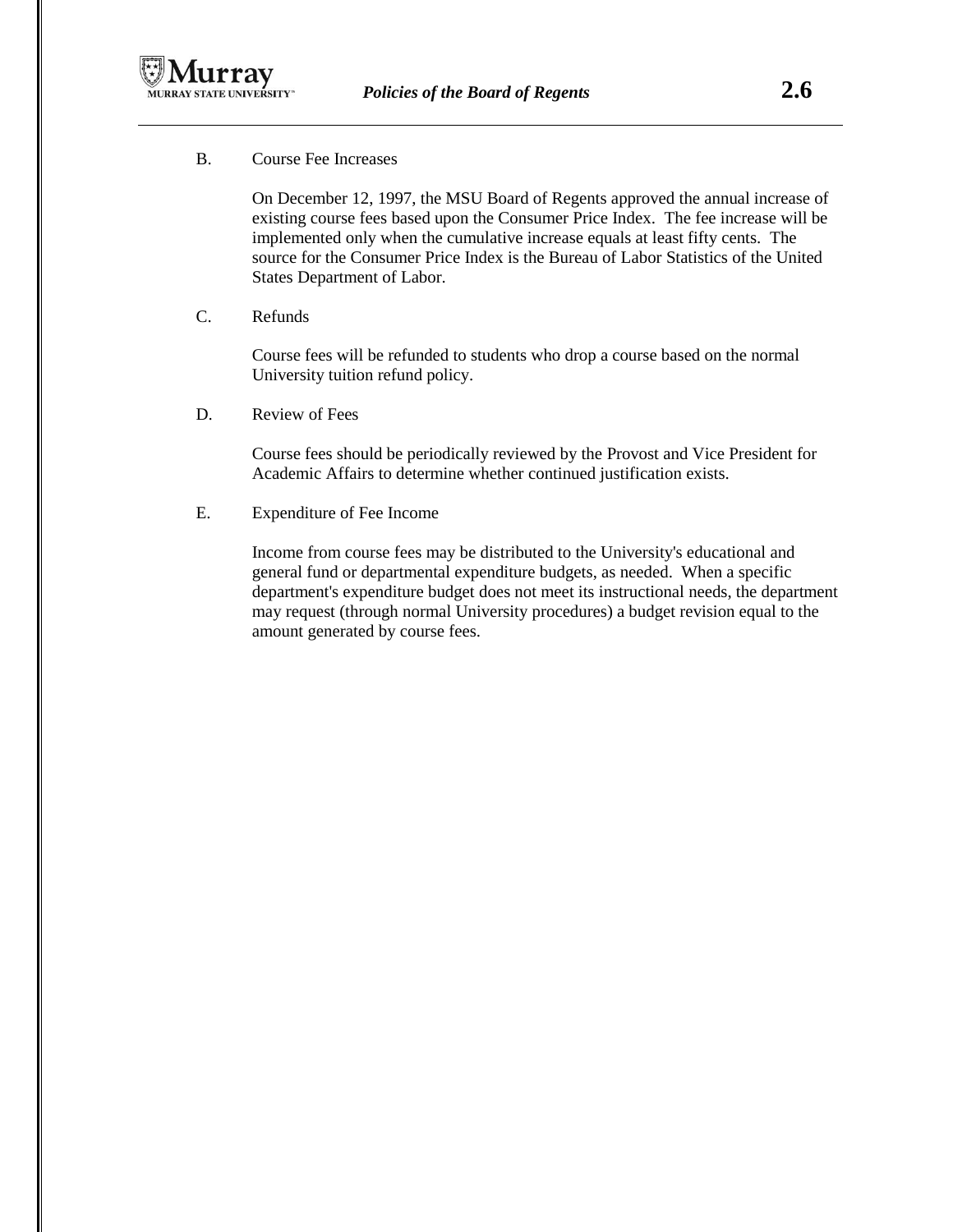

#### **2.7 SUBJECT: ACCOUNTING POLICIES AND PROCEDURES**

| Date Adopted: | June 22, 1987     |
|---------------|-------------------|
| Date Amended: | February 29, 2008 |

Reference: Minute Book: 38 Page: 15

It is the policy of the Board of Regents that financial management and the accounting system at Murray State University shall be in compliance with generally accepted accounting principles for colleges and universities; standards established by the Governmental Accounting Standards Board (GASB), the Financial Accounting Standards Board (FASB), the American Institute for Certified Public Accounts (AICPA), and the National Association of College and University Business Officers (NACUBO); accounting and reporting directives of the Commonwealth of Kentucky; and accountability standards of the Office of Management and Budget and related Federal agencies. The purpose of this policy is to assure an appropriate degree of accountability and to protect individual faculty, staff, and Board of Regents members from undue risk of financial or legal liability.

The Murray State University Board of Regents has elected to perform the financial management functions set forth in KRS 164A.560(2), related to the receipt, deposit, collection, retention, investment, disbursement, and accounting of all funds; and KRS 164A.565 related to the installation of an accrual basis accounting system, other records and annual reports.

The Murray State University Board of Regents has elected to comply with KRS 164A.560 (2)(b) to limit disbursements to the amounts and for the purposes for which the state appropriations have been made, or other monies have been received through the enacting resolution of the institution's annual operating budget.

The Murray State University Board of Regents shall use an accrual basis accounting system and fund structure that conforms with generally accepted accounting principles and procedures established for colleges and universities by the National Association of College and University Business Officers and the American Institute of Certified Public Accountants, and shall act to ensure further compliance with Sections (2), (3), (6), (7), and (8) of KRS 164A.565.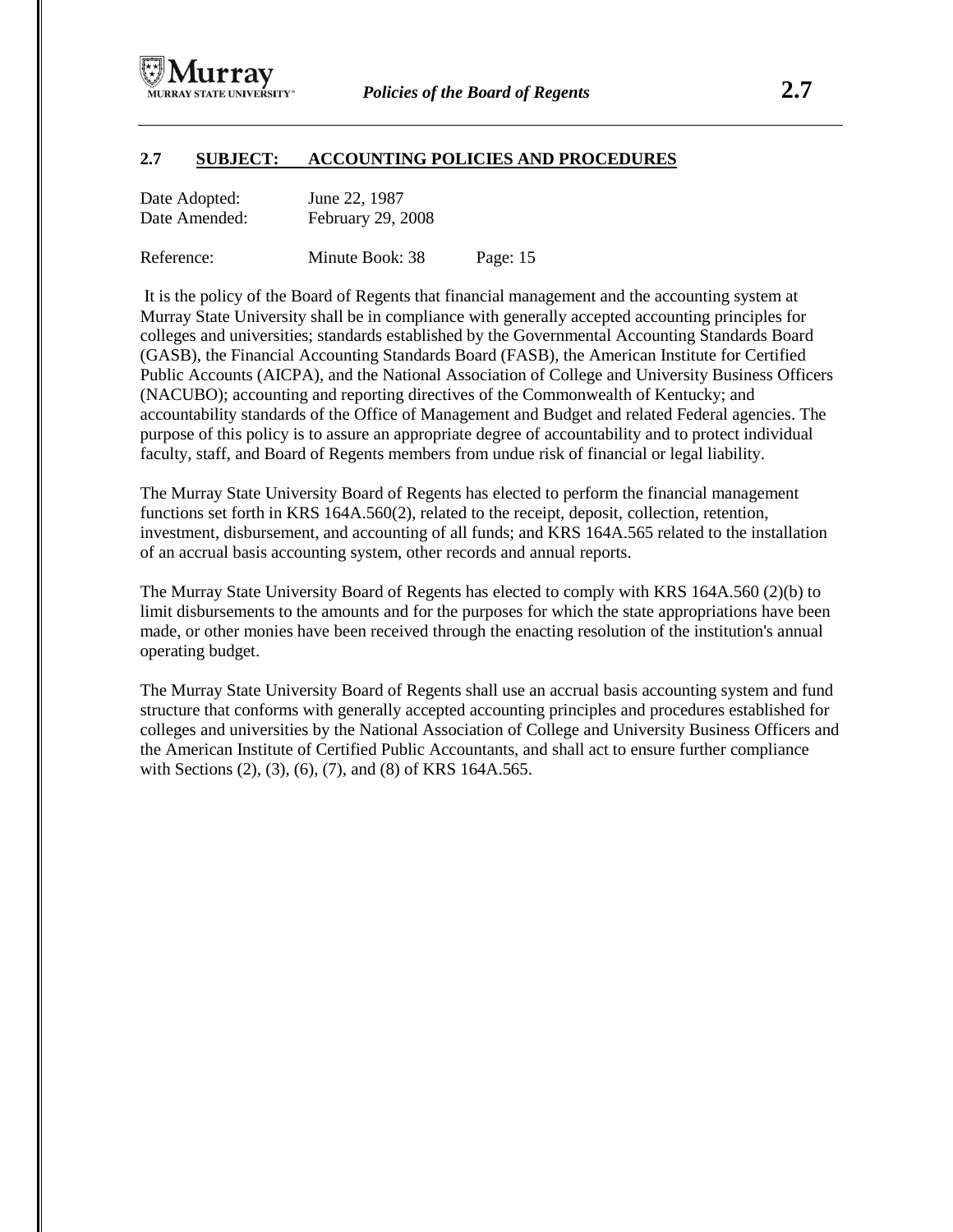

## **2.8 SUBJECT: FINANCIAL MANAGEMENT**

| Date Adopted: | June 18, 1983     |
|---------------|-------------------|
| Date Amended: | June 4, 1998      |
| Date Amended: | February 29, 2008 |
|               |                   |

Reference: Minute Book: 29 Page: 199

Murray State University has elected to perform financial management functions of HB 622, KRS 164A.550 et seq. Administrative Regulations, pursuant to this election, have been promulgated and may be found at 772 KAR 010, et seq.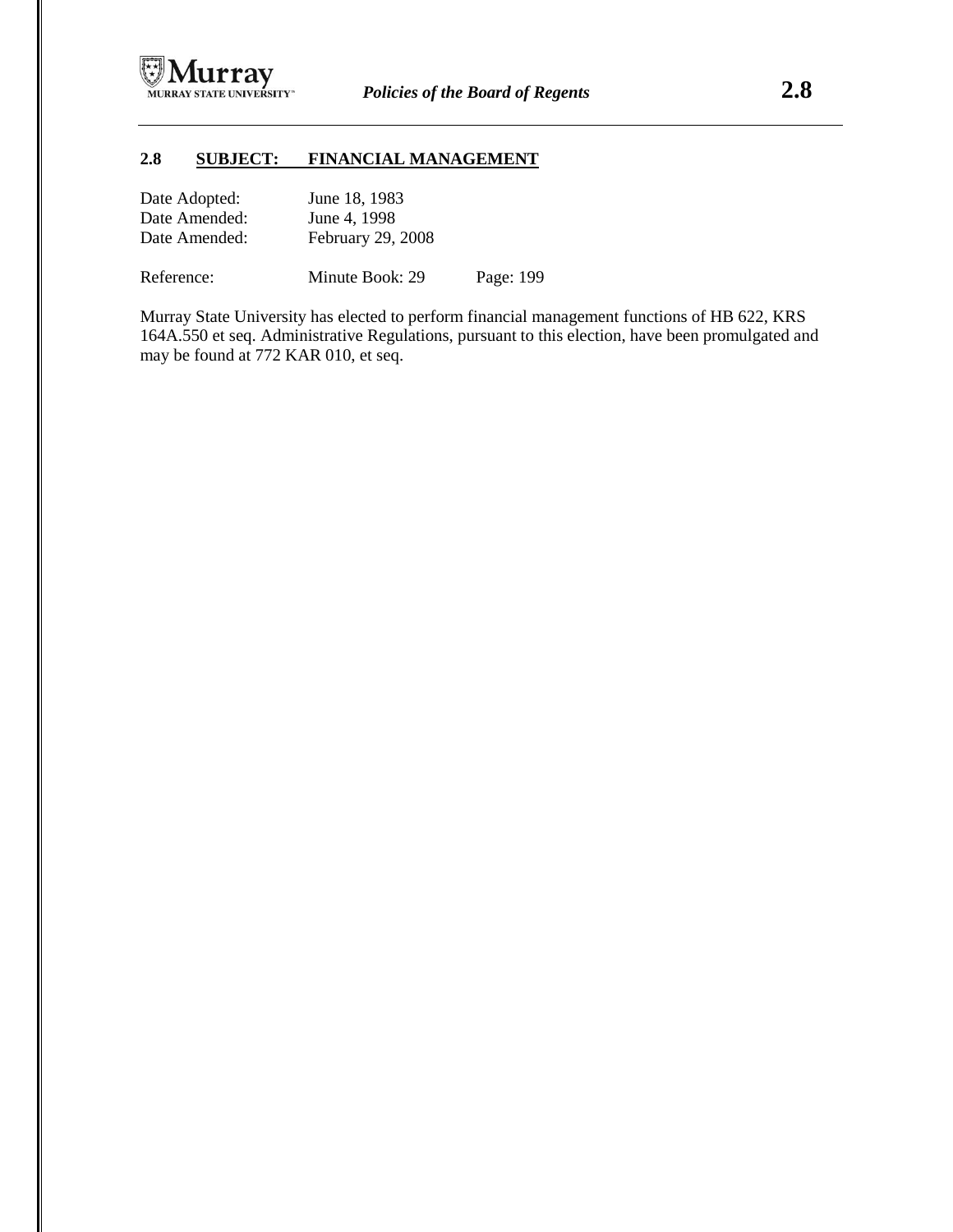

#### **2.9 SUBJECT: INVESTMENT POLICIES AND AGREEMENT**

| Date Adopted: | November 13, 1982 |
|---------------|-------------------|
| Date Amended: | February 29, 2008 |
|               |                   |

Reference: Minute Book: 28 Page: 129

The majority of funds available for investment by Murray State University are included in the Commonwealth of Kentucky's investment pool. The only state held funds allowed by Kentucky state law to be invested by the University are the current funds contained in the Consolidated Educational fund and the Housing and Dining fund. These funds may only be invested in the state investment pool.

A designated staff person of the University reviews the cash needs and determines the amount to be invested from each of the aforementioned funds. The staff also determines the length of time the monies are to be invested. The Vice President for Finance and Administrative Services approves the recommended investments. The state investment office in Frankfort, Kentucky, then chooses the best type of security and purchases the security in the name of the Commonwealth of Kentucky for the University.

When the security has been purchased, a confirmation is mailed to the University. The purchase is recorded in the University's accounting system per the confirmation. When the security matures, a pay-in-voucher increases the cash balance in the appropriate fund from which the investment was made for the amount of the investment and the interest earned.

The investment earnings of the Consolidated Educational fund are transferred at the end of the fiscal year to Consolidated Educational Renewal and Replacement. These earnings are used on projects approved by the Board of Regents of Murray State University. The investment earnings of the Housing and Dining fund are pro-rated to the applicable auxiliary accounts in accordance with the percentage contribution to the overall net income of the auxiliary departments. The percentage is updated each fiscal year based on the previous year's contribution to net income.

The endowment funds held by the University are invested totally at the discretion of the University. These funds are invested following the policies stated below:

- 1. Cash funds available for investment shall, whenever possible, be pooled into amounts of \$100,000 or more.
- 2. Cash funds shall be invested generally in non-speculative financial institutions or government securities.
- 3. Above the \$100,000 insured by FDIC and FSLIC, investments in financial institutions must be secured (collateralized) with appropriate government securities.
- 4. A maximum investment of \$250,000 \$300,000 shall be held in any institution at a given time.
- 5. No investment shall be placed with any institution on the basis of political favor, friendship, or influence by any official, alumnus or friend of the University.
- 6. The purchase of investments shall be authorized by the Director of Financial Management and Planning who reports directly to the Treasurer of Murray State University.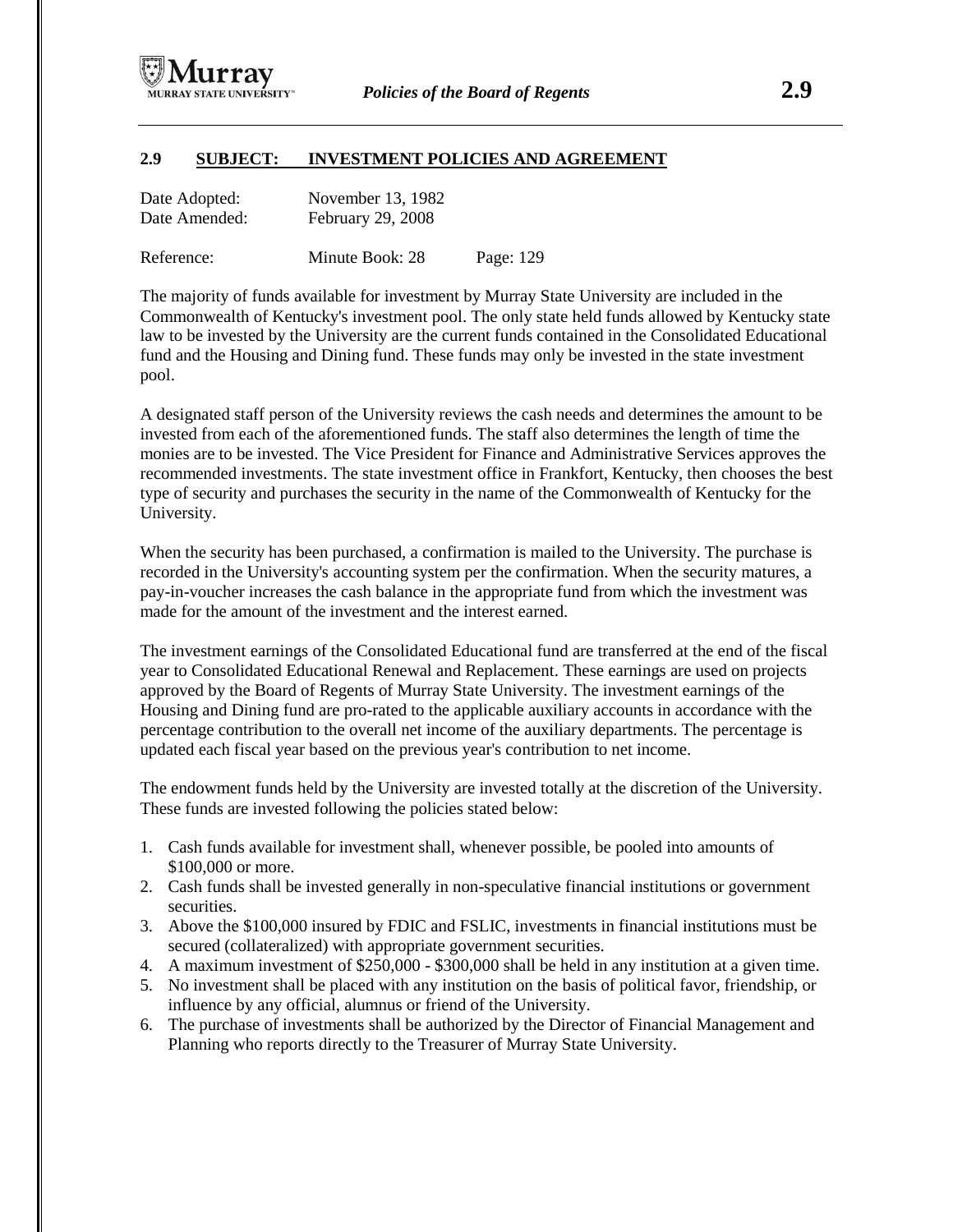#### **Scope**

This investment policy applies to activities of the University with regard to investing the financial assets of all funds, including those maintained by:

- I. the Commonwealth of Kentucky's treasury,
- II. local depositories, and
- III. external trustees and investment managers.

Written procedures will indicate which funds are covered under each of the previously mentioned investment structures.

#### **Goals**

Consistent with state statutes and administrative regulations, the goals of the University's investment program are:

- 1. preservation and maintenance of the real purchasing power of the principal in the portfolios,
- 2. maintenance of sufficient liquidity to meet normal and foreseeable expenditures, and
- 3. attainment of the greatest possible dollar return to the University while observing statutory and policy constraints.

#### **Investment Objective**

The investment objective is to produce a yield that, when compared to the current marketplace, would be described as competitive by investment managers.

#### **Strategy**

The University's investment strategy is designed to match the life of the asset with the date liability occurs.

#### **Delegation of Authority**

#### **General:**

The Treasurer is responsible for investment decisions and activities, under the direction of the Board of Regents. The Treasurer shall develop and maintain written administrative procedures for the operation of the investment program, consistent with these policies. Such procedures shall include explicit delegation of authority to persons responsible for investment transactions. No person shall engage in an investment transaction except as provided under the terms of this policy and the procedures established by the Treasurer. The Treasurer shall be responsible for all transactions undertaken and shall establish a system of controls to regulate the activities of subordinate investment personnel.

#### **Bond Funds:**

With regard to bond funds, the investment/reinvestment (in instruments authorized by the bond indenture and resolutions) by the trustee(s) shall be directed from time to time by the Treasurer.

#### **Minimal Non-Cash Investment Transactions:**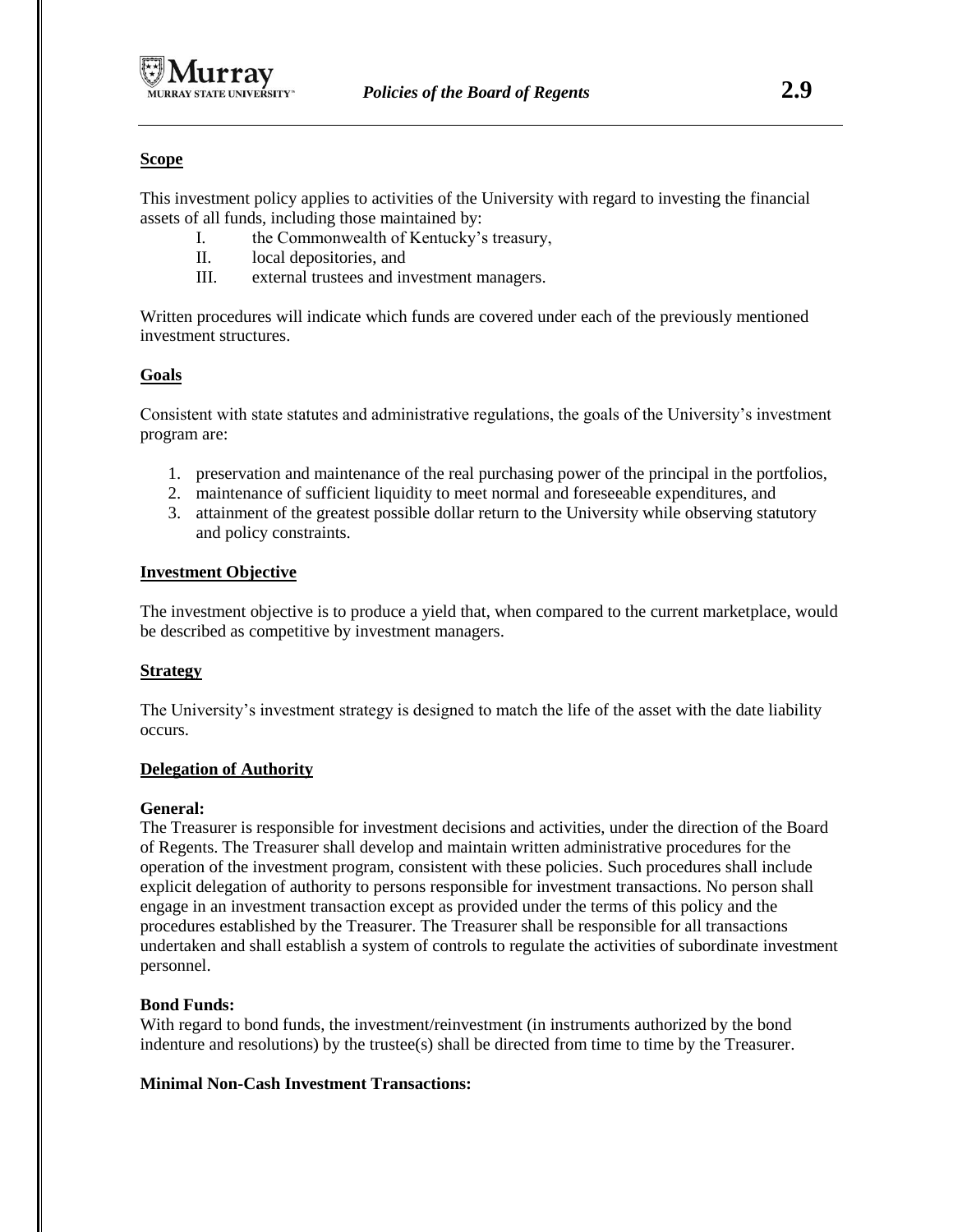In order to correct stock transfer errors or dispose of small non-cash investments, the Treasurer is authorized to sell, transfer, or otherwise dispose of items less than \$25,000.

#### **Reporting**

The Treasurer and the Vice President for Finance and Administrative Services shall submit quarterly investment reports to the President and Board of Regents. These reports will include investment data for investment securities held at the end of the reporting period.

#### INVESTMENT PROCEDURES

- I. Investments with State Treasury
	- A. Current Funds

The majority of funds available for investment by Murray State University are included in the Commonwealth of Kentucky's investment pool. State regulations allow the Current Funds contained in the Consolidated Educational (ConEd) Fund and the Housing and Dining (H&D) Fund to be invested at the discretion of the University. These funds may only be invested in the state investment pool.

A designated staff person of the University reviews the cash needs and determines the amount to be invested from each of the aforementioned funds. The staff also determines the length of time the monies are to be invested. The Vice President for Finance and Administrative Services approves the recommended investments. The state investment office in Frankfort, Kentucky, reviews the amount and the term, and based on other investments made that day for their pool, determines the best type of security and purchases it in the name of the Commonwealth of Kentucky for the University.

When the security has been purchased, a confirmation is mailed to the University. The purchase is recorded in the University's accounting system per the confirmation. When the security matures, the cash balance in the appropriate fund is increased for the amount of the investment and the interest earned.

Within the University accounting system, the investment earnings of the Consolidated Educational fund are transferred at the end of the fiscal year to Consolidated Educational Renewal and Replacement (CERR) Fund within the University's Plant Funds. These earnings are used on projects approved by the Board of Regents of Murray State University.

The investment earnings of the Housing and Dining fund are pro-rated to the applicable auxiliary accounts in accordance with the percentage contribution to the overall net income of the auxiliary departments. The percentage is updated each fiscal year based on the previous year's contribution to net income.

#### B. Plant Funds

In addition to the Current Funds listed in item #I.A) above, the University may invest unexpended bond proceeds from bonds issued directly the University. Unexpended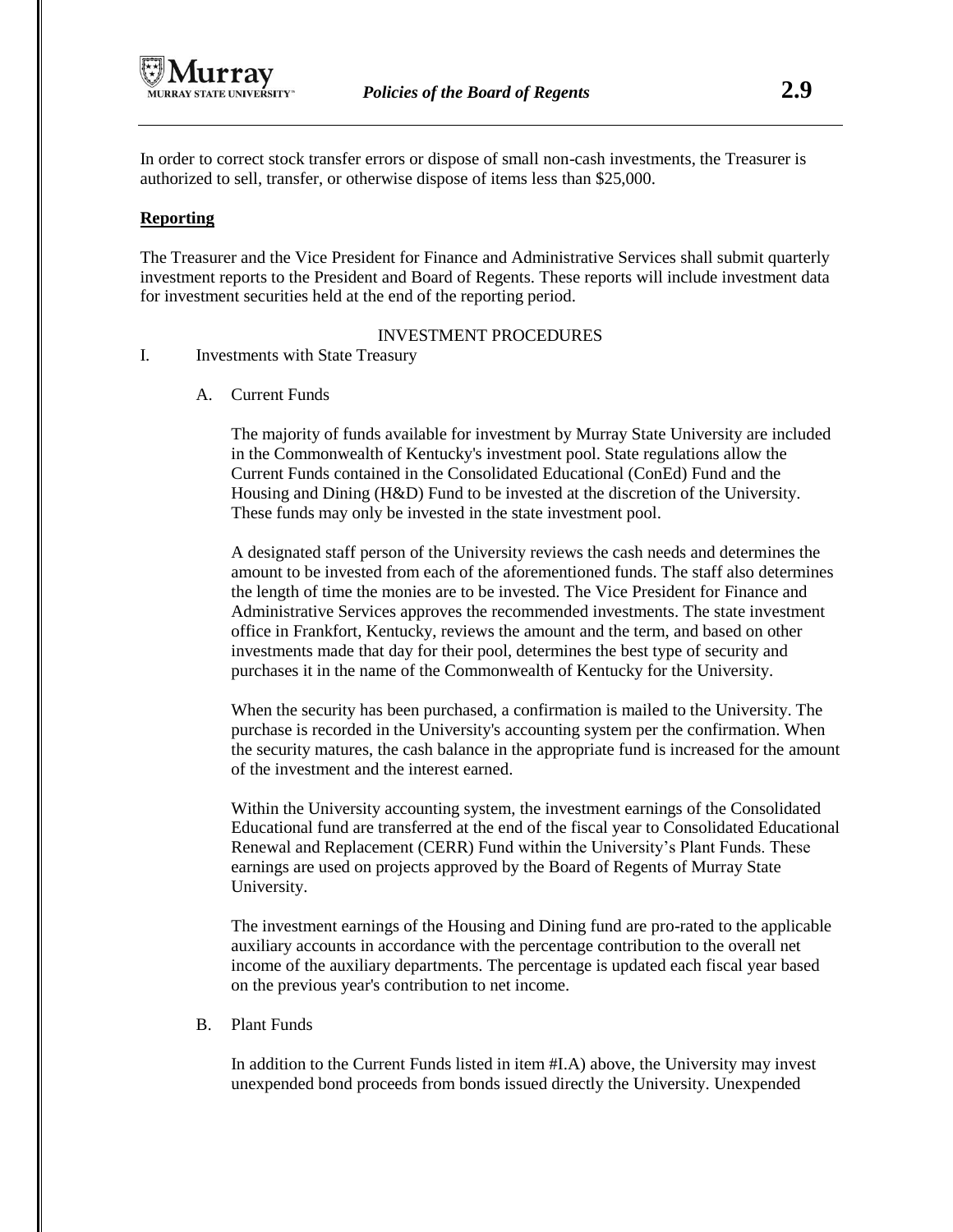

proceeds from pooled state bond issues are not invested by the University.

- C. Investments with Local Depositories
- D. Local Receipts (excluding Endowments)

All local receipts, except for appropriations and private contributions, are temporarily deposited (up to 30 days following the end of the month of deposit) with local depositories before transfer to the State treasury.

While temporarily residing in the local depository, these funds earn interest based on the University's local bank contract which provides for interest earnings based on a percentage of the federal overnight funds rate. Available funds may also be invested in short term, usually 20 day, repurchase agreements. The bank transfers interest earnings to the University's accounts on a monthly basis. The interest earnings are retained within Current Funds, except for an allocation to Federal Loan Funds.

E. Endowment Funds Invested by the University:

The endowment funds held by the University are invested totally at the discretion of the University. These funds are invested following the policies stated below:

- 1. Cash funds available for investment shall, whenever possible, be pooled into amounts of \$100,000 or more.
- 2. Cash funds shall be invested generally in non-speculative financial institutions or government securities.
- 3. Above the \$100,000 insured by FDIC and FSLIC, investments in financial institutions must be secured (collateralized) with appropriate government securities.
- 4. A maximum 'investment of \$250,000 \$300,000 shall be held in any institution at a given time.
- 5. No investment shall be placed with any institution on the basis of political favor, friendship, or influence by any official, alumnus or friend of the University.
- 6. The purchase of investments shall be authorized by the Treasurer of Murray State University.
- II. Investments with Trustee or External Investment Manager

This section concerns those fund investments managed by parties outside the University. Currently, external managers are used only for two areas—those funds invested with the MSU Foundation and those funds related to bond issues.

A. Endowment Funds Invested by the MSU Foundation

The Murray State University Foundation holds and invests a majority of the University's Endowment Funds. For University funds held by the MSU Foundation, the University accepts the Foundation policies and procedures. The MSU Foundation's policies and procedures are quoted below and are incorporated into these University procedures as follows:

"Investments made by MSU Foundation are to be managed in such a way that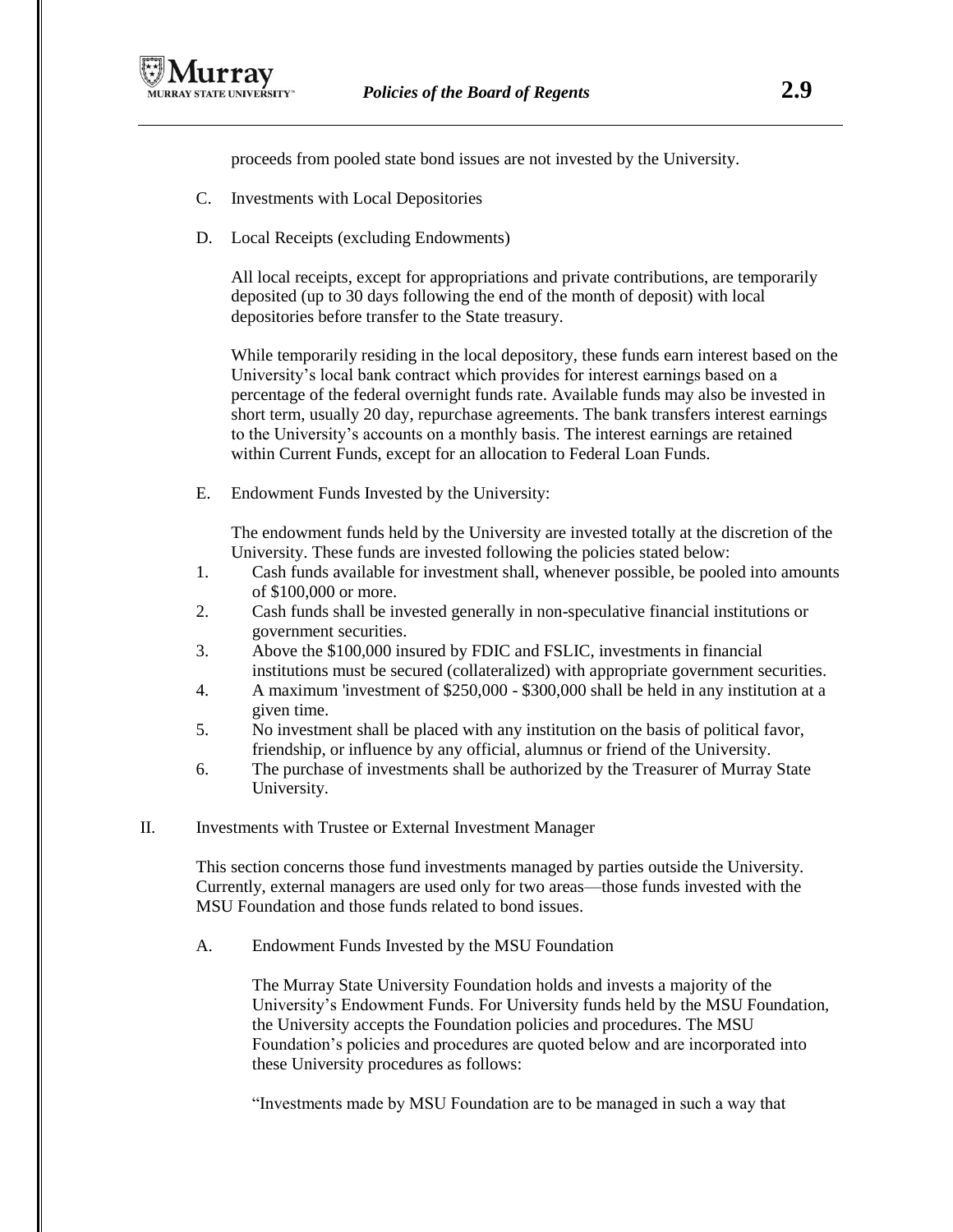

maximizes the Foundation's ability to contribute to the goals of the University. The investment policies and procedures for the investment of monies and securities owned or under the custodial care of the Murray State University Foundation are established by a Joint Investments Committee. The Joint Investments Committee is comprised of three trustees of the MSU Foundation, two members of the Board of Regents, and two members of the Murray State University Alumni Council.

The Joint Investments Committee meets twice a year just prior to the regular Board meetings of the MSU Foundation, and at such other times as deemed necessary. A report of invested funds is prepared by the MSU Foundation staff and distributed to members of the Joint Investments Committee and the Treasurer at quarterly intervals and to the full Board of Trustees at semi-annual meetings. Periodic reports are made to the Board of Regents by the Chair of the Regents Investments Committee. In addition, quarterly earnings reports are given to the Alumni Association and any other entities having substantial investments in the Foundation.

#### **B.** Definitions

- 1. UNIVERSITY funds are those funds received from any source that are intended by the donors, transferors, or grantors to become the property of the UNIVERSITY.
- 2. FOUNDATION funds are those funds received from any source that are intended by the donors, transferors, or grantors to become the property of the FOUNDATION.
- C. Future Determination of Foundation and University Funds:
	- 1. There are certain funds received by the UNIVERSITY that are intended by the donors, transferors, or grantors to become the property of the FOUNDATION.
	- 2. Likewise, there are funds received by the FOUNDATION that are intended by the donors, transferors, or grantors to become the property of the UNIVERSITY.
	- 3. The parties desire to formulate policies whereby the officers, agents, and representatives of each party may distinguish between those funds and the following guidelines are adopted by the parties for the purpose of making the necessary distinction.

a) The person designated to receive funds for each party will ascertain the intention of the donor, transferor, or grantor of the sum received. Any of the following are permissible sources for a determination of intent:

- (1) The writing on the check or other gift instrument.
- (2) Consultation with the donor, transferor, or grantor.
- (3) Documentation associated with or accompanying the gift.

b) In the event the intention of the donor. transferor, or grantor cannot be ascertained by the above or if such is impractical, then sums received and intended for a scholarship, loan, research or professional development, or outreach activities fund or any other program fund which (by reason of its establishment, sponsorship or promotion) is clearly the fund of one of the parties shall become the property of that party.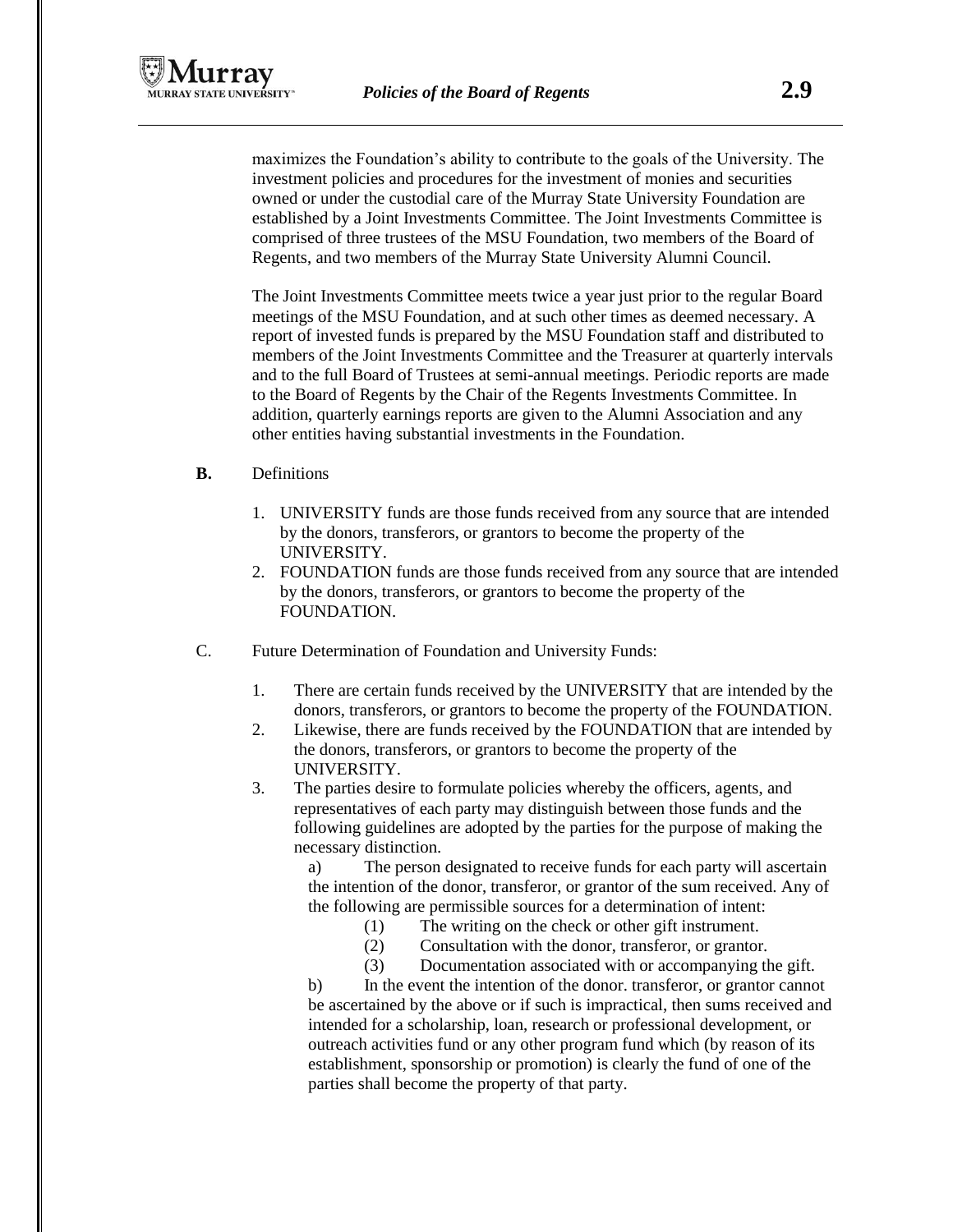c) The guidelines in C3 a. and b. above shall be applied to all gifts and donations to the UNIVERSITY which have recently been deposited to a suspense account of the UNIVERSITY pending determination of the intent of the donor, transferor, or grantor.

d) When a party shall receive funds in the future which are obviously intended to be the property of the other party, the receiving party will make a diligent effort to reimburse the other for all funds from gifts, donations, and transfers which have been received by them and should be transferee to the other; the goal of each being to make said transfer within thirty (30) days of the funds receipt.

- D. Existing Funds
	- 1. It is recognized that there are certain UNIVERSITY funds held by the FOUNDATION. The FOUNDATION agrees to remit to the UNIVERSITY any funds for which documentation exists substantiating that the UNIVERSITY should have been the depository of said funds.
	- 2. It is understood that the FOUNDATION may retain UNIVERSITY funds which the UNIVERSITY chooses by this agreement to be managed by the FOUNDATION.
- E. Foundation Obligations-Management of University Funds by Murray State University Foundation:

The FOUNDATION promises and agrees:

- 1. To develop and implement FOUNDATION policies and procedures for gifts and donations received by the UNIVERSITY from private donors and transferred by the UNIVERSITY to the FOUNDATION for management purposes. These policies and procedures shall deal with the receipt, acknowledgement, deposit, and management of gifts and donations.
- 2. To revise FOUNDATION policies and procedures as stated in D. I hereinabove from time to time as may be necessary so as to work in concurrence with UNIVERSITY policies and procedures.
- 3. To provide the UNIVERSITY with quarterly and annual financial reports on UNIVERSITY funds held by it in a format to be described in jointly developed policies and procedures.
- F. UNIVERSITY OBLIGATIONS-MANAGEMENT OF UNIVERSITY FUNDS BY MURRAY STATE UNIVERSITY FOUNDATION:

The UNIVERSITY promises and agrees:

- 1. To develop and implement UNIVERSITY policies and procedures for the receipt, acknowledgement, deposit and expenditure of gifts and donations received by the UNIVERSITY. The cooperation of the FOUNDATION shall be solicited in the development of these policies and procedures.
- 2. To develop and implement UNIVERSITY policies and procedures whereby the services of the FOUNDATION may be most effectively utilized in the management of UNIVERSITY funds which the UNIVERSITY has received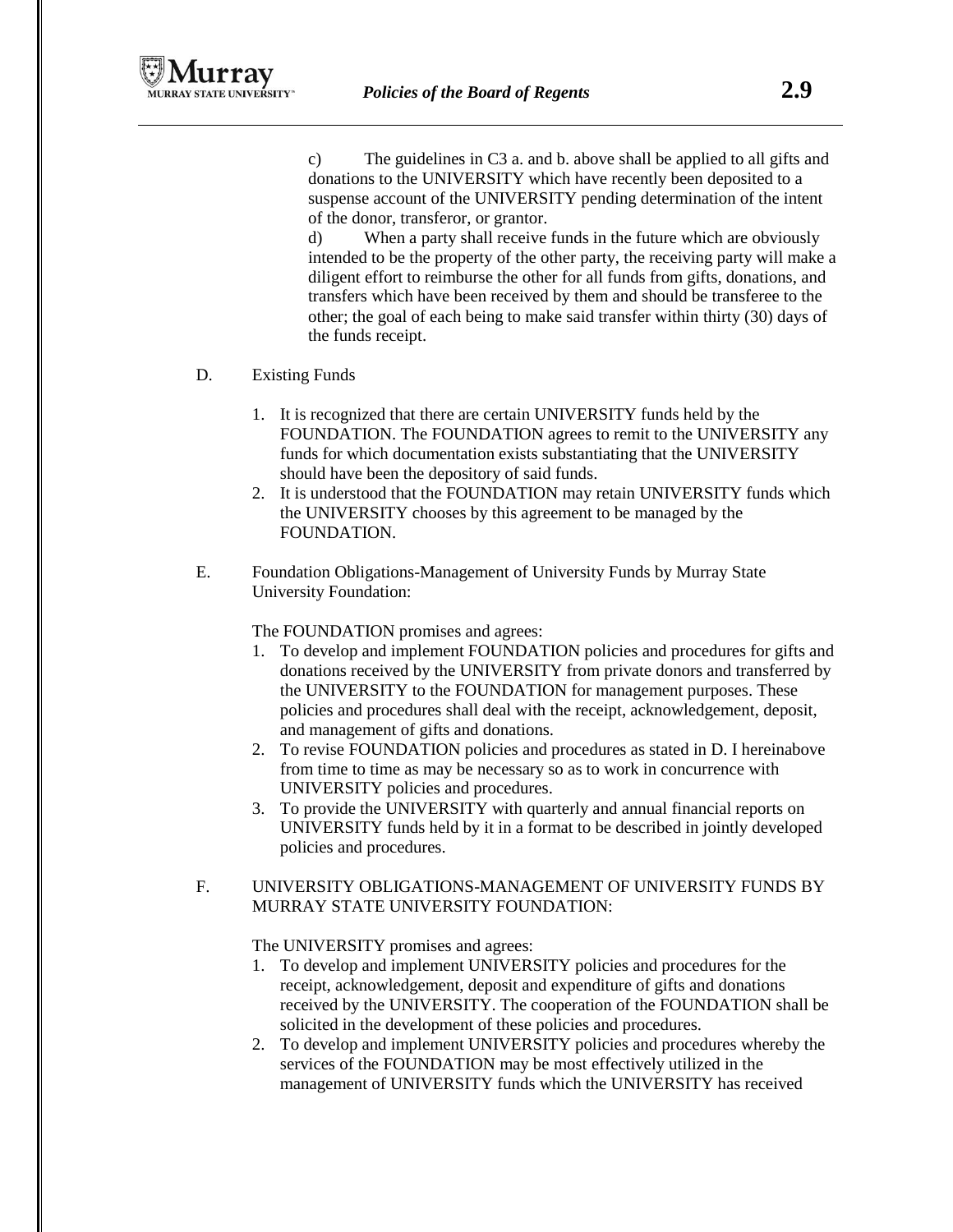from private gifts and donations and subsequently transferred to the FOUNDATION for management purposes.

3. To provide monthly reports to the FOUNDATION for all gift and donation funds received by the UNIVERSITY.

## G. MUTUAL OBLIGATIONS:

It is mutually understood and agreed:

- 1. That gifts and donations hereinafter made to the UNIVERSITY from private donors shall remain the property of the UNIVERSITY and the transfer from the UNIVERSITY to the FOUNDATION of such funds shall be for management purposes consistent with this agreement.
- 2. That no gift or donation made to the UNIVERSITY from private donors shall be transferred to the FOUNDATION for management purposes if the terms of the gift or donation specifically prohibit such transfer.
- 3. That gifts and donations heretofore made to the UNIVERSITY by private donors and subsequently turned over to the FOUNDATION shall remain with the FOUNDATION for management purposes consistent with this agreement.
- 4. That nothing in this agreement shall be construed so as to cause either party to give its funds and property to another legal entity; nor shall it be construed so as to require the violation of any statute, law or regulation of the Commonwealth of Kentucky.
- 5. That this agreement shall not supersede or void other agreements between UNIVERSITY and FOUNDATION unless specifically stated herein.
- 6. That the parties agree to conduct a semiannual review of this agreement and all FOUNDATION and UNIVERSITY policies relating hereto.

That the term of this agreement shall be for one (1) year from the date hereon; but will be automatically extended for successive one (1) year terms unless either party objects to extension in writing within thirty (30) days prior to the annual termination date. In the event of that objection, the agreement shall terminate.

- 7. This OPERATING AGREEMENT, signed the 17th day of November, 1987, shall become effective immediately and each of the parties signing states that he/she has authority to act for and on behalf of the organization which he/she represents.
- 8. Funds originally transferred by the University to the Foundation for management purposes under the November 17, 1987 operating agreement will remain segregated as "University" funds in the records of the Murray State University Foundation.
- 9. Funds, other than donations, received by the Foundation which are obviously intended to be the property of the University will be endorsed over or reimbursed to the University. Reimbursement will be made within 30 days, if practicable.
- 10. The criteria for ownership in the 1987 operating agreement will be applied to all donations issued to the order of "Murray State University" or "Murray State University Foundation". Separate accounts will be established according to the determination of the ownership of the funds.
- 11. The University will be notified of all donations for which a determination of ownership could not be made. Determination of ownership of these funds will be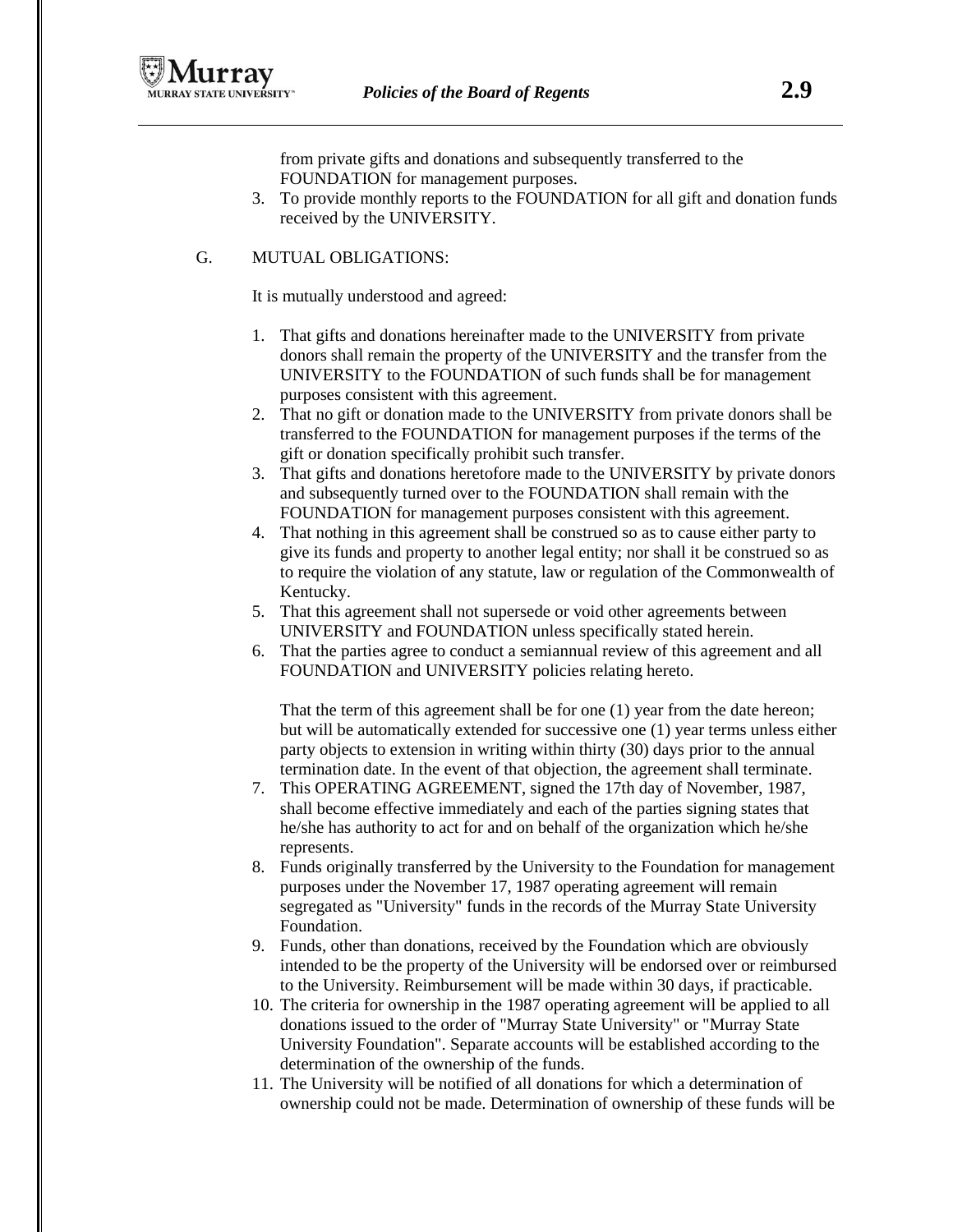

by joint effort of the Executive Director of the Foundation and the Treasurer of Murray State University.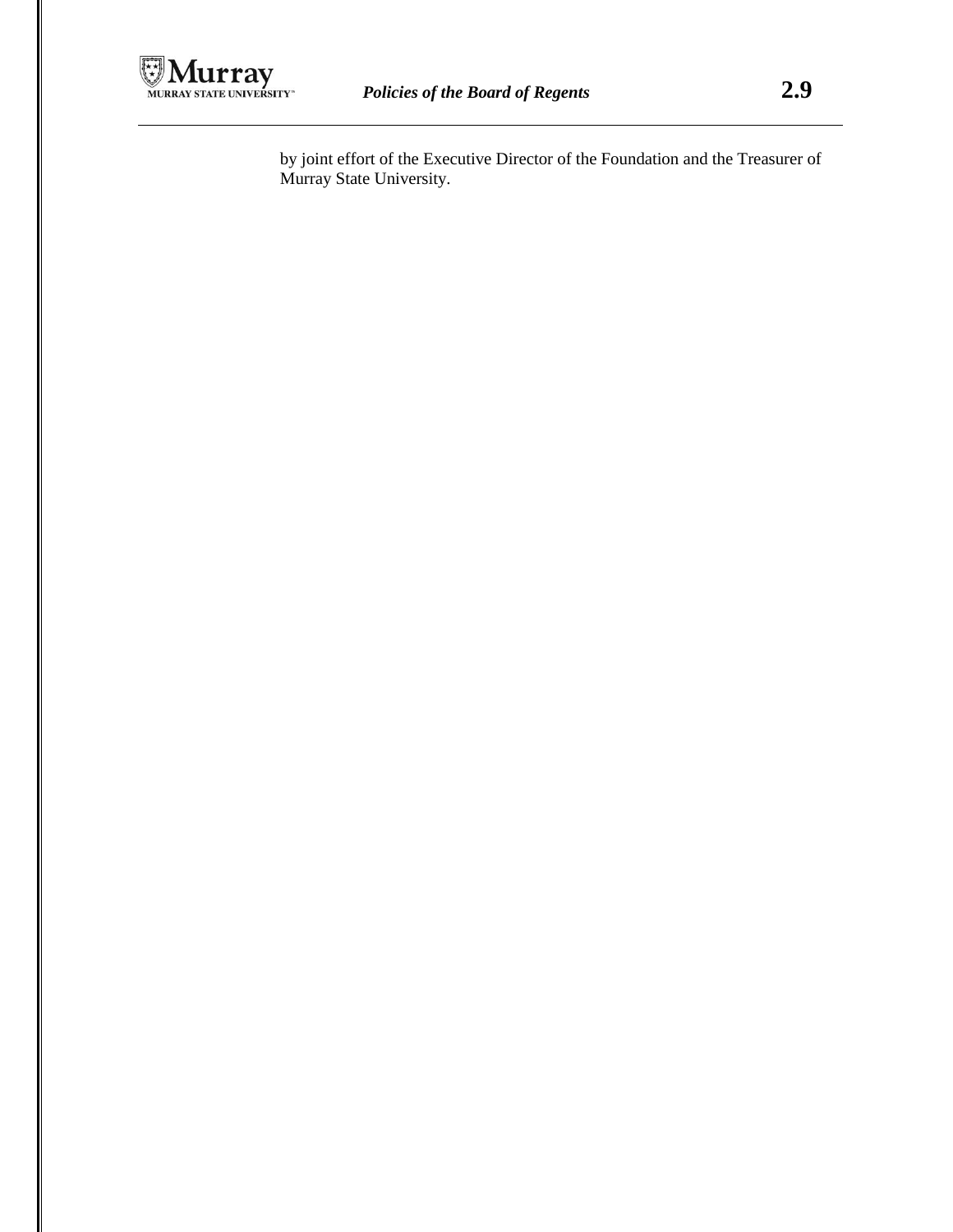

#### **2.10 SUBJECT: DEVELOPMENT**

| Date Adopted: | March 27, 1982    |
|---------------|-------------------|
| Date Amended: | February 29, 2008 |
|               |                   |

Reference: Minute Book: 27 Page: 17

The Murray State University Board of Regents, in recognition of the need to secure additional funding from the private sector, authorizes a unified development program at the University. The Regents call upon the Development Office and the Murray State University Foundation to operate a development program providing for both annual and deferred giving, as well as corporate and foundation solicitation, to support University operations, to expand student educational and scholarship opportunities, to achieve academic distinction, to enhance the physical plant, and to attain excellence in all University programs

The Regents of the University pledge their support to the development program both through the provision of leadership and energy to insure success and through personal gifts. The President of the University and the Vice President for Institutional Advancement pledge their time and resources to the program.

The Trustees of the Murray State University Foundation extend their full support to the development program and pledge their cooperation, assistance, and personal gifts.

The Regents of the University, in cooperation and the MSU Foundation, authorize the establishment of an Office of Development reporting to the Vice President for Institutional Advancement and the President, and hereby create a Development Committee of the Board.

Recommendations of the Joint Committee of the Foundation, Alumni Association, and the Board shall be approved and implemented.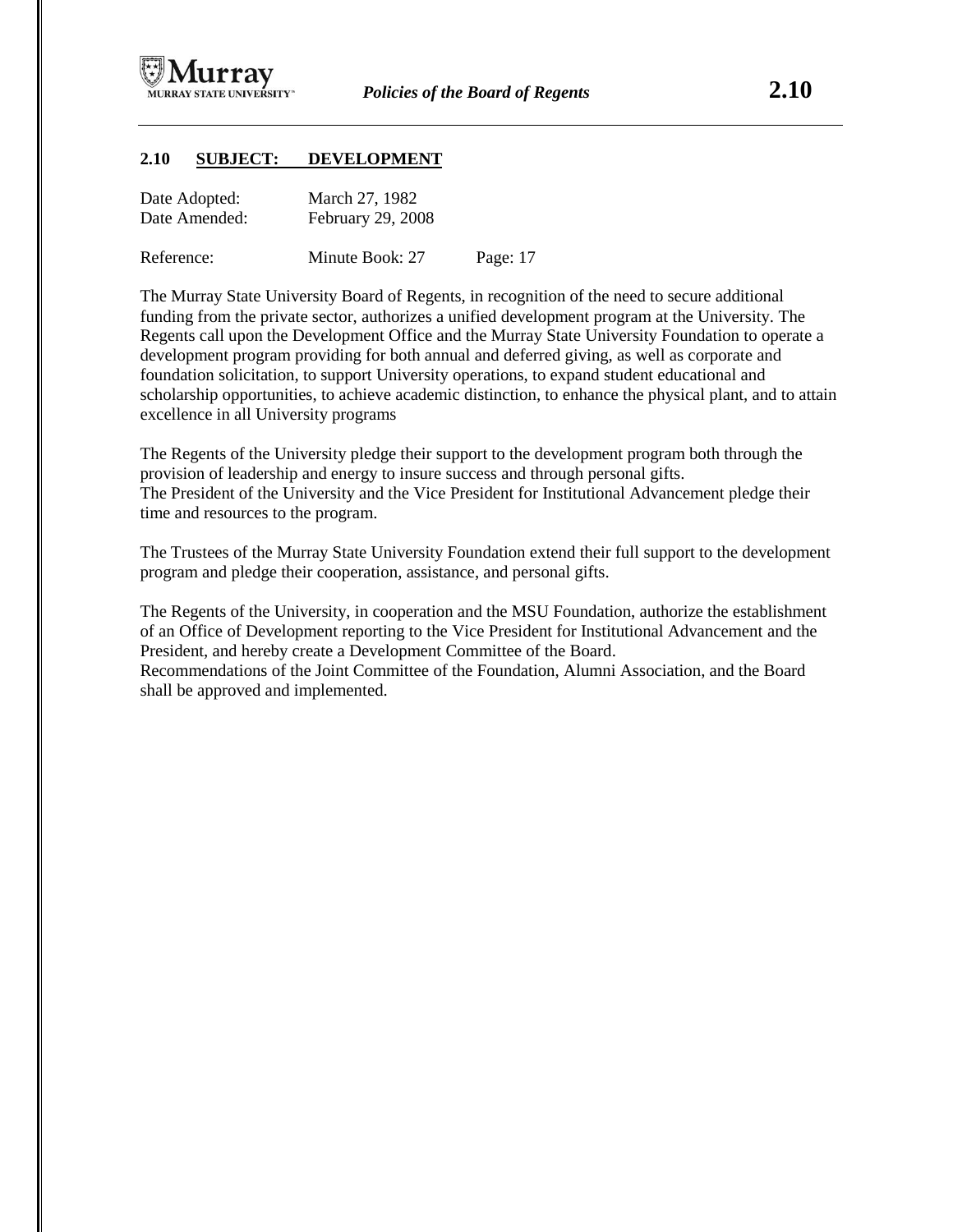

#### **2.11 SUBJECT: VENDING FUNDS**

| Date Adopted: | November 16, 1985 |
|---------------|-------------------|
| Date Amended: | February 29, 2008 |

Reference: Minute Book: 35 Page: 21

- 1. All vending commissions are considered as auxiliary funds and handled in accordance with proper guidelines for this type funds.
- 2. That the disposition of these funds be as follows:
	- a. President
	- b. Vice President for Academic Affairs
	- c. Vice President for Student Affairs
	- d. Vice President for Institutional Advancement
	- e. Vice President for Finance and Administrative Services
- 3. The President and the Vice Presidents may budget these funds to their respective departments. Carry-over balances will remain in the respective departments as auxiliary funds.
- 4. Expenditures from funds earned on vending commissions should be expended for the following: scholarships, student recruitment activities, professional development activities, to supplement operating budgets of the department for non-recurring expenses and social activities which benefit the entire department. Expenditures from funds earned on vending commissions in the Housing and Dining area can be expended for the following additional items: recreational activities for dorm occupants, expenses related to extracurricular social activities and any other legal expenditure.
- 5. A report of expenditures will be made available to the Administrative Council at the end of the fiscal year.
- 6. Interest income from investment of vending commissions will be transferred to the unrestricted E & G account to offset expenses incurred in the operation of vending machines.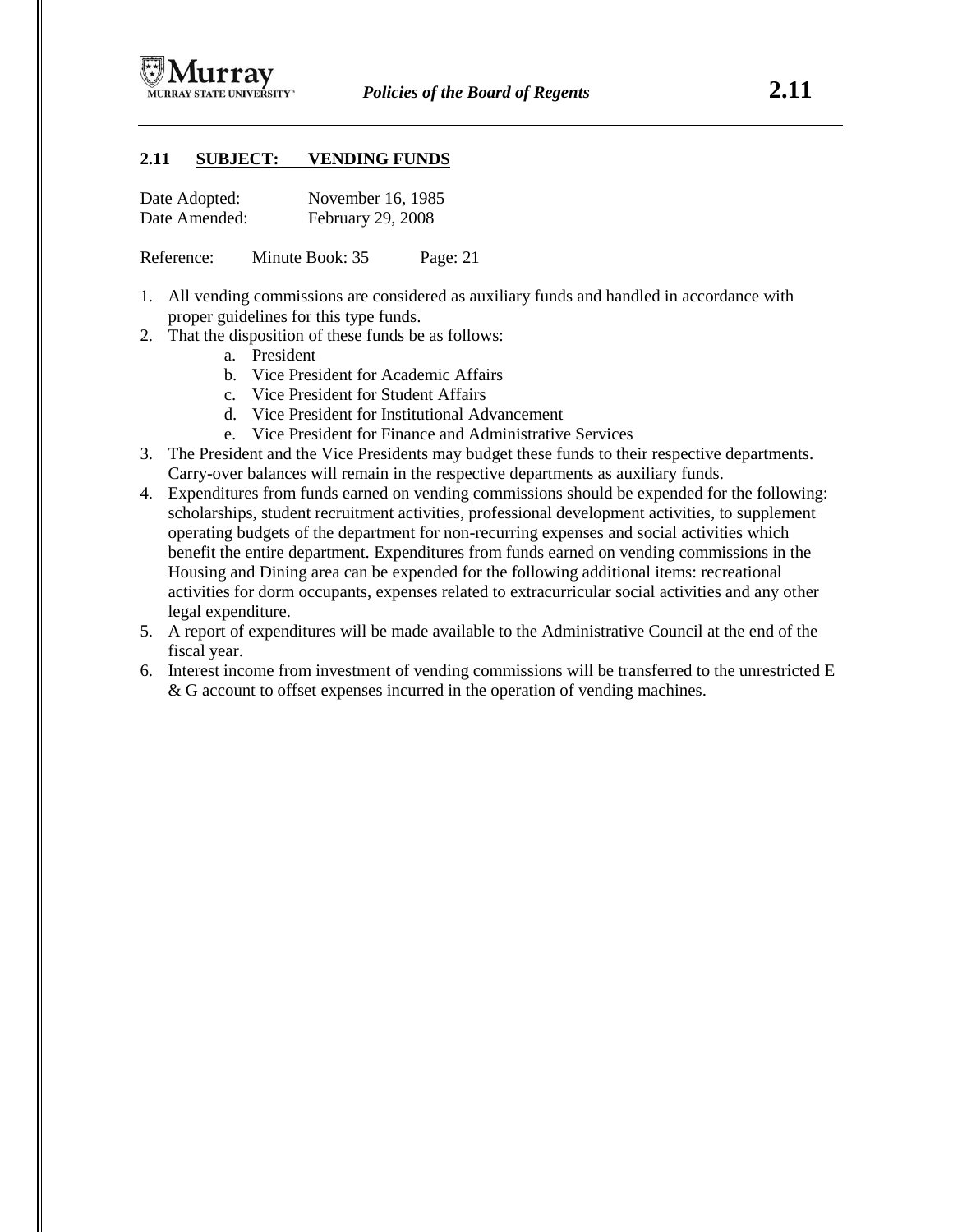

## **2.12 SUBJECT: PATENT**

| Date Adopted: | May 14, 1977      |
|---------------|-------------------|
| Date Amended: | February 29, 2008 |

Reference: Minute Book: 20 Page: 73

Murray State University recognizes the utility of a patent policy. The patent policy of the University may be found in the most current edition of the *Faculty Handbook.*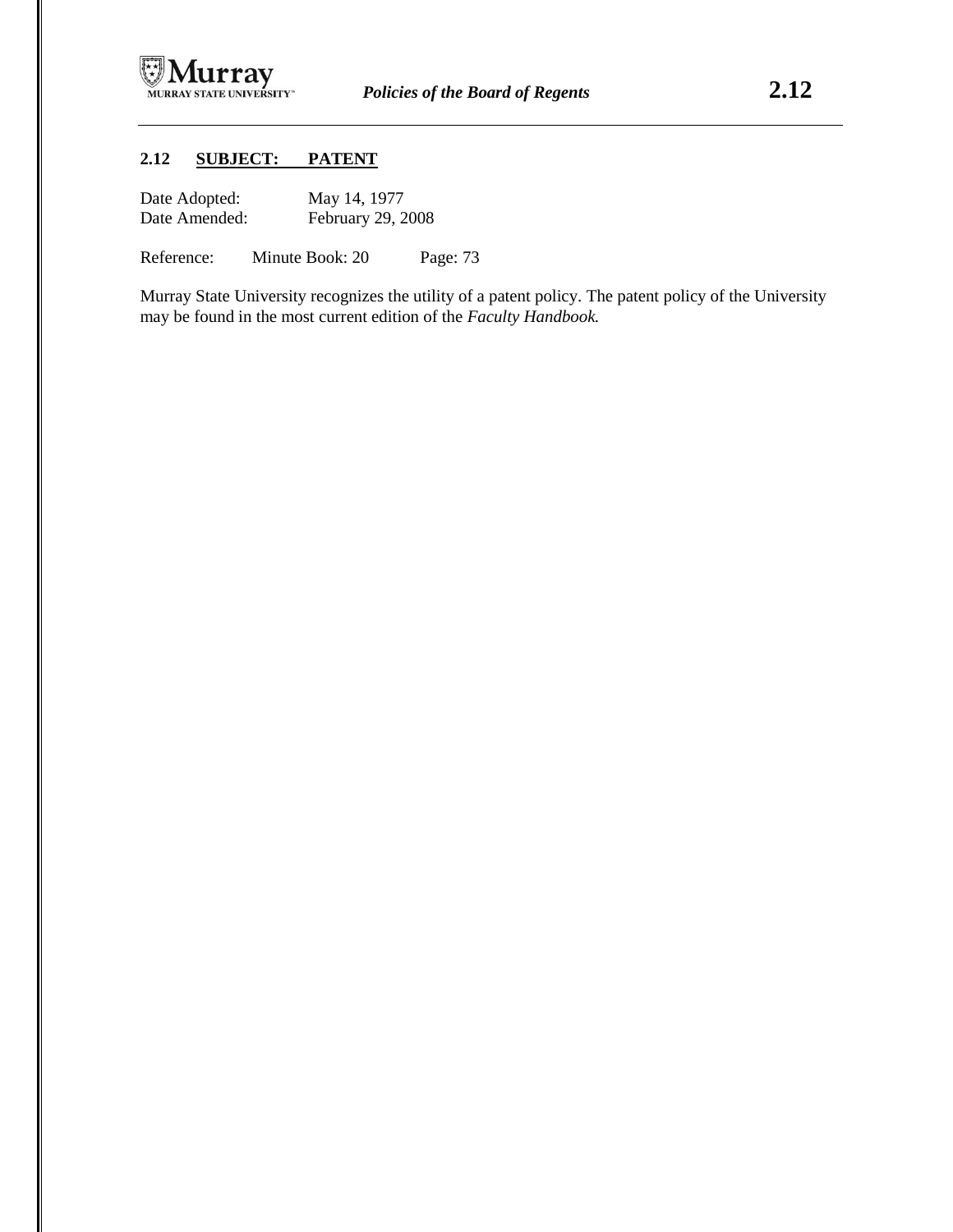

## **2.13 SUBJECT: CREDIT UNION**

| Date Adopted: | December 17, 1977 |
|---------------|-------------------|
| Date Amended: | February 29, 2008 |

Reference: Minute Book: Page:

The Board of Regents endorses the establishment of a Murray State University Credit Union, University financial and physical support and authorizes payroll deductions for any personnel for the credit union and/or the banking/savings institutions in the State of Kentucky.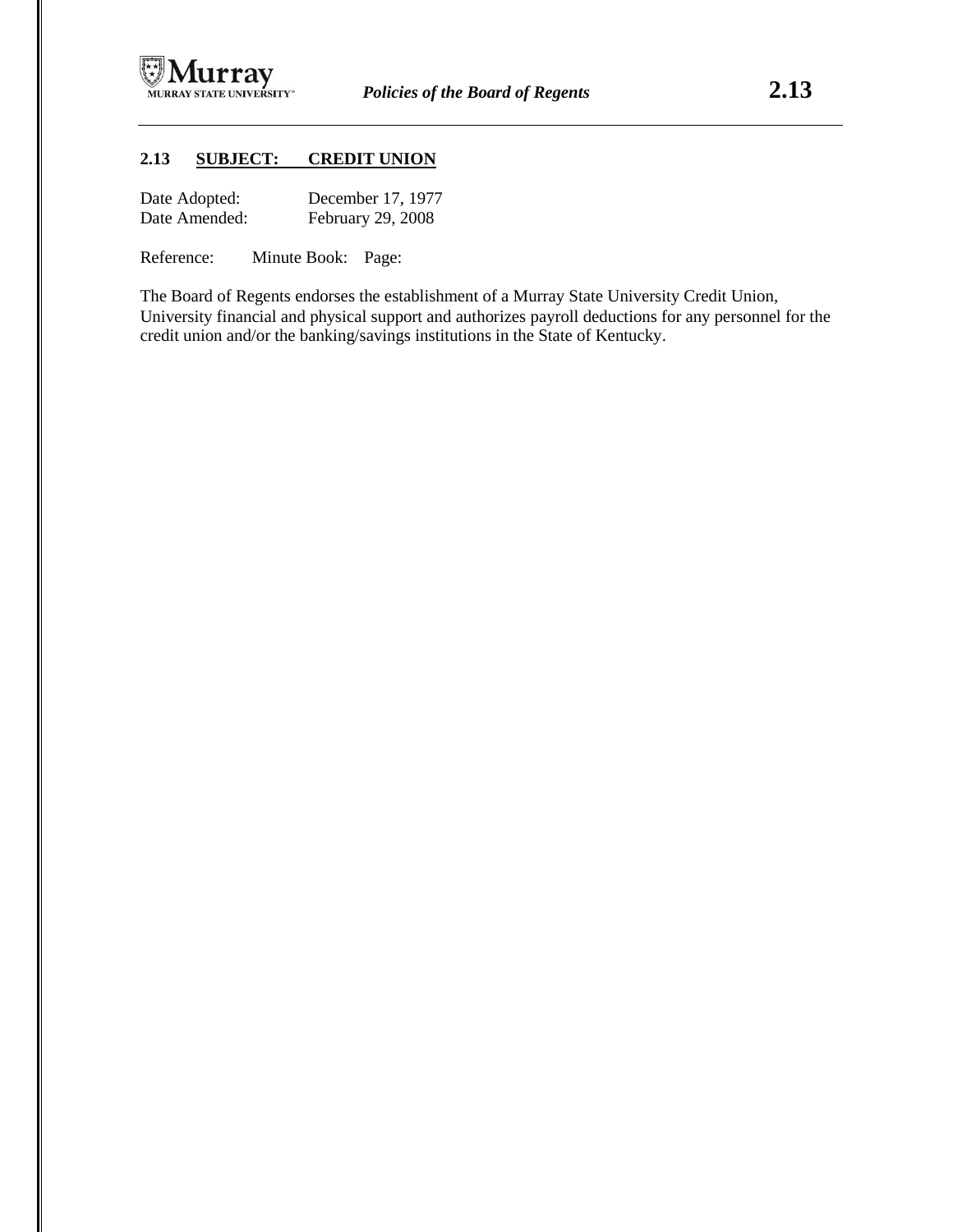#### **2.14 SUBJECT: NAMING OF CAMPUS FACILITIES, PROGRAMS AND ACTIVITIES**

| Date Adopted: | May 12, 1979                |
|---------------|-----------------------------|
| Date Amended: | May 12, 1990, June 18, 1999 |
| Date Amended: | February 29, 2008           |

| References: | Minute Book: 22 | Page: 311  |
|-------------|-----------------|------------|
|             | Minute Book: 45 | Page: $12$ |

The naming of buildings and other facilities as well as programs and activities at Murray State University is a manner in which the University can: honor individuals important to the institution such as deceased faculty, administrators and public officials; give prominent recognition for eminence in intellectual, artistic and other endeavors associated with the mission of the University; or show its appreciation for a substantial gift benefiting the University. Each naming proposal should take into account established criteria and other guidelines.

The naming of facilities, programs and activities will be done by the University's Board Regents on the recommendation of the President who shall be advised by the University Committee on Naming of Facilities, Programs and Activities following guidelines listed below:

Persons so honored will have made major contributions to the University in one or more of the following ways:

- 1. by providing distinguished scholarly efforts and service to the University;
- 2. by giving substantial support to the University's building program, such as gifts covering the major portion of the cost of a given construction; or
- 3. by bringing honor to the University through outstanding service to the community, state and nation.

To give recognition to those who have made significant contributions to the University, but on a scale of less magnitude than indicated above, spaces and physical features, such as auditoriums, reading rooms, laboratories, observatories, theatres, conference rooms, gardens, plazas, and similar distinguishable interior and exterior spaces may be named for the honoree(s).

## **THE COMMITTEE**

The University Committee on Naming of Facilities, Programs and Activities shall receive nominations for naming university buildings, rooms, sites, programs or other facilities or areas.

The Committee shall be comprised of one representative each recommended by the Faculty Senate, the Staff Congress, the Student Government Association and the MSU Alumni Association. These members shall be nominated by their respective organizations and appointed by the President of the University to a term of one year.

One or more of the following, as deemed appropriate by the President:

- The Vice President for Academic Affairs (or designated representative)
- The Vice President for Student Affairs (or designated representative)
- The Vice President for Institutional Advancement (or designated representative) who will serve ex officio as chairman of the Committee.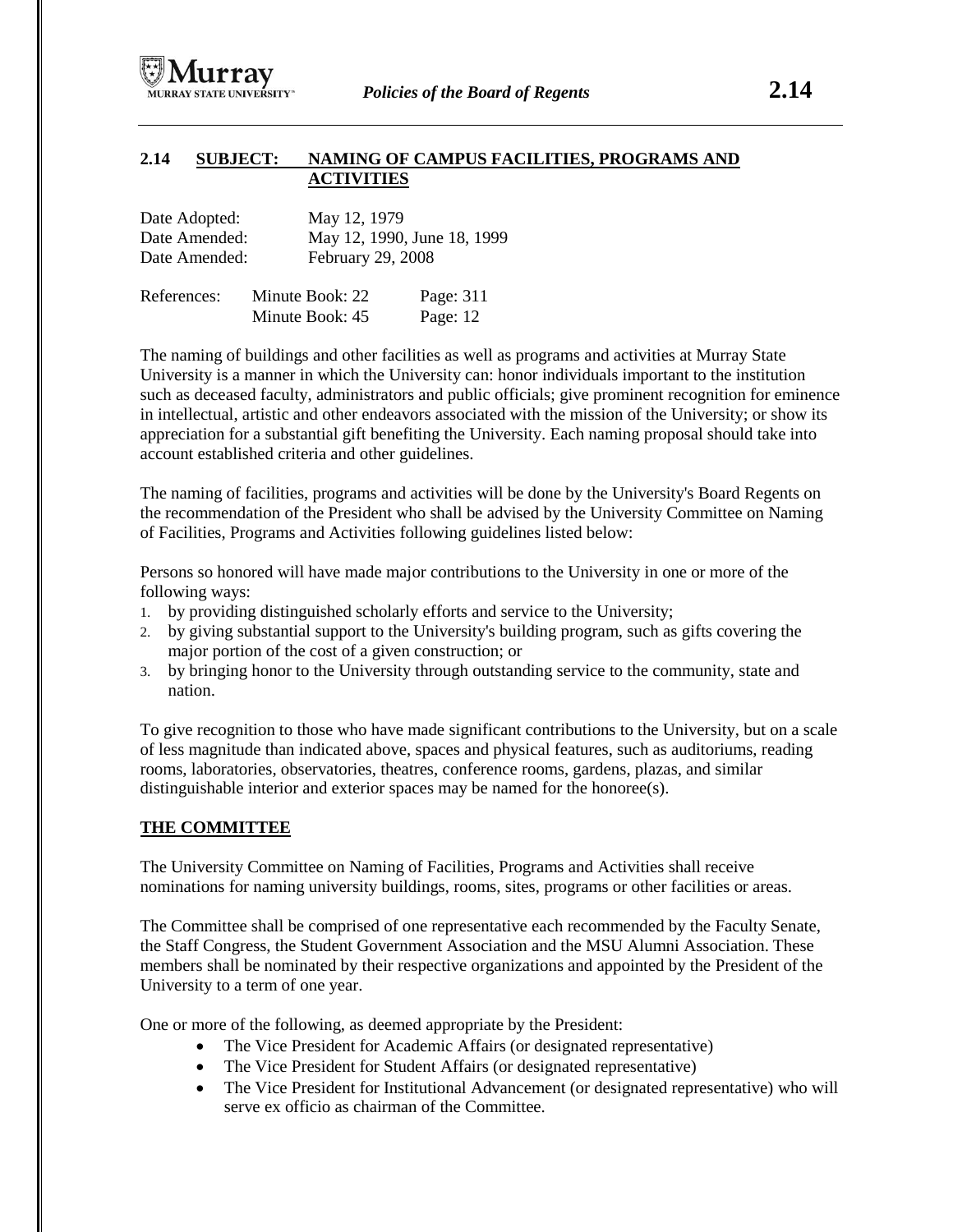

- The Vice President for Finance and Administrative Services (or designated representative)
- The Director of Development (or designated representative)
- The Executive Director of the MSU Foundation (or designated representative)
- A representative of the Athletics Department

The Chair of the Committee will be responsible for forwarding the recommendation of the Committee to the President.

## **CATEGORIES OF DESIGNATION**

The Committee on Naming of Facilities and Programs will consider nominations for naming several different categories of academic or university-related activities, facilities, or holdings. These include but are not limited to:

- 1. Geographical sites or centers such as Hancock Biological Station
- 2. Exterior Facilities such as buildings, ways, special-use land areas, or sites outside buildings, such as Sparks Hall, Gilbert Graves Drive, Stewart Stadium, and other such currently designated and undesignated facilities
- 3. Internal facilities such as lecture halls, lounges, laboratories, seminar rooms, or special areas within buildings such as Johnson Theatre, Lovett Auditorium, and Farrell Recital Hall
- 4. Academic programs, institutes, centers, colleges, endowed or special chairs or professorships or programs

## **PROCEDURES**

Nominations may be submitted by anyone from the University community or from the community at large. Nominations should contain explanation of the significance of the proposed designation, and should be addressed to the chair of the Committee on Naming of Facilities, Programs and Activities.

When nominations are received by the committee, the expressed desires of those most closely related to the specific category or item shall be taken into consideration. This shall include the personnel the unit, as well as other considerations which may come to the attention of the committee.

Nominations approved by the committee shall be forwarded to the University President for consideration and possible recommendation to the Board of Regents, who will make the final determination of the matter.

#### **OTHER CONSIDERATIONS**

- 1. The designation shall include a functional description such as Eagle Gallery, Waterfield Governmental Studies Program, etc.
- 2. To facilitate exterior lettering, listing in directories, mailing addresses, class schedules, etc., the naming of a building in honor of any individual should use the surname only, such as "Wells Hall," "Stewart Stadium," and "Waterfield Library." A suitable plaque should be located in the lobby or other appropriate inside, location, giving the full name and brief biography of the person honored. To the extent feasible, a uniform system of marking facilities should be adopted.
- 3. The naming of facilities, programs and activities in honor of campus administrative officials, faculty, staff or elected or appointed public officials shall normally occur only after the campus employment or public service has concluded.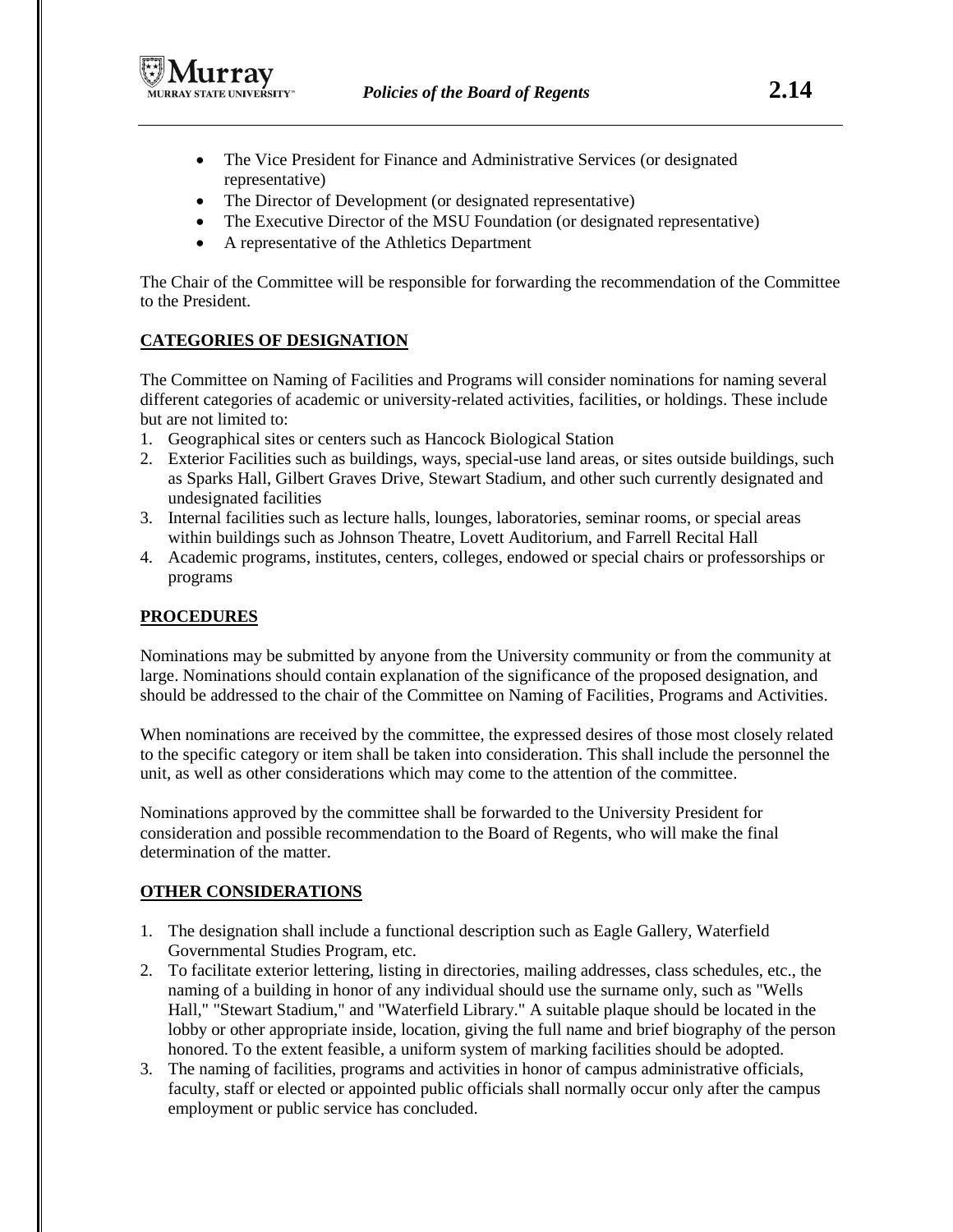

- 4. The credentials, character and reputation of each individual for whom the naming of a program or facility is being considered shall be carefully evaluated. In the interest of all concerned, discretion of the highest magnitude should be exercised in such deliberations. Recommendations submitted from the committee for consideration and action must be accompanied by appropriate supp documentation.
- 5. The name should advance the reputation of the University as well as increase the understanding and public support for its programs.
- 6. The name should not confuse the public about location or function of the designated building or facility but rather should enhance a visitor's ability to identify, locate and use it.
- 7. Sub-units of a new or existing facility may be named separately to recognize an outstanding individual or donor wishing to contribute the cost of a portion of a building, a room in a building, a major equipment item, a major area feature, etc. in these instances, an appropriate plaque may be installed to acknowledge the contribution. The committee will ensure involvement by personnel at the college or departmental level and still assure university-wide standards are met in terms of aesthetics, qualitative standards and optimum donor support.
- 8. Donors wishing to furnish a lounge, office, conference room, etc. will be honored by an appropriate plaque on the door or some other appropriate inside location.
- 9. Awards, prizes, lecture series, endowed funds, scholarships or fellowships, such as the Breazeale Fellowships, the Hutson Scholarship and the Max Carmen Award for Excellence in Teaching are routinely named in honor of donors, and need not be considered by the committee.
- 10. In some unique situations, it will be deemed necessary to change the name of an alreadydesignated facility. It must be realized that such a process is apt to be a matter requiring diplomacy and delicacy; such actions will be the domain of the Committee on Naming Facilities Programs and Activities, which must act with discretion and a due sense of consideration for the parties involved.
- 11. There will be occasions on which a previously designated facility will cease to exist; this may come as the result of new construction, natural phenomena or changes in the physical composition of the university. When this occurs, it shall be the responsibility of the Committee on Naming Facilities, Programs and Activities to:
	- a. give the name of the previous facility to another appropriate facility OR
	- b. establish some other permanent memorial on the site of the former facility OR
	- c. establish a permanent display to memorialize the former facility through the Wrather West Kentucky Museum OR
	- d. take other appropriate measures.
- 12. In all such cases, the committee should act with discretion and a due sense of consideration for the parties involved.
- 13. The University Committee on Naming of Facilities, Programs and Activities will not be charged with planning or coordinating dedication ceremonies.
- 14. In all instances where the word "person," "individual," or "donor" is used in this policy, the same shall be deemed to include corporations, foundations or other appropriate legal entities.
- 15. In unique circumstances, exceptions to this policy must be approved by the MSU Board of Regents.

## **OPERATIONAL CONSIDERATIONS**

*(To be updated periodically, as the need arises)*

Capital construction of new facilities or facility renovation requires a "substantial gift" which is subject to negotiation between the donor(s) and university official. Typical guidelines would suggest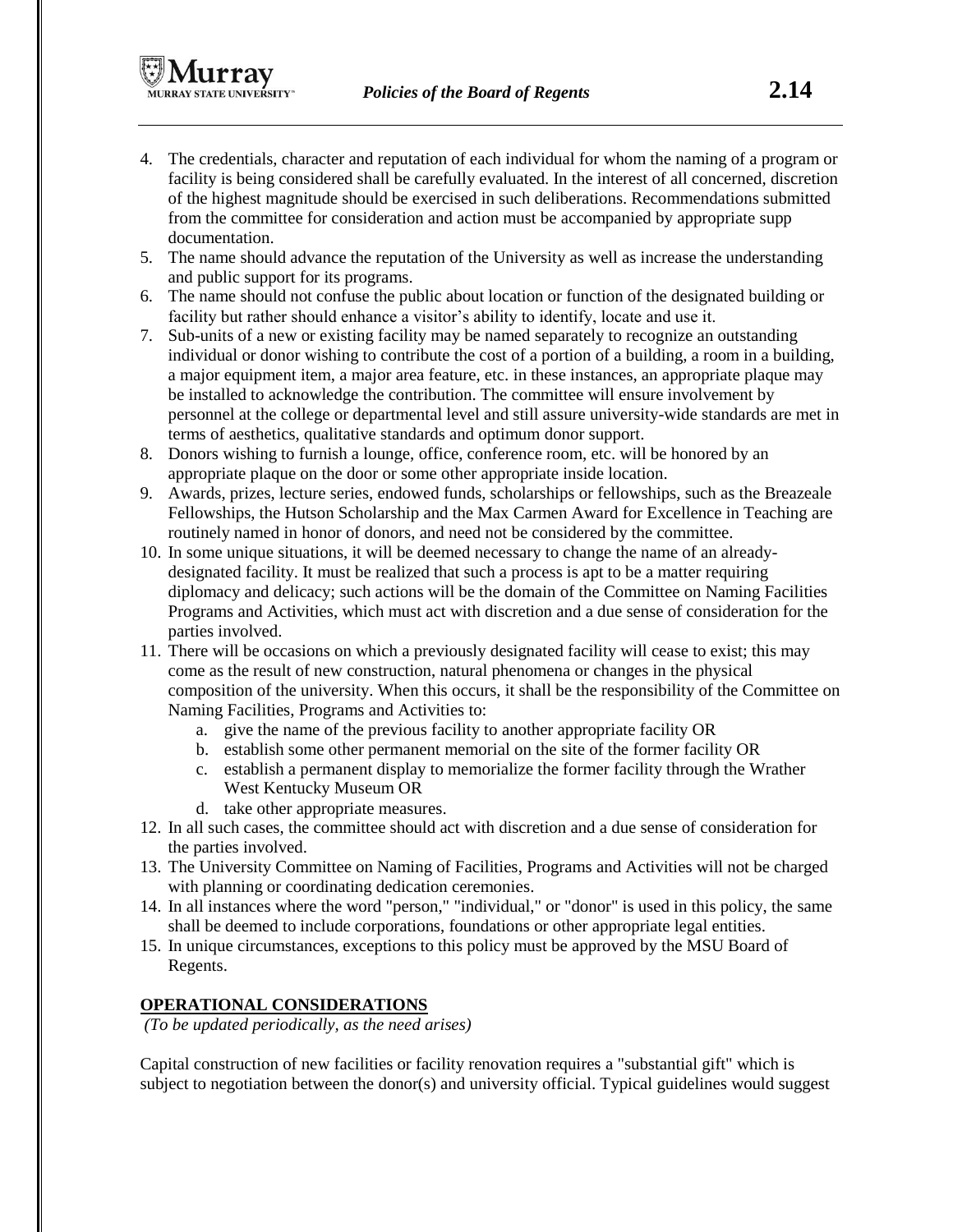that the donor(s) contribute 50% of the cost up to the first one million dollars (\$1,000,000) and 25% of the cost exceeding one million dollars (\$1,000,000). For example:

- A project costs  $$800,000 \times 50\% = $400,000$  contribution required
- A project costs  $$3,000,000 = ($1,000,000 \times 50\% = $500,000) + ($2,000,000 \times 25\% =$  $$500,000$  = a total contribution of \$1,000,000

For an existing facility or program a "substantial gift" is subject to negotiation between the donor(s) and university officials.

For other naming opportunities, see Addendum 1, *List of Named, Endowed Donor Opportunities*, and Addendum 2, *Description of Naming Opportunities.*

A financial gift of the amount mentioned above or in the addenda does not automatically result in the naming of a facility or program for an individual.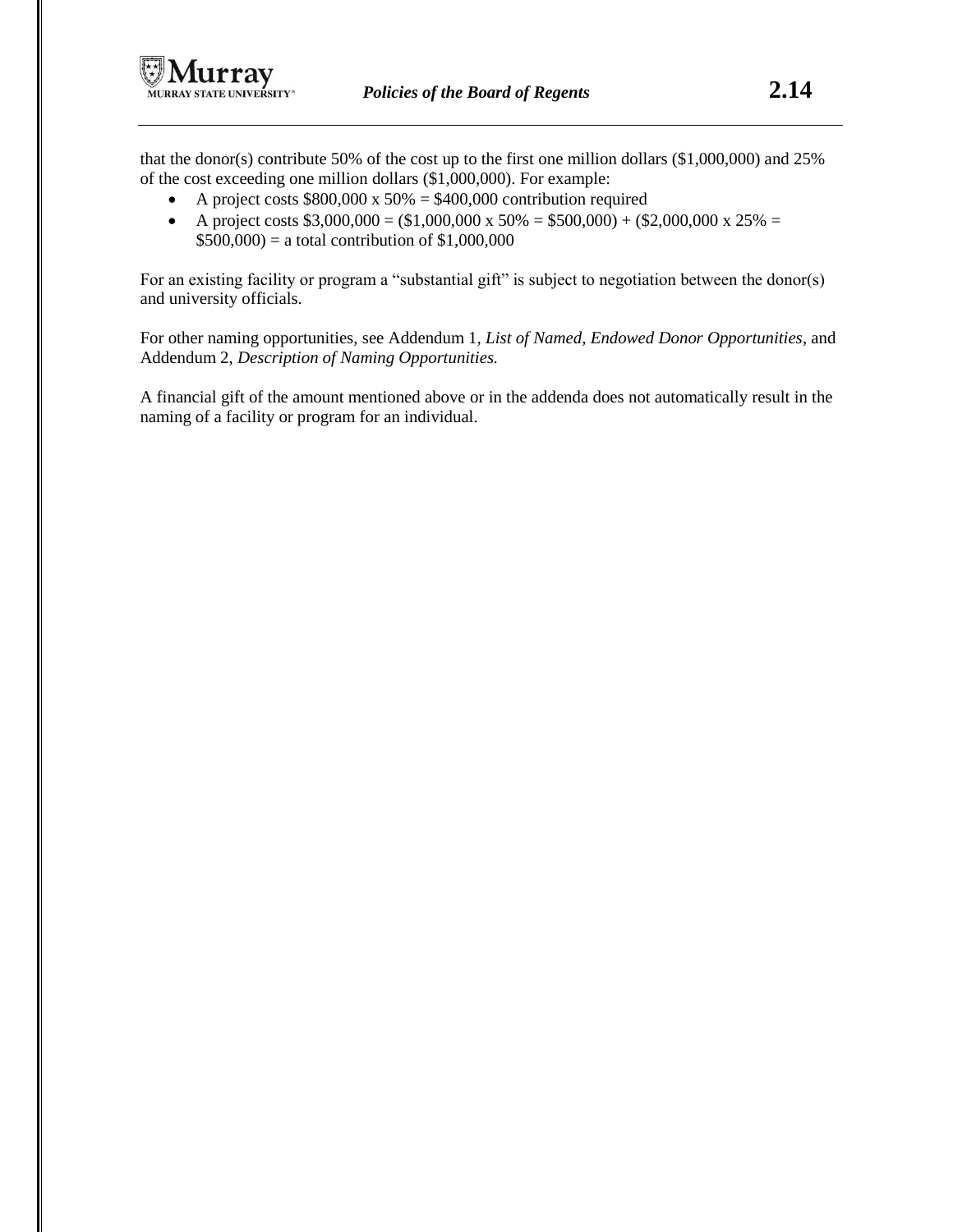

## Addendum 1 LIST OF NAMED, ENDOWED DONOR OPPORTUNITIES

| <b>Murray State University</b><br><b>NAMED ENDOWED FUND TYPE</b>                     |                         | <b>MINIMUM*</b>       |
|--------------------------------------------------------------------------------------|-------------------------|-----------------------|
| <b>Facility</b>                                                                      |                         | Consultation required |
| Capital construction of new facility or renovation of existing facility: 50% of the  |                         |                       |
| cost up to the first one million dollars (\$1,000,000) and 25% of the cost exceeding |                         |                       |
| one million dollars.                                                                 |                         |                       |
| Named Academic Discipline, Program, Institute, Center, or College                    |                         | Consultation required |
| <b>Chair</b>                                                                         |                         |                       |
| Includes full or substantial portion of salary and related expenses                  |                         | \$1,000,000           |
| Professorship                                                                        |                         |                       |
| Includes salary supplement and research support                                      |                         | \$250,000             |
| Scholarship                                                                          | Out of State, Full Ride | \$200,000             |
| Student financial aid may include tuition, books, and                                | In-State, Full Ride     | \$125,000             |
| other educational expenses. "Full-ride" includes room                                | <b>Full Tuition</b>     | \$54,000              |
| Minimum<br>and board, as well.                                                       |                         | \$20,000              |
| <b>Faculty Fellowship</b>                                                            |                         |                       |
| Includes research and other support for faculty                                      |                         | \$100,000             |
| <b>Series</b>                                                                        |                         |                       |
| Provides funds to bring artists, cultural events and distinguished guests to campus  |                         | \$100,000             |
| Lectureship                                                                          |                         |                       |
| Includes travel and honoraria for speakers and publication/media costs of lectures   |                         | \$75,000              |
| <b>Graduate Fellowship</b>                                                           |                         |                       |
| Includes tuition, books, research and may include living expense                     |                         | \$50,000              |
| <b>General Endowment</b>                                                             |                         |                       |
| For unrestricted or discretionary purposes only                                      |                         | \$20,000              |
| Library                                                                              |                         | \$20,000              |
| May include collections, acquisitions, operations, preservation or technology        |                         | Consultation required |
| <b>Other</b>                                                                         |                         | Consultation required |

*For consultation, please contact the MSU Development Office.*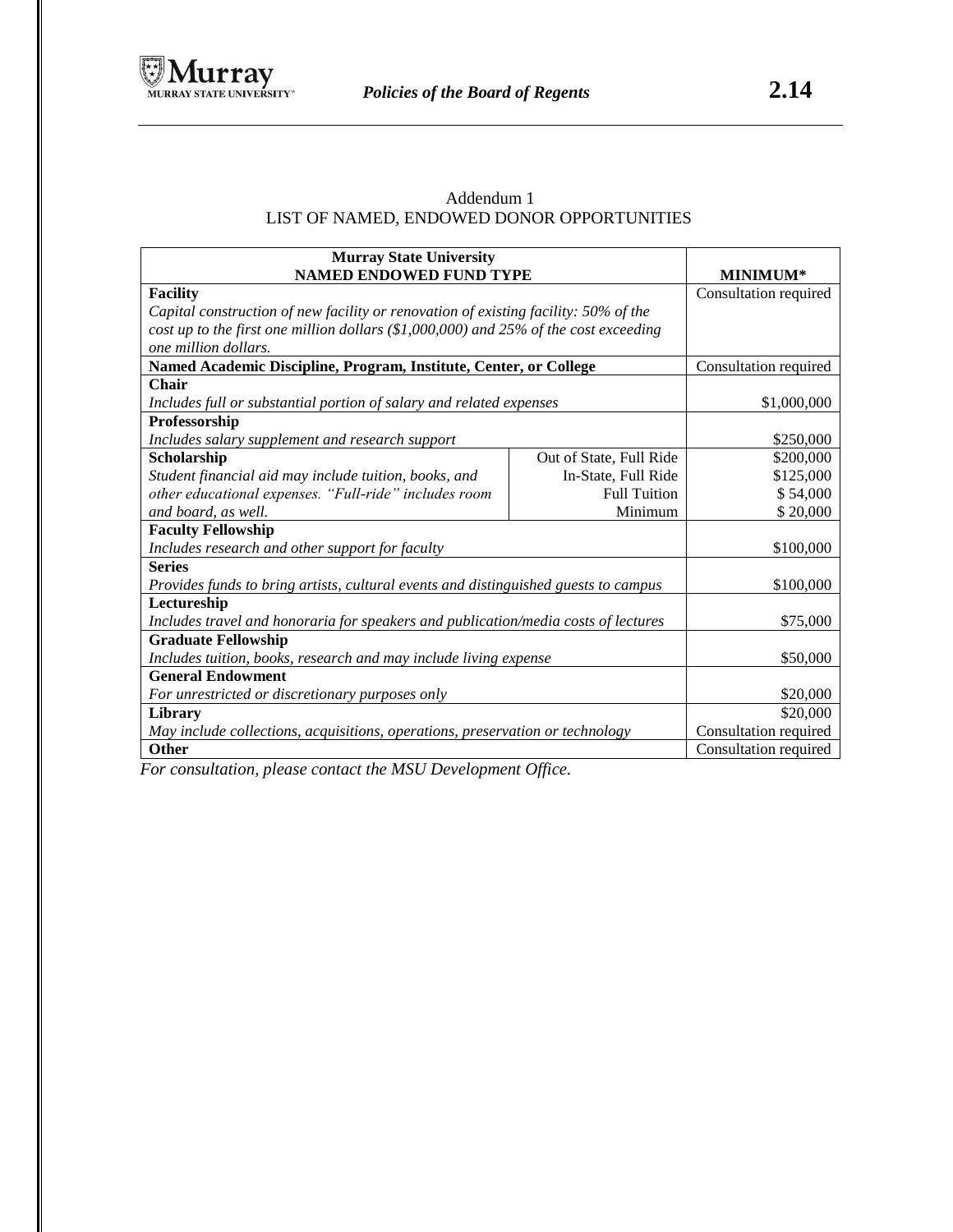

 $50\%$  of cost  $25%$  of  $cost$ \$350,000 \$100,000

#### **Addendum 2 DESCRIPTIONS OF NAMING OPPORTUNITIES**

#### **Buildings and Facilities**

| Typical guidelines for capital construction of new      | Consultation is required as a "substantial gift" is |             |
|---------------------------------------------------------|-----------------------------------------------------|-------------|
| facilities or facility renovation would suggest that    | subject to negotiation between the donor(s) and     |             |
| the donor(s) contribute $50\%$ of the cost up to the    | university officials.                               |             |
| first one million dollars $(\$1,000,000)$ and 25% of    | Up to the first $$1,000$                            | $50\%$ of c |
| the cost exceeding one million dollars                  | In excess of $$1,000,000$                           | $25\%$ of c |
| $($1,000,000)$ . For an existing facility or program, a | Areas within buildings                              | \$350,0     |
| "substantial gift" is required.                         | <b>Classrooms</b>                                   | \$100.0     |

#### **Academic Discipline, Program, Institute, Center or College\***

Academic disciplines, programs, institutes, centers or colleges at Murray State University may be named in recognition of a gift sufficient to have a significant and lasting impact

| College                               | \$15,000,000 |
|---------------------------------------|--------------|
| Department                            | 5,000,000    |
| Institute/Program/Center              | 2,500,000    |
| Endowed Fund in support               | 100,000      |
| <b>Endowed Athletic Team Fund</b>     | 100,000      |
| *Consultation with donor is required. |              |

#### **Endowed Chairs**

The endowed chair position provides an eminent scholar with a salary as well as additional sums to fund graduate assistant salaries, secretarial help, course development and traveling expenses. An endowed chair is key in attracting and retaining acknowledged leaders in their fields.

| Regents Chair                  | \$2,000,000 |
|--------------------------------|-------------|
| Presidential Chair             | 1,500,000   |
| Distinguished University Chair | 1,000,000   |

#### **Endowed Professorships**

| An endowed professorship allows the University to      | Regents Professorship      |
|--------------------------------------------------------|----------------------------|
| attract top faculty, by supplementing the              | Presidential Professorship |
| departmental support. Funds are used to provide        | Distinguished University   |
| salary supplements, graduate assistant stipends,       | Professorship              |
| clerical support and travel expenses. As with named    |                            |
| chairs, this kind of support can influence the caliber |                            |
| of faculty the University is able to recruit, as well  |                            |
| as the quality of teaching a department is able to     |                            |
| provide.                                               |                            |

# $$1,000,000$ 500,000 250,000

#### **Endowed Cultural or Lecture Fund Series**

| Funds are used to bring artists, cultural events and | Regents Series                  | \$500,000 |
|------------------------------------------------------|---------------------------------|-----------|
| distinguished guests to campus. These enliven the    | <b>Presidential Series</b>      | 250,000   |
| academic environment and provide learning            | Distinguished University Series | 100,000   |
| opportunities beyond the traditional classroom       |                                 |           |
| setting.                                             |                                 |           |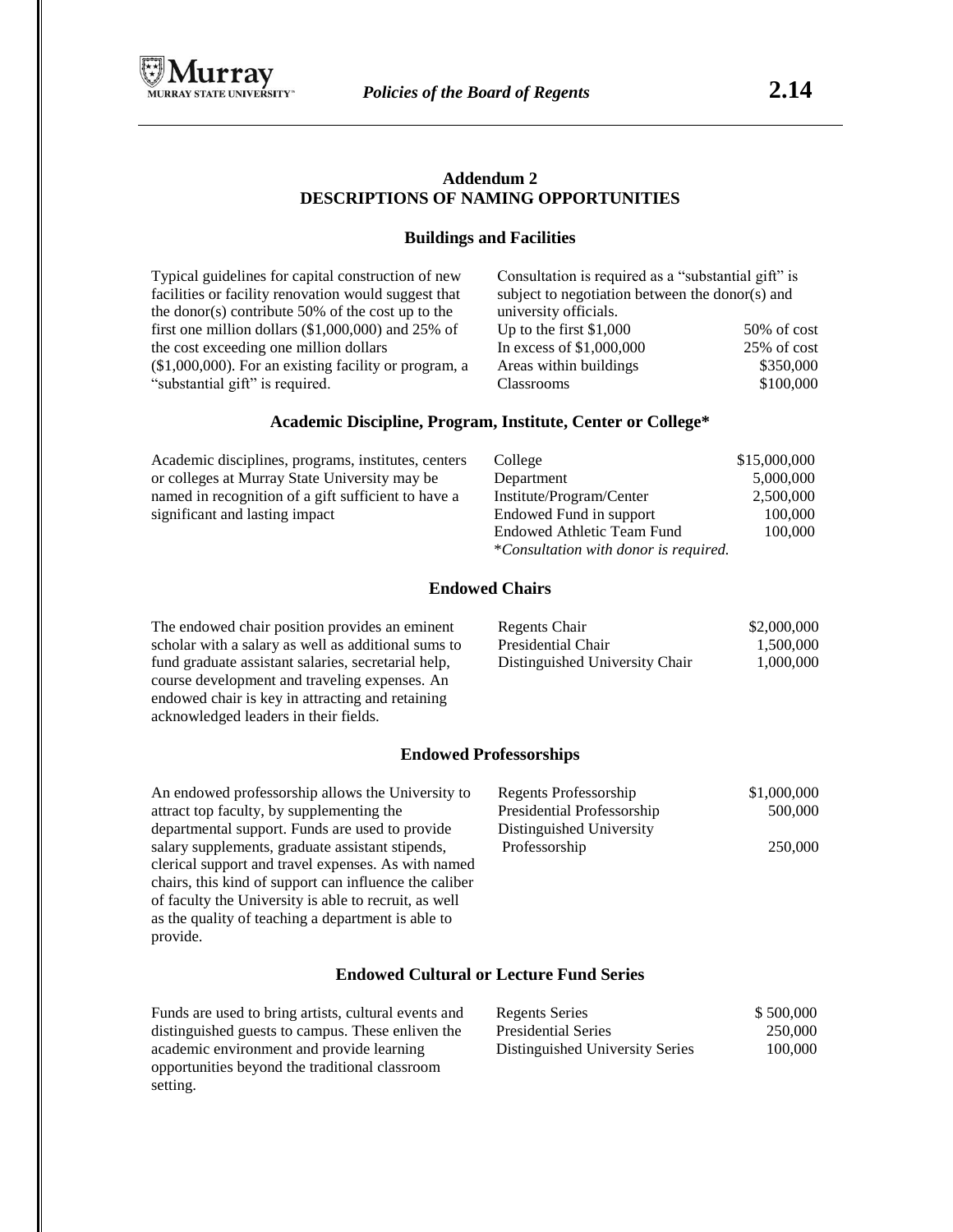

#### **Endowed Faculty Fellowships**

| Faculty fellowships allow the university to   | Regents Fellowship       | \$300,000 |
|-----------------------------------------------|--------------------------|-----------|
| provide extra funds to outstanding faculty    | Presidential Fellowship  | 200,000   |
| members. These funds help those who receive   | Distinguished University |           |
| them further their work in teaching, research | Fellowship               | 100,000   |
| and public service. Endowment income goes     |                          |           |
| toward paying graduate assistants, clerical   |                          |           |
| support and travel expenses.                  |                          |           |

## **Endowed Lectureship**

| Funds are used to bring to campus                 | Regents Lectureship                  | \$300,000 |
|---------------------------------------------------|--------------------------------------|-----------|
| distinguished lecturers with expertise and        | Presidential Lectureship             | 150,000   |
| experience relevant to the special interests of a | Distinguished University Lectureship | 75,000    |
| particular college or department. Earnings from   |                                      |           |
| the endowed fund will provide for honoraria,      |                                      |           |
| travel expenses, publication of lectures and      |                                      |           |
| other costs associated with presenting such       |                                      |           |
| speakers.                                         |                                      |           |

## **Endowed Graduate Fellowships**

| Funds are used to attract talented and highly    | Regents Fellowship       | \$300,000 |
|--------------------------------------------------|--------------------------|-----------|
| motivated graduate students. These funds         | Presidential Fellowship  | 100,000   |
| reward graduate students in keeping with their   | Distinguished University |           |
| respective needs, responsibilities and stages of | Fellowship               | 50,000    |
| academic development                             |                          |           |

## **Endowed Scholarships**

| Student financial aid may include tuition, | Regents (Out of state, full ride)              | \$200,000 |
|--------------------------------------------|------------------------------------------------|-----------|
| books and other educational expenses. Full | Presidential (In state, full ride)             | 125,000   |
| ride includes room and board, as well.     | Distinguished University (full tuition) 54,000 |           |
|                                            | Minimum                                        | 20,000    |

## **Endowed Library Support**

| Funds provide flexible support for future         | Periodicals, book or media            |          |
|---------------------------------------------------|---------------------------------------|----------|
| library operations. Income from the               | acquisition                           | \$20,000 |
| endowment is used for increasing book             | Collections*                          | 20,000   |
| acquisitions, maintaining the collection,         |                                       |          |
| updating computer research methods and            |                                       |          |
| upgrading library services for students, faculty, | *Consultation with donor is required. |          |
| alumni and the community.                         |                                       |          |

## **General Endowment**

| Funds are used for unrestricted or discretionary | Endowment (minimum) | \$100,000 |
|--------------------------------------------------|---------------------|-----------|
| purposes.                                        |                     |           |

**Other**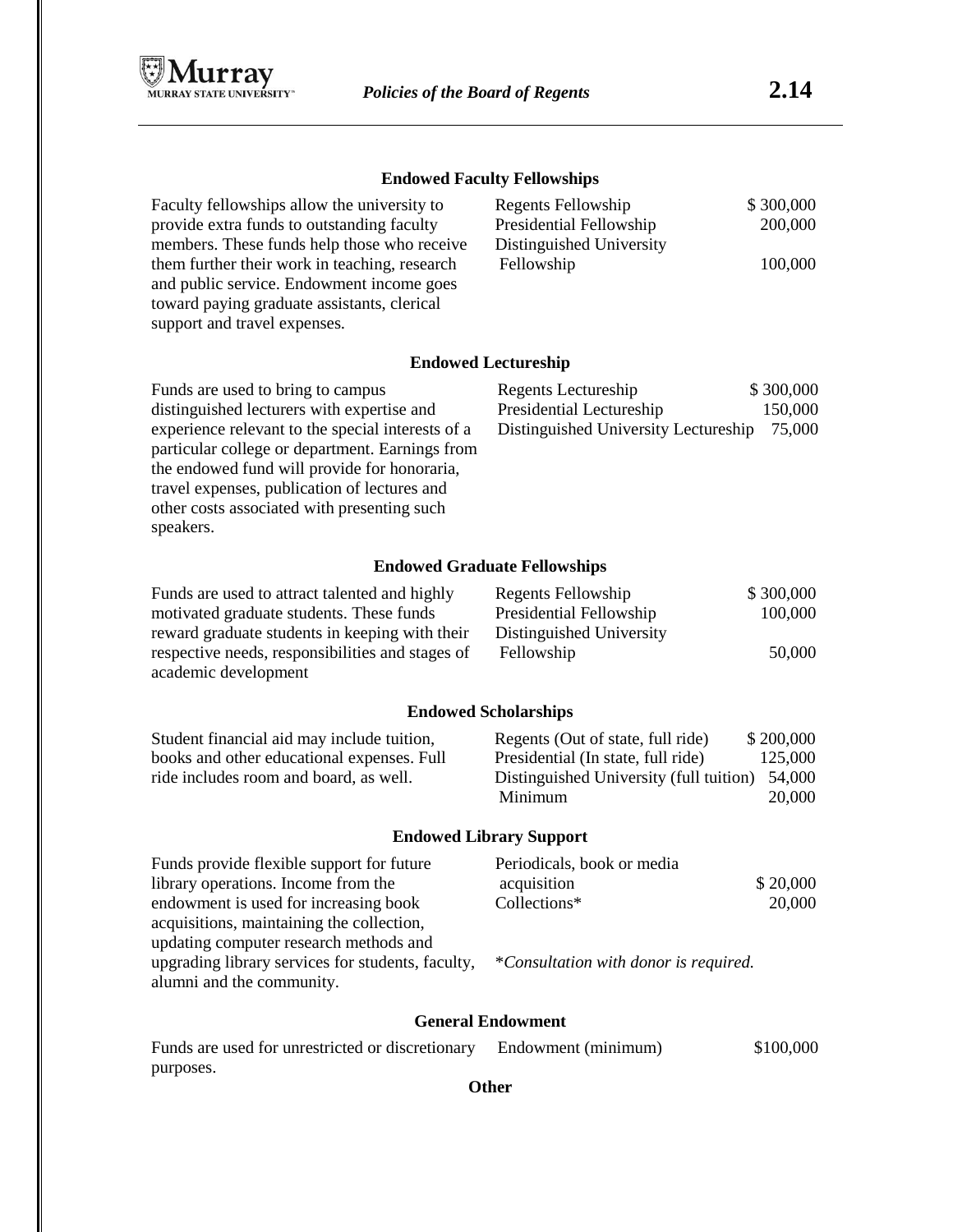

Teaching Award \$50,000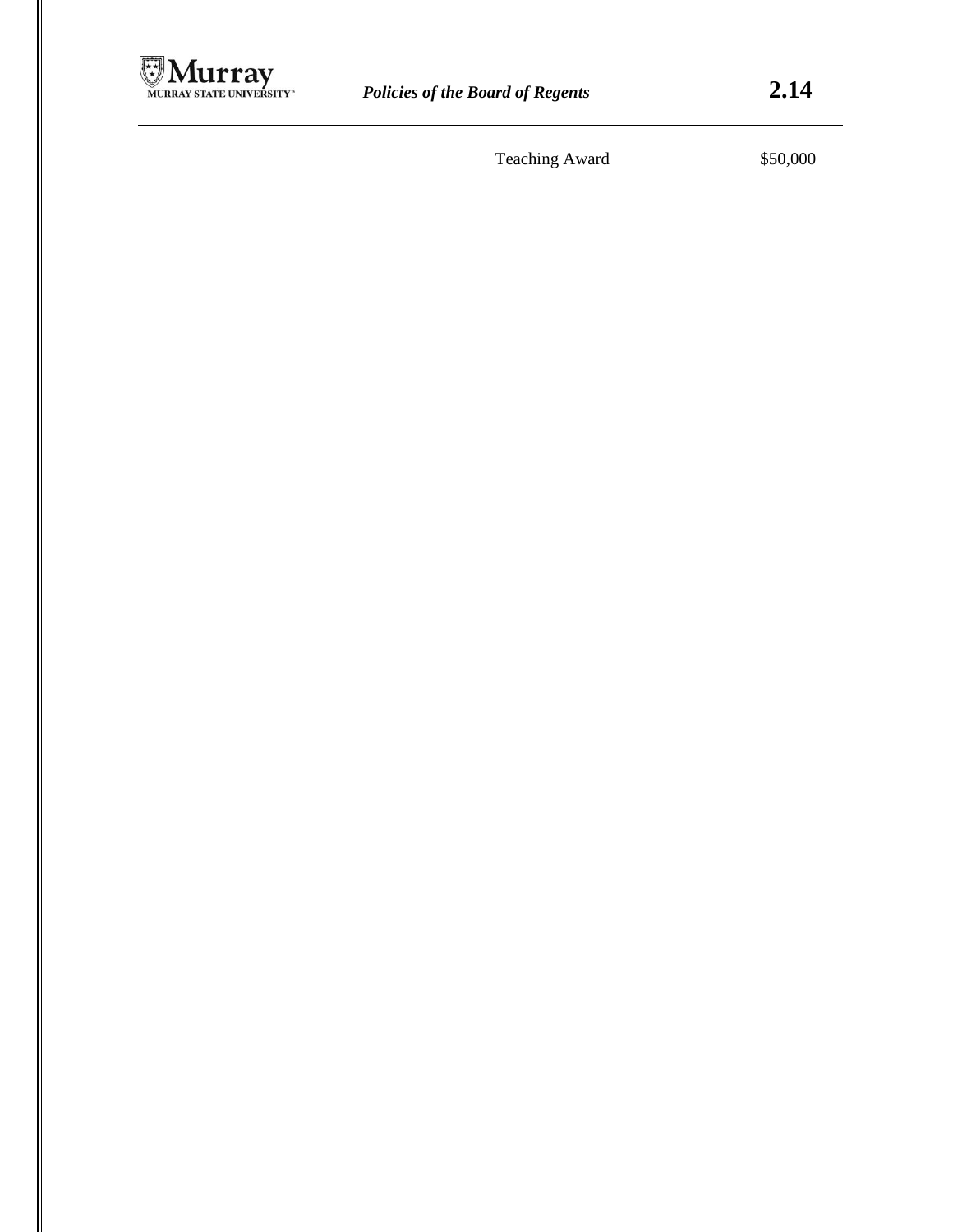

### **2.15 SUBJECT: USE OF UNIVERSITY FACILITIES**

| Date Adopted: |              | See Note |                   |       |         |
|---------------|--------------|----------|-------------------|-------|---------|
| Date Amended: |              |          | February 29, 2008 |       |         |
| References:   | Minute Book: |          | 18                | Page: | 145     |
|               | Minute Book: |          | 19                | Page: | 335     |
|               | Minute Book: |          | 20                | Page: | 95, 117 |
|               | Minute Book: |          | 24                | Page: | 63-65   |
|               | Minute Book: |          | 32                | Page: | 63      |

Murray State University is committed to both the practice and the philosophy of equal opportunity. The Board authorizes the President to establish and enforce guidelines for use of university facilities without regard to and in a nondiscriminatory manner is to race, religion, and/or political affiliation.

The guidelines shall also be applicable to all faculty, staff, students, and non-university persons or groups. In addition, persons who are not students or employees of the University are expected, while on University property, to adhere to the standards of usage and conduct applicable to faculty, staff, and, students.

The facilities of the University shall mean building and structures, land, equipment, utilities, walks, streets, and recreational areas.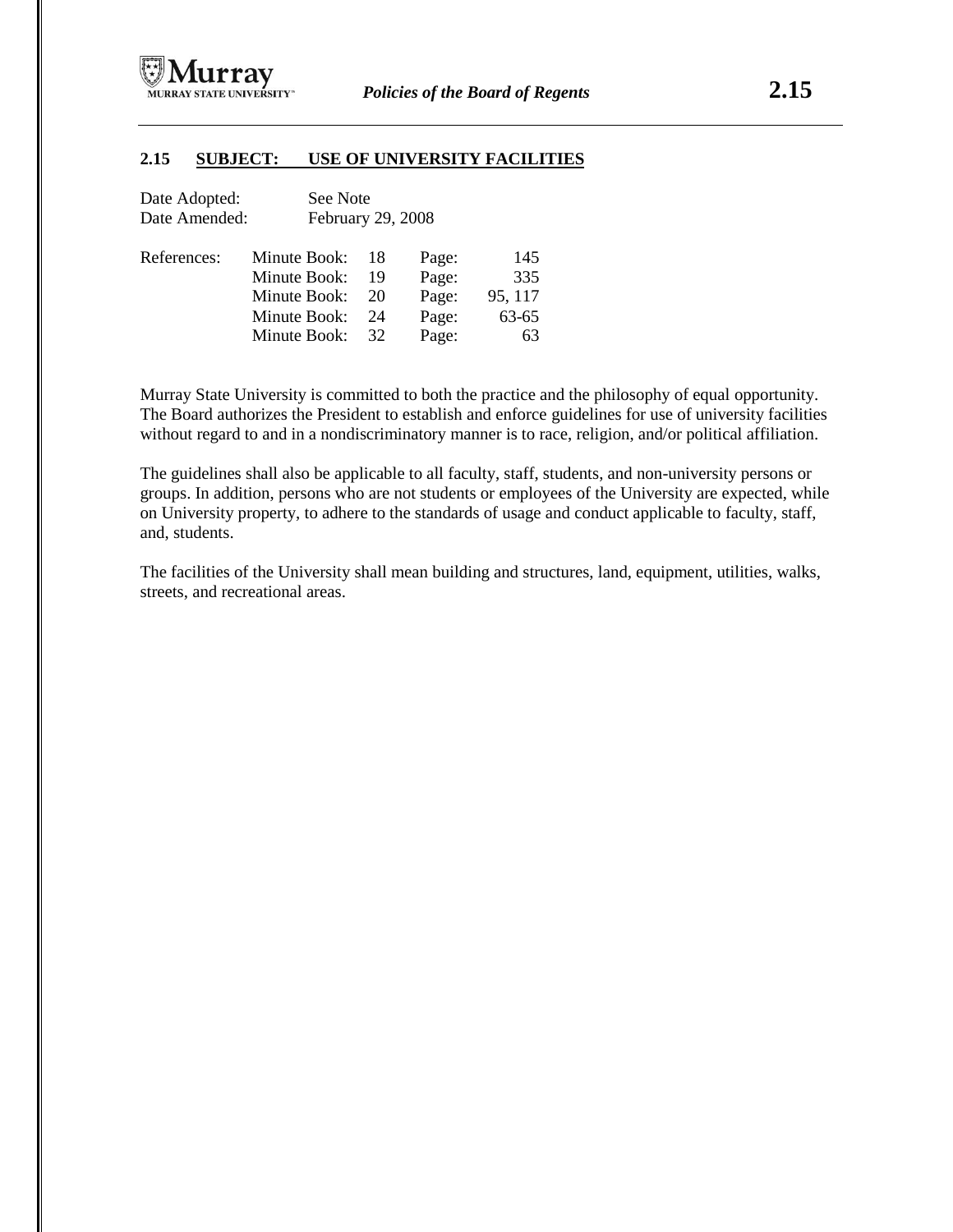### **2.15.1 SUBJECT USE OF OUTSIDE AREAS BY NON-UNIVERSITY GROUPS AND INDIVIDUALS**

Date Adopted: November 30, 2007

Murray State University has the duty and responsibility to maintain a safe and orderly environment conducive to its principal mission of education. Accordingly, the University adopts this policy for the purpose of establishing reasonable time, place, and manner regulations regarding use of outside areas on its property by non-University groups and individuals.

- A. Use of outside areas on MSU property by non-University groups and individuals
	- 1. Sponsorship
		- a. Need for sponsorship. Except as provided below, any non-University group or individual wishing to use an outside area on Murray State University property for an organized event, public speaking, demonstrating, performing, distributing literature or materials, engaging in activities which propose "commercial transactions" (such as offering to buy, sell, or rent any goods or services including the distribution of related information), or any similar activity must be sponsored by a registered MSU student organization, University academic department, or University administrative office.
		- b. Exceptions to Sponsorship Requirement
			- i. The grassy area immediately to the south of the Curris Center, to the north of Carr Health, and to the east of the main sidewalk (the "Free Speech Zone") may be used without sponsorship.
				- (aa) No "commercial transactions" will be allowed in the Free Speech Zone.
				- (bb) The Free Speech Zone will be available for use 10:00 a.m. 7 p.m. seven days a week while University classes are in session.
			- ii. Any non-University group or individual who has contracted to use any University facility (e.g., the Expo Center, Racer Arena, Curris Center meeting room) may distribute materials advertising such a "contracted event" in an outside area without sponsorship. The area to be used must be reserved pursuant to this Policy.
	- 2. Special Events
		- a. Non-University groups or individuals occasionally request use of outside areas for events which raise considerations beyond those addressed here. These types of "special events" include events which may be promoted and attract a large crowd including individuals from outside the University; that have special needs regarding set up; or that involve activities that raise issues relating to risk of personal injury or property damage that go beyond those which arise simply from the presence of a non-University group or individual on campus.
		- b. For "special events," and in addition to the sponsorship and reservation requirements of this Policy, the non-University group or individual may be required to contract with Murray State University and/or provide assurances regarding matters such as insurance, indemnity, and specific allocations of risks and responsibilities.
		- c. The University may not allow a "special event" due to reasonable concerns over issues, unrelated to the content of any speech, posed by the planned activity such as risk of injury or damage to person or property. Any such decision will be final.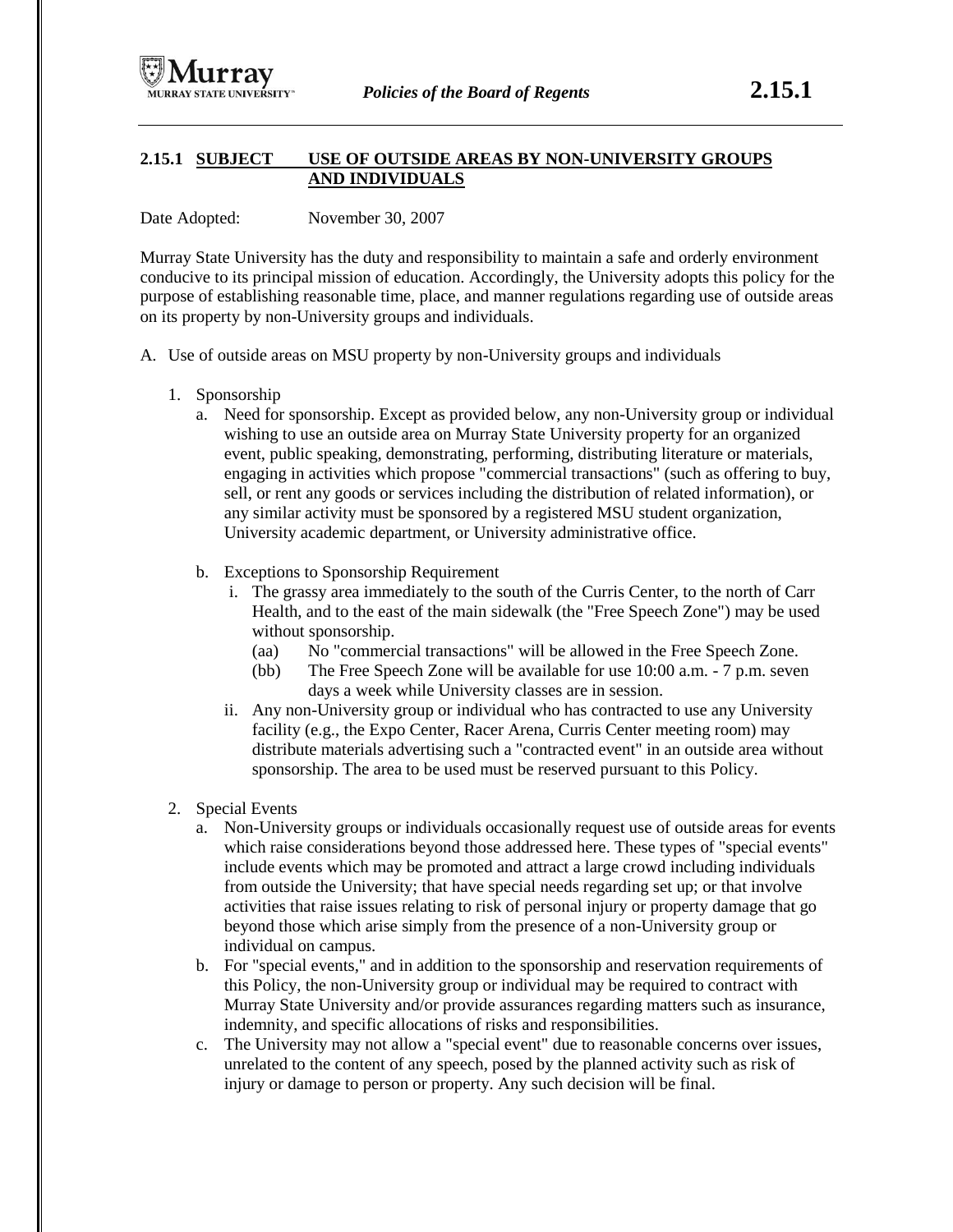- B. Reservation process
	- 1. Need for Reservation. Use of any outdoor area under this policy requires reservation at least three business days in advance of the proposed use.
	- 2. With whom reservation requests are made.
		- a. Except as otherwise provided, reservation requests for use of an outside area by a non-University group or individual will be submitted to the following:
			- i. Use of areas around residential colleges or College Courts requires reservation with the Director of Housing.
			- ii. Use of areas around the Curris Center, use of the Free Speech Zone, or use of an area in connection with a "contracted event" requires reservation with the Director of the Curris Center.
			- iii. Use of areas around athletic events requires reservation with the MSU Director of **Athletics**
			- iv. Use of areas south of the Curris Center, or of areas not addressed here, requires reservation with the Office of the President.
		- b. Requests for use of an area in connection with a "special event" must be made to the Vice President for Finance and Administrative Services.
	- 3. Content of Reservation Requests
		- a. The sponsoring group, or the non-University group or individual if the request is for the Free Speech Zone or is in connection with a "contracted event", will complete a reservation form which includes:
			- i. the area requested;
			- ii. the date(s) for which the request is made;
			- iii. the nature of the use;
			- iv. the estimated attendance;
			- v. the name, address (including e-mail address) and telephone number (including cell phone) of a representative of the sponsor;
			- vi. the name, address (including e-mail address) and telephone number (including cell phone) of the person or a representative of the group wishing to reserve an area;
			- vii. equipment to be utilized (such as chairs, tables, and platforms) and set-up and clean-up procedures. Use of equipment must be coordinated with Facilities Management.
		- b. A request for reservation of a particular area may be made for no more than two days at a time. Any part of a calendar day will be considered a day for purposes of determining the two day period. Each non-University group or individual may engage in "commercial transactions" under this policy for a total of three days per semester.
		- 4. Processing of Reservation Requests
			- a. Reservation requests for an area will be processed on a first come/first served basis. The review and notification under subparts a and b are to be completed in a timely manner so as not to interfere with the scheduled date of the proposed event.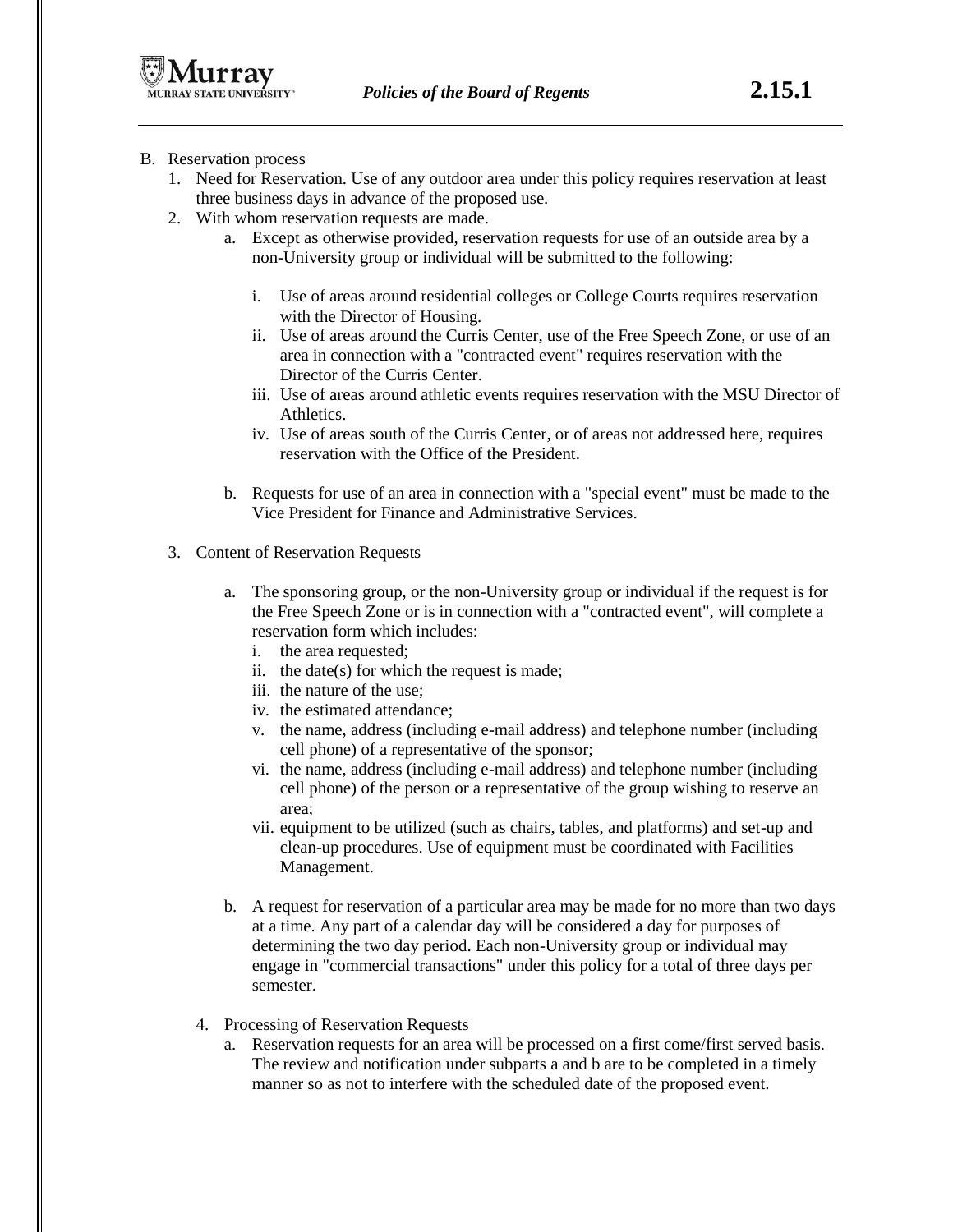

- b. Upon receipt of a properly completed request form, the individual identified in Section B(2) will send notice of the request to the Chief Facilities Officer, the Director of Public Safety, the General Counsel, and any person (e.g., building coordinator) who may have interest in the area requested. They will review the request only for purposes of ensuring that it is consistent with this Policy. No review will be made of the content of any speech. They will respond to the individual identified in Section B(2) who forwarded the request and who will give final approval or disapproval.
- c. The individual identified in Section B(2) approving the reservation request will provide a copy of the approved request to the requesting group or individual and to Public Safety for informational purposes only.
- d. In the event a request is denied, the person or group submitting the request will be promptly notified and given a reason. The requesting person or group may seek review of the denial by submitting a written statement in support of the request to the Vice President for Student Affairs within two business days of the denial. The Vice President for Student Affairs will promptly decide the matter and that decision will be final.
- e. Anything herein to the contrary notwithstanding and in all instances and in all outside areas, members of the Murray State University community, including academic departments, administrative offices, students, faculty, and staff, will be given use priority over non-University groups and individuals.
- C. Principles applicable to any use of outside areas
	- 1. No use may substantially disrupt or materially or significantly interfere with the educational, administrative, or operational activities of the University.
	- 2. The University will not restrict the content of any speech under this Policy. However, the University may terminate speech in instances where restriction is consistent with the United States Constitution such as use of abusive language which when addressed to the ordinary listener is as a matter of common knowledge inherently likely to provoke a violent reaction; advocacy of the use of force or law violation directed to inciting or producing imminent lawless action and which is likely to produce such action; statements meant to communicate a serious expression of an intent to commit an act of unlawful violence to a particular individual or group of individuals; or matters which are obscene under current law. In addition, commercial speech must concern lawful activity and not be misleading.
	- 3. Uses in violation of local, state or federal law or published policies of the University are prohibited.
	- 4. There will be no use of outside areas under this policy by non-University individuals or groups during Great Beginnings or Summer Orientation. All use by non-University groups or individuals may be prohibited during other recognized University events (such as Commencement) upon notice from the Office of the President if such use would significantly interfere with the educational, administrative, or operational activities of the University.
	- 5. No group or individual may provide free merchandise, such as caps or t-shirts, in connection with "commercial transactions".
	- 6. General rules regarding care of the area used.
		- a. Vehicles are not allowed on sidewalks, in fire lanes, or on grassy areas except with prior permission.
		- b. Sidewalks should be kept clear to ensure accessibility.
		- c. The use of any stakes or tents should be coordinated with Facilities Management so as to avoid any underground utilities.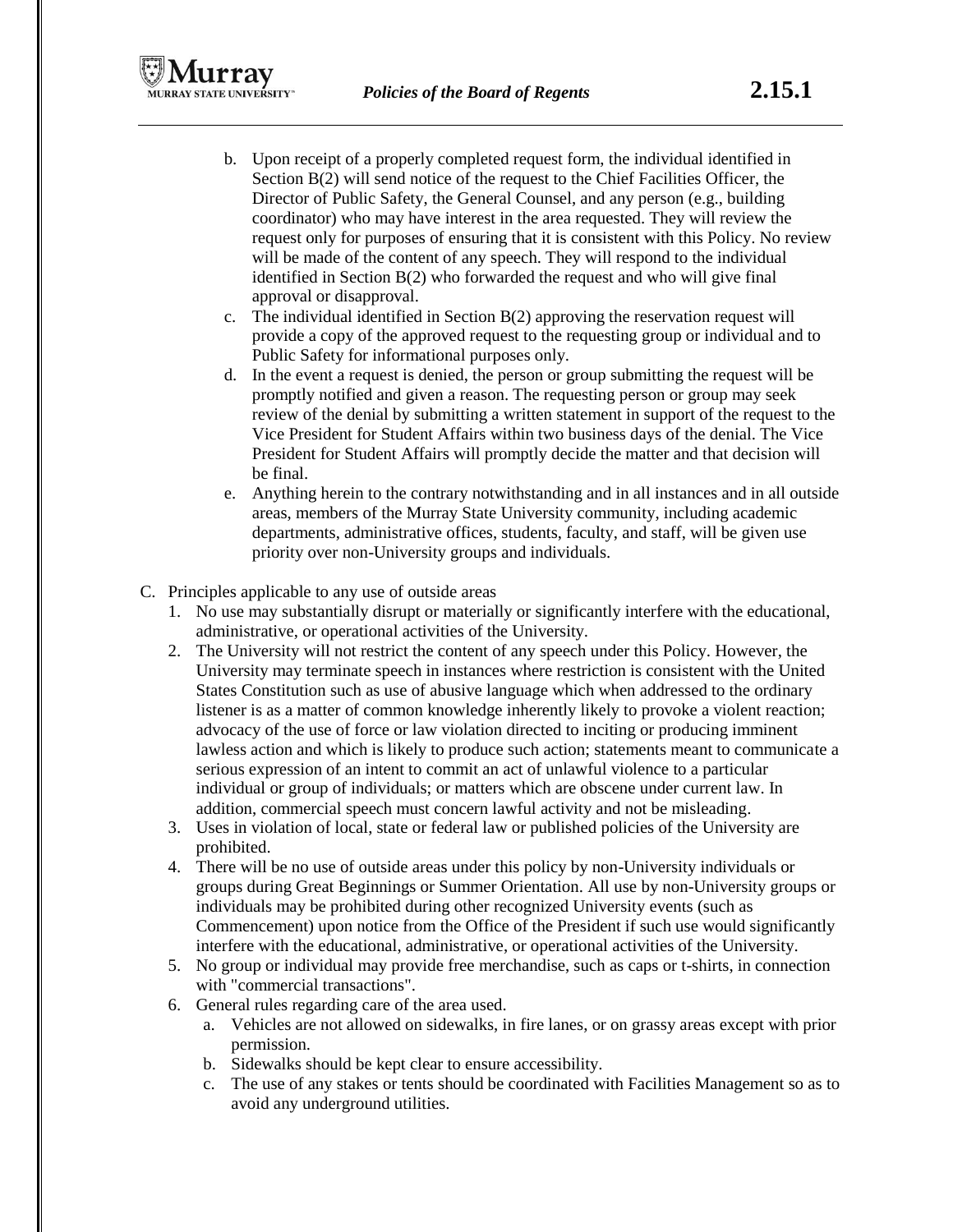

- d. The area used is to be cleaned of any debris after the event.
- e. The use of any tables, chairs, tents, or trash containers must be coordinated with Facilities Management.
- f. No cooking equipment will be used except with prior permission.
- g. No signs, placards, banners, or other items may be attached to, and no writing, chalking, or marking of any type will be allowed on, trees, bushes, benches, any portion of any building, sidewalks, fixtures, light poles, or signs.
- h. Additional or different considerations may apply depending upon the nature of the proposed event.
- 7. The failure of a non-University group or individual to abide by this Policy may result in revocation of the reservation request and removal from campus.
- D. Administration
	- 1. The President of the University is authorized to supplement this Policy with additional consistent provisions. For instance, experience gathered through implementation may reveal the need to make changes in the individuals identified in sections  $B(2)$  or  $B(4)(b)$ . Any such changes will be presented to the Board of Regents as an informational item at the next regular meeting prior to implementation.
	- 2. This policy replaces any current policy which addresses use of outdoor areas on University property by non-University groups or individuals.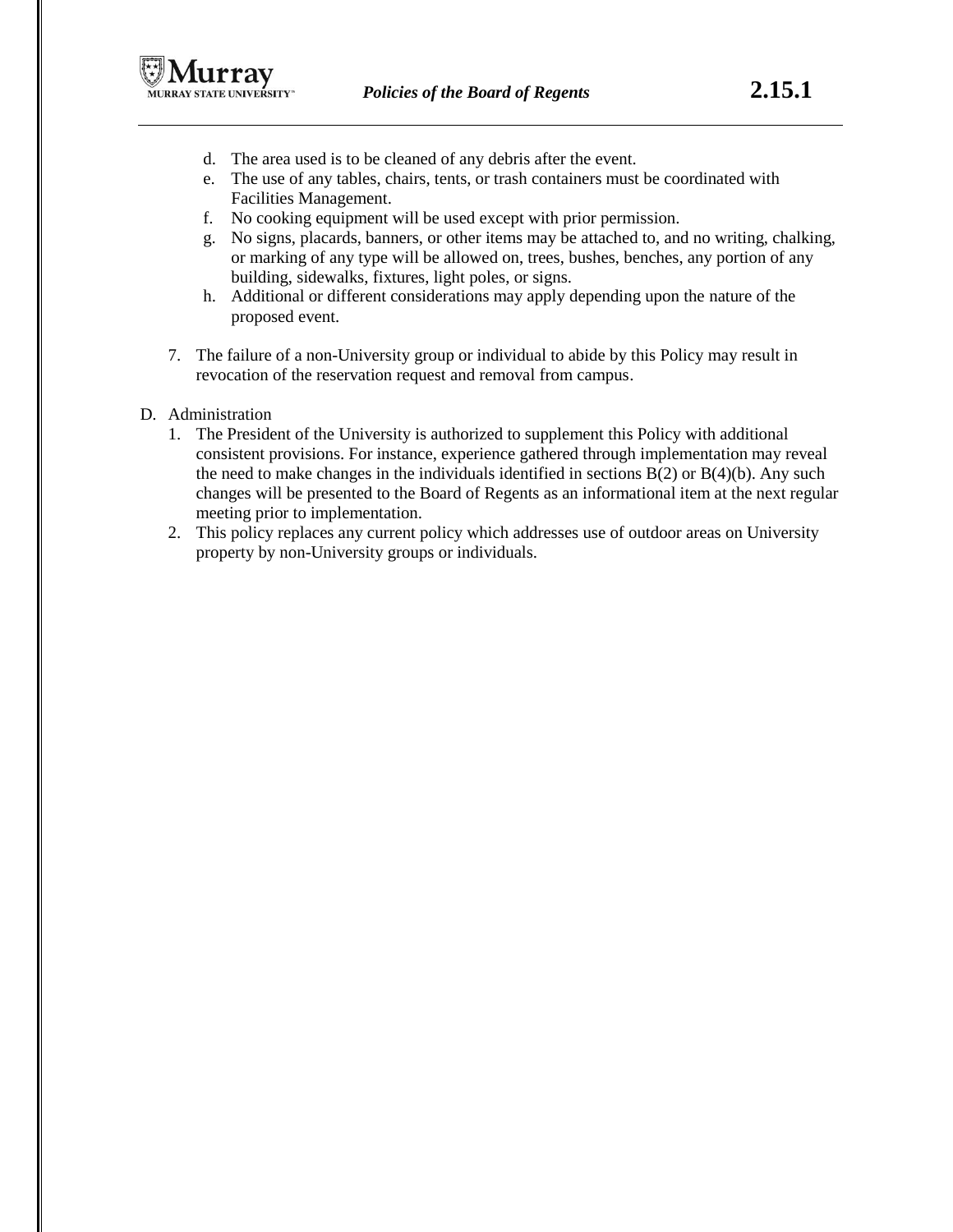

## **2.16 SUBJECT: EXTENDED EDUCATION**

| Date Adopted: | February 7, 1987  |
|---------------|-------------------|
| Date Amended: | February 29, 2008 |

Reference: Minute Book: 37 Page: 6

Murray State University Board of Regents is committed to extend educational opportunities to the citizens in its West Kentucky region assigned by the Council on Postsecondary Education.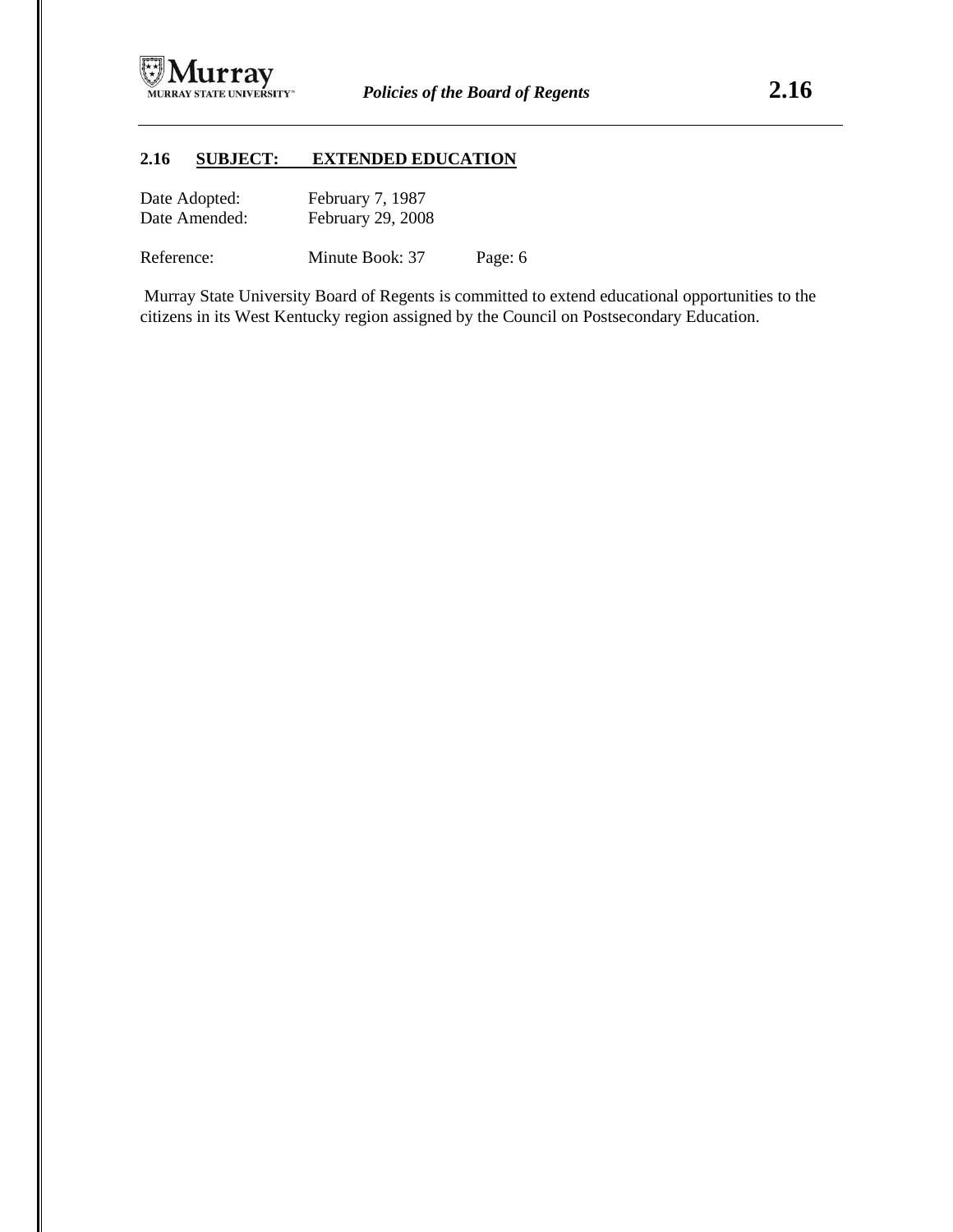

## **2.17 SUBJECT: INTERNATIONAL EDUCATION**

| Date Adopted: | September 7, 1985 |
|---------------|-------------------|
| Date Amended: | February 29, 2008 |

Reference: Minute Book: 35 Page: 10

The increasing interdependence of cultures and countries requires that universities prepare their students to function as citizens of the world. More than ever before, students need to acquire the knowledge, skills and attitudes that will equip them for living in a global environment. In recognition of this need, Murray State University affirms its commitment to international education as an integral dimension of the University experience. Through a number of programs, the University supports and encourages the development of international content across the curriculum, the provision of opportunities for international experience for both students and faculty, the active and continual exploration of international issues on campus and the meaningful involvement in the life of the University of international scholars and students.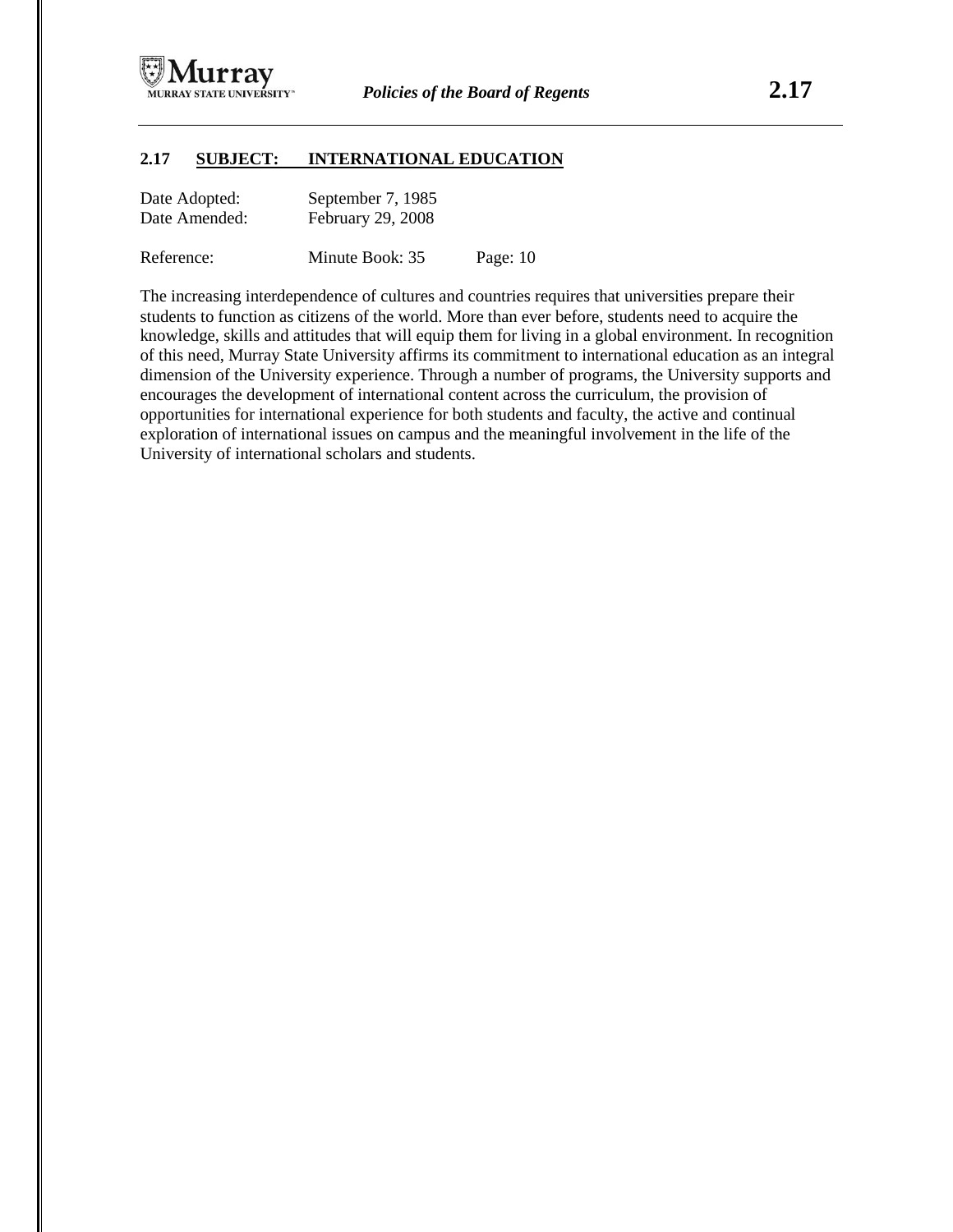

### **2.18 SUBJECT: CENTERS OF EXCELLENCE AND ENDOWED CHAIRS**

| Date Adopted: | April 25, 1987    |
|---------------|-------------------|
| Date Amended: | February 29, 2008 |

Reference: Minute Book: 37 Page: 19

The Board of Regents recognizes the critical roles of the Council on Postsecondary Education, the State Legislature, and the Governor in establishing the Centers of Excellence and Endowed Chairs for the Commonwealth of Kentucky and pledges its unconditional commitment to the necessary programmatic support and fiscal resources to maintain and enhance Centers of Excellence and companion Endowed Chairs.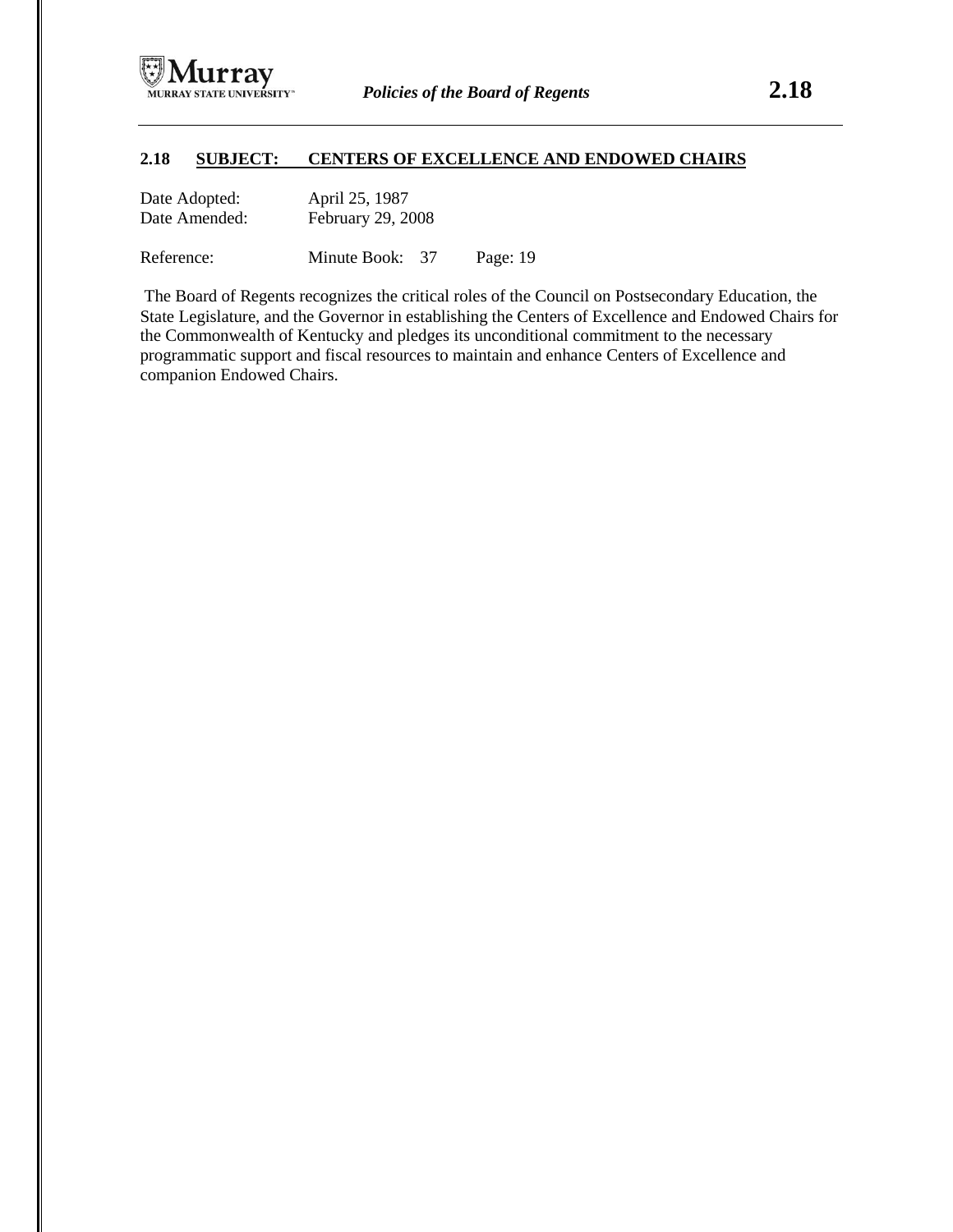

### **2.19 SUBJECT: DEBTS: COLLECTION/WRITE-OFF**

| Date Adopted: | May 11, 1988                    |            |
|---------------|---------------------------------|------------|
| Date Amended: | February 29, 2008; June 6, 2014 |            |
| Reference:    | Minute Book: 41                 | Page: $12$ |
|               | Minute Book:                    | Page:      |

Accounts and loans receivable consist of balances due from students, general receivables, institutionally funded loans and federally funded loans.

The following policy is designed to facilitate operational procedure. It does not create contractual rights on behalf of one who owes the University. Further, no debts will be compromised save and except as permitted by Kentucky law.

The University may contract with outside collection agencies and/or the Kentucky Department of Revenue (DOR) for the collection of delinquent accounts.

The Assistant Bursar and Associate Bursar each have responsibilities to see that all policies and procedures related to accounts receivable and loans receivable are performed.

#### **I.** Accounts Receivable

This includes all general accounts receivable, and MSU Payment Plan. As a minimum, the following collection steps will be performed:

- A. Billing statements will be sent to all debtors on or about the  $15<sup>th</sup>$  of each month.
- B. A "financial hold" will be placed on the student debtor's records, thus withdrawing the privilege to receive grades and transcripts, or to re-enroll until the account is paid in full or other satisfactory arrangements have been made.
- C. Receivables with an outstanding balance are transferred to internal collection twice a year (October and April). Monthly billing statements are generated containing information on the status of the account.
	- 1. The first billing statement gives the debtor the opportunity to pay in full to avoid the internal collection fee (15% of outstanding debt).
	- 2. After the third billing statement, if no response or payment has been received, the account will be referred to an outside collection agency or DOR.
- D. An account may be returned by the collection agency for one or more of the following reasons:
	- 1. Unemployment
	- 2. No assets
	- 3. Non-attachable income
	- 4. Small balance/legal action unadvised
	- 5. Skip/unable to locate
	- 6. Any other reason not enumerated herein above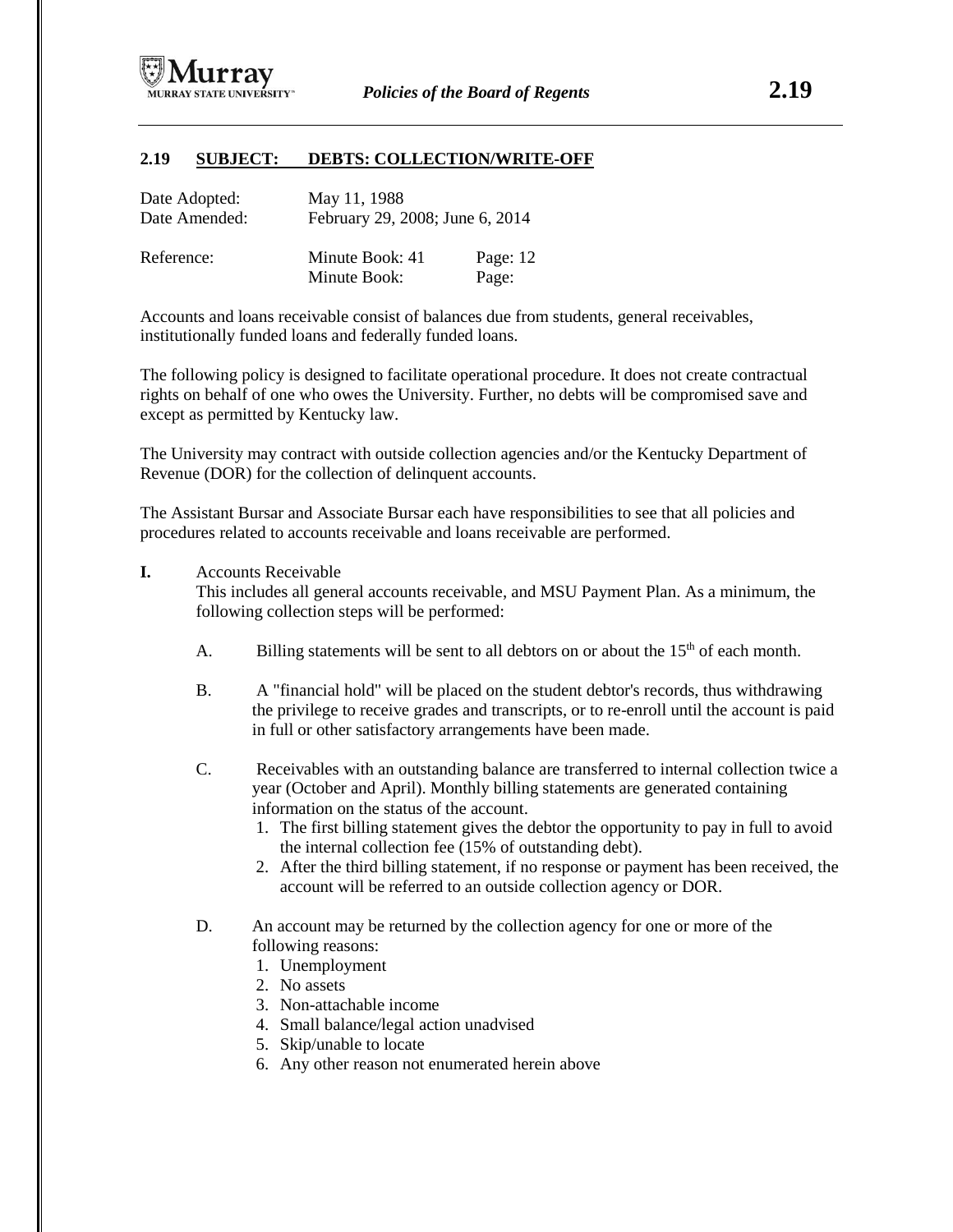- E. A compromise of an account may be accepted at any time if it is determined to be in the best interest of the University. Compromises of \$1,000 or less will be approved by the Director of Accounting and Financial Services. The Vice President for Finance and Administrative Services will approve compromises greater than \$1,000.
- F. For all accounts over two (2) years old and all accounts returned from a collection agency, the Associate Bursar will determine whether to make further collection efforts or to recommend the account for write-off.

# **II.** Institutionally Funded Loans (Notes)

As a minimum, the following collection steps will be performed.

- A. Billing statements will be sent to all debtors each month.
- B. Contact with the debtor via letter, email and/or telephone will be made on delinquent loans, if possible.
- C. A "financial hold" will be placed on the student's records. (See 1.B.)
- D. Institutional loans that become delinquent are sent the following notices:
	- 1. At least sixty (60) days delinquent, a final demand notice will be sent.
		- 2. At five (5) months delinquent, a pre-accelerated notice will be sent. The internal collection fee of 15% is added at this time.
		- 3. At six (6) months delinquent the account is referred to a collection agency or DOR.
- E. A compromise of an account may be accepted at any time if it is determined to be in the best interest of the University. Compromises of \$1,000 or less will be approved by the Director of Accounting and Financial Services. The Vice President for Finance and Administrative Services will approve compromises greater than \$1,000.
- F. For all accounts over two (2) years old and all accounts returned from a collection agency, the Associate Bursar will determine whether to make further collection efforts or to recommend the account for write-off.

## **III.** Write-Off of Bad Debts

The following steps will be implemented once the collection process has been performed and the account or loan is determined to be uncollectible.

- A. At least annually, the Bursar's Office staff will prepare two lists (bad debts \$1,000 or less and bad debts greater than \$1,000) for review by the Associate Bursar and Bursar.
- B. The Director of Accounting and Financial Services will review and approve the bad debt lists of account receivable accounts and institutional loans \$1,000 or less to ensure adequate collection efforts have been made.
- C. The Vice President for Finance and Administrative Services will review and approve bad debt lists of account receivable accounts and institutional loans greater than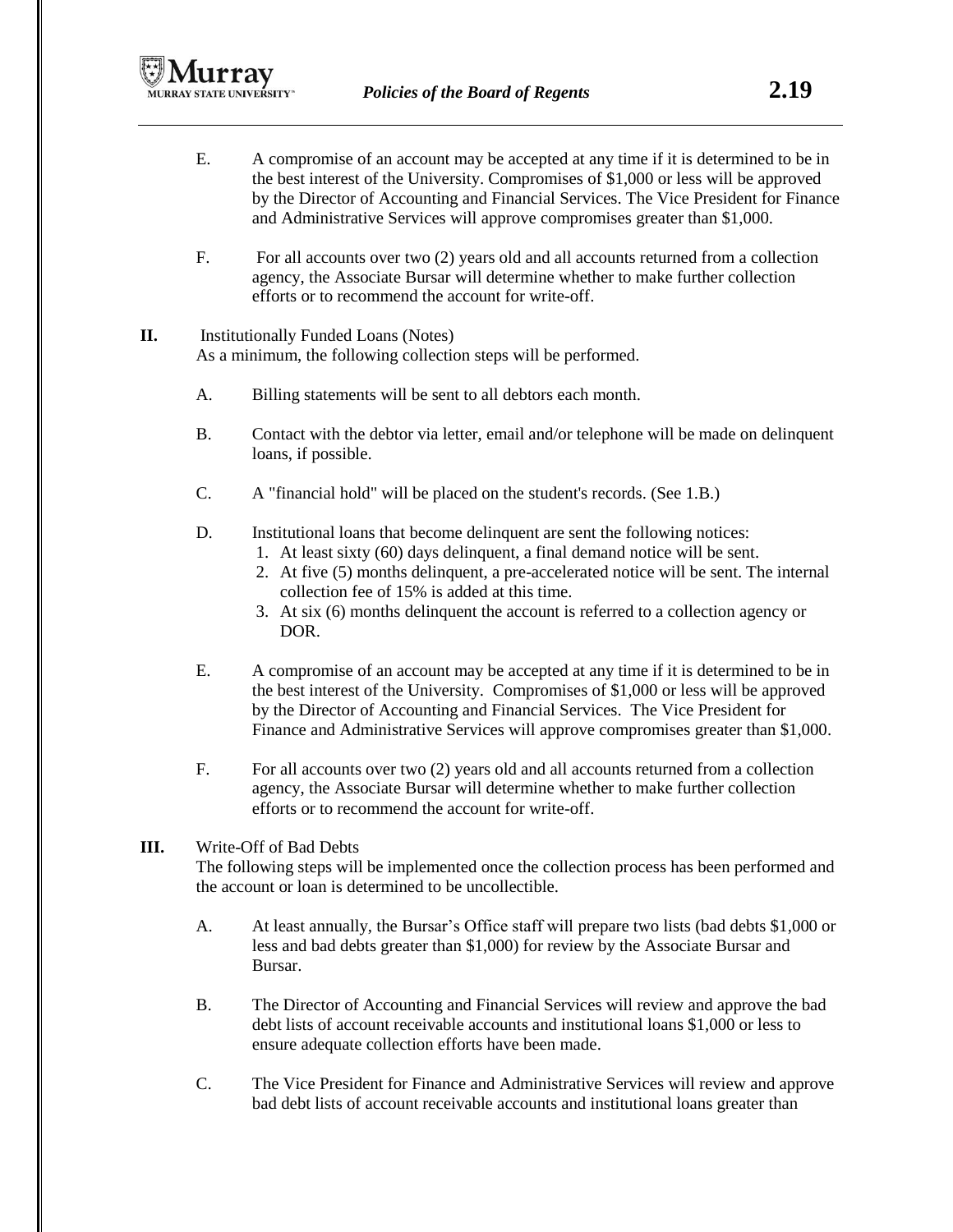\$1,000.

- D. The write-off of a debt is a matter of accounting procedure and does not constitute a discharge of the obligation. Records will be maintained on all bad debt accounts and loans written-off and the "financial hold" will remain in force. An account or loan will be reactivated if the individual requests a transcript, enrollment, or if recovery becomes apparent or possible.
- E. If a loan is reactivated, interest will be accrued at the rate stated in the original loan.
- F. A compromise of a reactivated account or loan may be accepted if it is determined to be in the best interest of the University. (See 1.E.)

## **IV.** Federally Funded Loans (Notes)

Currently included in these programs are Perkins Student Loans (formerly National Direct Student Loans) and Nursing Student Loans.

- A. As a minimum, Murray State University will perform all "due diligence" procedures as specified in the federal program requirements.
- B. The Associate Bursar will review all loans to ensure compliance with all due diligence requirements and determine if additional collection efforts are needed.
- C. After all due diligence requirements have been met and the Associate Bursar has determined that additional collection efforts would not be effective, these loans will be recommended for write-off or assignment to the federal government as appropriate. These write-off/assignment requests will be reviewed by the Director of Accounting and Financial Services, the Vice President for Finance and Administrative Services, and approved by the President. The federal government will ultimately determine if a loan is to be written-off or assigned.
- D. Any write-off or assignment requiring the University to purchase the loan from the federally funded program will require the same review as institutionally funded loans.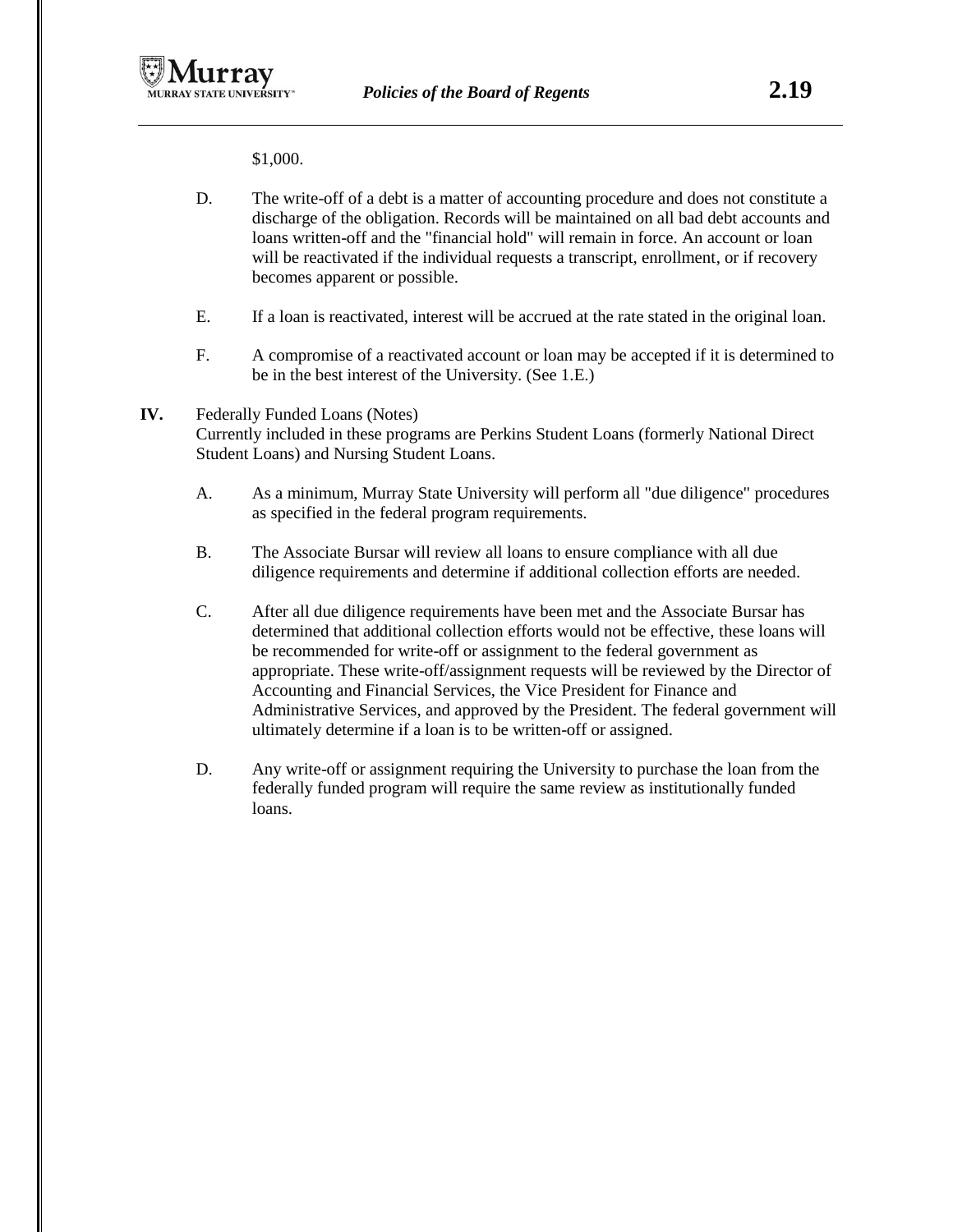

### **2. 20 SUBJECT: AFFIRMATIVE ACTION**

| Date Adopted: | May 11, 1985      |          |
|---------------|-------------------|----------|
| Date Amended: | February 17, 1990 |          |
|               | February 2, 1991  |          |
|               | May 8, 1993       |          |
|               | February 29, 2008 |          |
|               | November 14, 2008 |          |
|               | June 8, 2018      |          |
| References:   | Minute Book: 34   | Page: 6  |
|               | Minute Book: 45   | Page: 18 |
|               | Minute Book: 47   | Page: 36 |
|               | Minute Book: 55   | Page: 12 |
|               | Minute Book:      | Page:    |

### **I.** POLICY STATEMENT

Murray State University formally declares its commitment to all laws mandating affirmative action and equal opportunity regulations, together with all valid state and federal regulation enacted pursuant thereto. The policy of Murray State University is to guarantee freedom from discrimination in its operation and administration of its programs, services, and employment practices; in its relationships with students, faculty, and staff; and in its interactions with the community which it-serves.

The following statement shall serve as the official nondiscrimination statement of Murray State University for its *Affirmative Action Plan* and for all other purposes. This statement supersedes and replaces all others that may have previously existed in any other form or by any other title in University policies, governance and other documents, internal and external communications, correspondence, and all other official materials:

#### **University Nondiscrimination Statement**

Murray State University endorses the intent of all federal and state laws created to prohibit discrimination. Murray State University does not discriminate on the basis of race, color, national origin, sex, gender identity, sexual orientation, religion, age, veteran status or disability in employment or application for employment, admissions or the provision of services and provides, upon request, reasonable accommodation including auxiliary aids and services necessary to afford individuals with disabilities equal access to participate in all programs and activities.

The policy of Affirmative Action is an on-going commitment. The policy of affirmative action is limited, in that the achievement of its objective removes the necessity of its existence. Murray State University is committed to achieving the goals that have been established and published in the Murray State University Affirmative Action Plan. It should also be known that this Affirmative Action Plan is an official policy of Murray State University.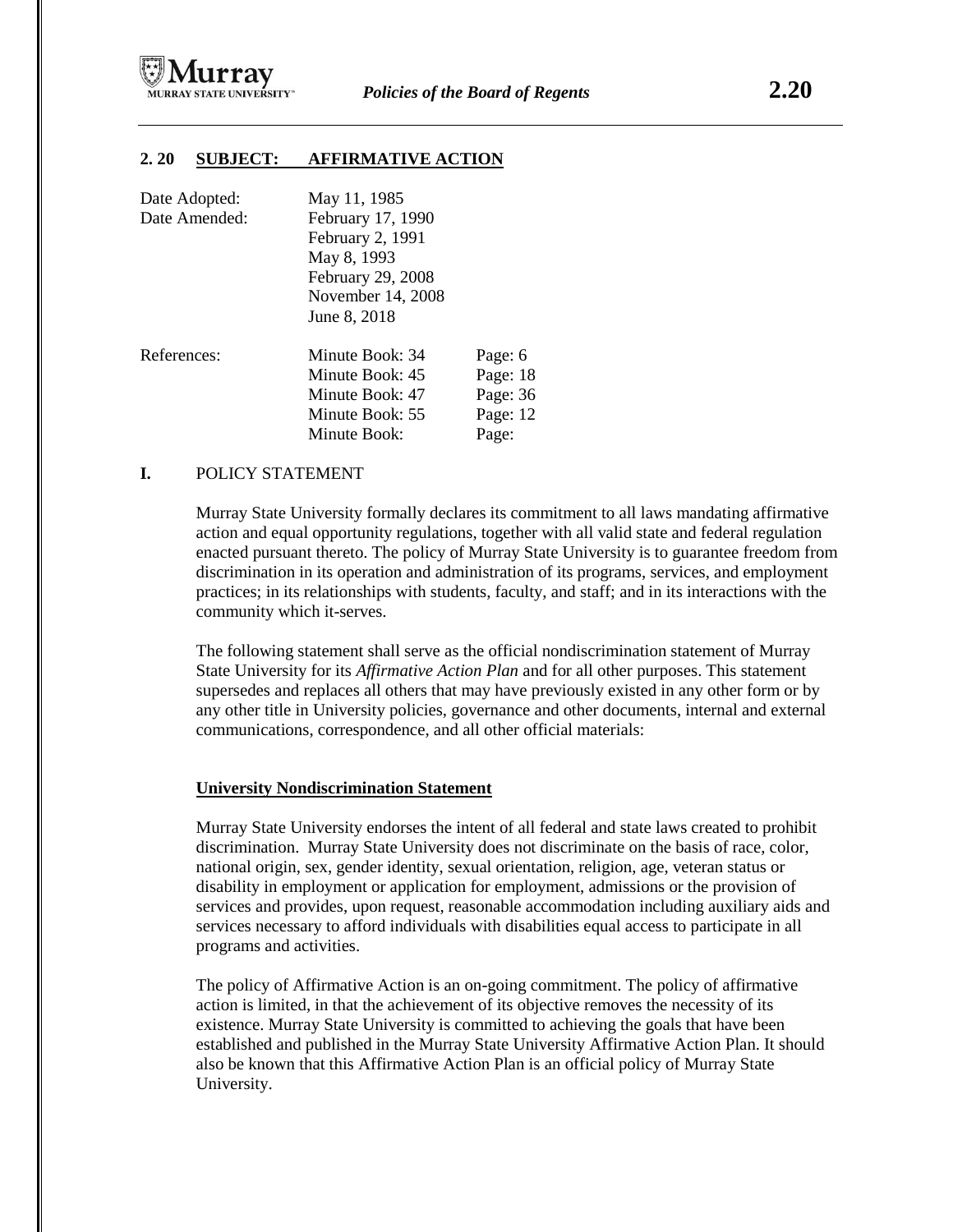

Functions in connection with the evaluation and monitoring of the Affirmative Action Program of Murray State University have been assigned to the Affirmative Action Committee by the President of the University. To this end, the Committee should have access to all records and on-going processes necessary to effectuate its responsibility. A description of the composition and specific duties of the Affirmative Action Committee is found in the University Governance System policy.

Persons who wish to inspect the MSU Affirmative Action Plan or who seek other information concerning the Affirmative Action Program of Murray State University should contact the Director of Institutional Diversity, Equity and Access (IDEA), Murray State University, Murray, KY 42071.

## **II.** LAWS, GUIDELINES, AND ORDERS APPLICABLE TO MURRAY STATE UNIVERSITY

Many constitutional provisions, as well as federal and state statutory requirements, prohibit Murray State University from discriminating against an individual on the basis of race, sex, color, age, religion, national origin, handicap, or status as a veteran.

Murray State University commits itself to affirmative action to the extent mandated by constitutional provisions, applicable statutes, administrative regulations or judicial decisions pertaining thereto. The basic legislative enactments and administrative regulations include, but are not necessarily limited to the following:

### Executive Order 11246

The purpose of this Order, as amended by Executive Order 11375, is to prohibit discrimination in employment (hiring, promotion, salary determination, fringe benefits, and other employment conditions) on the basis of race, color, religion, national origin, or sex by institutions receiving federal contracts over \$50,000. The premise of the affirmative action concept of Executive Order 11246 is that unless continuous, positive action exercised to overcome the effects of conscious and unconscious systematic institutional forms of discrimination, a "status quo ante" will indefinitely exist.

### Equal Pay Act of 1963

The purpose of this Act, as amended by the Education Amendments of the Higher Education Act in 1972, is to prohibit discrimination on the basis of sex in determining salary levels and fringe benefits.

#### Title VI of the Civil Rights Act of 1964

The purpose of this Act is to assure that no person in the United States shall on the grounds of race, color, or national origin be excluded from participation in, be denied the benefits of, or be otherwise subject to discrimination under any program activity receiving federal financial assistance from the Department of Education.

#### Title VII of the Civil Rights Act of 1964

The purpose of this Act, as amended by the Equal Employment Act of 1972, is to prohibit discrimination in employment. Employment includes hiring procedures, promotion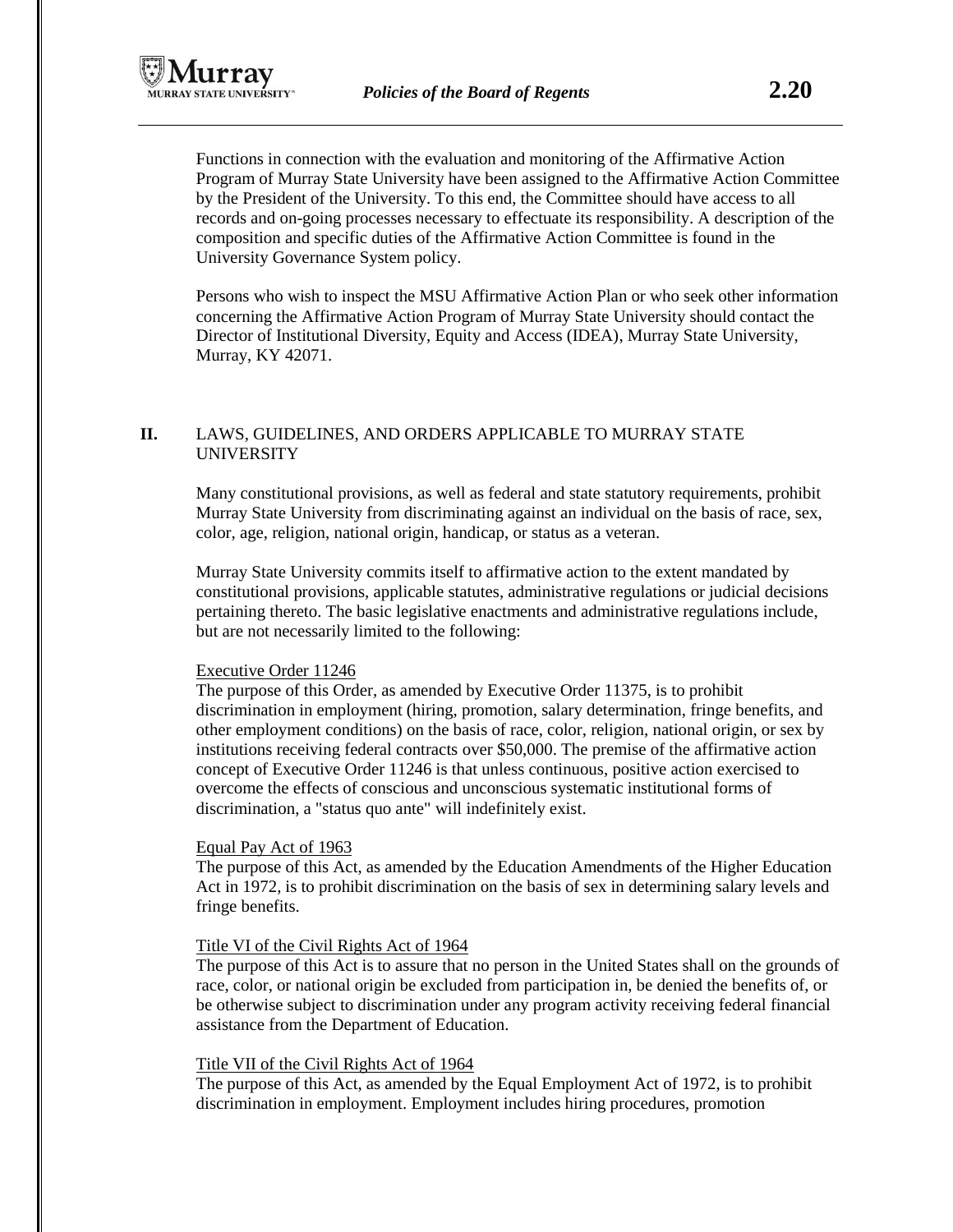

procedures, salary determination, fringe benefits, and any other conditions employment.

### Age Discrimination in Employment Act of 1967

The purpose of this Act, as amended in 1972, is to prohibit discrimination in hiring persons between forty (40) years and seventy (70) years on the basis of age.

### Title IX of the Education Amendments of 1972

The purpose of this Act, the Higher Education Act, is to prohibit sex discrimination against students or others participating in education programs and activities.

Title IX states: "No person ... shall, on the basis of sex be excluded from participation in, be denied the benefits of, or be subject to discrimination under any education program or activity receiving federal financial assistance."

### Section 504 of the Rehabilitation Act of 1973

The purpose of this Act is to prohibit discrimination against any otherwise qualified person due to his/her handicap. It applies to an institution, program, or activity receiving federal financial assistance.

Based on the legal definition, a handicapped applicant, as with all job seekers, must possess the work capacity to match the job duties and requirements.

In terms of employment, selection, and promotion, a qualified handicapped individual must be capable of performing within reason to his/her deficiency.

The legal definition of a handicapped individual is as follows:

Any person who:

- A. has a physical or mental impairment(s) which substantially limits one or more of such person's major life activities (communication, ambulation, self-care, socialization, education, vocational training, employment, transportation, housing);
- B. has a record of having such impairment(s) (meaning that an individual may be completely recovered from a previous physical or mental impairment(s)); or
- C. has reflected such impairment(s). (Refers to those individuals who, because of attitudes or any other reason, are regarded as handicapped by employers.)

### Vietnam Era Veterans Readjustment Assistance Act of 1974

The purpose of this Act is to require federal contractors to take affirmative action to employ and advance in employment disabled veterans and veterans of the Vietnam Era.

### Guidelines on Discrimination Because of Citizenship

Any alien lawfully in the United States and legally employable under the Immigration and Naturalization Service regulations is protected in the same manner as a United States citizen is from discrimination in employment and equal opportunity to programs.

### Applicable State Laws

Chapter 334, KRS 207.130 to 207.240, in the Kentucky Revised Statutes makes Murray State University subject to the public policy of the Commonwealth of Kentucky where the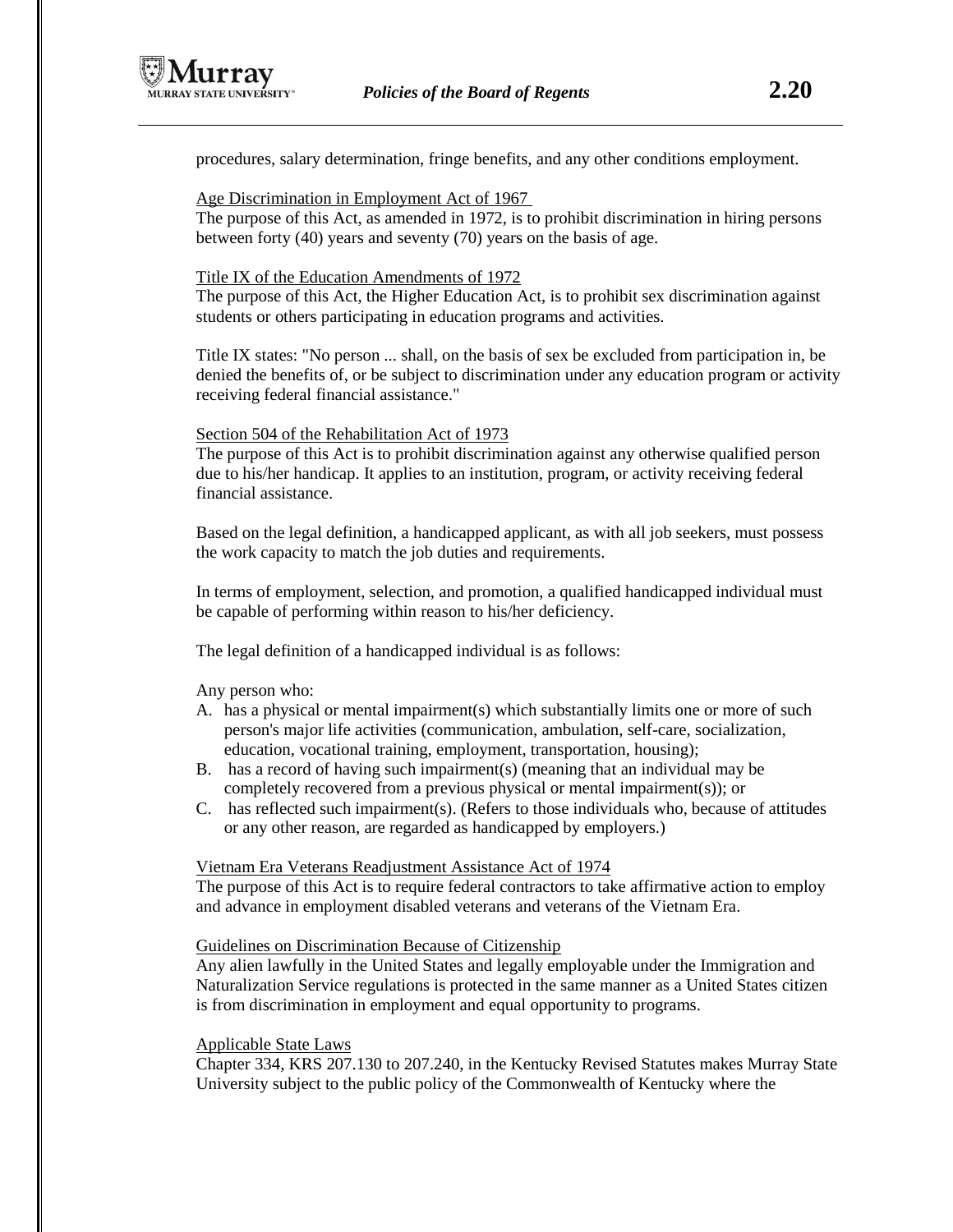

objective is to prohibit discrimination on the basis of race, color, religion, sex, national origin, age, or handicapped status.

## **III.** AFFIRMATIVE ACTION PLAN APPLICABILITY

This plan is the official policy of Murray State University and, therefore, applies to all administrative officers, faculty, staff, students, and all persons seeking employment at Murray State University, to the extent indicated.

## **IV.** DISSEMINATION OF THE PLAN

Internal

Information concerning Murray State University's Affirmative Action Plan is available at any time to all University employees or applicants for employment. Information can be obtained in the following offices:

- A. The Office of the President
- B. The Institutional Diversity, Equity and Access (IDEA) Office
- C. Human Resources

The official Murray State University Policy Statement on Affirmative Action will be disseminated to all University employee and student organizations by the Affirmative Action Office.

A copy of the Affirmative Action Plan is provided to all Vice Presidents, Deans, Department Chairs, Directors, and other pertinent supervisors. It is the responsibility of these administrators to disseminate information concerning affirmative action to their subordinates.

A statement on affirmative action is printed in the following publications and is readily available to all employees and students.

- A. Faculty Handbook
- B. Personnel Policy and Procedure Manual
- C. Undergraduate and Graduate Catalogs
- D. Schedules of Classes

Murray State University has several newspapers and newsletters that publish information on affirmative action. The Murray State News, Faculty Senate Newsletter, and Staff Congress Newsletter are published weekly and monthly respectively and periodically inform readers on affirmative action.

The University's employment policies are explained during new faculty and staff orientations. A representative from the Office of Institutional Diversity, Equity and Access meets during orientation sessions for new employees explaining the hiring policies and procedures.

Also, a copy of Murray State University's Affirmative Action Plan is submitted to the campus library for display.

## External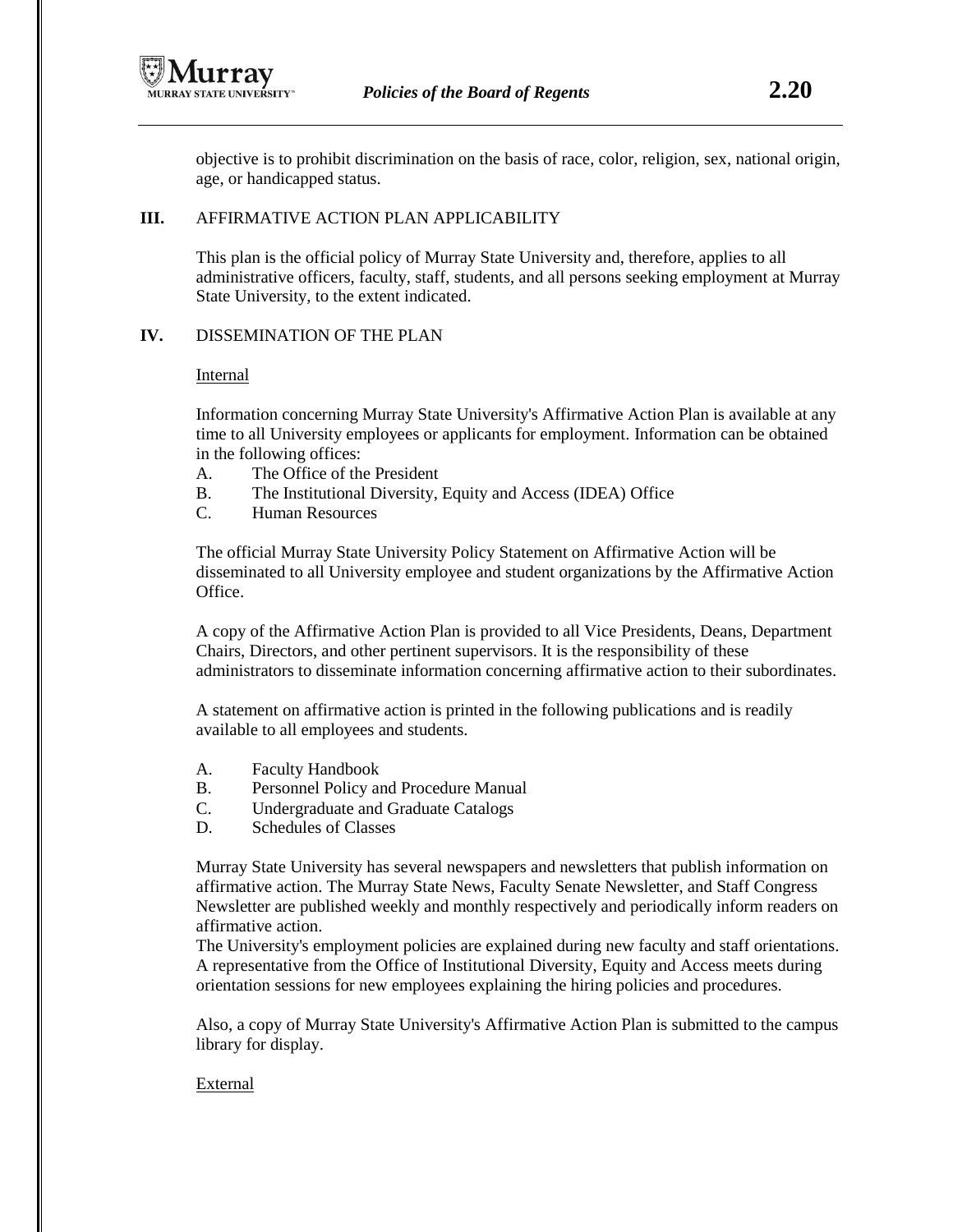

All Murray State University contractors, subcontractors, vendors, manpower organizations, and other servicers to Murray State University are promptly informed of the University's obligation to affirmative action and equal employment opportunity.

Murray State University, for purposes of external dissemination, will send copies of the Affirmative Action Plan to the City of Murray and appropriate Calloway County government; officials. Also, copies are sent to the Kentucky Council on Higher Education and to local manpower services.

All recruiting services for minority faculty, administrator! and students will be advised of Murray State University's Affirmative Action Policy through the Affirmative Action Officer (i.e., Southern Regional Education Board Minority Faculty Data Base, Iota] and regional chapters of National Association for the Advancement of Colored People and Urban League, and area churches, etc.).

The Minority Admissions Counselor, the Director of Minority Student Affairs, and other staff actively participate in high school career and job orientations in the area.

All of the above external dissemination measures will be monitored by the Affirmative Action Officer.

## **V.** RESPONSIBILITY FOR IMPLEMENTING THE PLAN

It is understood that the President of the University has the ultimate responsibility for forging a viable institutional policy on equal opportunity and assuring progress toward the realization of affirmative action goals. Beyond setting policy, however, the President alone cannot supervise the daily routines of campus life and college business which must be addressed in order to effectively eliminate discrimination and take into account affirmative action.

The Affirmative Action Officer, answering directly to the President and working in conjunction with the Affirmative Action Committee commits 75 percent of his/her time coordinating and monitoring all employment practices of the Vice Presidents, Deans, Department Chairs, and Directors and coordinates efforts with the Director of Human Resources.

## **VI.** AFFIRMATIVE ACTION OFFICER - DUTIES AND RESPONSIBILITIES

- A. The Affirmative Action Officer (AAO) supports the ideas of affirmative action and equal employment opportunity throughout the University;
- B. the AAO supports the academic and non-academic administrators of the University in collecting and analyzing employment data, identifying problem areas, and the setting of goals and timetables. He/she also advises in the development of specific remedial programs to achieve a particular unit's goals;
- C. the AAO is responsible for designing, implementing, and monitoring internal audit and reporting systems to measure program effectiveness and to determine where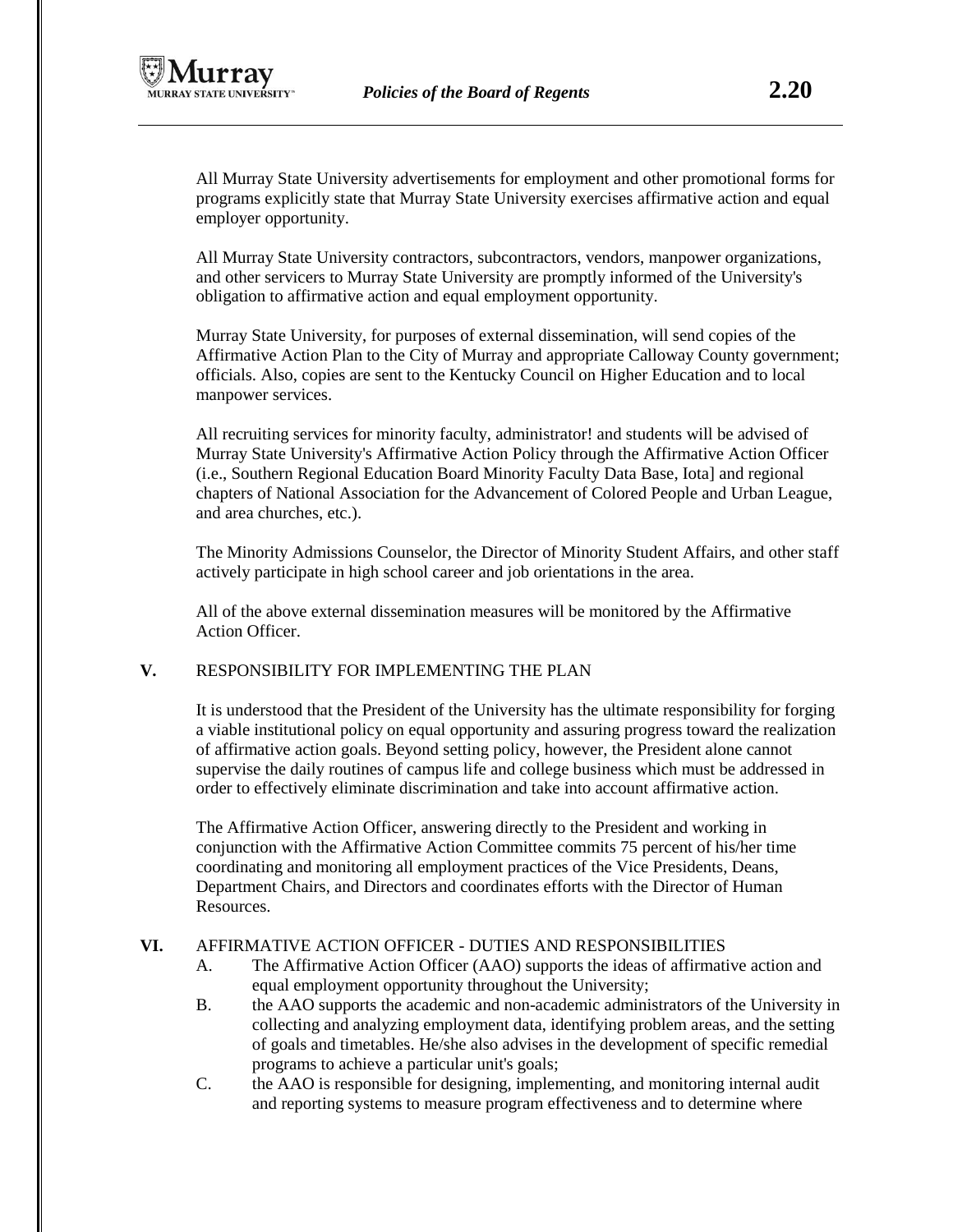progress has been made and where further action is needed. He/she executes this responsibility in consultation with the Director of Personnel Services and reports to the President quarterly on the University's progress toward its goals;

- D. the AAO is responsible for monitoring the advertisement of vacancies, interview request forms, and employment summaries as well as recording the documentation on recruitment and selection procedures;
- E. the AAO conducts regular affirmative action meetings with an established Affirmative Action Committee;
- F. the AAO supports and provides leadership with reference to the affirmative action concept as it applies to faculty, staff, and students in implementing this Affirmative Action Plan;
- G. the AAO serves as the person, required by legislation cited in the Education Amendments of 1972, who investigates any complaint communicated to the University alleging its non-compliance with that legislation, and, in addition, will investigate complaints alleging its non-compliance with all other pertinent civil rights legislation;
- H. the AAO assists in the establishment and subsequent publication and operation, as required by legislation cited in the Education Amendments of 1972, of grievance procedures providing for the resolution of student, employee, and student or employee applicant complaints alleging any action by the University which would be prohibited by that legislation or any other;
- I. the AAO periodically evaluates all current policies and practices of the University, and the effects thereof, concerning the admission of students, treatment of students, and employment of both academic and nonacademic personnel. As a result of this study, the AAO recommends the modification of any policies and practices which do not meet the requirement of Title IX, or any other appropriate legislation, and recommends appropriate remedial steps to eliminate the effects of any discrimination which resulted from adherence to these policies and practices. Should modifications of the Affirmative Action Plan be required, a revised report containing those modifications shall be published, and the original plan placed on file for reference purposes;
- J. the AAO shall serve as the liaison person between Murray State University and governmental regulatory agencies in Washington, Atlanta, and Frankfort; minority and women's organizations on campus, in Murray, Calloway County, and the University's region; and other interested community groups;
- K. it shall be the responsibility of the AAO to keep the President and other responsible officials of the University informed about developments locally and nationally in the area of equal opportunity and of the most current legal information affecting the University's Affirmative Action Program;
- L. the AAO shall serve as the University Contract Compliance Officer in accordance with the requirements of implementing regulations for Executive Order 11246 as amended and other legislation as cited in the Equal Opportunity Policy;
- M. the AAO assures that academic vacancies are advertised in appropriate media within the University labor area and any areas within the University that are underutilized are advertised in the appropriate minority journals;
- N. the AAO will make known to all current employees of the University, through the "Weekly Job Openings" report, the availability of positions;
- O. the AAO shall maintain records of personnel decisions and actions for the life of the Plan or until a respective unit has attained its goals, whichever is the lesser.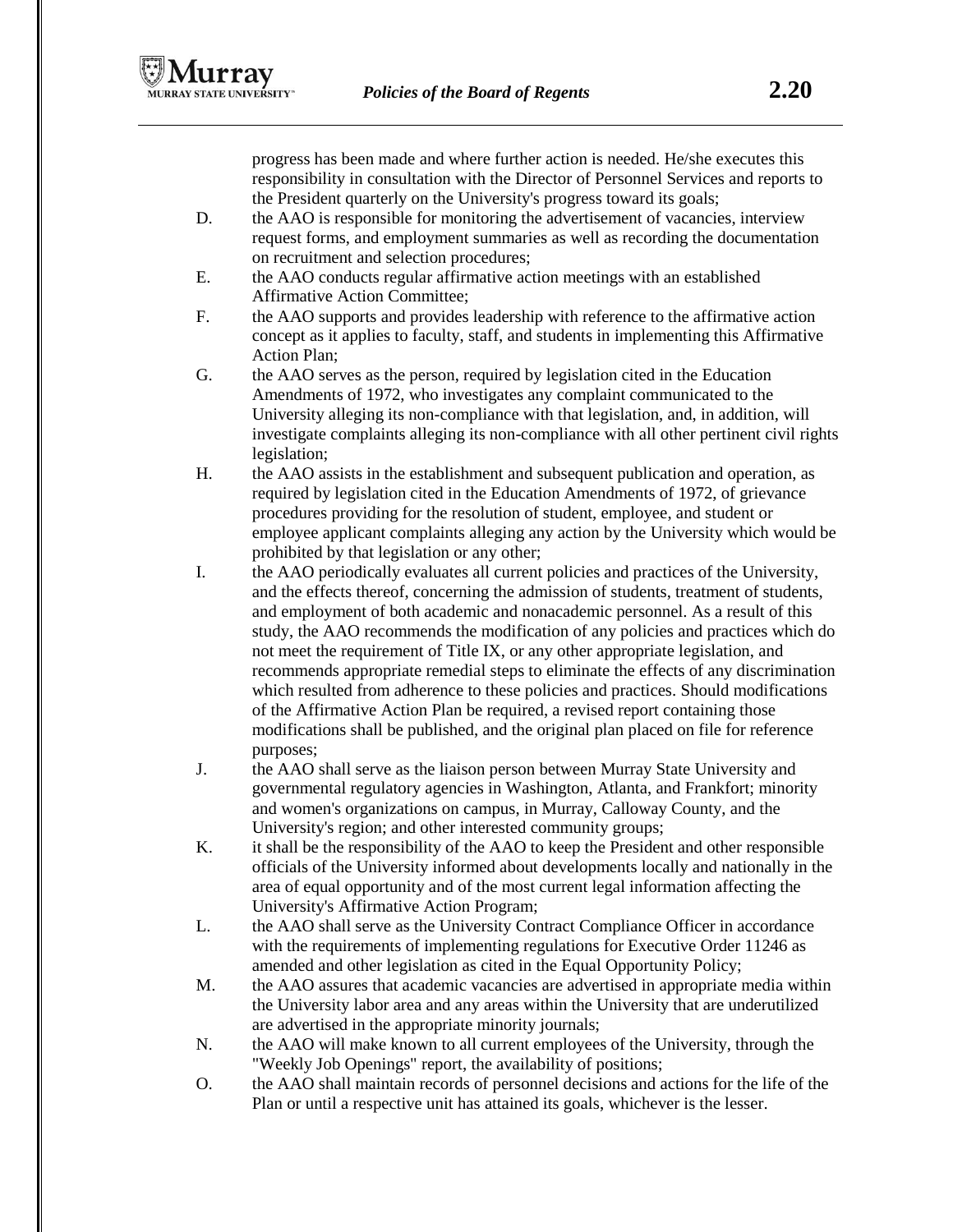P. the AAO shall maintain applicant flow data records showing minority status of applicants for each Administrative/Executive, Faculty, and Professional Non-Faculty position filled by the University. A separate card file indicating minority status of each applicant shall be maintained for this purpose.

## **VII.** THE AFFIRMATIVE ACTION COMMITTEE - DUTIES AND RESPONSIBILIES

The Murray State University Affirmative Action Committee is standing committee of the University representing a cross section of the University community. Its membership includes three (3) members of the faculty, three (3) members of the staff, two (2) students, and a representative of the Office of Public Safety. These members, who serve staggered three-year terms, are appointed by the President. Meetings of the Committee will be called by t President or the Affirmative Action Officer.

The responsibilities of this committee are as follows:

lirray

- A. Serve as a sounding board for individuals or groups with concerns that fall within the interests protected by equal opportunity/affirmative action law;
- B. review and survey those aspects of university life which involve affirmative action;
- C. ensure that the University will comply with the Higher Education Guidelines for Executive Order 11246 (or succeeding relevant guidelines) as published by the Department of Education;
- D. evaluate and monitor existing affirmative action goals and timetables
- E. survey and investigate past discrimination resulting from overt acts or from unconscious, systematic exclusion of minorities and women;
- F. recommend to the President new policies and procedures which will aid the University in meeting its affirmative action responsibilities; and
- G. serve as Affirmative Action Compliance officers on search committees organized to fill vacant and/or new positions on which they may serve.

## **VIII.** VICE-PRESIDENTS, DEANS, DEPARTMENT CHAIRS, AND DIRECTORS—DUTIES AND RESPONSIBILITIES

The responsibilities of each vice-president, collegiate department chairs, and administrative directors under this policy and plan include, but are not limited to:

- A. The identification of problem areas;
- B. the maintenance of contact with local minority organizations, women's organizations, community action groups and community service programs as appropriate for the positive progress toward goals of the University;
- C. responsibility for establishing and maintaining records, documenting academic and non-academic personnel actions within their colleges and units. Every personnel action shall be fully documented. In the case of filling any existing or new position, the file shall contain a complete description of the position to be filled, including academic and experience requirements for candidates for the position, and responsibilities which must be executed by the person filling the position; the names and vitae of all applicants; the name of the applicant selected; and in the event that a woman or member of a minority group was an applicant and not chosen, specific written reasons for this decision: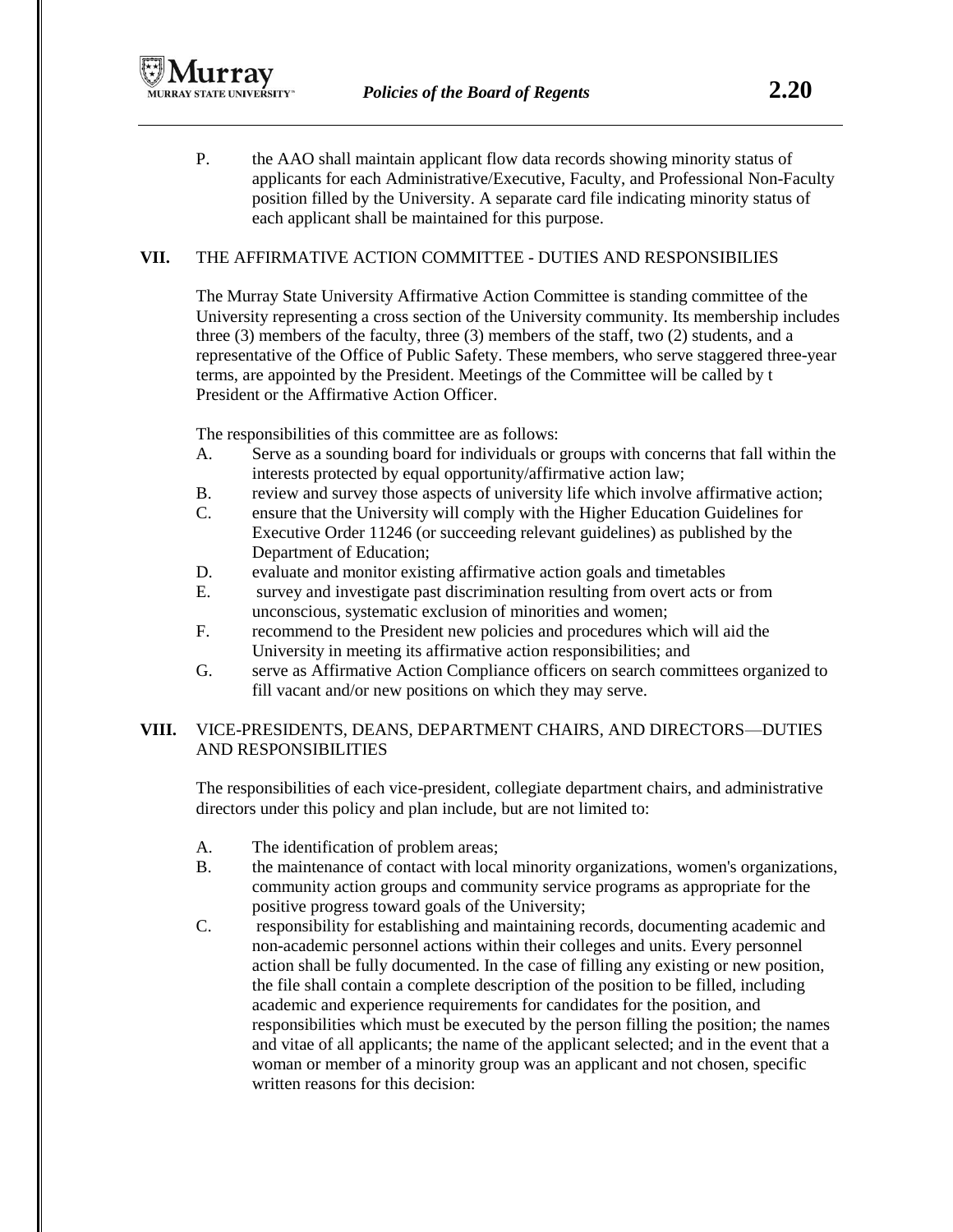- D. periodic audit of training programs, hiring, and promotion patterns as requested by the Affirmative Action Officer;
- E. periodic review of their functional areas of responsibility to ensure that each unit is in compliance with the program to include that posters are properly displayed; facilities are equally available to all persons entitled to their use; and that minority and female employees and students are afforded equal opportunity to participate in all University-sponsored education, training, recreational, and social activities,
- F. regular discussions with academic and non-academic administrators, supervisors, and employees within their colleges and units to be certain that the University's attitude toward Affirmative Action is understood by al' and that the University's Equal Opportunity Policy and Affirmative Action Plan are known and being followed;
- G. annual review of the qualifications of all employees ii their colleges and units to ensure that minorities and women are given full opportunities for transfers and promotions;
- H. preventing the harassment of employees placed in their respective colleges or units through appropriate efforts.

## **IX.** DIRECTOR OF HUMAN RESOURCES - DUTIES AND RESPONSIBILITIES

The responsibilities of the Director of Human Resources under this policy and plan include, but are not limited to:

- A. Regular discussions with administrators, supervisors a employees to be certain that the University's attitude toward Affirmative Action is understood by all and that the University's Equal Opportunity Policy and Affirmative Action Plan are known and being followed;
- B. the identification of appropriate non-academic units for which goals and timetables may be established, the identification of problem areas, and the establishment of appropriate goals and timetables for these units;
- C. periodic review of each unit to ensure that it is in compliance with the program -- that posters are properly displayed; facilities are equally available to all persons entitled to their use; and that minority and female employees and students are afforded equal opportunity to participate in all University-sponsored educational, training, recreational and social activities;
- D. periodic audit of training programs, hiring, and promotion patterns as requested by the Affirmative Action Officer;
- E. preventing the harassment of employees placed through affirmative action efforts;
- F. maintaining a permanent record for each individual employee containing records of all actions affecting conditions of his or her employment;
- G. conducting continuing assessments of personnel for the purpose of determining whether a minority or female person has, through the passage of time, become qualified for a position with greater responsibilities;
- H. maintaining applicant flow data records showing minority status of applicants for each Secretarial/Clerical, Technical/Paraprofessional, Skilled Craft, or Service Maintenance position filled by the University during the life of the Plan. A separate card file indicating minority status of each applicant shall be maintained for this purpose; and
- I. developing and maintaining an active minority applicant pool.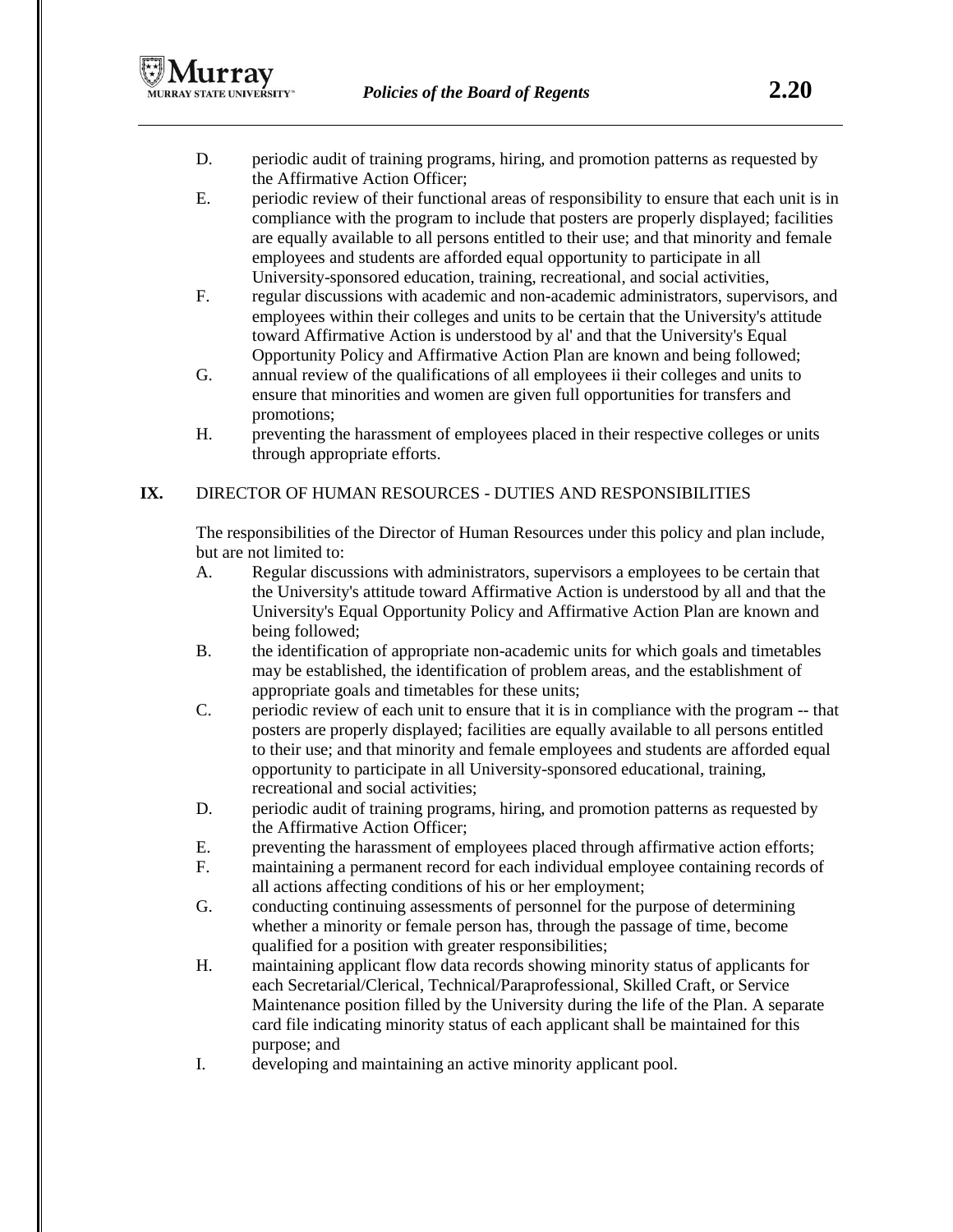

## **X.** AFFIRMATIVE ACTION PROCEDURES

Procedures for Administrative/Executive, Faculty, and Professional Non-Faculty

The following is a description of the required affirmative action forms that are to be completed in each search for Administrative/Executive, Faculty, and Professional Non-Faculty positions. A copy of these procedures, along with all necessary affirmative action forms, will be sent to each committee chair u the Affirmative Action Office's notification of position vacancies in the above listed categories. In addition, a summary of the Affirmative Action Cards, denoting minorities and women in the pool, as received in the Affirmative Action Office, will be forwarded to the appropriate Dean or Director. All other positions will follow procedures through Human Resources.

A. The Position/Advertisement Request Form - When a posit is vacated or created, the department chair or search chair must complete, sign, and route this form through the appropriate channels (Dean, Vice President, Affirmative Action Officer and President). The Position/Advertisement Request Form constitutes a recruitment plan for the identified position. This step must be completed prior to official announcement of a vacancy.

This form serves a dual role in meeting affirmative action, as well as internal requirements. For example, final approval of the Position/Advertisement Request signals the Office of Institutional Diversity, Equity and Access (IDEA) to include the position in the Weekly Job Openings Report, which is distributed on campus as well as to affirmative action officers at other institutions of higher education in Kentucky.

- B. The Affirmative Action Card An Affirmative Action Card should be submitted along with the letter of acknowledgment to each applicant who applies for a position. Applicants will be specifically asked to return these cards, which are postage-paid and self-addressed to the Affirmative Action Office.
- C. The Interview Request Form After the search committee has reviewed applications and tentatively selected individuals to interview, the department or search chair should complete this form. The Interview Request Form must be filled out and approved by search chairperson, dean or director, and Affirmative Action Officer prior to the extending of interview invitation. Upon receipt of an Interview Request Form, the Affirmative Action Officer may elect to review the Affirmative Action Cards and, subsequently, the interview process.
- D. The Employment Summary Form When the Interview Request Form has been approved, the final affirmative action documentation consists of the Employment Summary Form. It is very important to document with care a situation in which a minority or female applicant was interviewed but not offered the position. A separate sheet should be attached to the Employment Summary Form, carefully detailing the reasons for that decision. The Employment Summary Form is also the place to describe any noteworthy circumstances encountered during the search.

The 1984-85 Affirmative Action Committee has adopted in principle policies to be used in the University's search procedures. Specifically, the Committee has suggested the following when conducting University searches: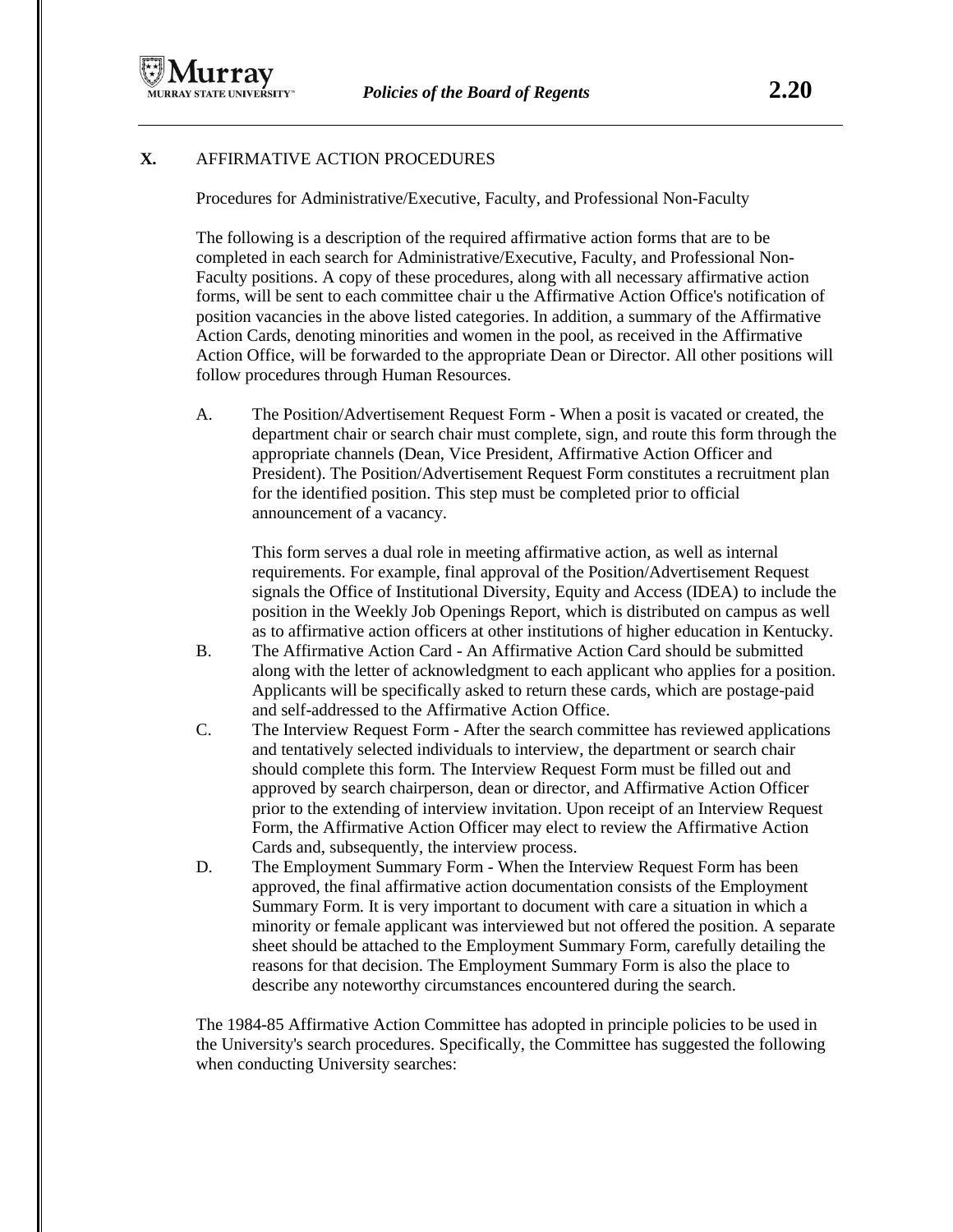- A. It is the consensus of the Committee that when a minority or a woman candidate is represented among the qualified candidates they should be interviewed on campus.
- B. The Southern Regional Education Board (SREB) Minority Faculty Data Base should be used in all faculty position searches.
- C. It is the belief of the Committee that position search should be started early enough to give adequate time to attract "better" candidates.
- D. Administrators, search committee members, and Affirmative Action Committee members should contact search committee chairs if they know of potential minority or women candidates.
- E. Position advertisements should not be intimidating in appearance; they need only provide a realistic job description.
- F. Several times a year, a listing of vacancies should be published in one or more of the more commonly-read minority journals, if appropriate.

Procedures for Secretarial/Clerical, Technical/Paraprofessional, Skilled Craft, and Service Maintenance

The following is a description of the required affirmative action procedures to be completed by the Office of Human Resources in a search for Secretarial/Clerical, Technical/Paraprofessional, Skilled Craft, and Service Maintenance positions:

- A. Assure that each full-time and part-time permanent nonacademic staff position enumerated in the University staffing table be accompanied by a job description which specifies the qualifications, duties, and responsibilities demanded of the individual filling the position. These job descriptions shall be kept in an appropriate file in the Human Resources Office and shall be available for examination by any person who might desire to do so. These descriptions shall be included in any advertisement for that position;
- B. establishment and dissemination of job classifications, descriptions and requirements for transfer or promotion within same. This information shall be available to employees at the time of employment and upon request anytime thereafter;
- C. the annual review of the qualifications of all nonacademic employees to ensure that minorities and women are given full opportunities for transfer and promotions;
- D. establishment and maintenance of records documenting personnel actions in nonacademic classifications. Every personnel action shall be fully documented. In the case of filling any existing or new position, the file shall contain a complete description of the position to be filled, including academic and experience requirements for candidates for the position, and responsibilities which must be executed by the person filling the position; the names and vitae of all applicants; the name of the applicant selected; and in the event that a woman or a member of a minority group is an applicant and not chosen, specific written reasons for this decision signed by the person or persons making the decision;
- E. assure that non-academic staff vacancies shall be advertised in appropriate media within the University's labor area. In addition, where economically feasible, appropriate to the needs of the University's affirmative action recruitment effort, and/or relating to positions where the University's work force analysis has shown underutilization of minorities, the University shall advertise position vacancies in appropriate minority oriented media and through special job availability dissemination to be specified by the Director of Human Resources and the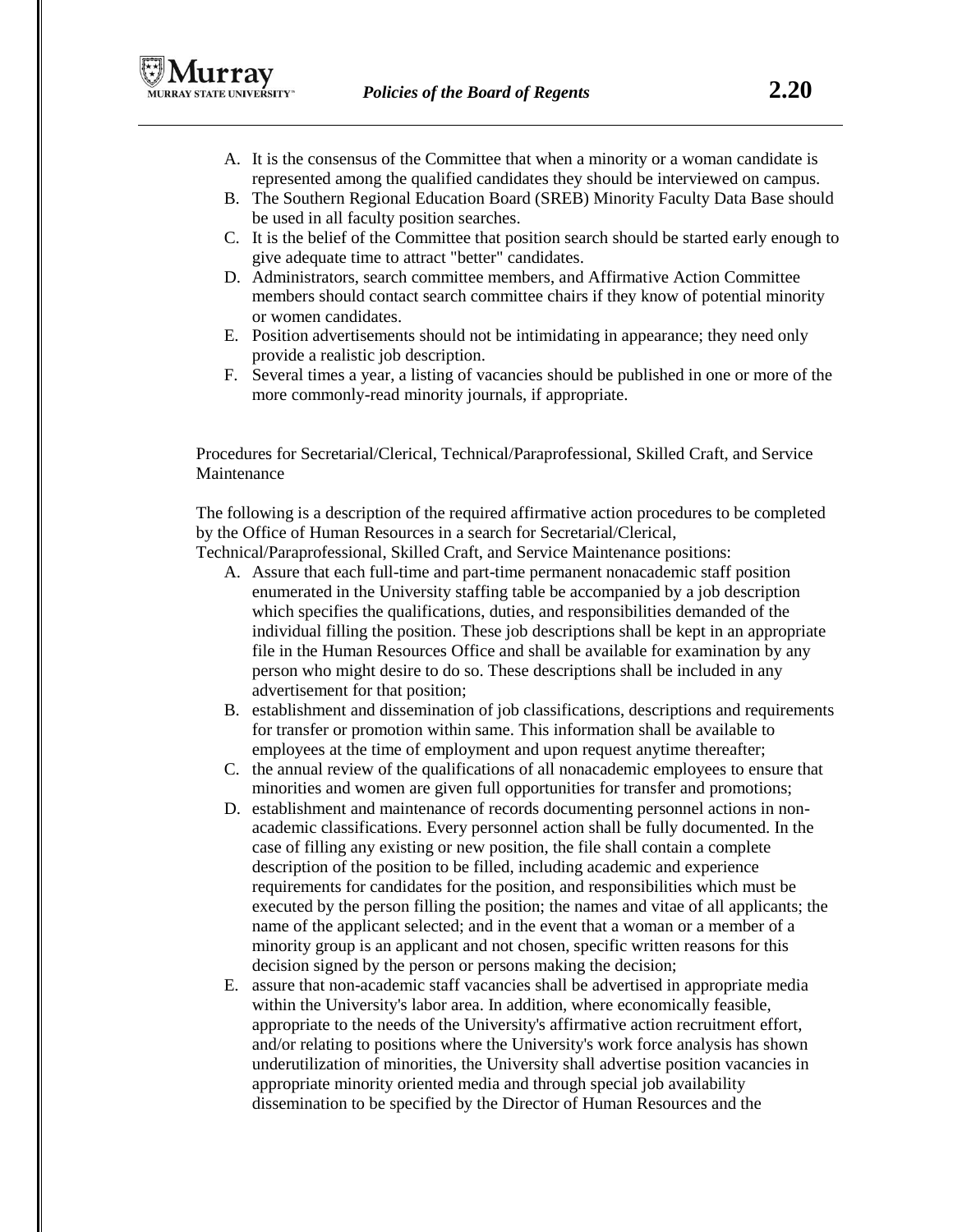Affirmative Action Officer. The Human Resources Office shall maintain lists of specific media which must be utilized to advertise staff positions, according to EEO-6 categories. Records will be maintained regarding specific affirmation action efforts to attract female and minority applicants for position, to include a list of media used to advertise the position and a record of all schools, minority and women's groups, professional organizations, and community groups notified of the position;

- F. the availability of a position shall be made known to current employees of the University through an announcement bulletin published by the Office of Personnel Services and posted throughout the campus;
- G. maintenance of files of all minority and female applicants who applied for earlier position openings but were not hired. These candidates will be contacted first when new openings occur;
- H. maintenance of records of personnel decisions and active for the life of the Plan or until the respective unit attained its goals, whichever is the lesser. Applications of individuals who have been offered a position who have declined an offer shall have their file so ma and placed in an inactive file for the life of the Plan.

It is recognized that the implementation of a successful Affirmative Action Plan mandates attention to varied factual situations. Consequently, additional procedures may be developed by the Affirmative Action Officer as needed. In no event shall such procedures be permitted to frustrate the basic purposes of Murray State University's Affirmative Action Plan.

## **XI.** PROMOTION CRITERIA - FACULTY AND NON-FACULTY

In no circumstance can an employee's promotion be denied based solely on his/her race, color, age, religion, gender, sexual orientation, national origin, handicap, or veteran's status.

### **XII.** FRINGE BENEFITS

It is the policy of Murray State University to extend fringe benefits to its employees without regard to race, sex, color, national origin, age, handicap, or veteran's status.

## **XIII.** EQUAL EDUCATION OPPORTUNITY

Murray State University attempts to provide equal opportunity in all areas of student admissions, financial aid, employment, and placement. Murray State University is also committed to increasing minority student population in specific disciplines of study, not only within the University but also to assure their representation in future labor markets.

### Admissions

Murray State University, through special efforts, actively recruits minorities. Murray State University practices affirmative action recruitment for minority classes through such measures as staffing a Minority Admissions Counselor and maintaining an Office of Minority Student Affairs. It is the intention of these office to recruit and retain minorities.

The University's Affirmative Action Policy is printed in all student information and student publications sent from the Office of Admissions.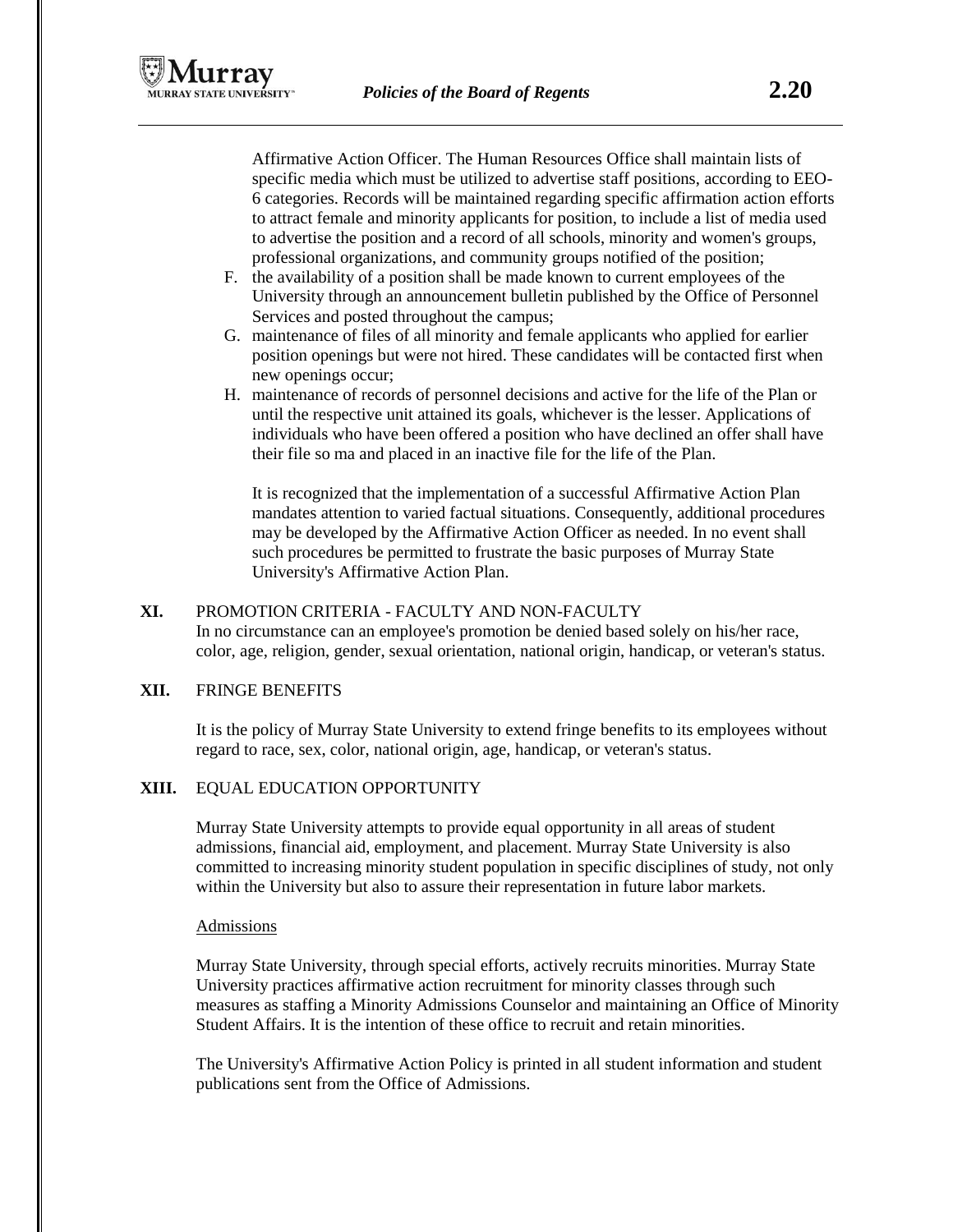

### Student Employment

Murray State University recognizes and affirms a commitment to the principle of nondiscrimination in student employment.

Students are entitled to the same affirmative action policy protections as other employees similarly situated.

### Financial Assistance

All Murray State University financial aid (i.e., grants, loans, scholarships, intern programs, work-study programs, etc.) is awarded without discrimination on the basis of race, color, gender, national origin, religion, sexual orientation, age, handicap, or veteran's status.

### **Support Services**

All Murray State University faculty, staff, and students are continuously encouraged to be supportive to minorities. Support services include but are not limited to: advising, tutoring, and working to improve minority life at Murray State University.

## **XIV.** GRIEVANCE PROCEDURES

Murray State University commits itself to investigating and determining all claims or allegations of discrimination in the operation and administration of its programs, services and employment practices.

Step one does not envisage a formal hearing. The formal hearing is reserved for step two. Consequently, the parties will not necessarily be present in all stages in the process of gathering evidence.

## Step One:

- 1. Any member of the University community adversely affected by a discriminatory act by an employee of Murray State University may complain. The aggrieved party must state his/her complaint in writing. The complaint shall state the nature of the discrimination, the facts upon which the complaint is based, and the relief demanded.
- 2. The complaint shall be filed with the University's Office of Institutional Diversity, Equity and Access (IDEA) within one hundred eighty (180) calendar days after the alleged act(s).

A copy of the complaint shall promptly be sent to the charged party(ies).

3. The charged party(ies) may submit a written statement addressing the complaint to the Office of Institutional Diversity, Equity and Access (IDEA) within twenty (20) calendar days.\* Three (3) days shall N added to the twenty (20) days if the complaint is mailed. Affirmative Action Officer may extend the time for good cat showing."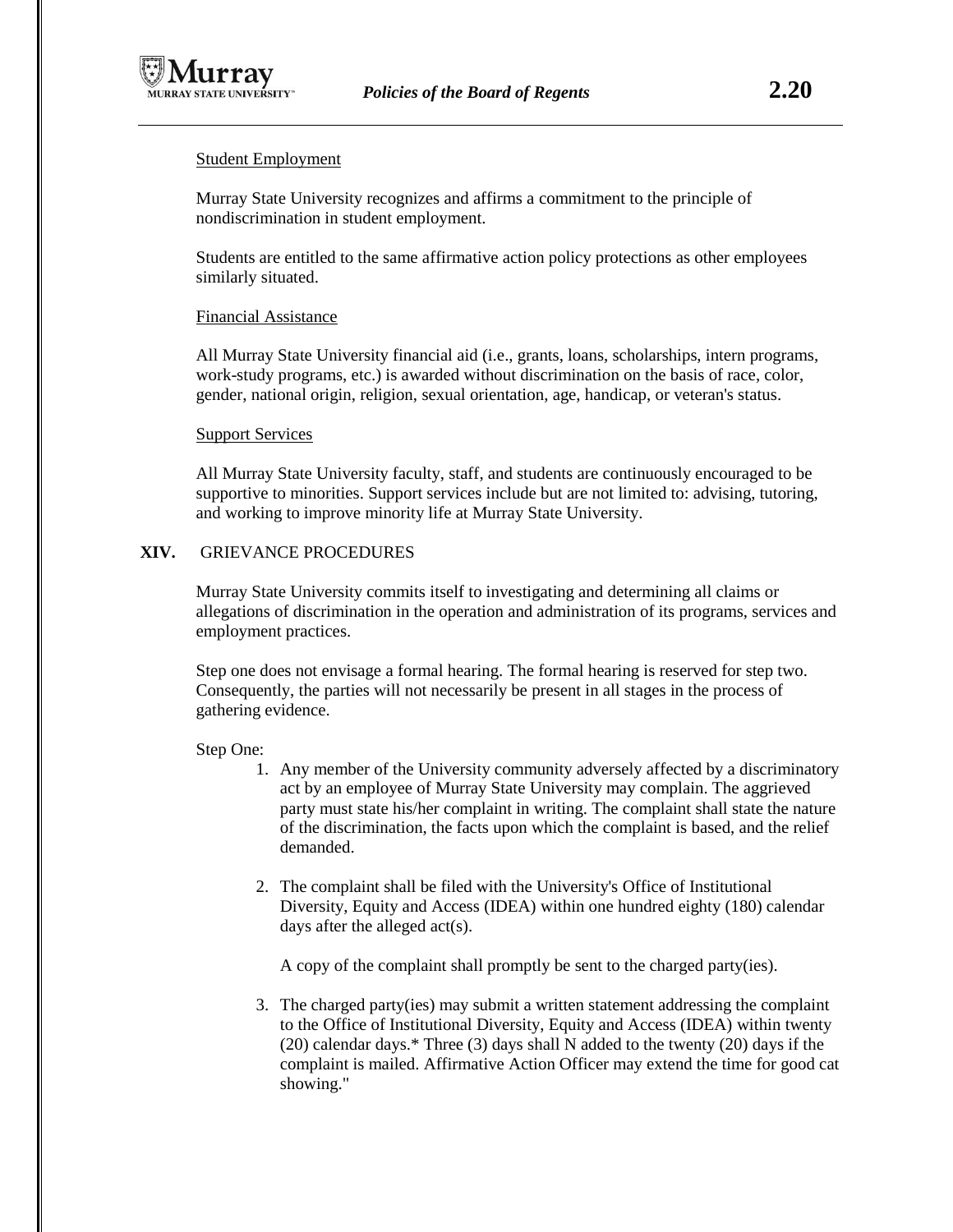If a written statement answering the charge is submitted, the Affirmative Action Officer shall promptly send a copy of the aggrieved party.

- 4. The University's General Counsel Office will be promptly apprised of copies of documents pursuant to steps 1. through 3. above.
- 5. The Affirmative Action Officer will promptly meet with the aggrieved party to gather investigatory information;
- 6. The Affirmative Action Officer will promptly meet with the charged party(ies) to gather investigatory information.
- 7. The investigation will continue. The Office of Institutional Diversity, Equity and Access (IDEA) may discuss this complaint with whomever it is necessary. Members of the University community will cooper; in the investigation. All relevant files not privileged will be available to the Affirmative Action Officer.
- 8. A meeting will be held with both parties in an attempt to resolve the complaint in an informal manner.
- 9. If the complaint was not resolved in the meeting, the Affirmative Action Officer will make a formal, written decision within thirty (30) calendar days.\* The president may extend the time for good cause showing." The formal decision may include corrective action which the Affirmative Action Officer believes to be necessary and justified by the complaint.
- 10. The decision shall be forwarded to the President of the University and to all interested parties.

## Step Two:

Either party adversely affected by the decision of the Affirmative Action Officer shall have the right to an appeal. T appeal shall be filed with the Affirmative Action Office. The appeal shall be heard by a hearing body composed of three (3) members of the University community appointed by the President. The chair of the committee shall be designated by the President. The president shall appoint a committee within fourteen (14) calendar days\* after receipt of the appeal. The President may extend the time for good cause showing.\*\*

The committee shall develop its rules of procedure which will include as a minimum the following rights:

- 1. Any hearing at this stage will be de novo.
- 2. The appellant has thirty (30) calendar days\* to appeal the written decision. The appellant shall set forth t1 grounds for the appeal in writing. Three (3) days shall be added to the thirty (30) days if the Affirmative Action Officer mails the decision. The president may extend the time for good cause showing." If the person adversely affected by the Affirmative Action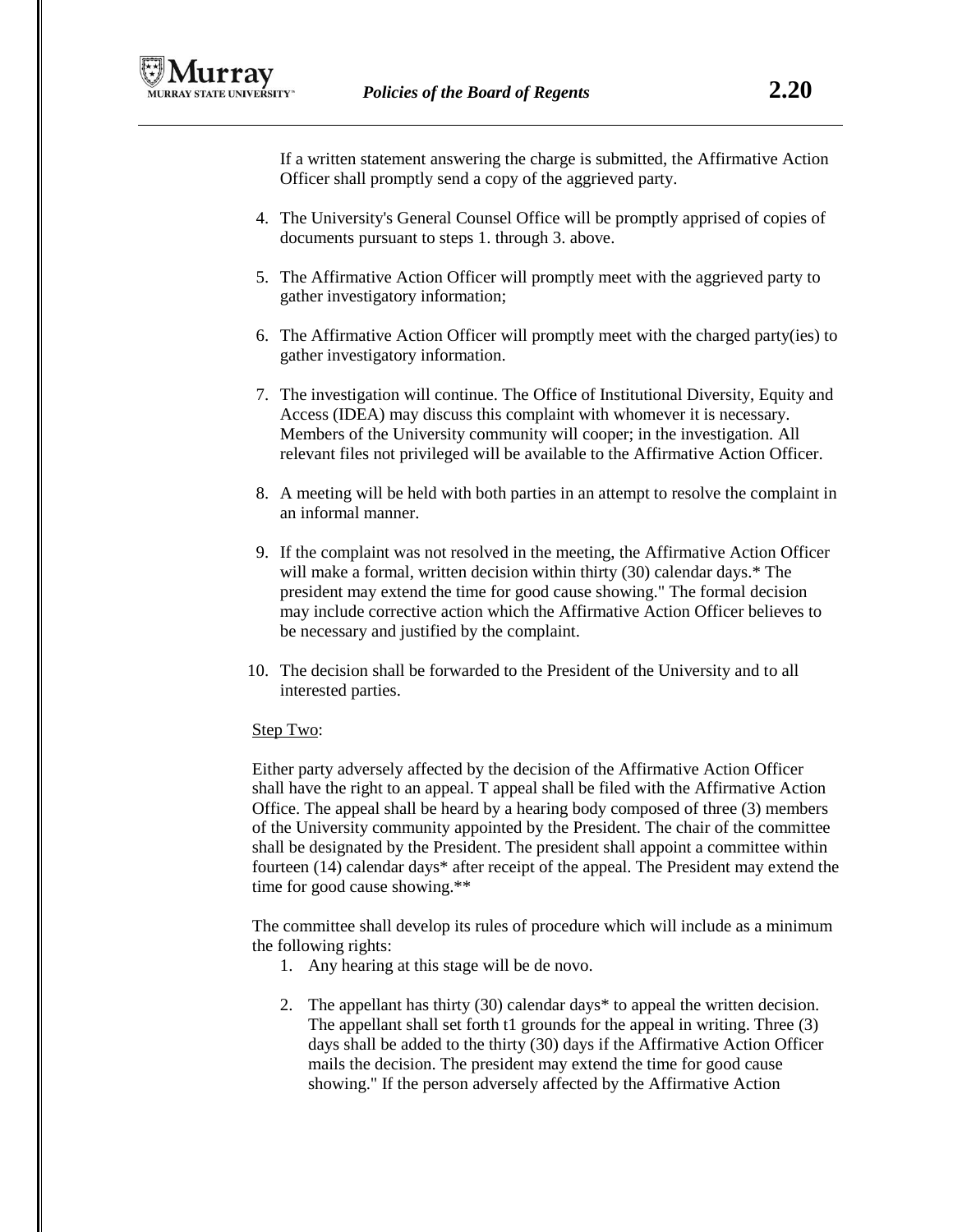Officer's decision allows the time limit to elapse, the decision shall be final.

- 3. The person charged shall submit a written response to I Office of Institutional Diversity, Equity and Access (IDEA) within twenty (20) calendar days\* after the charge is mailed to him/her. The chair of the committee may extend the time for good cause showing."
- 4. Each party shall have the right to be represented by counsel.
- 5. Each party shall have the right to produce witnesses and to cross-examine witnesses presented against them.
- 6. As a general practice, the committee will not be obligated to conform to technical rules of evidence.
- 7. The burden of proof shall be on the appellant.
- 8. A record of the proceedings shall be retained by electronic and/or stenographic recording.
- 9. The decision shall include a brief statement of the factual situation, the question presented, and the decision of the hearing body.
- 10. The rules of procedure which may be developed by the hearing body shall be consistent with due process under the circumstances of the case.

The decision of the hearing body shall be in the form of a recommendation to the president of the University. The president shall act upon the recommendation within thirty (30) calendar days.\* The president may extend the time for good cause showing The decision of the President shall be made a part of the record however, should the President believe it is necessary to request additional information, this may be done in whatever form the President seeks to adopt. For example, the president may give specific instructions to or ask specific questions of the hearing body or the Affirmative Action Officer. These examples are not intended to be all inclusive.

This grievance procedure is designed for complaints with respect to discrimination and affirmative action. This procedure shall supersede any other grievance mechanism now having jurisdiction over discrimination and affirmative action, save and except as the question of discrimination and affirmative action may constitute a part, but only a part, of grievances or complaints filed before other hearing bodies within the University. In these latter cases, the proceedings before the hearing body shall be suspended until matters of discrimination and affirmative action have been decided in accordance with the procedure mandated by this statement.

This grievance procedure shall not be used for student versus student, non-employment relationships. A student versus student, non-employment grievance will be handled by other established mechanisms.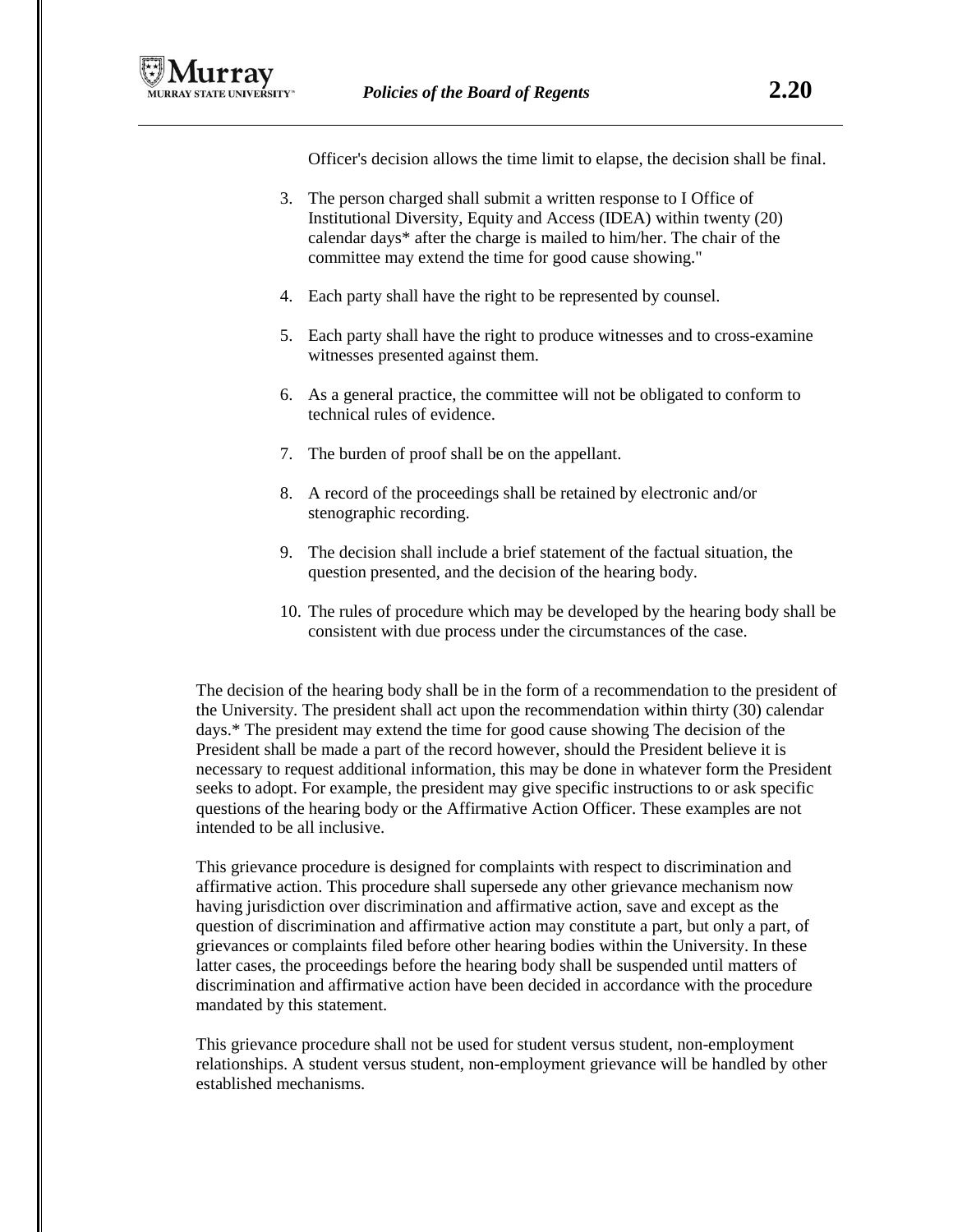

\* The last day of the period so computed is to be included, unless it is a Saturday, a Sunday or a MSU holiday, in which event the period runs until the end of the next day which is not a Saturday a Sunday or a MSU holiday.

\*\* Good cause showing shall include but not be limited to such things as illness, death within the family, absence from the University or the Commonwealth, and any other circumstances which will constitute undue hardship upon that person who may want to respond or who is required to respond.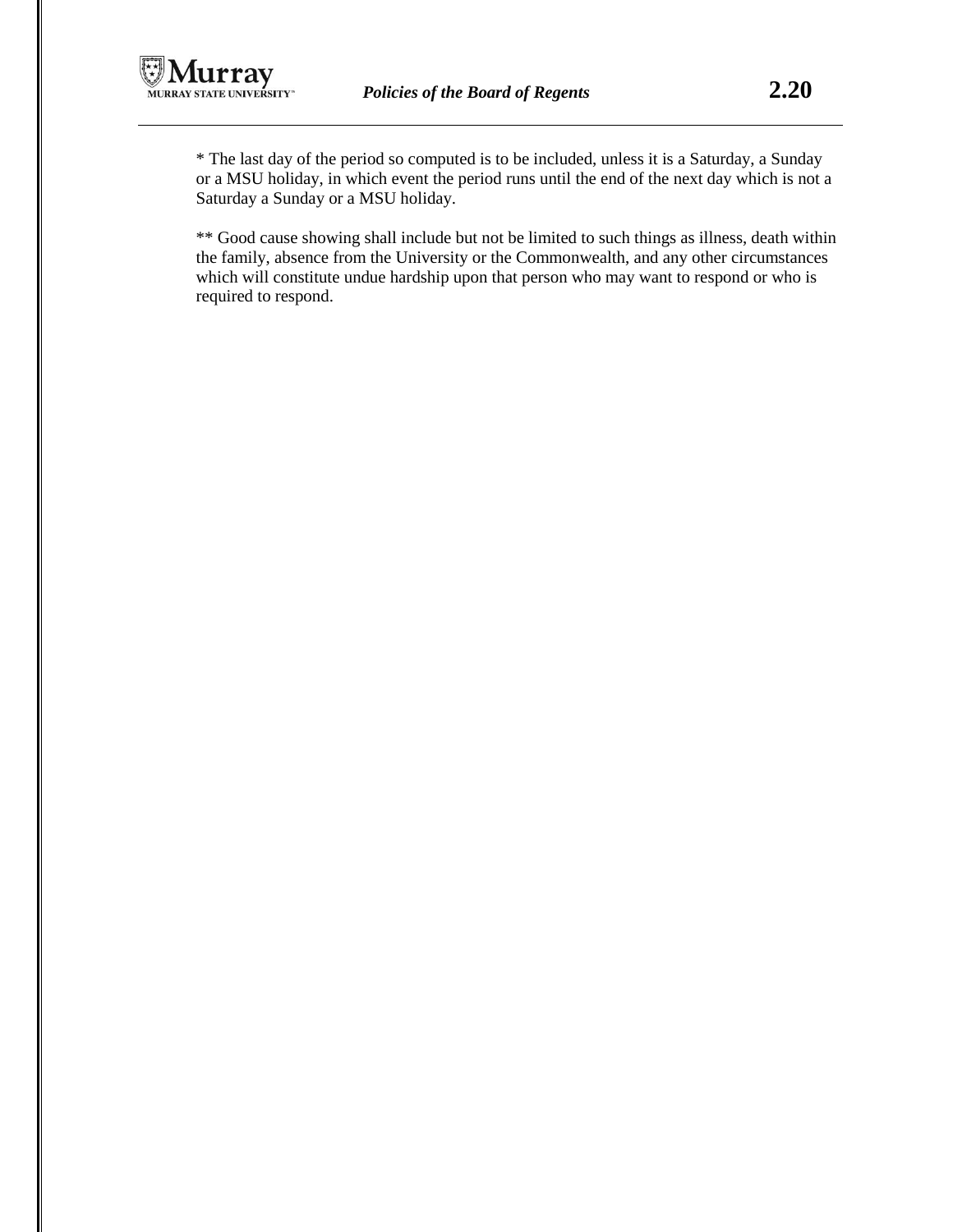

### **2.21 SUBJECT: SEXUAL HARASSMENT POLICY**

| Date Adopted: | May 12, 1990       |
|---------------|--------------------|
| Date Amended: | February 29, 2008  |
| Date Amended: | December 4, $2020$ |

#### A. Commitment.

Murray State University is committed to maintaining an environment free from unlawful discrimination. Accordingly, sexual harassment will not be tolerated at Murray State University. The University will continue to educate the campus with respect to sexual harassment and will continue to provide avenues for redress when issues arise. However, it is the responsibility of all students, faculty, staff and Regents to avoid sexually harassing behaviors.

B. Definitions.

Sexual harassment is a form of gender discrimination which violates state and federal law and University policy. Students and employees can be the victims, or perpetrators, of sexual harassment. Whether actions constitute sexual harassment depends upon the particular facts surrounding, and law applicable to, the situation in question.

However, in general, sexual harassment means inappropriate conduct on the basis of sex, including unwelcome sexual advances, requests for sexual favors or other verbal or physical conduct of a sexual nature when:

- 1. submission to such conduct is made explicitly or implicitly a term or condition of an individual's receipt of aid, benefits, service, employment, participation or performance in any course, program or activity;
- 2. submission to or rejection of such conduct by an individual is used as a basis for making decisions with respect to the individual's employment, participation or performance in any course, program or activity;
- 3. such conduct when committed by a student is so severe, pervasive and objectively offensive that it has the purpose or effect of unreasonably interfering with a student's work performance or participation or performance in a course, program or activity or creates an intimidating, hostile or offensive environment for work or any course, program or activity;
- 4. such conduct in the workplace, or conduct committed by a non-student, is so severe or pervasive, and objectively offensive that it has the purpose or effect of unreasonably interfering with an individual's work or learning environment; or
- 5. such conduct constitutes sexual assault, dating violence, domestic violence or stalking as each is defined by University policy and applicable state or federal law.

Sexual harassment can occur in different relationships, including that of supervisoremployee, teacher-student and student-student. Purely voluntary personal or social relationships without any of the discriminatory effects noted above may not be sexually harassing behavior. However, Regents, administrators, faculty and staff are strongly urged to avoid relationships of an amorous or intimate nature with individuals, such as subordinates or students, whom they supervise, have an instructional responsibility for or have or may have the responsibility to evaluate. The existence of a power differential between the parties naturally raises the question whether the relationship is, in fact, voluntary.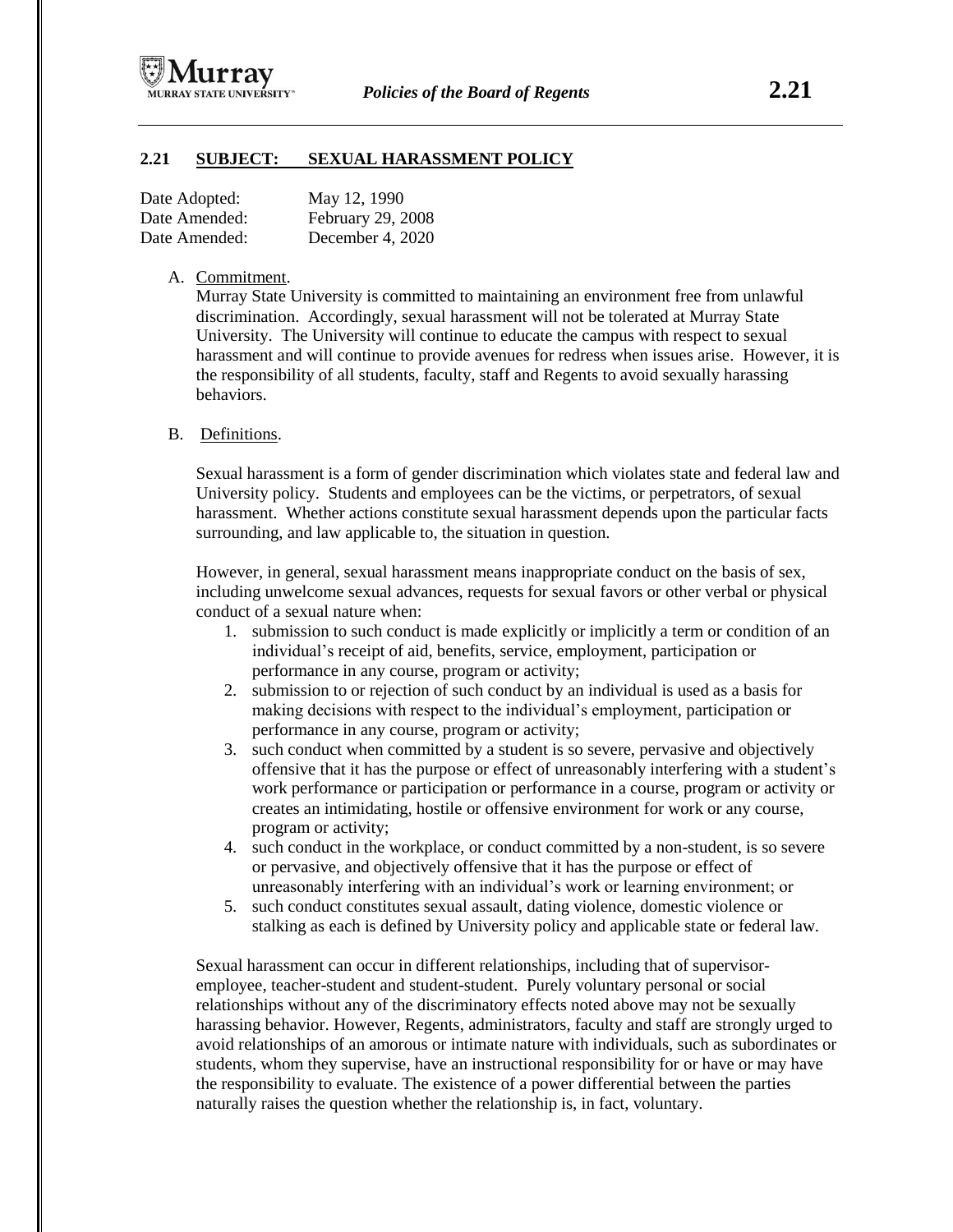

Sexual harassment takes many forms. It can include sexual innuendo, suggestive or demeaning comments, insults, hostile remarks, humor and jokes about gender or genderspecific traits, requests or demands for sexual favors, threats or suggestive gestures. It can also include touching, pinching, brushing the body, assault or coerced or nonconsensual sexual intercourse.

### C. Reporting Sexually Harassing Behavior.

Murray State University encourages every member of the University community who believes they have been the victim of sexual harassment to report the allegations as soon as possible. Time limitations apply to the reporting of claims and the chance for remedial action may be lost by delay.

The University has formal and informal processes for resolving claims of sexual harassment. Victims of sexual harassment are encouraged to report their allegations even if they do not wish to utilize these processes.

Claims of sexual harassment should be made to the following offices:

- 1. Claims by employees against other employees, including their supervisors, and claims by students, including student workers, against other students, faculty members or other employees should be made with the Title IX Coordinator located in the Office of Institutional Diversity, Equity and Access (IDEA), 103 Wells Hall, telephone number 270-809-3155.
- 2. If the Executive Director of the IDEA Office is the person against whom complaint is made, the report should be made to the President of the University.
- 3. If the complaint is against the President or a member of the Board of Regents, the report should be made to the Chair of the Board of Regents. If the complaint is against the Chair of the Board, the complaint should be made to the Vice Chair of the Board.
- 4. If there is doubt about which office the allegations should be made to or if assistance is needed with respect to a complaint, the Title IX Coordinator in the Office of Institutional Diversity, Equity and Access should be contacted for help.

In accordance with law, there will be no retaliation against an individual making a good faith claim of sexual harassment.

### D. Sanctions.

Any individual charged with sexual harassment will be accorded due process in compliance with established University procedures. Sanctions for sexual harassment may range from written warning to termination (for an employee) or expulsion (for a student).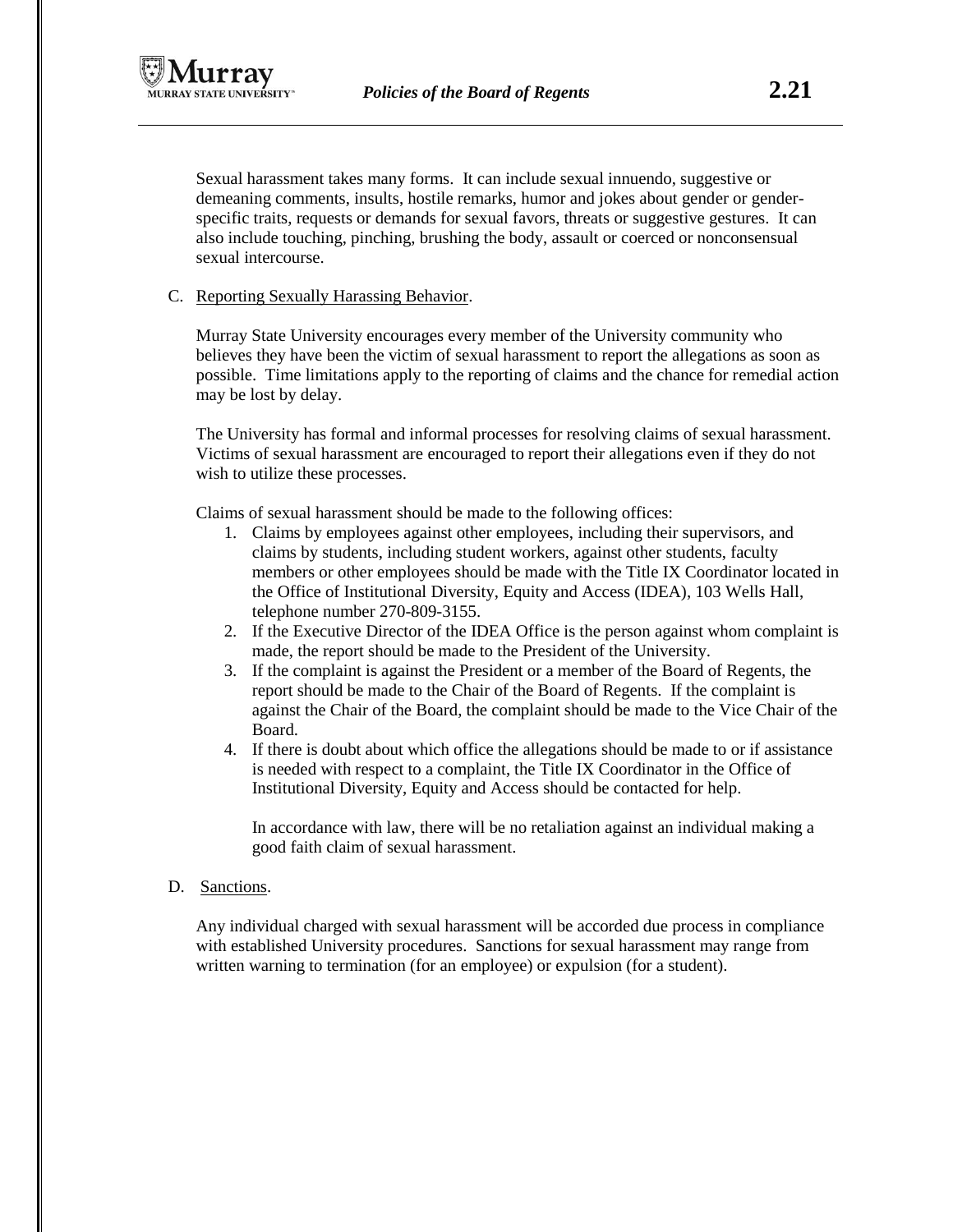# **2.21.1 SUBJECT: SEXUAL VIOLENCE AND MISCONDUCT, RELATIONSHIP VIOLENCE AND STALKING**

| Date Adopted: | August 28, 1993 (Sexual Assault Policy)                                                 |
|---------------|-----------------------------------------------------------------------------------------|
| Date Amended: | February 29, 2008                                                                       |
| Date Adopted: | August 28, 2014 (Sexual Violence and Misconduct, Relationship<br>Violence and Stalking) |
| Date Amended: | December 11, 2015                                                                       |
| Date Amended: | December 4, 2020                                                                        |

Murray State University promotes a safe environment for its students, faculty and staff.

## **I. Policy Against Sexual Assault, Sexual Violence and Sexual Misconduct, Relationship Violence and Stalking.**

A. Murray State expressly condemns acts of sexual assault, sexual violence and sexual misconduct, relationship violence and stalking against its students, faculty and staff. These condemned acts include sexual assault, including rape, fondling, incest and statutory rape; domestic violence; dating violence; stalking and sexually exploitative behavior.

Behaviors prohibited under this Policy are defined in Appendix I.

- B. Procedures for institutional disciplinary action in cases of alleged sexual harassment, including sexual assault, sexual violence and misconduct, relationship violence and stalking:
- (1) Shall:
	- (a) provide a prompt, fair and impartial process from the initial investigation to the final result and resolution; and
	- (b) be conducted by officials who, at a minimum, receive annual training on the issues related to sexual harassment, including sexual violence and misconduct, relationship violence and stalking, including domestic violence, dating violence, sexual assault and stalking and how to conduct an investigation and hearing process that protects the safety of complainants and witnesses and promotes accountability. Officials conducting proceedings will not have a conflict of interest or bias for or against the complainant or the respondent. Training will include a review of the definition of sexual harassment, how to remain impartial and how to review relevant evidence; and
- (2) The complainant and the respondent are entitled to the same opportunities to have others present during an institutional disciplinary proceeding, including the opportunity to be accompanied to any meeting or proceeding by an advisor of their choice. Murray State may establish restrictions to the extent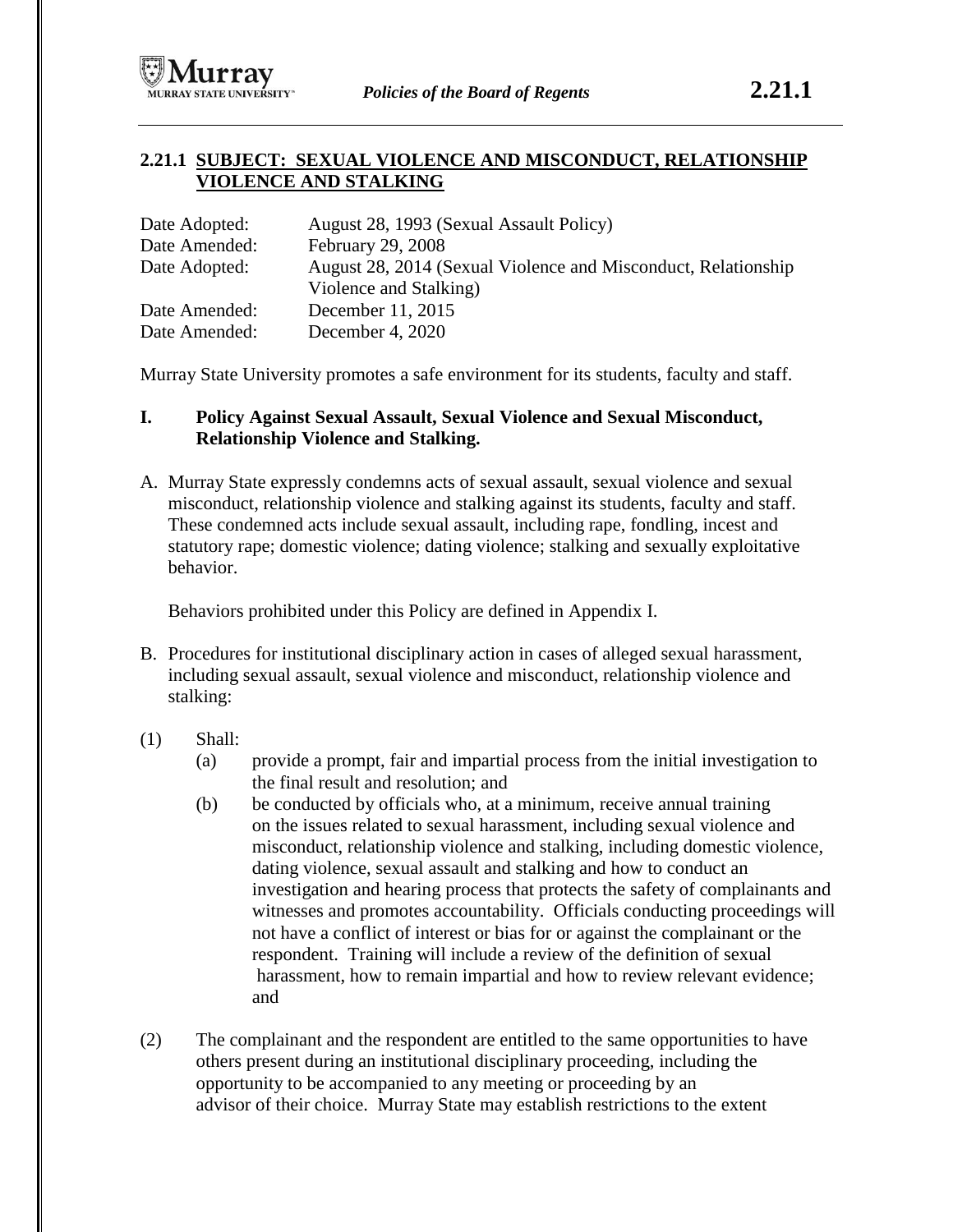permitted by state and federal law, which are equally applicable to all parties, regarding the extent to which an advisor may participate in proceedings;

- (3) There will be timely notice of meetings at which the complainant or respondent, or both, may be present;
- (4) There will be timely and equal access to the complainant, the respondent and appropriate officials to any information that will be used during informal and formal disciplinary meetings and hearings; and
- (5) Both the complainant and respondent shall be simultaneously informed, in writing, of:
	- (a) the result of any institutional disciplinary proceeding that arises from an allegation of sexual violence and misconduct, relationship violence and stalking;
	- (b) the institution's procedures for the accused and the victim to appeal the results of the institutional disciplinary proceeding;
	- (c) any change to the results that occurs prior to the time that such results become Final and
	- (d) when such results become final.
- (6) Reports that a student or employee has been subjected to an act prohibited by this Policy may be made as provided in the "Reporting Allegations of Discrimination and Discrimination Grievance Procedures."

*Proceedings involving an employee or student against a student* alleged to have violated this Policy may be filed in the Office of Institutional Diversity, Equity and Access (IDEA) as provided in the "Reporting Allegations of Discrimination and Discrimination Grievance Procedures." Complaints which do not state a claim of sexual harassment will be forwarded to the Office of Student Affairs for resolution under the "Student Life Policies, Rules and Procedures."

*Proceedings involving a student or employee against a University employee or volunteer or, where necessary, non-University individual* alleged to have violated this Policy may be filed in IDEA as provided in the "Reporting Allegations of Discrimination and Discrimination Grievance Procedures."

These policies and procedures describe how to file a complaint and the steps, and anticipated timelines, for each type of proceeding. Proceedings will be consistent with these policies and will be transparent to the complainant and respondent. The preponderance of evidence standard will be followed in all proceedings. It is intended that an initial decision with respect to complaints will be made within 60 days of the initial filing of the complaint. Extensions of timeframes may be allowed for good cause with written notice to the complainant and the respondent of the delay and the reason for the delay.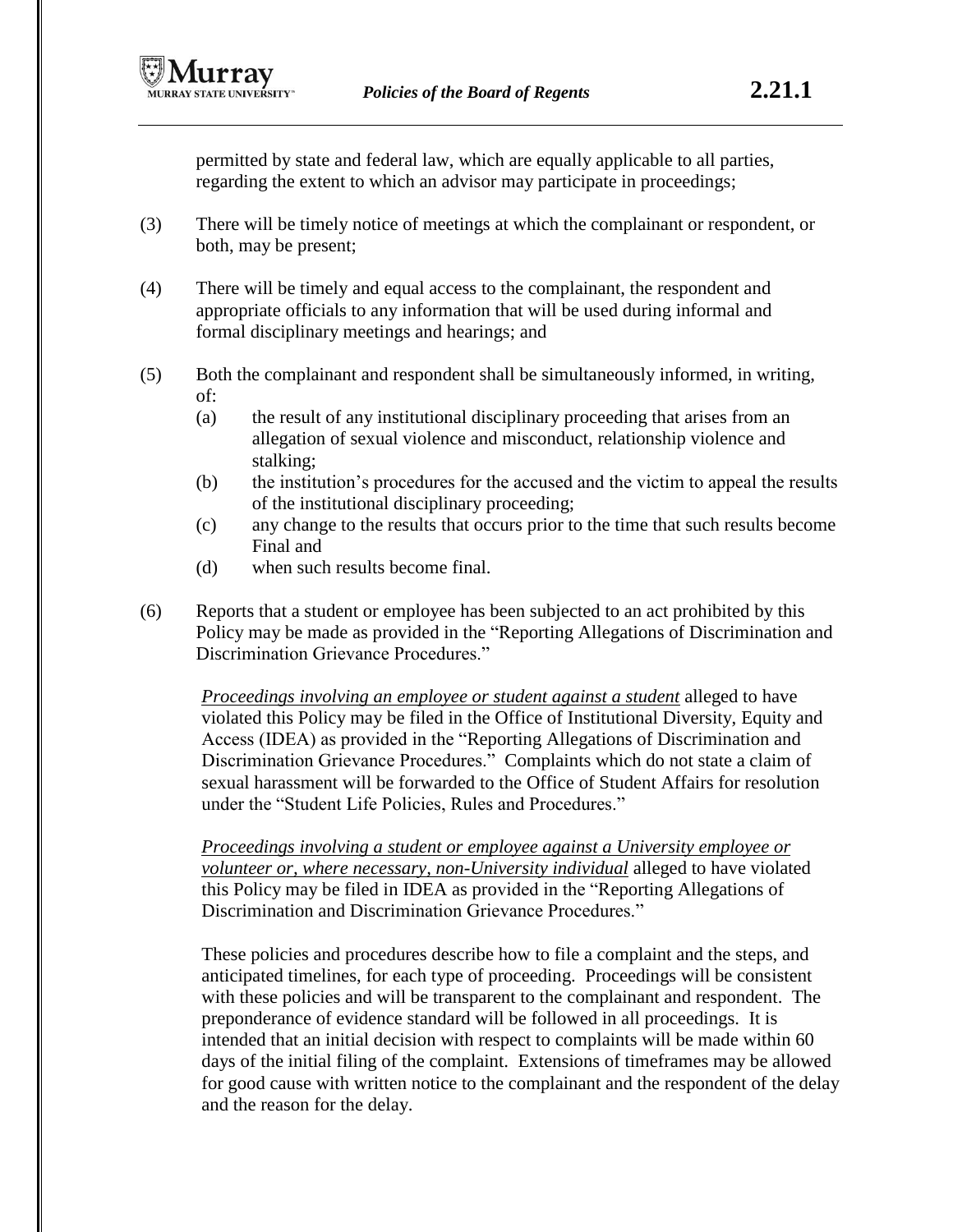C. Sanctions or protective measures that Murray State may impose following a final determination in an institutional disciplinary procedure regarding sexual harassment, including sexual violence and misconduct, relationship violence and stalking, will include measures to stop the behavior, prevent it from recurring, correct its effects and protect other members of the University community from such behavior. Under certain circumstances, training may be required for an individual or a larger group.

*Employees or volunteers* who are found to have engaged in prohibited behavior are subject to disciplinary action including written warning, suspension, removal, demotion, reassignment, termination, ban from campus and counseling/training.

*A non-University individual* found to have engaged in prohibited behavior after any required hearing, is subject to disciplinary action including written warning, ban from campus or ban from certain areas or activities.

*A student* found to have engaged in prohibited behavior is subject to disciplinary action including referral to alternative services/counseling, written warning, loss of privileges, probation, restitution, self-improvement and educational programs, program exclusion, suspension and expulsion.

The imposition of sanctions and corrective action under this policy does not prevent any other entity from imposing penalties.

D. Protective measures Murray State may offer following an allegation or report of sexual harassment, including sexual violence or misconduct, relationship violence or stalking, include counseling, a University order of no contact, residence hall relocation, adjustment of course schedules and a leave of absence or reassignment to a different supervisor or position. An individual who allegedly engaged in prohibited behavior may be removed or banned from University property or certain portions of campus to the extent consistent with law.

## **II. Educational Programs and Information**

- A. It is the policy of Murray State University to provide programs to prevent sexual violence and misconduct, relationship violence and stalking, which includes domestic violence, dating violence, sexual assault, stalking and sexually exploitative behavior. Murray State has procedures that it will follow once a prohibited act has been reported and the preponderance of evidence standard will be used during any institutional conduct proceeding arising from such a report.
- B. Education programs will promote the awareness of sexual violence and misconduct, relationship violence and stalking and will include:
- (1) Primary prevention and awareness programs for all incoming students and new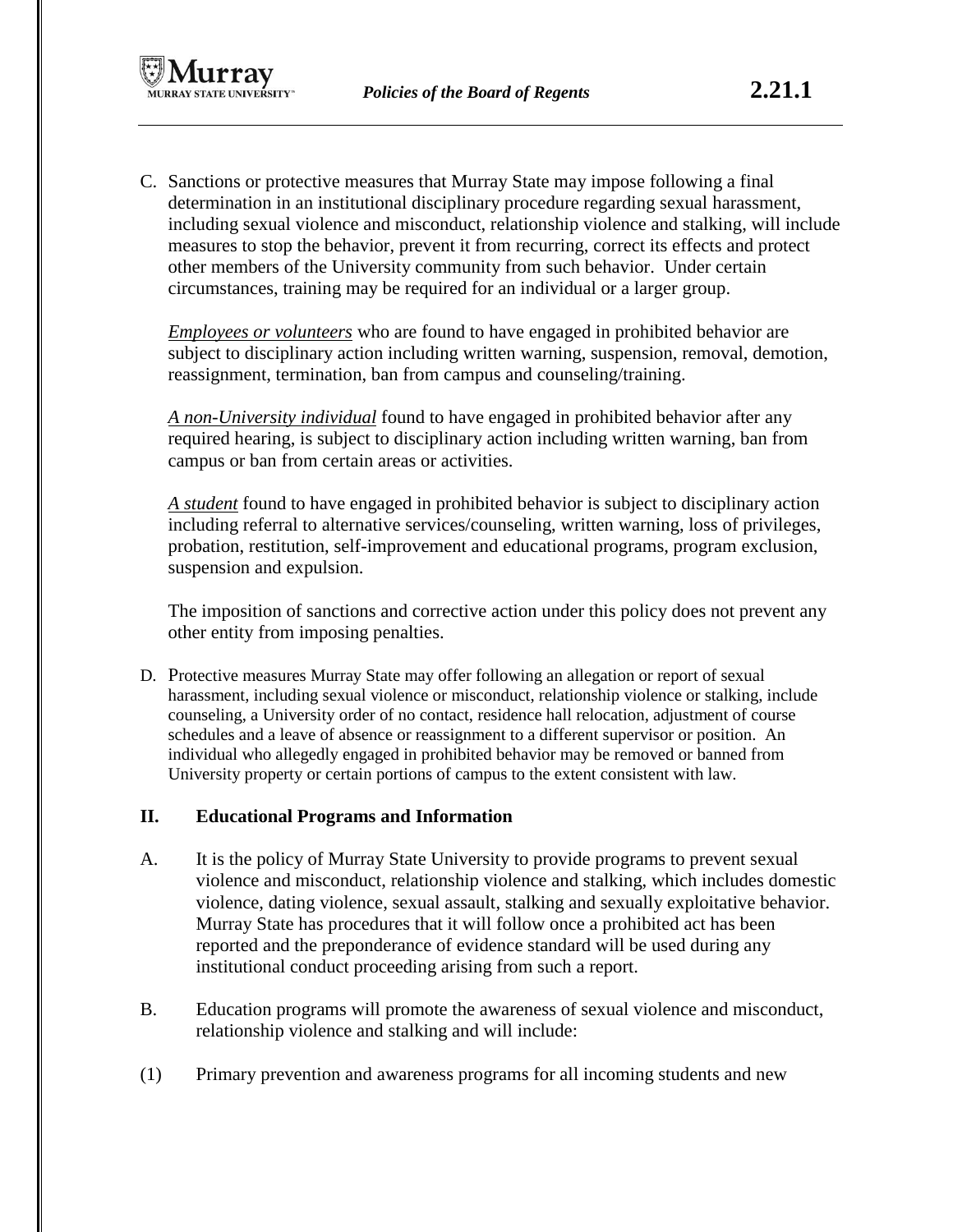

employees. Primary prevention programs means programming, initiatives and strategies informed by research or assessed for value, effectiveness or outcome that are intended to stop dating violence, domestic violence, sexual assault and stalking before they occur through the promotion of positive and healthy behaviors that foster healthy, mutually-respectful relationships and sexuality, encourage safe bystander intervention and seek to change behavior and social norms in healthy and safe directions. Awareness programs means community-wide or audience-specific programming, initiatives and strategies that increase audience knowledge and share information and resources to prevent violence, promote safety and reduce perpetration. These shall include:

- (a) a statement that Murray State prohibits sexual violence and misconduct, relationship violence and stalking including, in particular, the offenses of domestic violence, dating violence, sexual assault and stalking;
- (b) definitions of offenses related to sexual violence and misconduct, relationship violence and stalking which are prohibited under Murray State policy. These definitions appear in Appendix I. Relevant definitions under Kentucky law will also be provided related to domestic violence, dating violence, sexual assault and stalking all of which defined offenses, as they may affect Murray State students and employees, are encompassed within and prohibited under this Murray State policy prohibiting sexual violence and misconduct, relationship violence and stalking although the Murray State policy and definitions are not limited to the conduct prohibited under Kentucky law. In accordance with 20 U.S.C. §1092(f), general definitions under Kentucky law of behaviors which are related to domestic violence, dating violence, sexual assault and stalking may be found in Kentucky Revised Statutes located at [https://legislature.ky.gov/Law/Statutes/Pages/default.aspx.](https://legislature.ky.gov/Law/Statutes/Pages/default.aspx)
- (c) the definition of consent used in relation to Murray State policy and related to sexual activity under Kentucky law;
- (d) safe and positive options for bystander intervention that may be carried out by an individual or individuals to prevent harm or intervene when there is a risk of sexual violence and misconduct, relationship violence or stalking. Bystander intervention includes recognizing situations of potential harm, understanding institutional structures and cultural conditions that facilitate violence, overcoming barriers to intervening, identifying safe and effective intervention options and taking action to intervene;
- (e) information on options designed to decrease perpetration and bystander inaction and to increase empowerment for victims in order to promote safety and to help individuals and communities address conditions that facilitate violence to recognize warning signs of abusive behavior and how to avoid potential attacks; and
- (f) the information described in Section I and Section II(B)(1-7); and
- (2) Ongoing prevention and awareness campaigns for students, faculty and staff. This refers to programming, initiatives and strategies that are sustained over time and focus on increasing understanding of topics relevant to and skills for addressing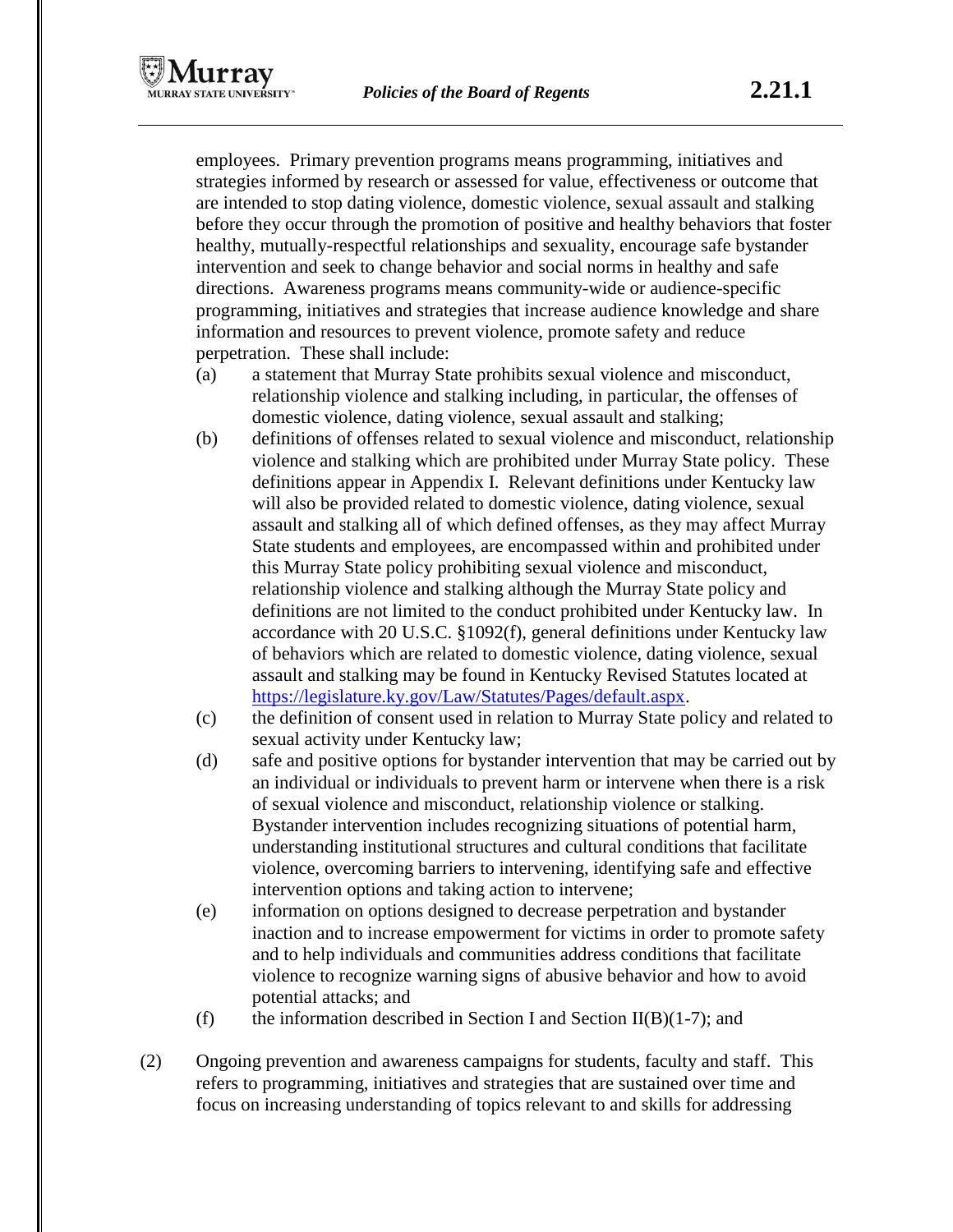

dating violence, domestic violence, sexual assault and stalking, using a range of strategies with audiences throughout the institution and including information described in items  $II(B)(1)(a-f)$  above.

- (3) Information in writing will be disseminated indicating procedures victims should follow if sexual violence and misconduct, relationship violence or stalking has occurred, including:
	- (a) the importance of preserving evidence that may assist in proving the alleged sexual violence and misconduct, relationship violence and stalking including criminal domestic violence, dating violence, sexual assault or staking occurred or in obtaining a protection order;
	- (b) how and to whom the alleged offense should be reported. In addition to other sources, such information may be found in the "Student Life Handbook," "Student Life Policies, Rules and Procedures" and in the "Reporting Allegations of Discrimination and Discrimination Grievance Procedures."
	- (c) options regarding the involvement of law enforcement and campus authorities, including notification of the victim's option to:
		- (i) notify proper law enforcement authorities, including on-campus and local police;
		- (ii) be assisted by campus authorities in notifying law enforcement authorities if the victim so chooses; and
		- (iii) decline to notify such authorities.
	- (d) the rights of victims and Murray State's responsibilities regarding orders of protection, no contact orders, restraining orders or similar lawful orders issued by a court or by Murray State.
- (4) Murray State University will, to the extent possible under law and except as provided under this policy, keep confidential allegations, complaints, responses, investigative materials and other matters under this policy. Individuals may be provided with documents or information when necessary, if there is a need to know and if allowed by law. Murray State will protect the confidentiality of victims to the extent permissible by law by (i) completing publicly available record keeping without inclusion of personally identifiable information about the victim and (ii) maintaining as confidential any accommodation or protective measures provided to the victim to the extent that maintaining such confidentiality would not impair Murray State's ability to provide the accommodation or protective measures.
- (5) Students and employees will be provided written notification about existing counseling, health, mental health, victim advocacy, legal assistance, visa and immigration assistance, student financial aid and other services available for victims both on campus and in the community.
- (6) Victims will be provided written notification about options for, available assistance in and how to request changes to academic, living, transportation and working situations or protective measures. Murray State will make such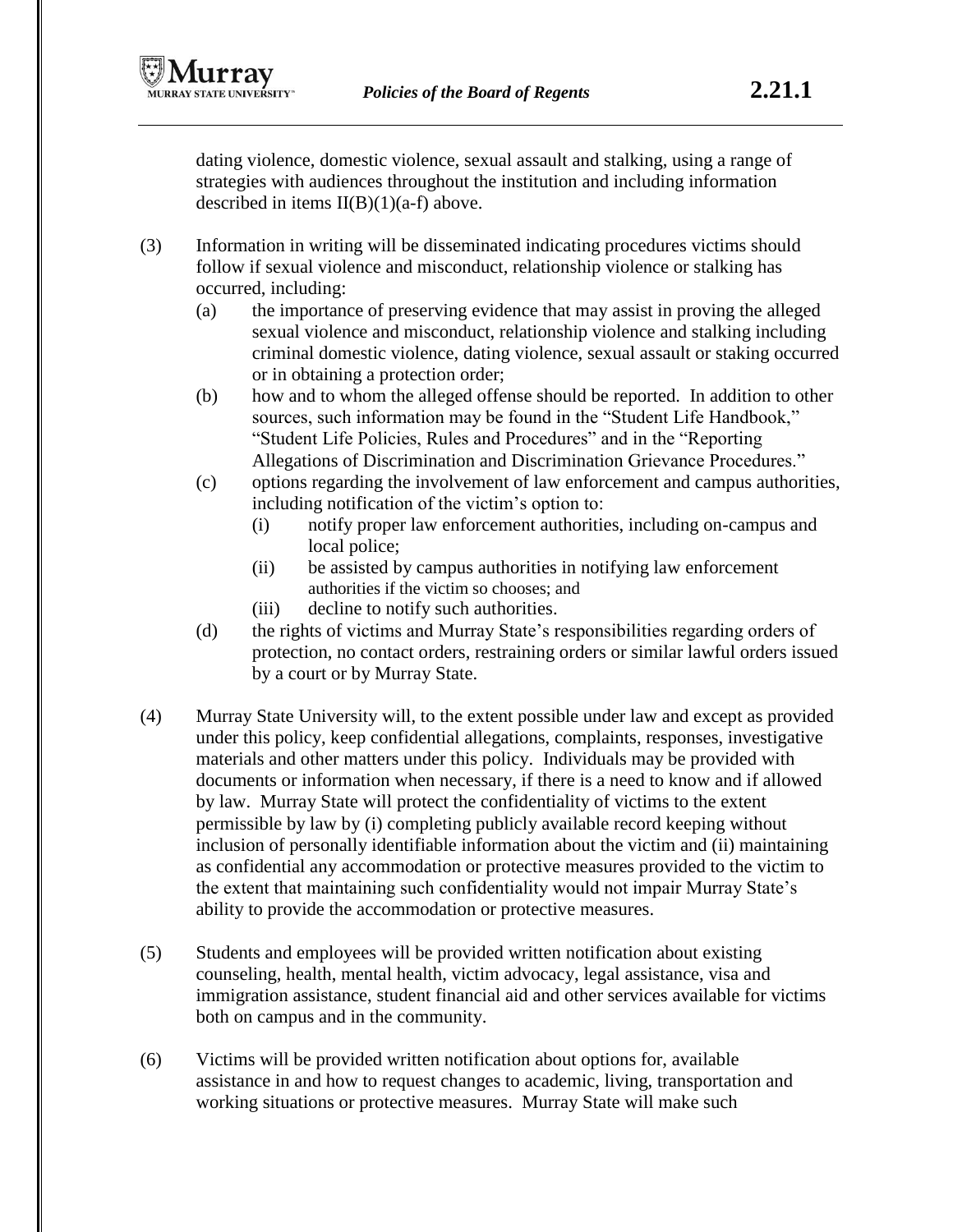

accommodations if the victim requests them and if such accommodations are reasonably available, regardless of whether the victim chooses to report the crime to campus police or local law enforcement.

(7) A student or employee who reports that the student or employee has been a victim of sexual violence and misconduct, relationship violence and stalking, whether the offense occurred on or off campus, shall be provided with a written explanation of the student's or employee's rights and options, as described in Section I and Section  $II(B)(3-6)$ .

# **III. Compliance with 20 U.S.C.** §**1092(f)**

It is an intent of this Policy to comply with the provisions of 20 U.S.C. §1092(f), including any implementing regulations and other law. It is the responsibility of the President, with the assistance of the Vice Presidents and other appropriate offices, to provide appropriate programs and processes in order to implement these Policy statements and ensure that information related to and described in this Policy is properly disseminated at all of Murray State's campuses in accordance with law. The President is authorized, without additional approval, to make any amendment to this policy as may be deemed necessary. The only exception to the preceding is that the Board of Regents must approve any amendment which changes the person or entity who formally adjudicates a complaint. The Board of Regents will be advised of any such changes.

The President, or his or her delegee, will further ensure that information in this Policy is kept current and will provide for current and accurate references to policies, laws, offices, methods of reporting and links. Updated information will be provided as needed.

# **IV. Off-Campus Conduct**

Students, faculty and staff who believe they are victims of sexual violence and misconduct, relationship violence or stalking are encouraged to report prohibited actions regardless of whether any such act occurred off campus.

## **V. Retaliation Prohibited**

No officer, employee or agent of Murray State University shall retaliate against, intimidate, threaten, coerce or otherwise discriminate against any individual for exercising rights or responsibilities under this policy or 20 U.S.C. §1092(f).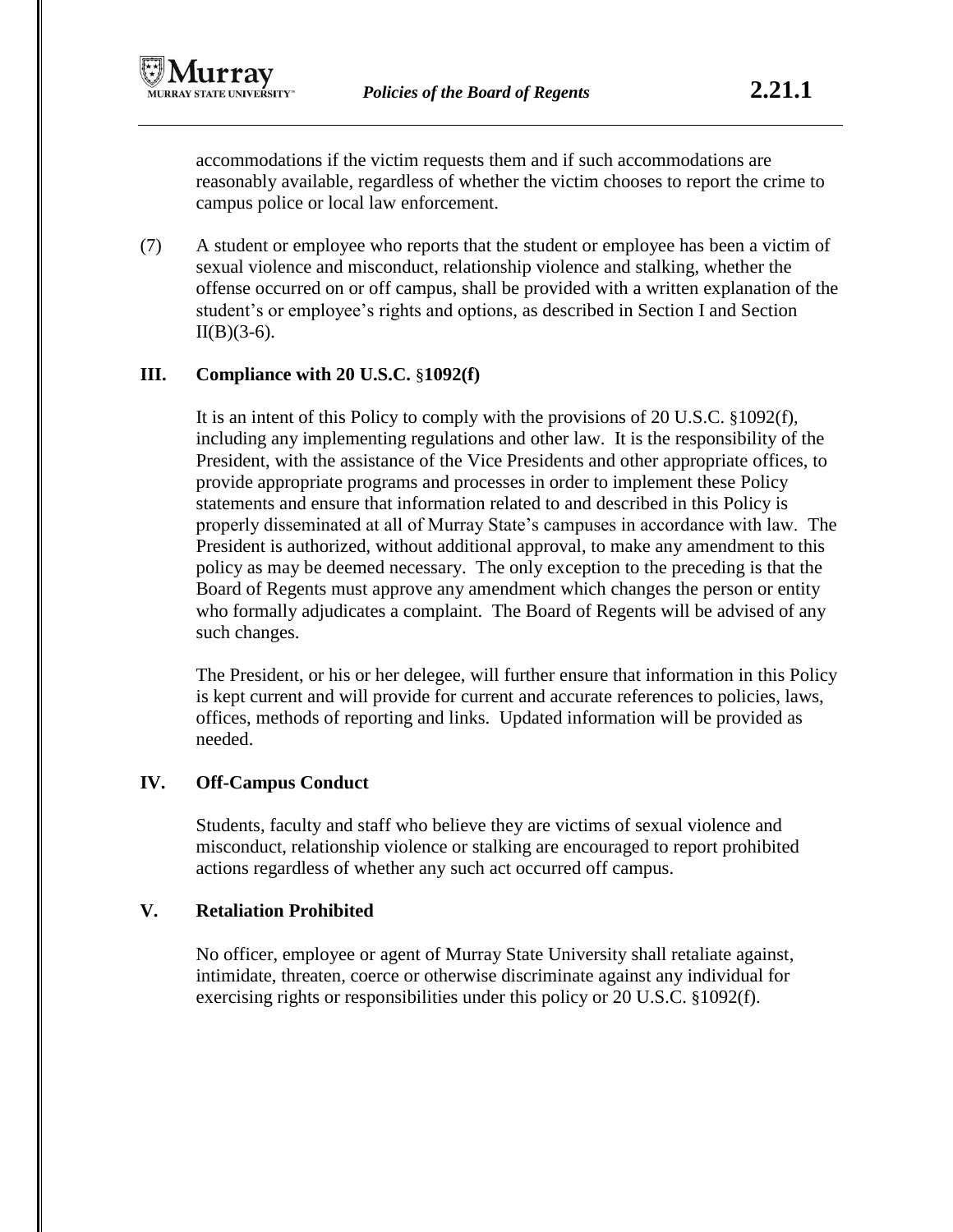# **APPENDIX I**

## **Definitions Used by Murray State University**

Murray State University prohibits acts against its students, faculty and staff related to sexual violence and misconduct, relationship violence and stalking. The offenses defined below fall within this prohibition:

- 1. "Relationship violence" includes:
- A. "Dating violence" which refers to violence committed by a person:
	- **(1)** who is or has been in a social relationship of a romantic or intimate nature with the victim; and
	- **(2)** where the existence of such a relationship shall be determined based on the reporting party's statement and a consideration of the following factors:
		- (i) The length of the relationship.
		- (ii) The type of relationship.
		- (iii) The frequency of interaction between the persons involved in the relationship.

For the purpose of this definition dating violence includes, but is not limited to, sexual or physical abuse or the threat of such abuse.

Dating violence does not include acts covered under the definition of domestic violence.

- B. "Domestic violence" which means physical injury, serious physical injury, sexual abuse or assault or the infliction of fear of imminent physical injury, serious physical injury, sexual abuse or assault or any felony or misdemeanor crime of violence committed by a current or former spouse or intimate partner of the victim; a person with whom the victim shares a child in common; a person who is cohabitating with, or has cohabitated with, the victim as a spouse or intimate partner; by a person similarly situated to a spouse of the victim under the domestic or family violence laws where the crime of violence occurred or by any other person against an adult or youth victim who is protected from that person's acts under the domestic or family violence laws of the jurisdiction in which the crime of violence occurred.
- 2. "Sexual Violence and Misconduct" as used in this policy refers to any sexual act directed against another person, without the consent of the victim, including instances where the victim is incapable of giving consent and includes:
- A. "Sexual Assault" An offense that meets the definition of rape, fondling, incest or statutory rape.
	- (i) "Rape" the penetration, no matter how slight, of the vagina or anus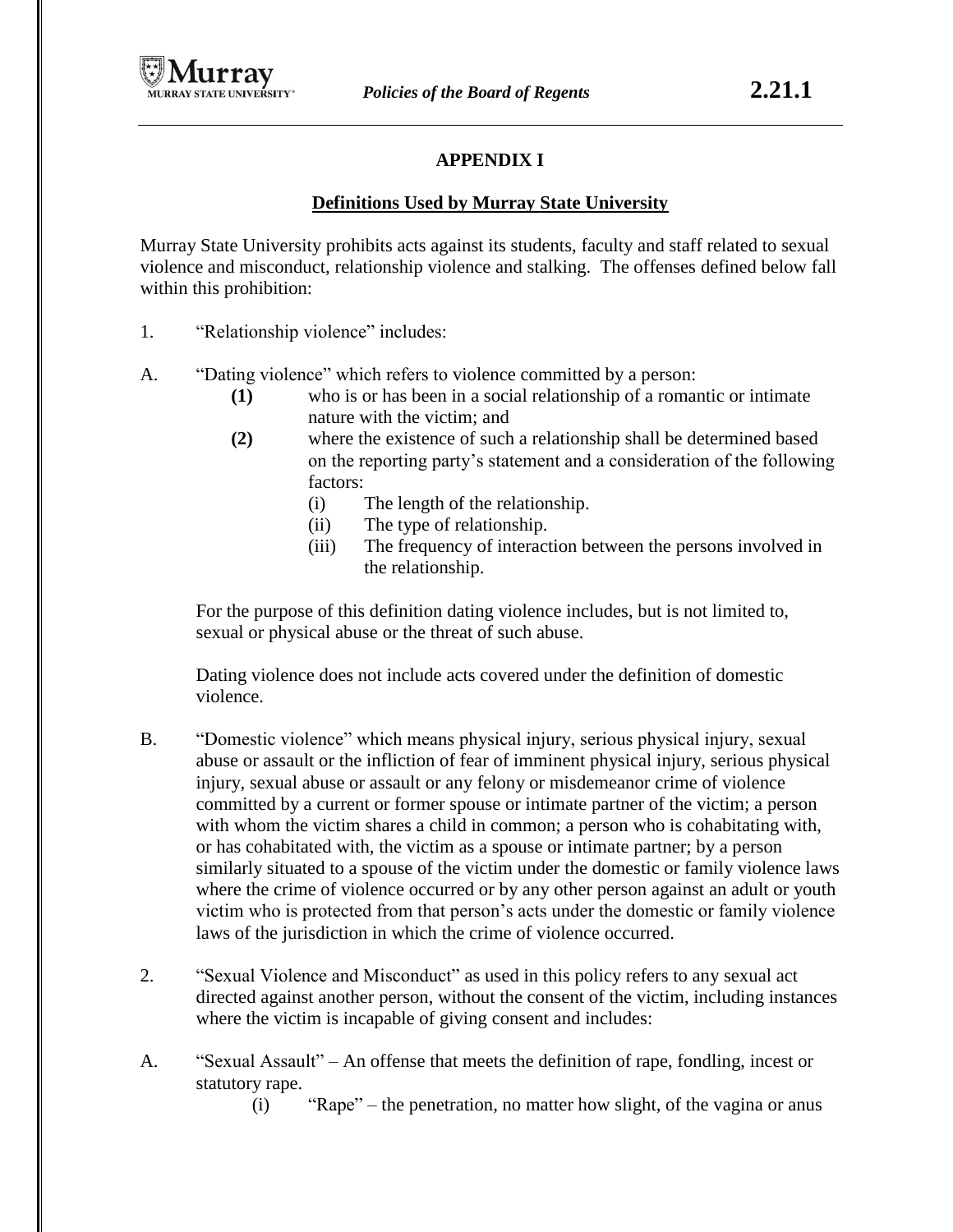with any body part or object, or oral penetration by a sex organ of another person, without the consent of the victim.

- (ii) "Fondling" The touching of the private body parts of another person for the purpose of sexual gratification, without the consent of the victim, including instances where the victim is incapable of giving consent because of his/her age or because of his/her temporary or permanent mental incapacity.
- (iii) "Incest" Sexual intercourse between persons who are related to each other within the degree wherein marriage is prohibited by law.
- (iv) "Statutory Rape" Sexual intercourse with a person who is under the statutory age of consent.
- B. "Sexually Exploitative Behavior" which occurs when a person takes non-consensual or abusive sexual advantage of another for anyone's advantage or benefit other than the person being exploited, and that behavior does not otherwise constitute one of the preceding sexual misconduct offenses.

Examples of sexually exploitative behavior include:

- (i) non-consensual video/audio-taping or photographing of sexual activity, or posting or distribution of materials involving the sexual activity of another person via the internet or other media. No consent will exist if the victim is under 18.
- (ii) observing without consent a person who is naked, in the process of undressing or engaging in sexual acts;
- (iii) exposing one's genitals to another under conditions which are likely to cause alarm to the other;
- (iv) inducing incapacitation in another for the purpose of engaging in sexual conduct.
- (v) knowingly transmitting HIV or any sexually transmitted infection to another student or employee without that person's understanding of risks.
- (vi) non-consensual touching of another person with one's private body parts or making of another person to touch oneself on or themselves with any of these body parts (or the clothing covering these body parts).
- C. Regardless of the age of consent, "sexual violence and misconduct" may occur if the perpetrator is in a position of authority or position of special trust and the victim is under 18 and is someone with whom the perpetrator has come in contact as a result of that position.
- 3. "Stalking" means engaging in a course of conduct directed at a specific person that would cause a reasonable person to:
	- A. Fear for the person's safety or the safety of others; or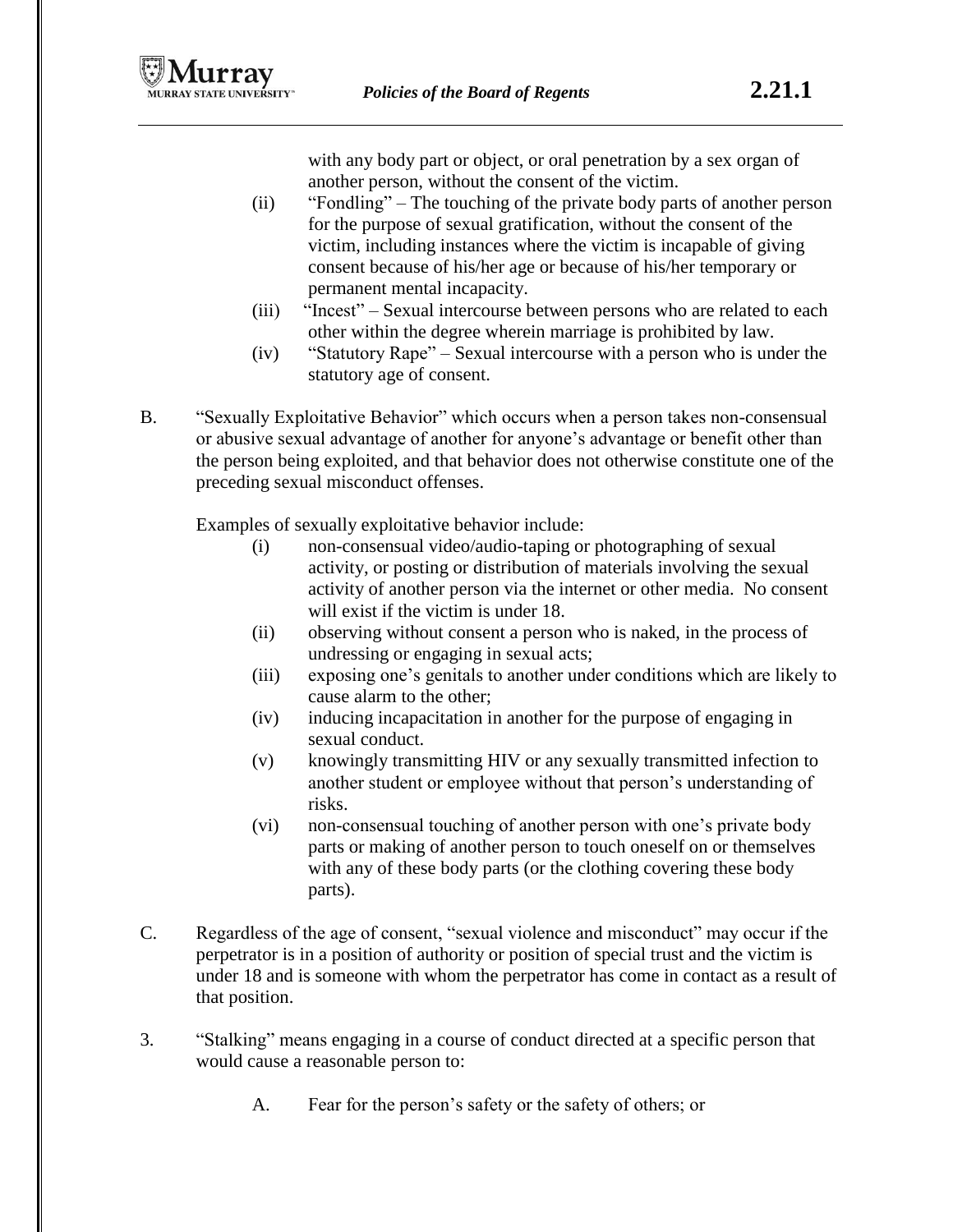

B. Suffer substantial emotional distress.

"Course of conduct" means two or more acts, including, but not limited to, acts in which the stalker directly, indirectly or through third parties, by any action, method, device or means, follows, monitors, observes, surveils, threatens or communicates to or about a person, or interferes with a person's property.

"Reasonable person" means a reasonable person under similar circumstances and with similar identities to the victim.

"Substantial emotional distress" means significant mental suffering or anguish that may, but does not necessarily require medical or other professional treatment or counseling.

- 4. As used in this Murray State policy, "consent" is informed, freely given and mutual.
	- A. If coercion, intimidation, threats or physical force are used there is no consent;
	- B. If a person is mentally or physically incapacitated, or impaired, so that such person cannot understand the fact, nature or extent of the sexual situation, there is no consent. This includes impairment or incapacitation due to alcohol, drug consumption, being asleep or unconscious;
	- C. There is no consent when there is force, expressed or implied, or use of duress or deception upon the victim;
	- D. Silence does not necessarily constitute consent if consent is not otherwise clear;
	- E. Past consent to sexual activities does not imply ongoing future consent;
	- F. Whether an individual has taken advantage of a position of influence over an alleged victim may be a factor in determining consent. As an example, and without limiting factors to be taken into account, regardless of the age of consent "sexual violence and misconduct" may occur if the perpetrator is in a position of authority or position of special trust and the victim is under 18 and is someone with whom the perpetrator has come in contact as a result of that position.
	- G. No consent can exist if the victim is under 16 years of age.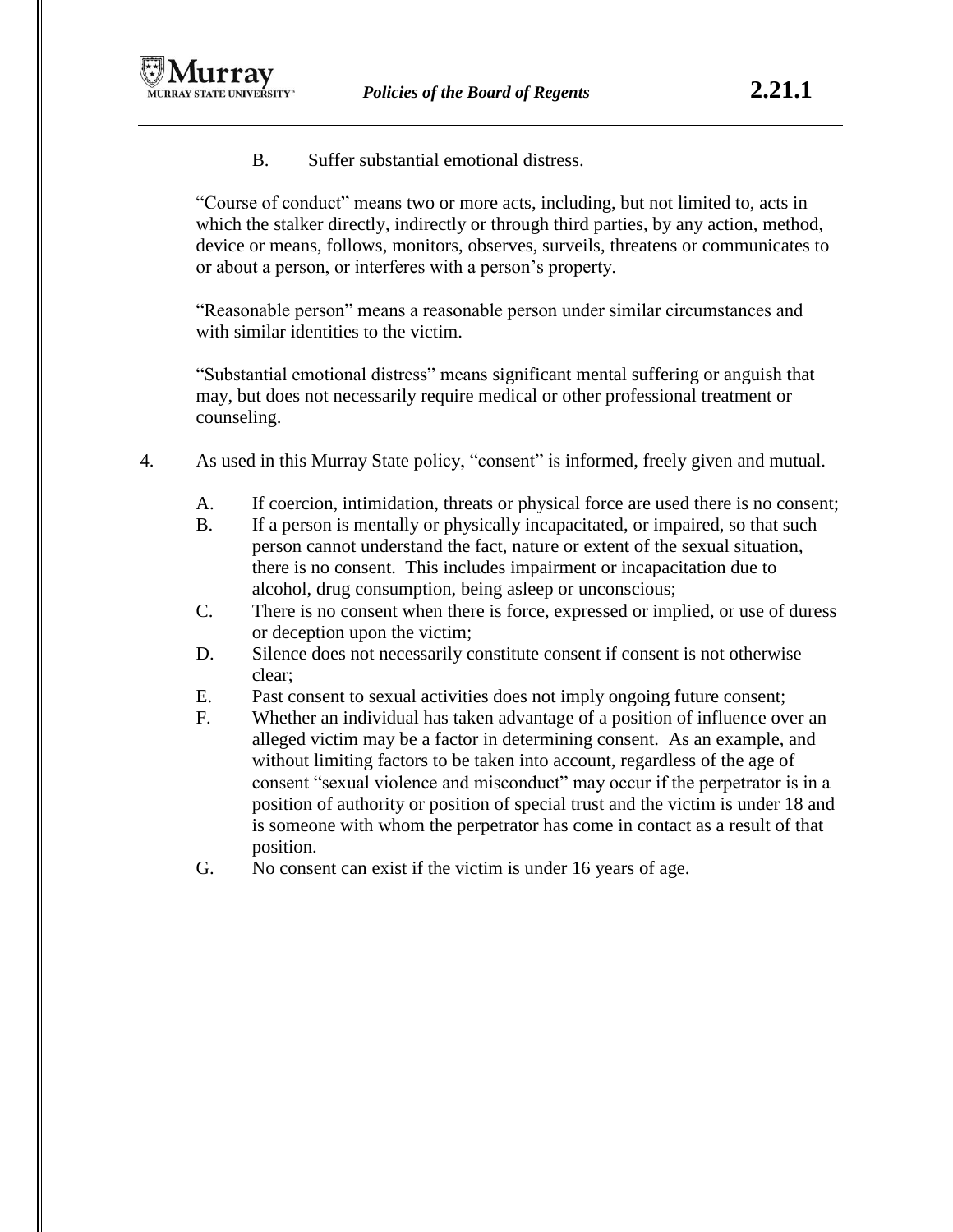

#### **2.22 SUBJECT: DRUG-FREE CAMPUS/DRUG-FREE WORKPLACE POLICY**

| Date Adopted: | November 17, 1991 |
|---------------|-------------------|
| Date Amended: | February 29, 2008 |

Reference: Minute Book: 47 Page: 21

It is the policy of Murray State University that the unlawful manufacture, distribution, dispensing, possession, or use of controlled substances is prohibited in buildings, facilities, grounds or property controlled by the University and/or while engaged in University business. It is also the policy of Murray State University to enforce Kentucky statutes concerning the possession, sale, or use of alcoholic beverages. In addition, Murray State University specifically prohibits the possession or use of alcohol in the residence halls. Any enrolled student or any employee of the University, including faculty, staff, and student employees, found to be illegally manufacturing, distributing, or dispensing, possessing or using controlled substances, or found to be in violation of Kentucky statutes or university policy regarding the possession, sale, or use of alcohol on university property, shall be subject to disciplinary action in accordance with applicable policies of Murray State University up to and including expulsion or termination. Satisfactory participation in certain drug abuse assistance or rehabilitation programs may be required in certain cases.

Students and employees are reminded that illegal manufacture, distribution, dispensing, possession or use of controlled substances, or illegal possession, sale, or use of alcohol, may also subject individuals to criminal prosecution. In appropriate cases, referrals will be made to outside law enforcement agencies. Murray State University reserves the right to pursue disciplinary action, however, independent of criminal disposition.

As a condition of employment, all employees of Murray State University shall abide by the terms of this policy statement and will notify Murray State University of any criminal drug statute conviction for a violation occurring in the workplace no later than five days after such conviction. Murray State University will, in turn, notify as appropriate, the applicable federal agency of the conviction within ten (10) days of its receipt of notification of the conviction. For purposes of this policy, "conviction" means a finding of guilt (including a plea of nolo contendere or an "Alford" plea). Appropriate personnel action, up to and including termination, will be taken against any employee with such a conviction. Alternatively, such employee may be required to participate in a proper drug abuse assistance or rehabilitation program.

All employees and students will annually receive written notice of this policy including sanctions under law for unlawful possession or distribution of illicit drugs; a description of the health risks associated with the use of illicit drugs and the abuse of alcohol; and a description of any drug or alcohol counseling, treatment, or rehabilitation or re-entry programs that are available to employees or students.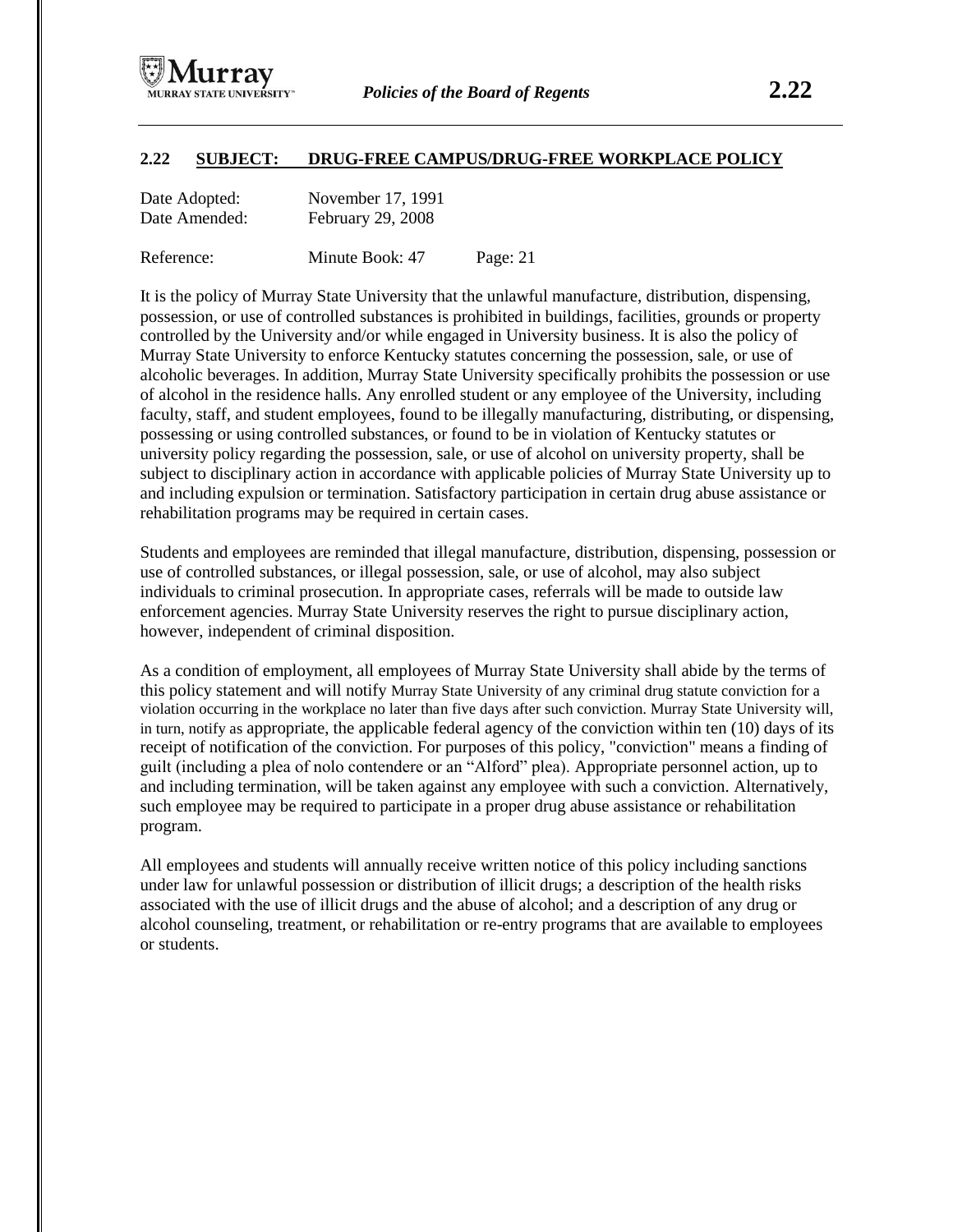

### **2.22.1 SUBJECT: TOBACCO USAGE**

Date Adopted: February 27, 2015

#### I. **Tobacco Policy Statement**

Murray State University (MSU) has a vital interest in maintaining a safe and healthy environment for our students, faculty, staff, and visitors. Research findings show that use of tobacco products in general constitutes a significant health hazard. In addition, tobacco use is a serious safety concern and has been specifically listed as a contributing factor in a number of university facility fires across the nation, many of which have resulted in fatalities or major facility damage.

Murray State University joins with the American College Health Association (ACHA) and other professional health associations in promoting tobacco-free environments. According to the ACHA-National College Health Assessment (ACHA-NCHA) conducted in spring 2012 on the Murray State campus, 82% of our college students described themselves as non-smokers (never smoked or have not smoked cigarettes in the last 30 days); 94% reported being non-smokers of hookah/water pipes (never used or have not used in the last 30 days); and 97% described themselves as non-users of smokeless tobacco (never used or have not used in the last 30 days).

The ACHA supports the health goals of the U.S. Department of Health and Human Services' Healthy People 2020 [\(http://www.healthypeople.gov/\)](http://www.healthypeople.gov/) initiative to reduce the proportion of adults who smoke to below 12% by the year 2020 and to positively influence America's college students to help them remain or become tobacco-free. Efforts to promote tobacco-free environments have led to a substantial reduction in the number of people who smoke, the amount of tobacco products consumed, and the number of people exposed to environmental tobacco hazards.

#### II. **Definitions**

- A. For the purpose of this policy, the Murray State University campus shall be defined as that which is contained within the legal property boundaries of all property owned, leased to, or managed by the University. A campus map can be found at [http://www.murraystate.edu/Info/CampusMap.aspx.](http://www.murraystate.edu/Info/CampusMap.aspx)
- B. For the purpose of this policy, "tobacco" and "tobacco products" are defined by the Americans for Nonsmokers' Rights (see [http://no-smoke.org/pdf/modeluniversitypolicy.pdf\)](http://no-smoke.org/pdf/modeluniversitypolicy.pdf) as any substance containing tobacco leaf, including but not limited to, cigarettes, cigars, pipe tobacco, hookah, snuff, chewing tobacco, dipping tobacco, bidis, blunts, clove cigarettes or any other preparation of tobacco; and any product or formulation of matter containing biologically active amounts of nicotine that is manufactured, sold, offered for sale, or otherwise distributed with the expectation that the product or matter will be introduced into the human body by inhalation. This does not include any cessation product specifically approved by the U.S. Food and Drug Administration for use in treating nicotine or tobacco dependence.
- C. For the purpose of this policy, "Smoking" is defined by the Americans for Nonsmokers' Rights (see [http://no-smoke.org/pdf/modeluniversitypolicy.pdf\)](http://no-smoke.org/pdf/modeluniversitypolicy.pdf) as inhaling, exhaling, burning, or carrying any lighted or heated cigar, cigarette, pipe, or any other lighted or heated tobacco or plant product intended for inhalation, including hookahs and other products, whether natural or synthetic in manner or in any form. Smoking also includes the use of an electronic smoking device which creates an aerosol or vapor, in any manner or in any form, or the use of any oral smoking device for the purpose of circumventing the prohibition of smoking in this policy.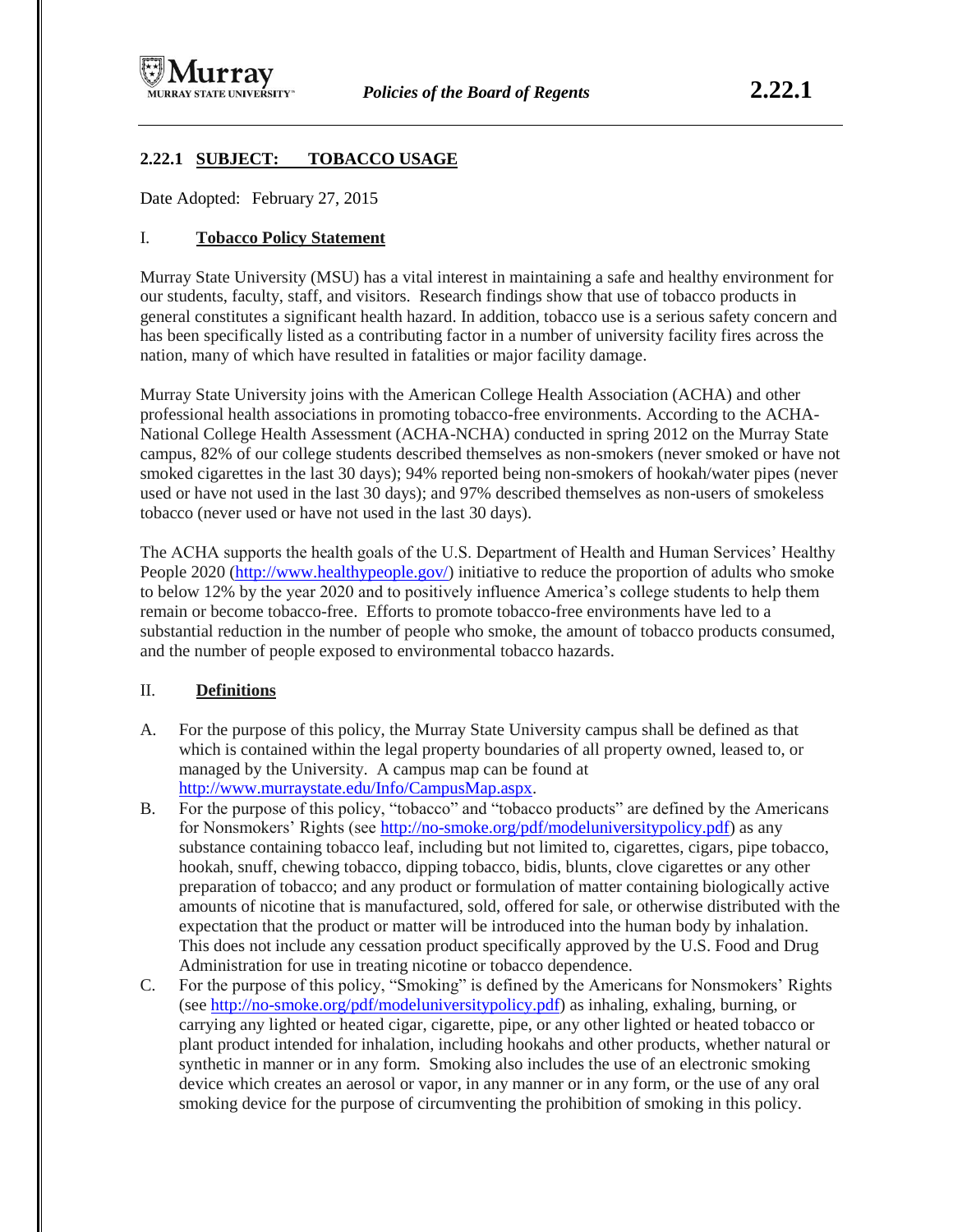- D. For the purpose of this policy, "members of the University community" include faculty, staff, and students.
- E. For the purpose of this policy, "visitors" are defined as volunteers, customers, contractors, and other individuals who come onto campus to, but not necessarily limited to, provide services, receive services, participate in an activity, purchase goods/services, or otherwise have a legitimate reason to have a presence on campus.

### III. **Policy Principles**

- A. This regulation applies to all members of the University community, volunteers, customers, contractors, and visitors.
- B. The use of all tobacco products is prohibited on all property that is owned, operated, leased, occupied, or controlled by the University, except as otherwise provided below (see Section IV - Exceptions and Limitations). "Property" for purposes of this paragraph includes buildings and structures, grounds, bridges and walkways, sidewalks, parking lots, and vehicles, as well as personal vehicles that are within the property boundaries of Murray State University.
- C. Littering the campus with remains of disposable tobacco products is prohibited.
- D. Murray State will provide access to and promote cessation services for all members of the University community.
- E. This policy applies to all Murray State University campus locations—including, but not limited, to branch campus locations in Madisonville, Hopkinsville (including Fort Campbell), Paducah, and Henderson. This policy will not pre-empt local laws, rules, regulations, or policies that may provide additional restrictions. To view the MSU main campus boundaries: [http://www.murraystate.edu/Info/CampusMap.aspx.](http://www.murraystate.edu/Info/CampusMap.aspx)

### IV. **Exceptions and Limitations**

- A. Tobacco use may be permitted for controlled research with prior approval of the appropriate Vice President or his/her designee. Smoke, like any other laboratory air contaminant generated, shall be controlled locally in a chemical hood or other exhaust system that provides 100% exhaust to the outside.
- B. Tobacco use may be permitted for educational, clinical, or religious ceremonial purposes with prior approval of the appropriate Vice President or his/her designee.
- C. Tobacco products may be permitted for performers in theatrical and/or artistic performances with prior approval of the appropriate Vice President or his/her designee. This includes not only student and faculty productions but also outside organizations and performances/performers who contract with Murray State University. Proper notification will be provided in performance promotional materials.
- D. Visitors (including Murray State employees and students who are not working and/or part of a University-sanctioned activity) who are legally on property that is owned by the Murray State University Foundation are exempted from this policy as long as: the property is not contained within the immediate footprint of the main campus; they are not in an enclosed area; they are at least 25 feet away from any structure; they are not in an area where any type of instruction is occurring; and an official University event is not occurring.
- E. The President of Murray State may provide additional and limited exemptions for specific purposes and locations based on unique circumstances that are not contrary to the spirit of this Policy. Such exemptions will be reported to the Board of Regents.

### V. **Effective Date: August 5, 2015**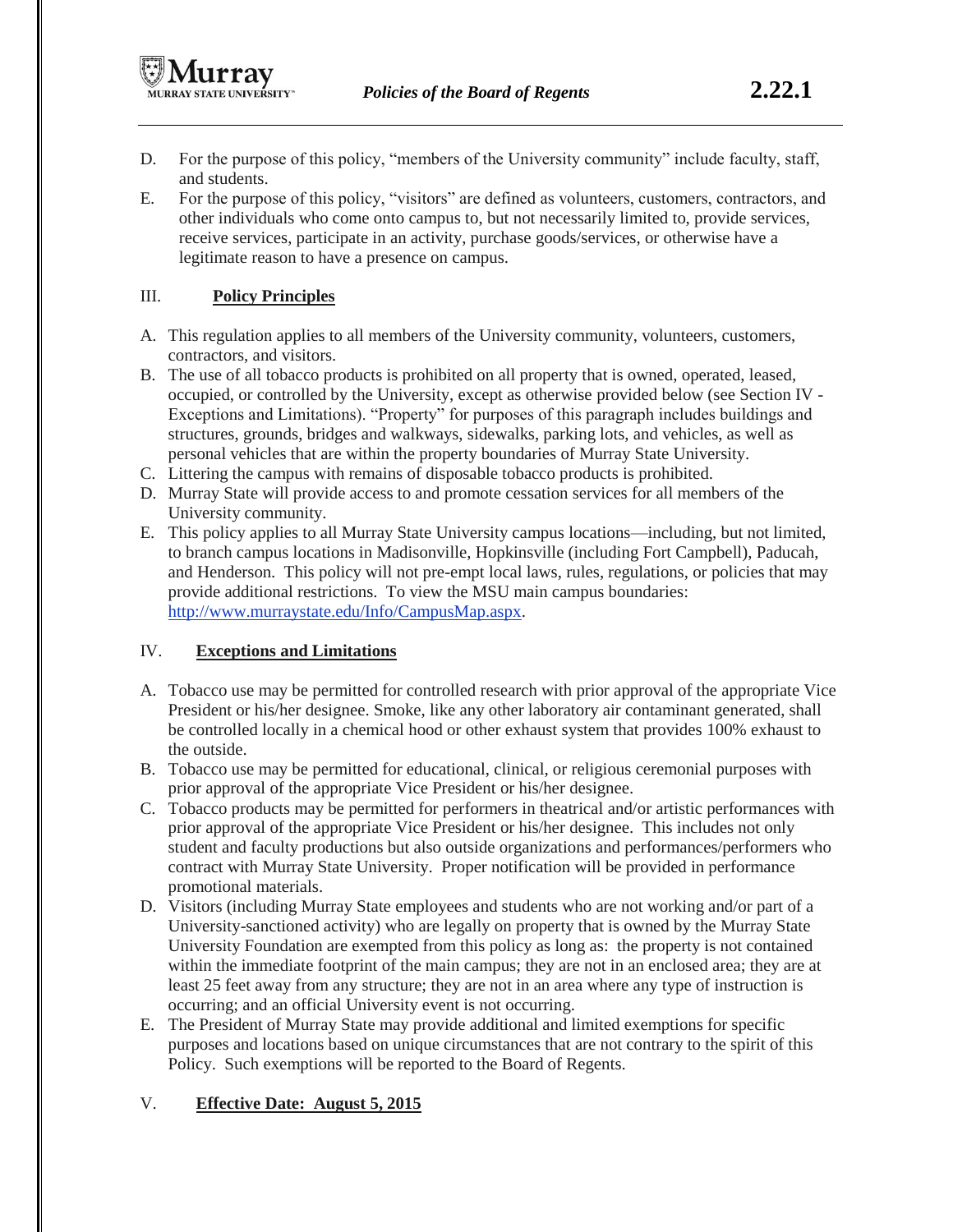### VI. **Policy Management**

Employee violations of this policy shall be reported to the appropriate supervisor. Student violations of this policy should be reported to the Office of Student Affairs. Visitor violations should be reported to the appropriate Murray State employee who has the authority to handle the situation. This may include, for example, the building manager, Director of Facilities, the Director of a program, or a Public Safety Officer, etc.

There shall not be reprisals against anyone reporting violations of this policy. The success of this policy depends on the cooperation and consideration of members of the Murray State Community as all students, faculty, and staff share in the responsibility for adhering to and enforcing this policy.

This Tobacco Policy will be reviewed at the end of the 2015-16 academic year and, thereafter, will be reviewed at least once every two years.

### VII. **Compliance**

Violation of this regulation may result in corrective action through the appropriate process that includes the *MSU Student Life Policies, Rules and Procedures*; *MSU Personnel Policies and Procedures Manual*; or other regulations and policies. Visitors refusing to comply with the Tobacco Policy may be asked to leave campus or may be cited for non-compliance with University policies.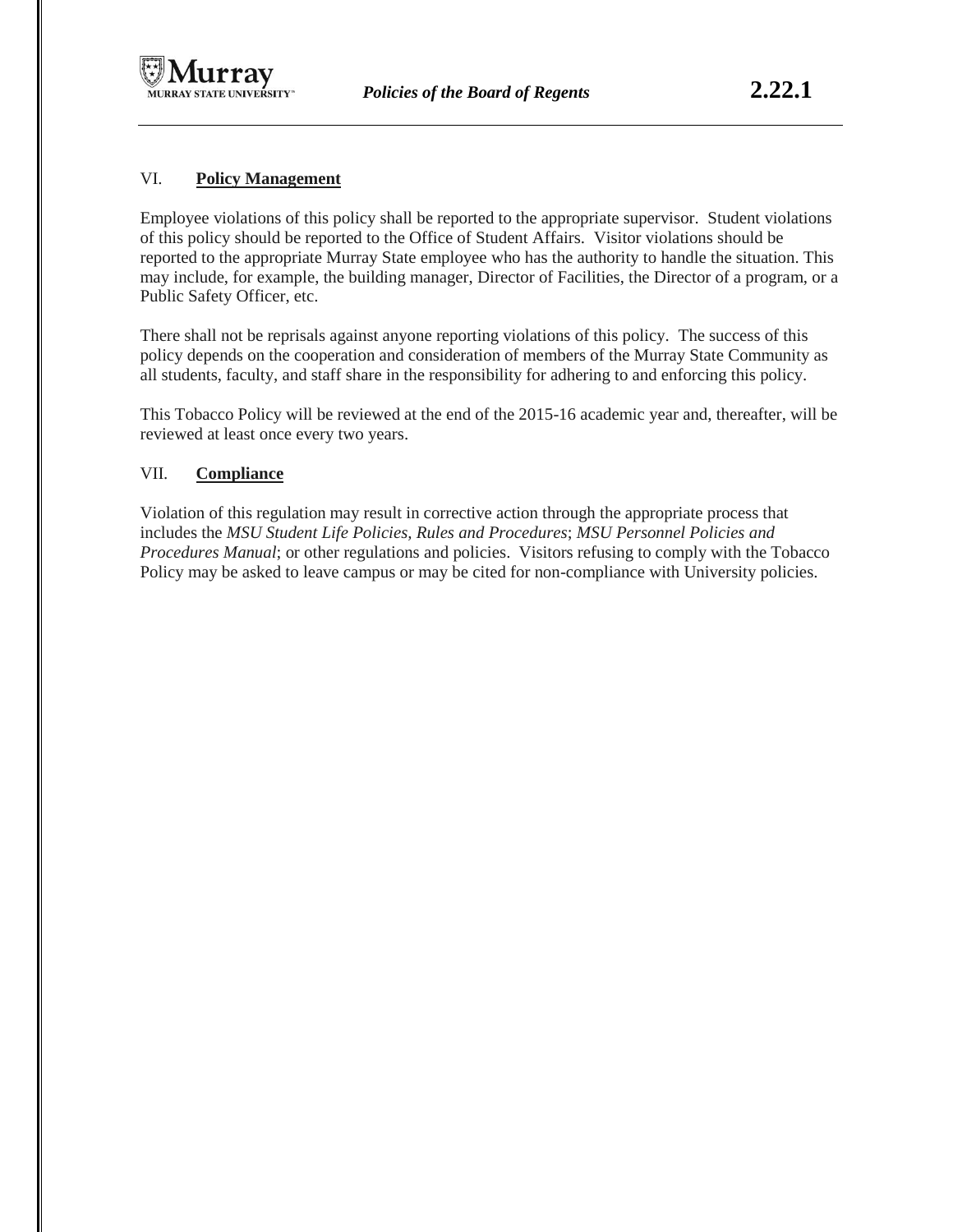

#### **2.23 SUBJECT: AMERICANS WITH DISABILITIES ACT (ADA)**

| Date Adopted: | May 8, 1993       |       |      |
|---------------|-------------------|-------|------|
| Date Amended: | February 29, 2008 |       |      |
| Reference:    | Minute Book: 55   | Page: | - 12 |

Murray State University formally declares its commitment to end discrimination against individuals with disabilities and to bring such persons into the economic and social mainstream of American life.

It is against Murray State University policy to discriminate against any individual because of any physical or mental disability. 7 Furthermore, Murray State University expressly prohibits discrimination based on disability in any of the following: upgrading, demotion, transfer, recruitment, advertising, layoff, termination, rates of pay and other forms of compensation, and selection of training including apprenticeship.

The policy of Murray State is to guarantee freedom from discrimination in the operation and administration of its programs, services, and activities; in its relationships with students, faculty, and staff; and in its interactions with the community which it serves.

Murray State University endorses the intent of all federal and state legislation enacted to prohibit discrimination. All actions of Murray State University will be carried out without discriminating on the basis of disability.

In its effort to ensure compliance with the ADA, Murray State University will develop an internal audit system. The system will maintain information on applicants, incumbents, accommodations made, hires, promotions, terminations, training, salary changes, transfers, etc.

The policy of non-discrimination is an on-going commitment. It extends to the provisions of any reasonable accommodations necessary to enable a person with a disability to perform the essential functions necessary for participation in the activities, programs, or services provided.

Finally, Murray State University has made this institution accessible to mobility impaired individuals. Reasonable accommodations are a part of continuing plans. Murray State University is committed to annually review and update its policies, procedures, and practices in order to ensure accessibility of its programs, services, and activities to persons with disabilities.

Murray State University will implement its existing grievance policy as set forth in the Affirmative Action Plan for allegations of violation of the ADA of 1991.

Persons who seek further information concerning the Americans with Disabilities Act should contact the Executive Director of Institutional Diversity, Equity and Access (IDEA), Murray State University, Murray, Kentucky 42071.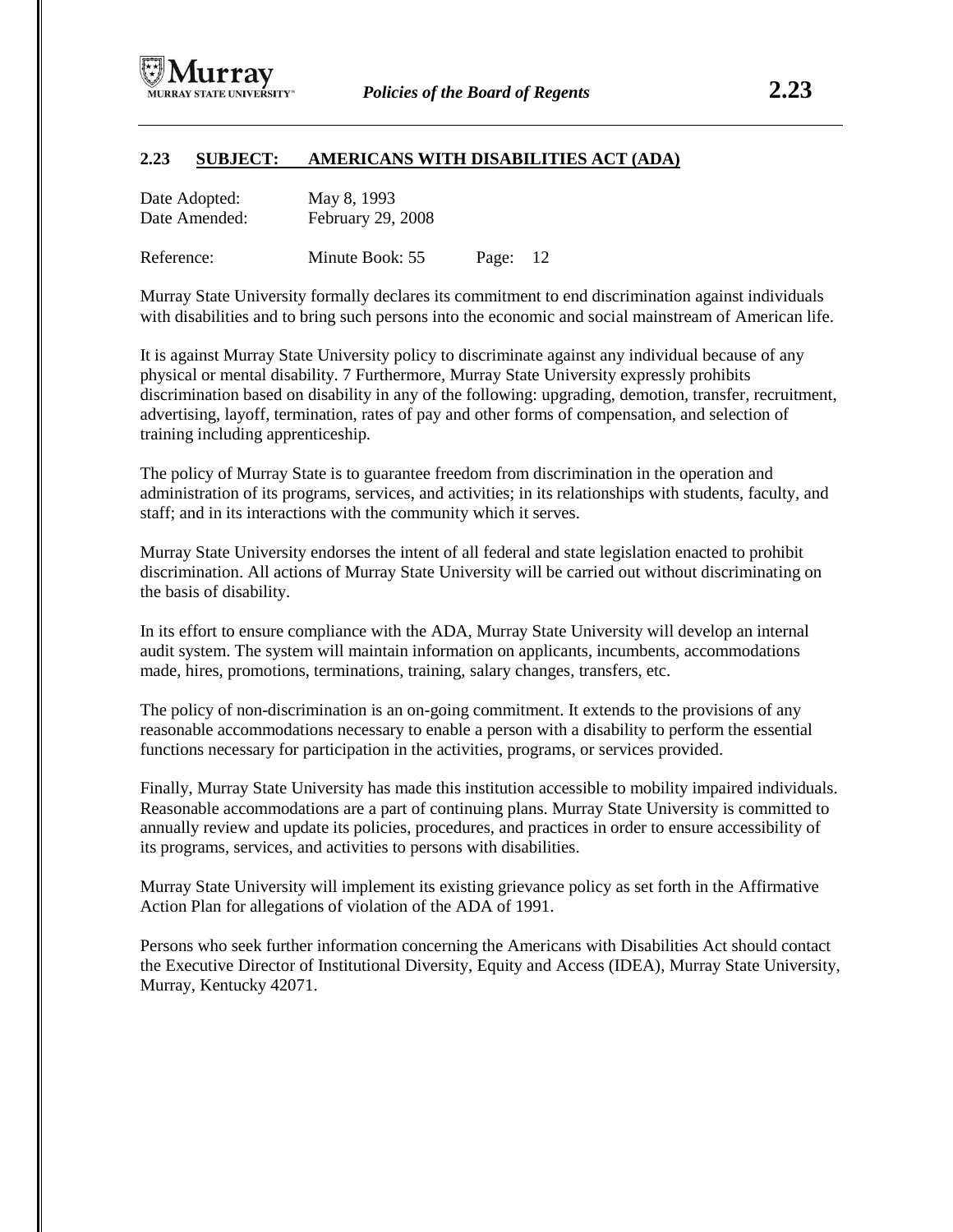# **2.24 SUBJECT: MINORS ON CAMPUS**

## **Date Adopted: February 26, 2021 (First Reading: December 4, 2020)**

The purpose of this policy is to ensure oversight and training for campus conferences, camps, programs and events involving minors operated by Murray State University (University) or hosted on the University's premises.

The University does not tolerate any behavior that places youth participants at risk. This policy applies to University employees, students, volunteers and contractors who have direct contact with minors during youth programs. Every individual who participates as an adult instructor or in any other capacity must pass a criminal background check prior to participating in a program that involves minors.

## **I. DEFINITIONS**

A. Youth Programs

These are all programs, events and activities offered by the University, student organizations, university grants and non-university organizations for academic, educational, experiential, artistic, recreational, athletic or other purposes for participants under the age of 18, including, but not limited to, the hosting of an individual minor by an individual faculty or staff member, subject to the exclusions detailed below in section II. Programs may be operating either:

- 1. on campus; or
- 2. off campus under the direction and authority of the University;
- 3. before, during or after business hours and overnight and
- 4. over a period of time or recurring.

### B. University-Run Programs

Youth Programs involving minors (whether for academic, educational, pre-collegiate, experiential, athletic, artistic, recreational or other purposes) that are operated either on campus or off campus under the direction and authority of the University through students, faculty, staff or volunteers including grant funded programs.

The University recognizes three types of University-run programs:

- 1. University Sponsored Camp a program that is planned, promoted and operated by a University department and/or University operated grant.
- 2. University Athletic Camp a program planned, promoted and operated by MSU Athletics using University facilities and services.
- 3. Coach Camp an athletic camp operated independently by coaches using University facilities and services.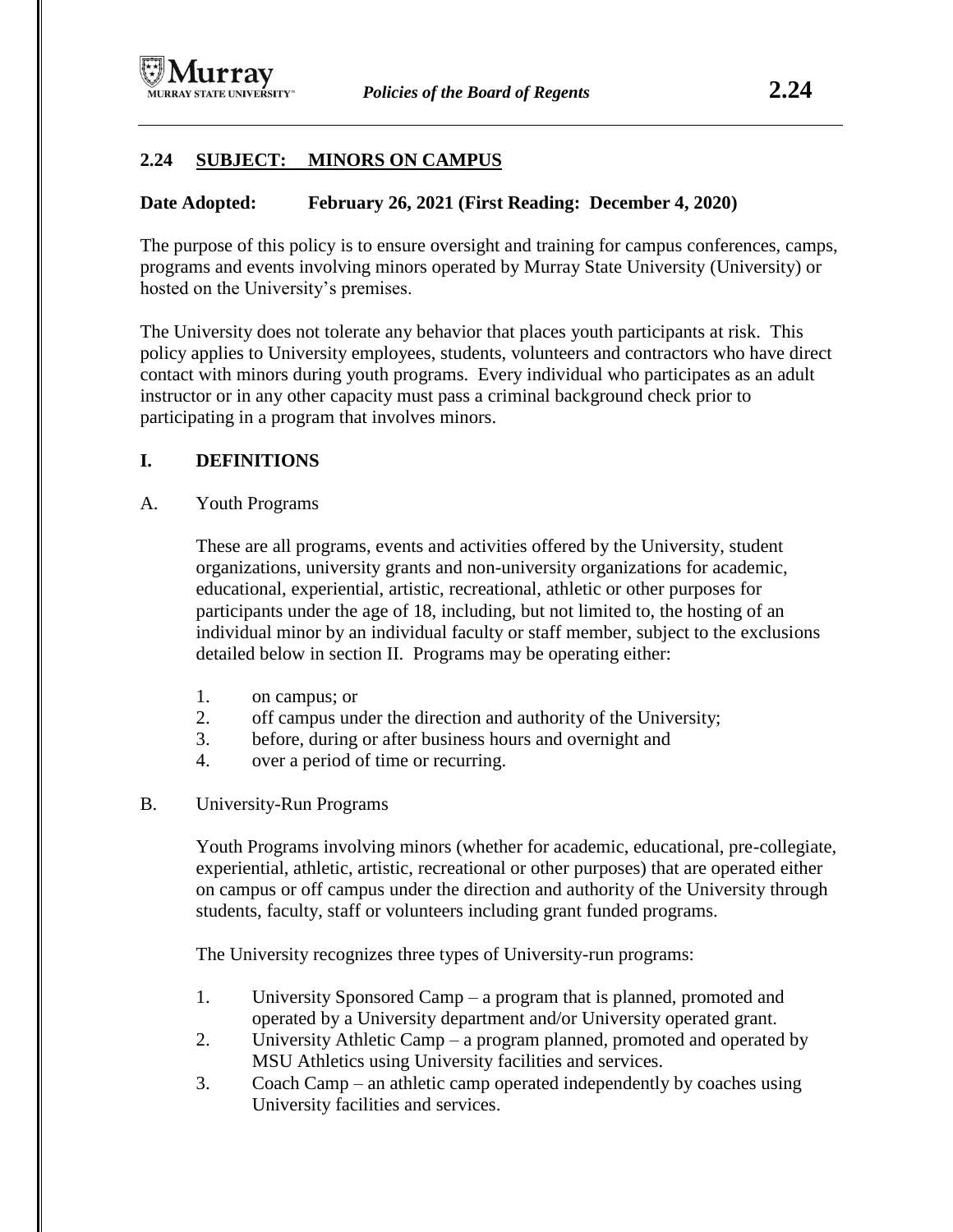### C. Third-Party Programs

These are Youth Programs that involve minors and use university facilities and are not operated under the direction or authority of the University. These include camps, programs or planned events.

D. Program Director

This is the individual responsible for the oversight and operations of the program. This designated person has the responsibility for minors and/or other guests participating in the program. The Program Director is responsible for adhering to program procedures, University safety regulations, proper hiring and training of program staff, emergency communications and overall supervision and responsibility of the program and its participants. A Program Director may be a University faculty or staff member, temporarily hired individual or designated appointee of a third-party program.

E. Program Staff

These are administrators, faculty, staff, athletes, undergraduate and graduate students, postdoctoral fellows, researchers, volunteers, alumni, independent contractors and third-party operators who work directly with, supervise, chaperone or otherwise oversee minors in Youth Programs. This term does not include temporary program participants (such as guest speakers) who have no direct contact with minors other than short-term activities supervised by program staff.

F. University Facilities

All buildings, spaces and properties that are owned, operated, managed or controlled by the University. This includes facilities operated solely for the University.

G. Direct contact

Term for interacting with, supervising, chaperoning or otherwise overseeing minors in program activities or in recreational and/or residential facilities.

H. Minor

This is an individual under 18 years of age that participates in a youth program, subject to the exclusions detailed below in Section II.

I. Volunteer

This is an individual, regardless of age, who provides services to, or on behalf of, the University and has no legal duty to do so, has no personal interest or gain from the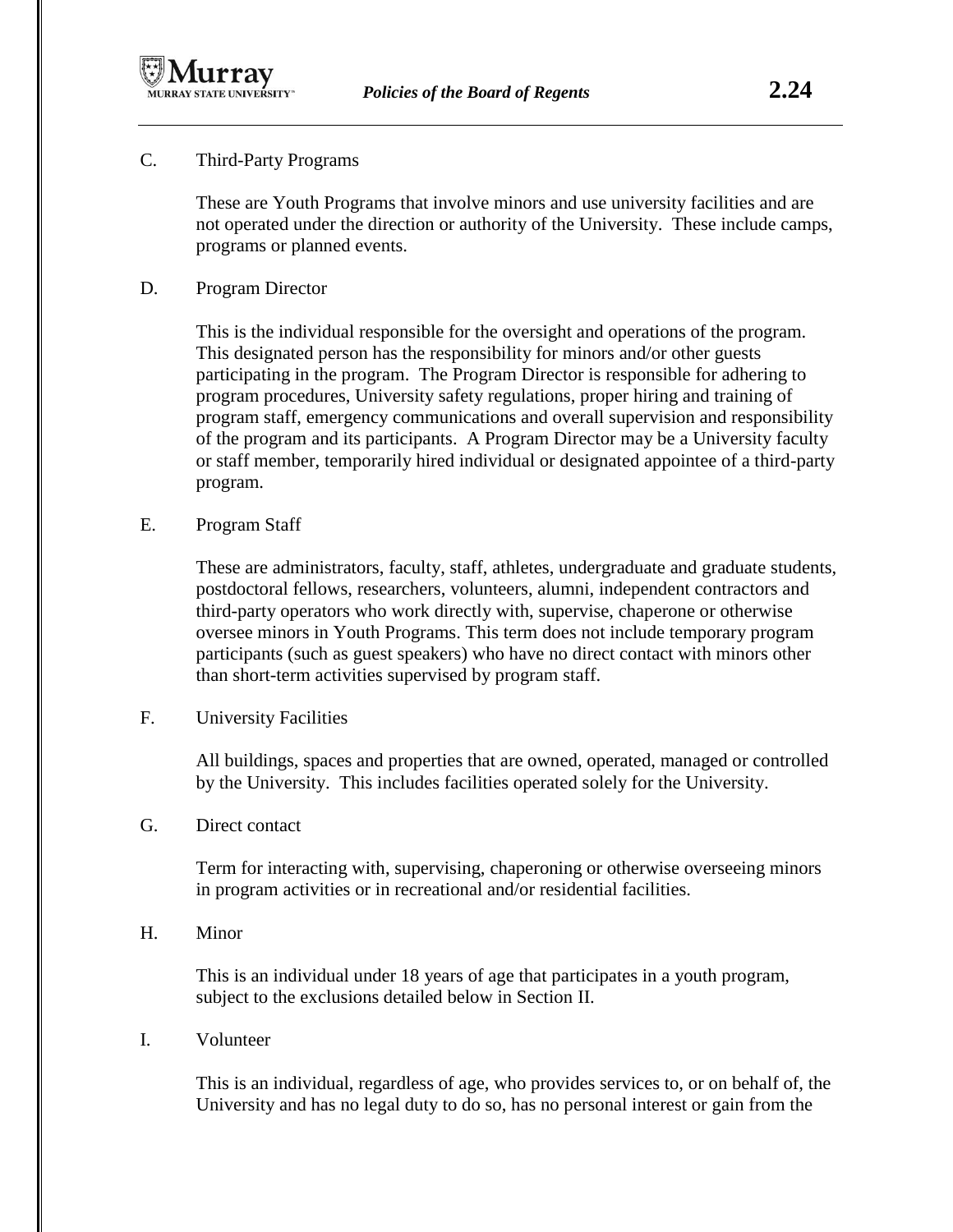activity and receives no compensation or consideration (except expense reimbursement) for the services provided.

J. Disability

Participating minors and/or program staff may present one or more disabilities that should be considered when participating in a covered program. Under the American with Disabilities Act (ADA), an individual with a disability is a person who has a physical or mental impairment that substantially limits one or more major life activities; a record of such an impairment; or is regarded as having such an impairment.

## **II. SCOPE OF POLICY AND EXCLUSIONS**

This policy applies to all Youth Programs with the exception of the following minors and/or activities involving minors:

- a. single events on campus that are open to the general public;
- b. visitors in the workplace;
- c. private events, campus tours or visits attended by prospective students who are minors and under the supervision of a parent, legal guardian or chaperone; activities or programs that only involve minors who are matriculated university students.
- d. Dual Credit/Racer Academy students enrolled in off-campus courses through their secondary institution.

## **III. RESPONSIBILITIES**

The President is authorized to delegate authority for oversight of camps, programs and events to one or more University employees as appropriate and the President is authorized to approve procedures established in furtherance of this policy.

The University's Center for Adult and Regional Education will be responsible for the administration of this policy.

## **IV. REGISTRATION AND APPROVAL**

All Youth Programs must register with the University's Center for Adult and Regional Education. In addition, all MSU athletic campus/events for minors must register with the Office of the Athletic Director.

All University-run programs involving minors are to be reviewed and approved by the respective Dean/Director, Provost/Vice President and General Counsel. Regular/annual programs may not require this same level of approval for each offering.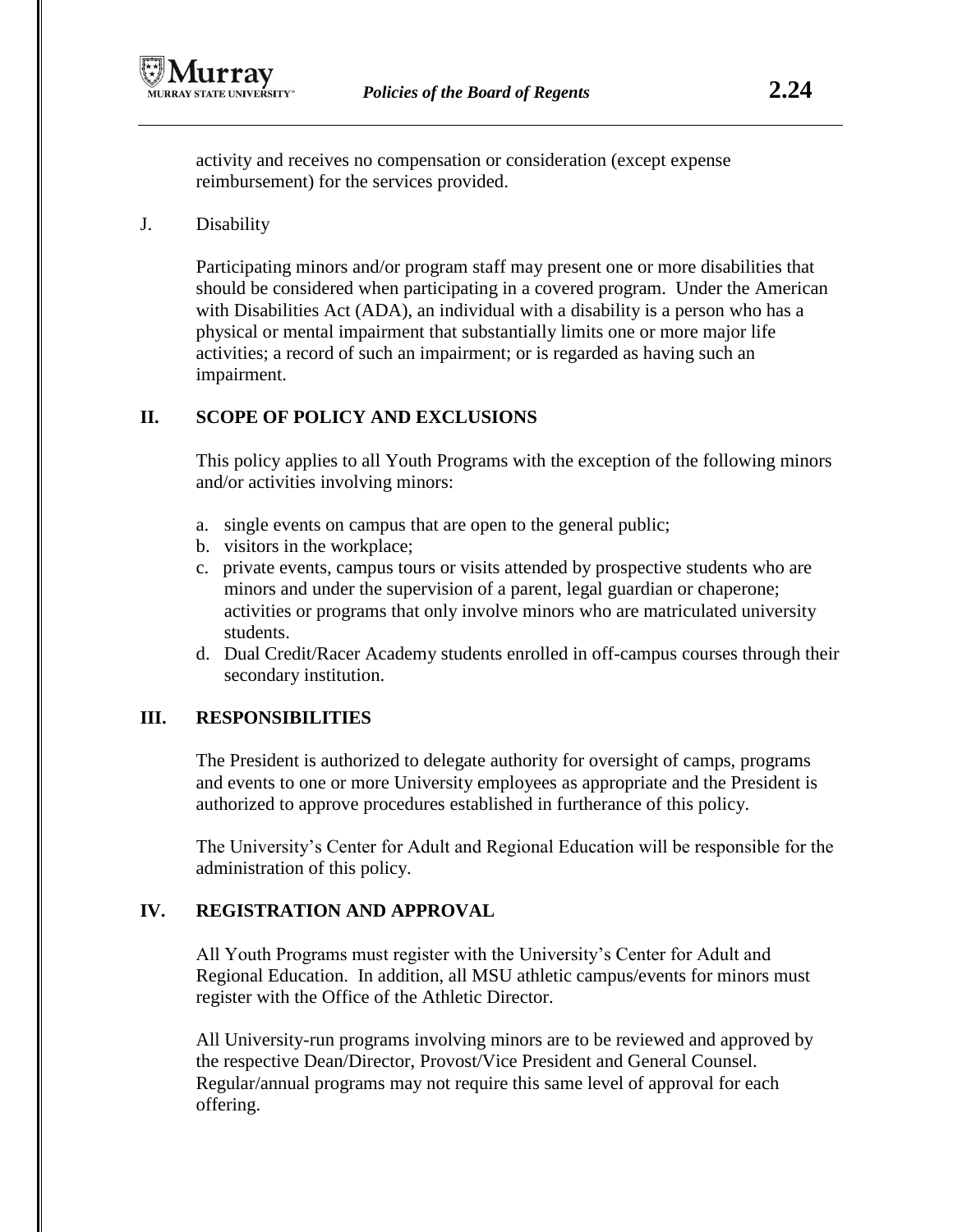All Third-Party programs involving minors may be reviewed and approved by the Vice President for Finance and Administrative Services, General Counsel and MSU Police.

## **V. BACKGROUND SCREENING**

A. The following criminal background screening requirements apply to those individuals who are anticipated to have direct contact with minors in the course of their involvement with a program.

All program staff, including but not limited to graduate/undergraduate student assistants, faculty, staff, volunteers and consultants or contractors, who in the course of their University-run or third-party youth program duties or assigned responsibilities will or may have direct contact with minors, are subject to national criminal background checks regardless of the supervision structure in place. Such screening will include, at a minimum, criminal history and sex offender registry searches. It is the responsibility of the Program Director to determine who meets the background check criteria and to ensure that staff and volunteers have background checks before beginning to work directly with minors in the program.

- B. The Department of Human Resources is responsible for conducting all necessary backgrounds checks and receiving reports for University-run youth programs, based on requests from one of the following:
	- 1. Program Director
	- 2. Department of Athletics, if program is considered to be University-run
- C. Criteria for determining who must be screened
	- 1. University-Run Programs:
		- a. All new and former employees, including student workers, who have more than a 12-month break in service will need a background check. An additional background check will not be required for these individuals as long as a background check was a part of their initial hiring process. These background checks will remain on file with the Department for Human Resources.
		- b. In the case of students and volunteers, a background check is required before they can work with minors. This is required annually if work is repeated.
		- c. In the case of consultants or contractors, the background check requirements will be included in the contractual agreement between the University and the consultant or contractor.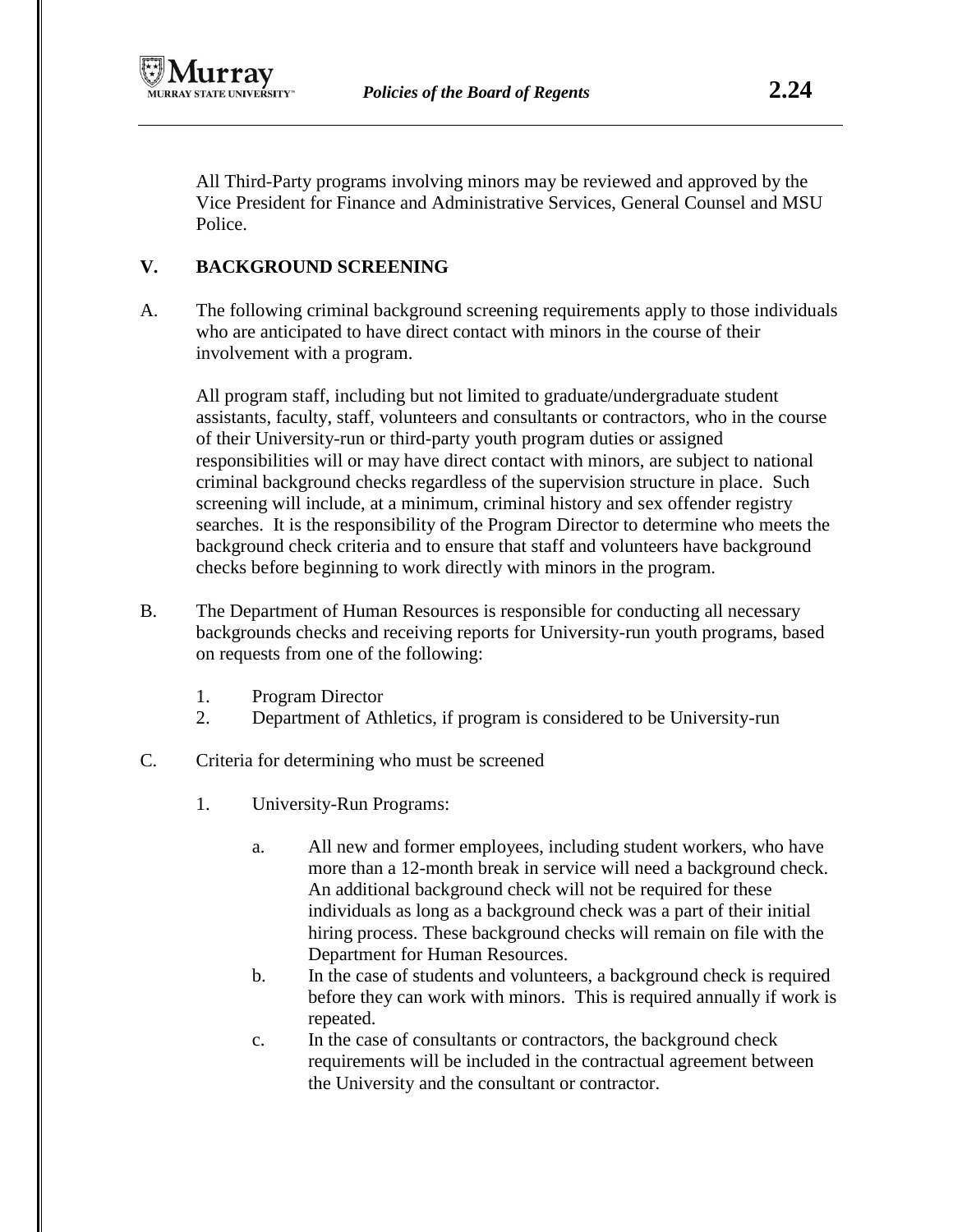

2. Third-Party Programs:

These organizations must complete nationwide criminal background checks on their own at their expense and certify that these will be completed before any individual has direct contact with minors at a program on the University's campus. These screenings must include, at a minimum, criminal history and sex offender registry searches, as required in Section V. A. of this policy. For programs occurring annually, background checks should be repeated and certifications for the Program Director maintained.

3. Self-Disclosure:

After completion of an initial background check, all program staff are expected to disclose any new arrests or convictions to their program director or supervisor within 48 hours of the occurrence and to cooperate in providing information necessary to evaluate the circumstances of the arrest and/or conviction.

D. Notice and Authorization

University students, faculty, staff and volunteers are to be notified by the Program Director at the time they become subject to this policy's background check requirements according to the criteria stated herein.

In accordance with federal law, the University must secure a signed authorization which permits the University to obtain background check results from a third-party reporting agency. Such authorization must remain in effect for the duration of an individual's employment with the University.

## **VI. BEHAVIORAL EXPECTATIONS**

The University requires all program staff, specifically those working directly with minors, to act in a manner that is beyond reproach. Prohibited behavior includes but is not limited to:

- a. Do not be alone with a minor unless there is a parental or guardianship relationship, unless the space and both individuals are in full view from the outside of the room when the door is closed. This includes situations with programs that involve private instruction, such as music or laboratory use.
- b. Do not be alone with a minor in a vehicle.
- c. Do not touch a minor in a manner that could reasonably be interpreted as inappropriate.
- d. Do not engage in the use of alcohol or illegal drugs while engaged as program staff.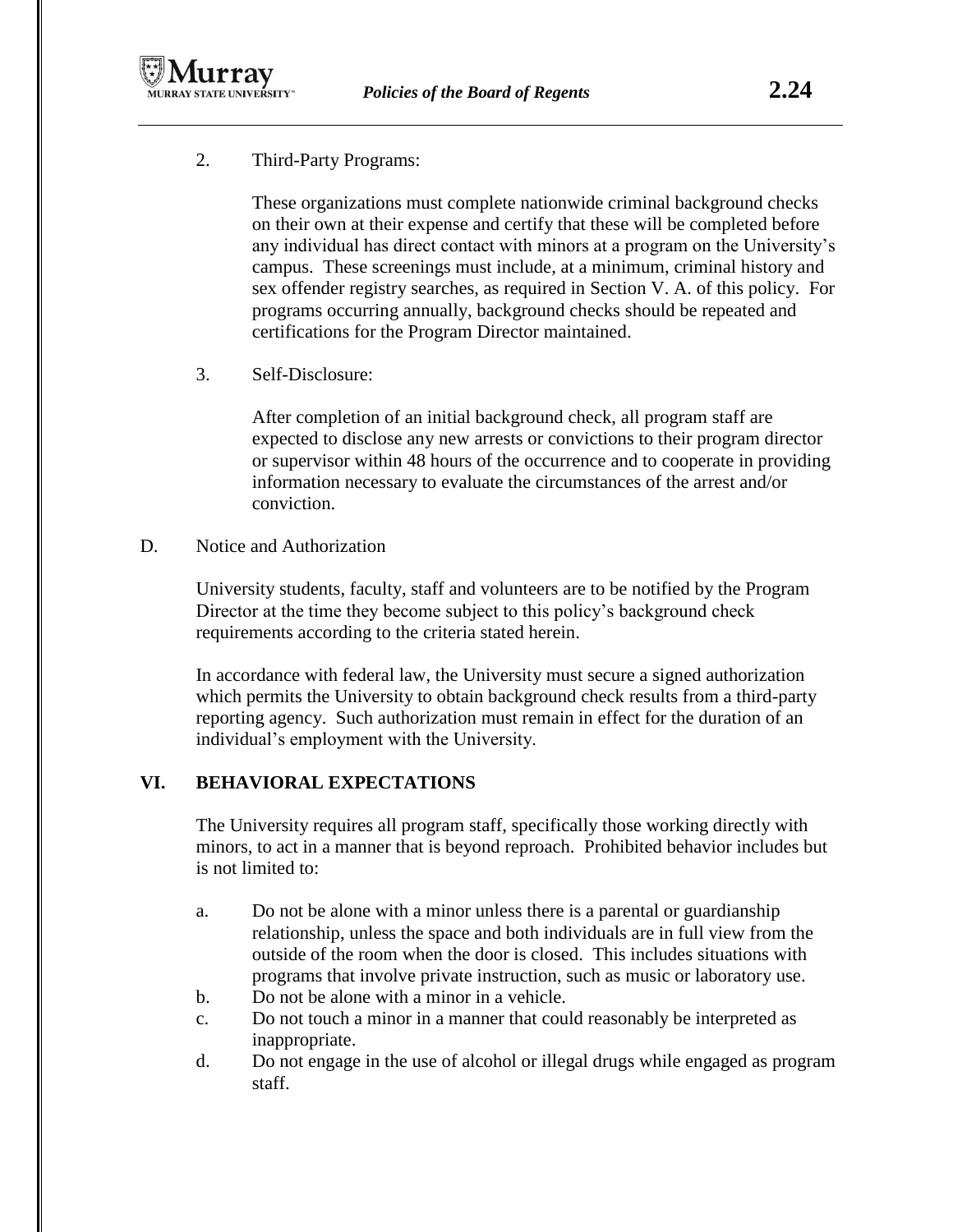- e. Do not communicate with minors via text, email or social media without another program staff member and parent/legal guardian included in the conversation.
- f. Do not undress in the presence of a minor and do not permit a minor to undress in the presence of any program staff.

## **VII. TRAINING**

In recognition of the importance of protecting minors on campus, adults should be positive role models and act in a caring, honest, respectful and responsible manner that is consistent with the mission and guiding principles of the University. University-run programs and third party-run programs are required to ensure all program staff, including volunteers working with minors, be trained regarding policies and issues relating to interactions with minors. Program staff must receive training that will allow the University to comply with the applicable state and federal laws. University legal counsel will define the specific trainings that must be provided, as these may change over time. The Center for Adult and Regional Education will work with the appropriate units on campus to provide training for program staff involved with University-run programs. These trainings must be completed before participating in any program involving minors and should be reviewed as needed or at a minimum on an annual basis.

Program staff orientation must include discussions of the implications of these rules/ guidelines specific to the operations of their program. Documentation of training completion and acknowledgement forms must be maintained by the Program Director for three years.

### **VIII. REPORTING**

Pursuant to Kentucky Revised Statute 620.030, any person who is aware of abuse must make a report verbally or in writing to the Kentucky Cabinet for Health and Family Services, University/local law enforcement or the Kentucky State Police.

Reporting is required for the following:

- a. Suspicions or allegations of abuse
- b. Suspicions or allegations of inappropriate behavior
- c. Policy violations

Crimes, including sexual assault, must be reported pursuant to the Clery Act and the Minger Act. Reports should be made to the MSU Police Department or local law enforcement. All University employees who in the course of employment receive information related to physical or sexual abuse must immediately report such information in accordance with University Board of Regents Policy 2.21.1: Sexual Violence and Misconduct, Relationship Violence and Stalking.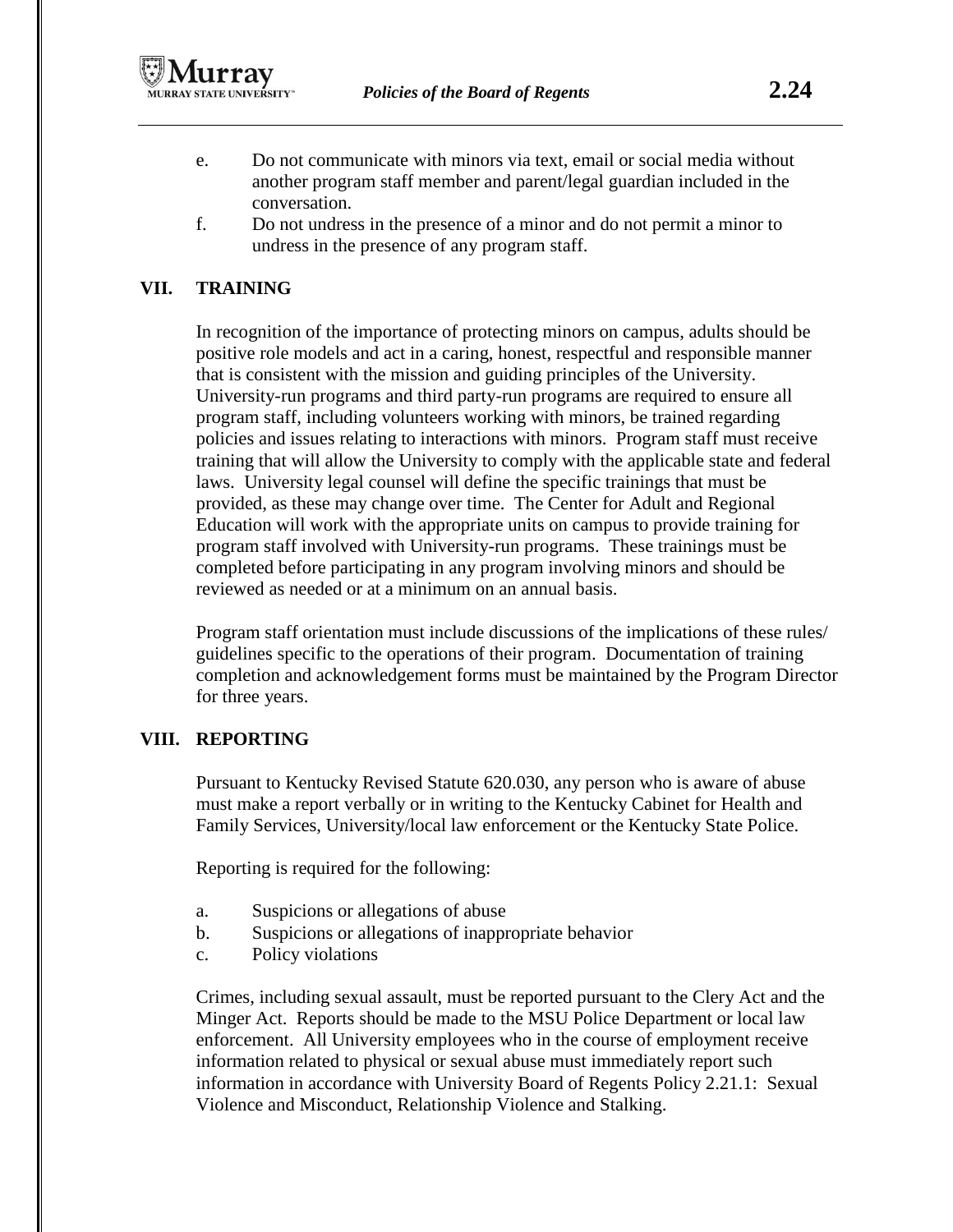### **IX. EMERGENCY PREPAREDNESS PROCEDURES**

The Program Director must have an emergency/crisis procedure that will serve to contact guardians of minors in the event of an emergency or campus crisis. These plans should cover medical or behavioral problems, natural disasters or other significant program disruptions. Program staff as well as participants and their parents/legal guardians must be advised of this procedure in writing prior to the participation of the minors in the program.

## **X. SUPERVISION**

The Program Director must ensure that appropriate supervision is provided in a ratio of youth participants to adults not to exceed the limits established by University procedures.

The Program Director must establish pick-up and drop-off times for youth participants and must establish a procedure to ensure that youth are not released to any person not designated by the participant's parent or guardian.

## **XI. HOUSING**

The program must comply with all security measures and procedures specified by University Housing and MSU Police Department:

- a. Minors participating in a youth program are not permitted to sleep in the same room as an adult other than the minor's parents or guardians.
- b. A curfew time will be established which is age-appropriate for the participants.
- c. Guest participants (other than parent/legal guardian and other program participants) are restricted to visitation in the building lobby and only during hours established by the program director and University Housing.

## **XII. TRANSPORTATION**

- A. Transportation of Minors
	- 1. If transportation is provided as part of the program, program staff are not permitted to be alone in a vehicle with a minor participant.
	- 2. All drivers must be at least 18 years of age or older and have a valid driver's license issued in the United States.
	- 3. If University vehicles are used, operation of the vehicle is limited to University employees that have followed campus procedures regarding operation of a University vehicle.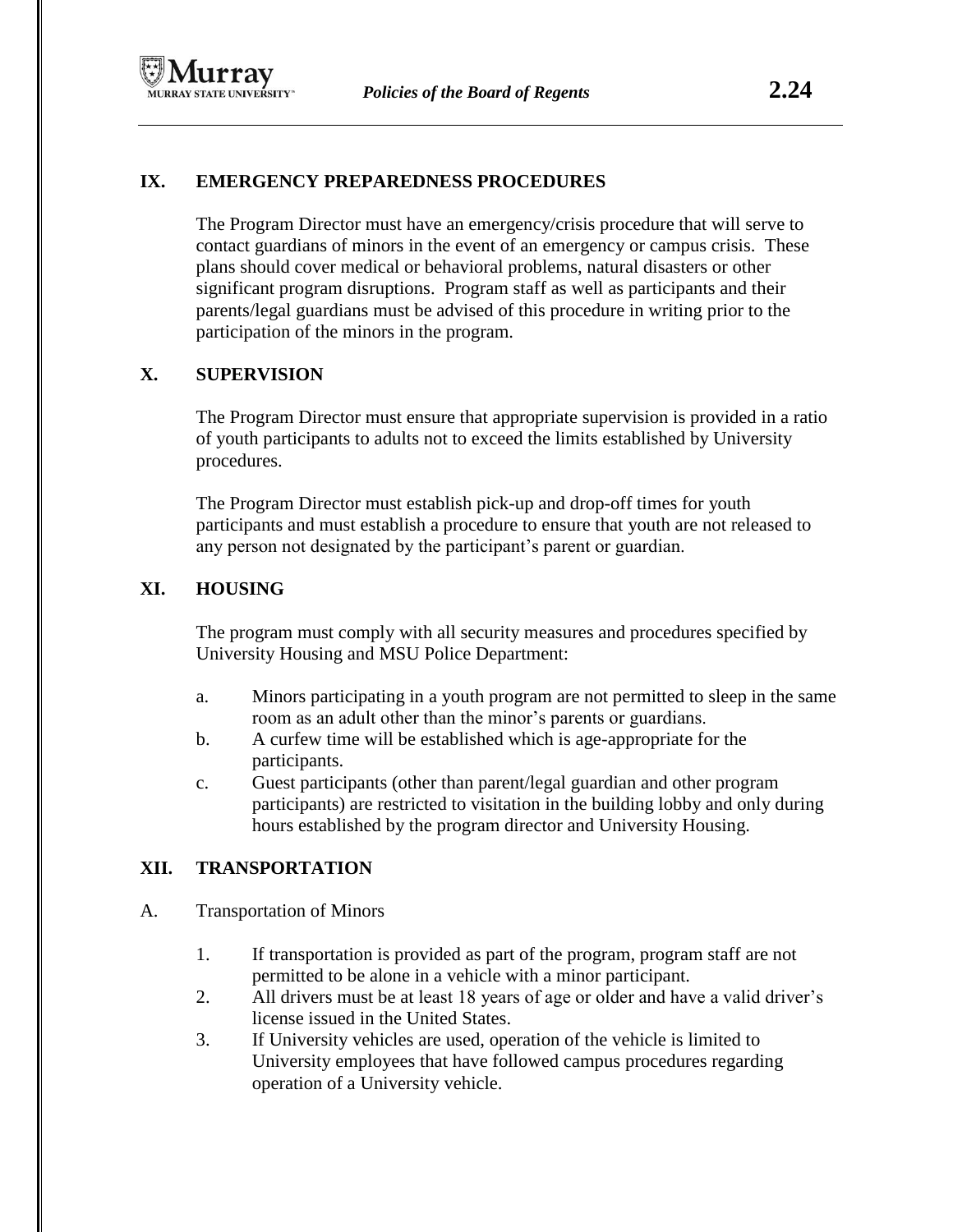- B. Although the use of private vehicles for transporting minors should be avoided, when private vehicles must be used, the vehicle must have automobile liability insurance in accordance with the regulations of the state for which the license is issued.
	- 1. Minors must never be transported without written permission from a parent/guardian in the form of a release of liability associated with the program.
	- 2. Minors may not drive golf carts.

## **XIII. INSURANCE/LIABILITY**

- A. University-run programs are covered under the University's auto and general liability insurance to include bodily injury, property damage, and molestation coverage.
- B. Third-Party programs, including student organizations, using University facilities are not covered under the University's insurance policies and must procure insurance at their own cost to cover the program. Evidence of insurance, including a Certificate of Insurance (COI), is required and must include the program name, program dates and must list Murray State University as additional insured on the general liability insurance policy.
	- 1. Types of insurance required for all Youth Programs.
		- a. Bodily injury
		- b. Molestation
		- c. Property damage
		- d. Medical expense
		- e. Personal and advertising injury
		- f. Workers compensation
	- 2. Insurance limits will be defined in the procedures that administer this policy.

# **XIV. COMPLIANCE**

Violations of this policy may result in disciplinary action for a volunteer, employee or college/unit/organization, up to and including probation, suspension and/or termination of employment/volunteer duties, reassignment of duties to prohibit interaction with minors or dissolution of any program involving minors.

# **XV. MINORS ON CAMPUS ADVISORY COMMITTEE**

An administrative committee will be appointed by the President to monitor and provide guidance on the application of this policy to new and existing Youth Programs; to create operational procedures related to the registration, approval and appeals processes for Youth Programs and to provide timely reviews of this policy.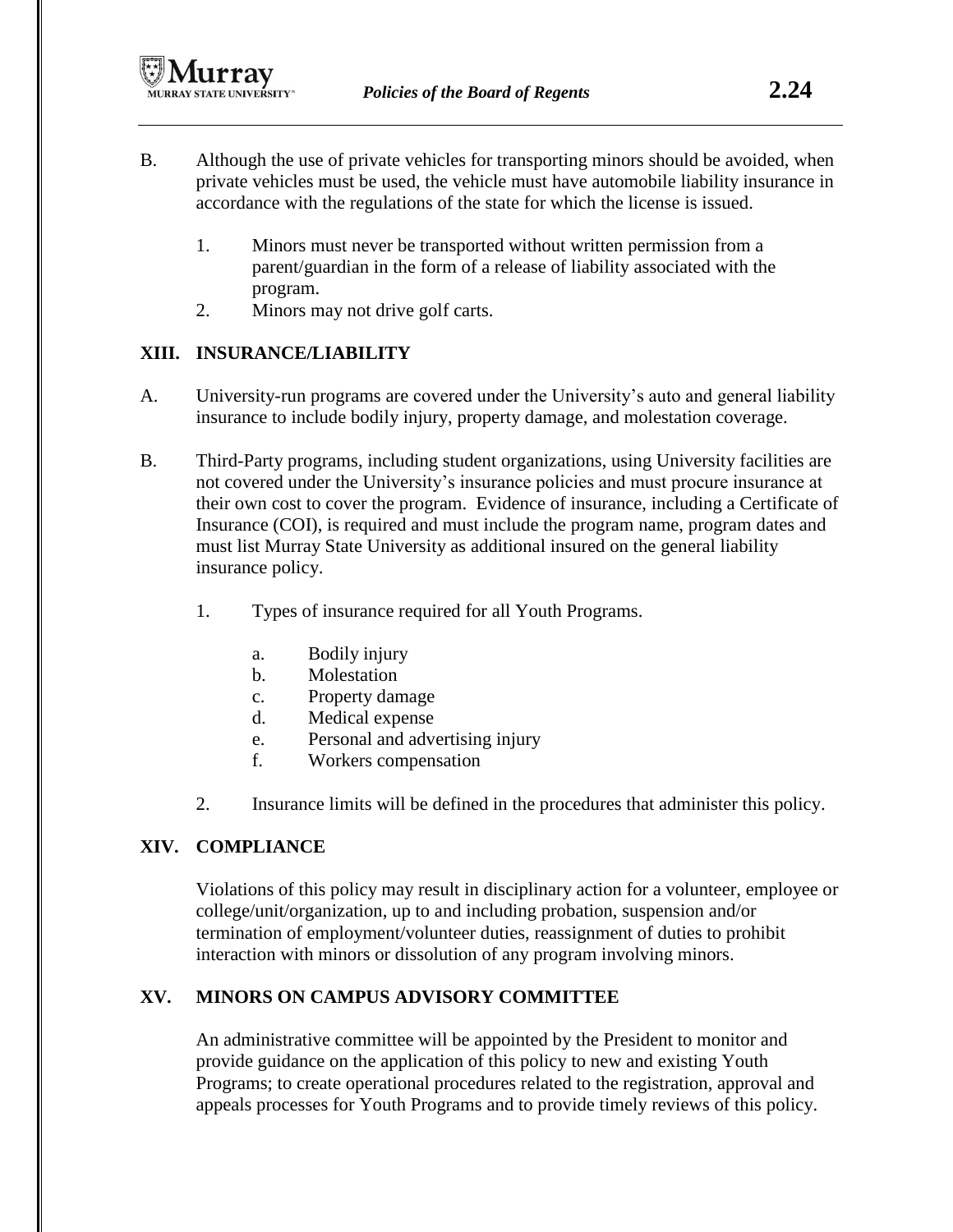### **2.25 SUBJECT: MINGER ACT**

Date Adopted: February 29, 2008

Murray State University has always been and continues to be committed to maintaining a safe, secure, and orderly environment for all members of the campus community.

In conformity with KRS 164.948 et seq. and 20 USC 1092 (f), crimes which occur on property owned, managed or controlled by the University, public property contiguous thereto, or on property owned or controlled by an officially recognized student organization should be reported to the Murray State University Department of Public Safety.

Campus security authorities, as defined by law and designated by Murray State University, which receive reports of such crimes will promptly forward them to the Department of Public Safety. The Department of Public Safety will, consistent with statute, maintain any required log and make timely reports to the campus community of such reported crimes determined to present a safety or security threat to students or employees.

The Department of Public Safety, under the direction of the Vice President for Finance and Administrative Services, with such assistance as they deem necessary, will maintain, revise, and disseminate procedures and the designation of employees as campus security authorities as required in furtherance of such legislation and this policy.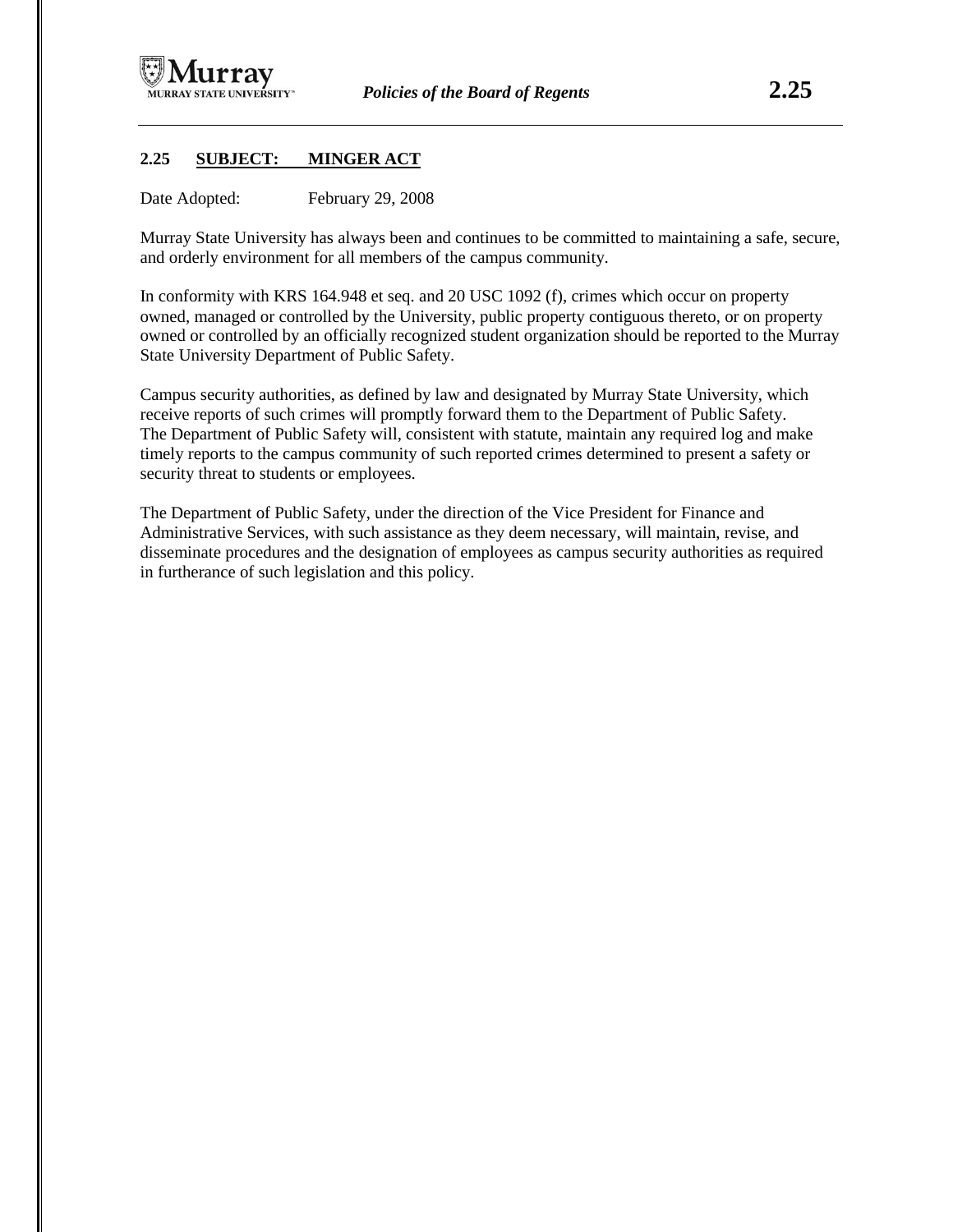#### **2.26 SUBJECT: UNIVERSITY EMPLOYEES INVOLVED IN LITIGATION**

Date Adopted: February 29, 2008

There are occasions when Murray State University and/or its employees are defendants in litigation arising from or related to the business of MSU. In such instances, the question may arise as to whether a defense should be extended to University employees who are specifically named as defendants in litigation.

Any such question should be resolved by the President after due consultation with appropriate University officials. If the issue relates to the President, the matter should be directed to the Board of Regents.

Resolution of the question will entail a fact-specific inquiry and it is not possible to establish principles necessarily applicable in all situations. Consideration must be given to the best interests of Murray State University and its mission as a public institution of higher education.

Other pertinent factors may include:

- 1. Is insurance coverage available and, if so, will any self-insured retention be paid in connection with defense of Murray State University?
- 2. Are the allegations against the employee in an official or individual capacity?
- 3. Are the allegations suggestive of behavior outside the course and scope of employment, indicative of the genuine possibility of wrong-doing, or which may create a conflict of interest between the employee and Murray State University?
- 4. What is the degree of culpability alleged? Do the allegations relate to conduct which is purportedly negligent, grossly negligent or intentional in nature?
- 5. What is the benefit/cost to the University of extending a defense?

Any defense extended to an employee will be according to terms and conditions determined by Murray State University. Even if the University decides to provide a defense to an employee, considerations may subsequently arise which demonstrate that it is no longer in the University's best interests to extend a defense. Any decision to extend a defense is done with the understanding that the University may take later action to discontinue such a defense. Similarly, any decision by the University to extend a defense to an employee cannot be construed as the University's agreeing to pay any adverse judgment.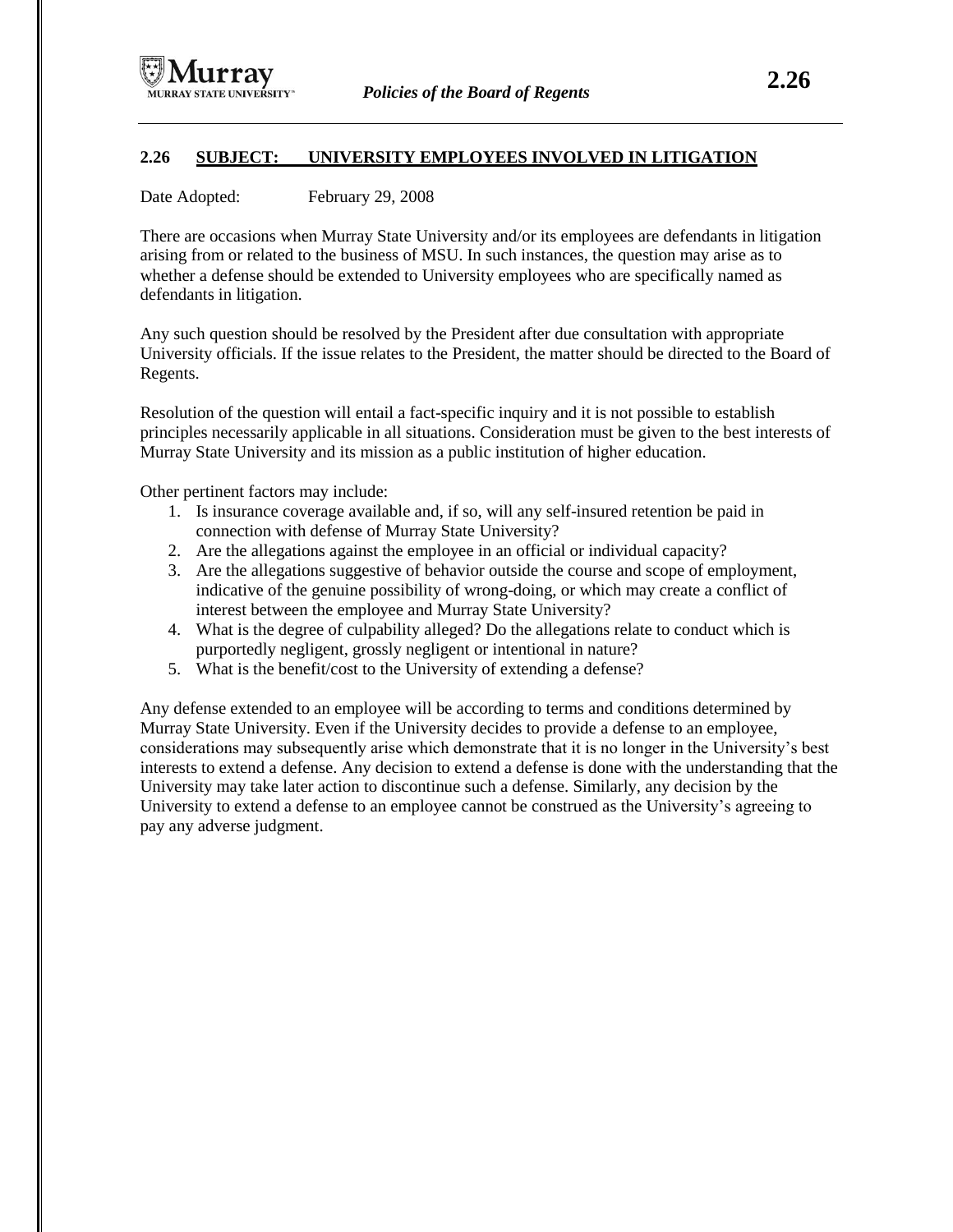

#### **2.27 SUBJECT: E-MAIL COMMUNICATION POLICY**

Date Adopted: September 25, 2009 Date Revised: December 4, 2009

All students, faculty, and staff at Murray State University are assigned an e-mail address. This address will be used by the University as an official means of communication with students, faculty and staff from the time it is assigned.

Students, faculty, and staff are responsible for information sent to them at their University e-mail address. Active students should regularly monitor their e-mail from MSU. Faculty and Staff should regularly monitor their e-mail throughout the periods of their contract, personnel action form, or letter of employment.

Individuals who choose to have e-mail forwarded from their official University e-mail address to another address do so at their own risk and the University is not responsible for successful delivery of e-mails to a forwarded address.

Individuals are not absolved from responsibility for the content of messages sent to their official University e-mail address due to errors or problems which occur in forwarding to another account; the return of messages for any reason such as an individual's mailbox is full, "user unknown", the filtering of any message by spam filter or otherwise; or the failure to read any message sent.

This policy designating e-mail as an official means of communication does not preclude the use of other methods of communicating with students, faculty, and staff in an official manner and does not relieve them from all obligations associated with the content of such other communications. E-mail will not be used as an official means of communication in connection with hiring notification, dismissal, non-renewal, disciplinary notification, matters of academic deficiency, or any established University hearing or appeals process.

The President of the University is authorized to supplement this Policy with additional consistent provisions. Any such changes will be presented to the Board of Regents as an informational item at the next regular meeting prior to implementation.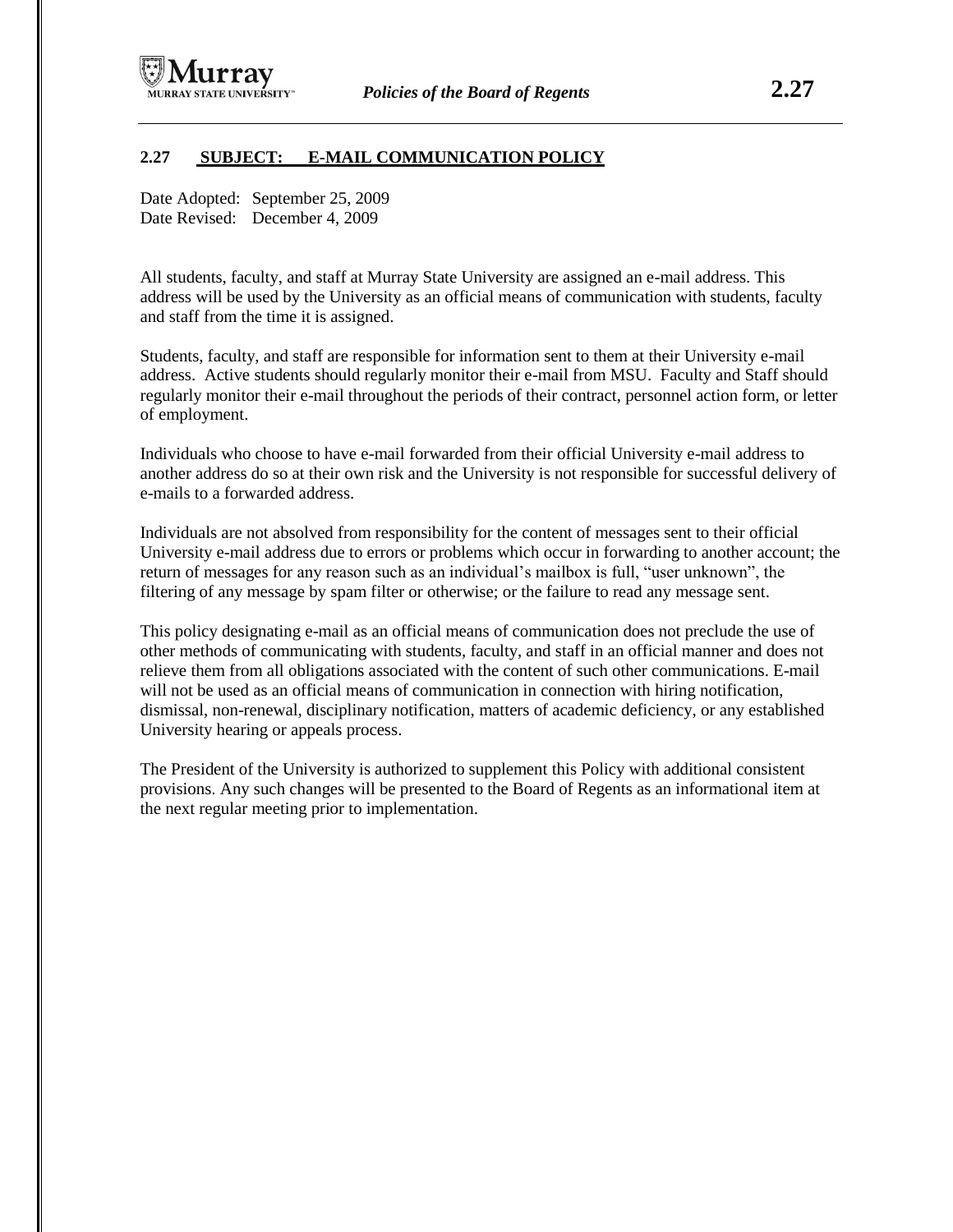#### **2.28 SUBJECT: POLICY ON WEAPONS AND DANGEROUS MATERIALS**

Date Adopted: September 7, 2012

#### I. Definitions

- 1. For purposes of this policy, "weapons" means:
	- a. Any weapon from which a shot, readily capable of producing death or other serious physical injury, may be discharged. This includes firearms, and ammunition for firearms, and BB and pellet guns;
	- b. Any knife, other than an ordinary pocket knife with a blade less than 4 inches long, or sword;
	- c. Billy, nightstick, or club;
	- d. Blackjack or slapjack;
	- e. Nunchaku karate sticks;
	- f. Shuriken or death star;
	- g. Artificial knuckles made from metal, plastic, or other similar hard material;
	- h. Any bow and arrow.
- 2. For purposes of this policy, "dangerous materials" means any explosive device; fireworks including sparklers and smoke devices; incendiary device; toxic or poisonous chemicals or disease organisms; bomb; grenade; mine; rocket; or similar device or materials and includes the unassembled components from which such a device or any of the preceding can be made.

#### II. Policy Statement

Weapons and dangerous materials are prohibited on all property owned or controlled by Murray State University. This prohibition encompasses, but is not limited to, outdoor areas, classrooms, laboratories, residential colleges and other living facilities, office buildings, performance halls and auditoria, museums, dining facilities, athletics and recreational facilities and arenas, farms, parking lots, and vehicles on property owned or controlled by Murray State.

#### III. Exceptions

- 1. The Policy Statement does not apply to the extent that any weapons or dangerous materials are owned, controlled, and/or used in conformance with law and applicable standards by Murray State University as part of its regular operations, including its education and academic programs, or by any public agency with authority in connection with its regular operations.
- 2. The possession or use of weapons in connection with recognized University activities such as ROTC, MSU Rifle Team, and law enforcement training is not prohibited under the Policy Statement.
- 3. The Policy Statement does not prohibit the possession of a firearm, whether or not loaded, ammunition or other weapon by a person licensed to carry a concealed deadly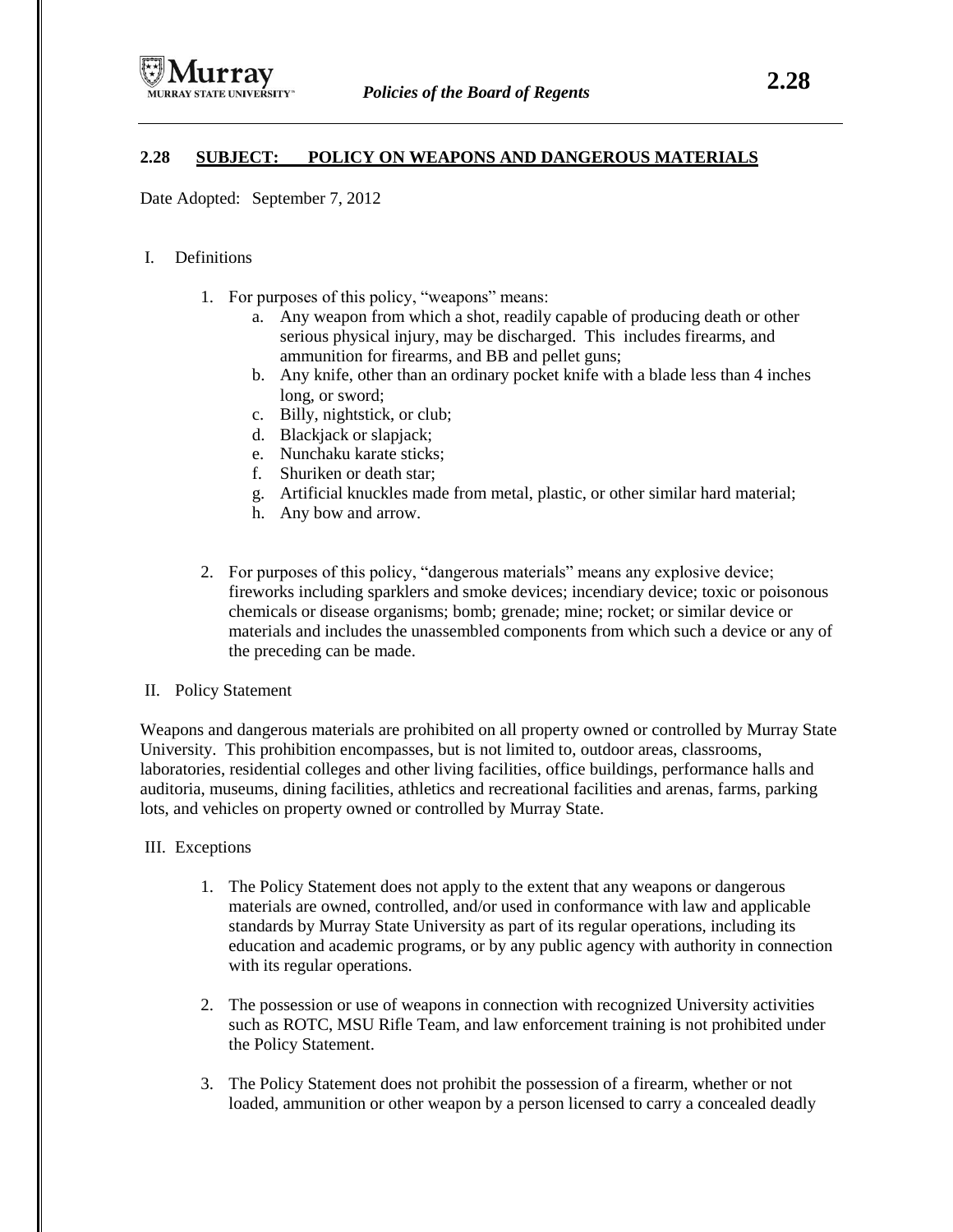

weapon pursuant to KRS 237.110 if the weapon is contained in a private or University owned vehicle and is not removed from the vehicle

- 4. The Policy Statement does not prohibit the possession of a firearm, whether or not loaded, ammunition or other weapon with lawful authority if it is located in and not removed from a private or University owned vehicle and is kept in an enclosed container, compartment, or storage space installed as original equipment in the vehicle by its manufacturer, including but not limited to a glove compartment, center console, or seat pocket, and regardless of whether the container, compartment, or storage space is locked, unlocked, or does not have a locking mechanism.
- 5. The Policy Statement does not prohibit the possession by individuals listed in KRS 527.020 of weapons under the conditions referenced in that statute. Reference should be made to the statute for a complete listing of the individuals and applicable circumstances.
- 6. The Policy Statement does not apply to the extent that the presence or use of any weapons or dangerous materials is authorized by the President under terms and conditions that are consistent with law and any applicable standards and will protect the safety of persons and property at Murray State University. The President's authority may be delegated as he/she deems appropriate.

#### IV. Violations

- 1. A student in violation of this Policy is subject to the "Student Disciplinary Proceedings" found in the *Student Handbook* and is subject to disciplinary action, including expulsion from the University, and all other appropriate legal actions.
- 2. An employee in violation of this Policy is subject to disciplinary proceedings in accordance with law and existing University policies and practice and is subject to disciplinary action, including termination of employment, and all other appropriate legal actions.
- 3. Others in violation of this Policy are subject to immediate removal from the University's property and to all other appropriate legal actions*.*
- V. Supplementation of this Policy
	- 1. The reference in this Policy to particular weapons and dangerous materials is not intended to condone the presence of other devices, items, or materials which pose a risk of harm to persons and property at Murray State University.
	- 2. The President is authorized to supplement this Policy in order to address other devices, items, or materials which may be hazardous to persons or property at Murray State University.
	- 3. The President is authorized to amend or supplement this Policy if necessary to be consistent with law.